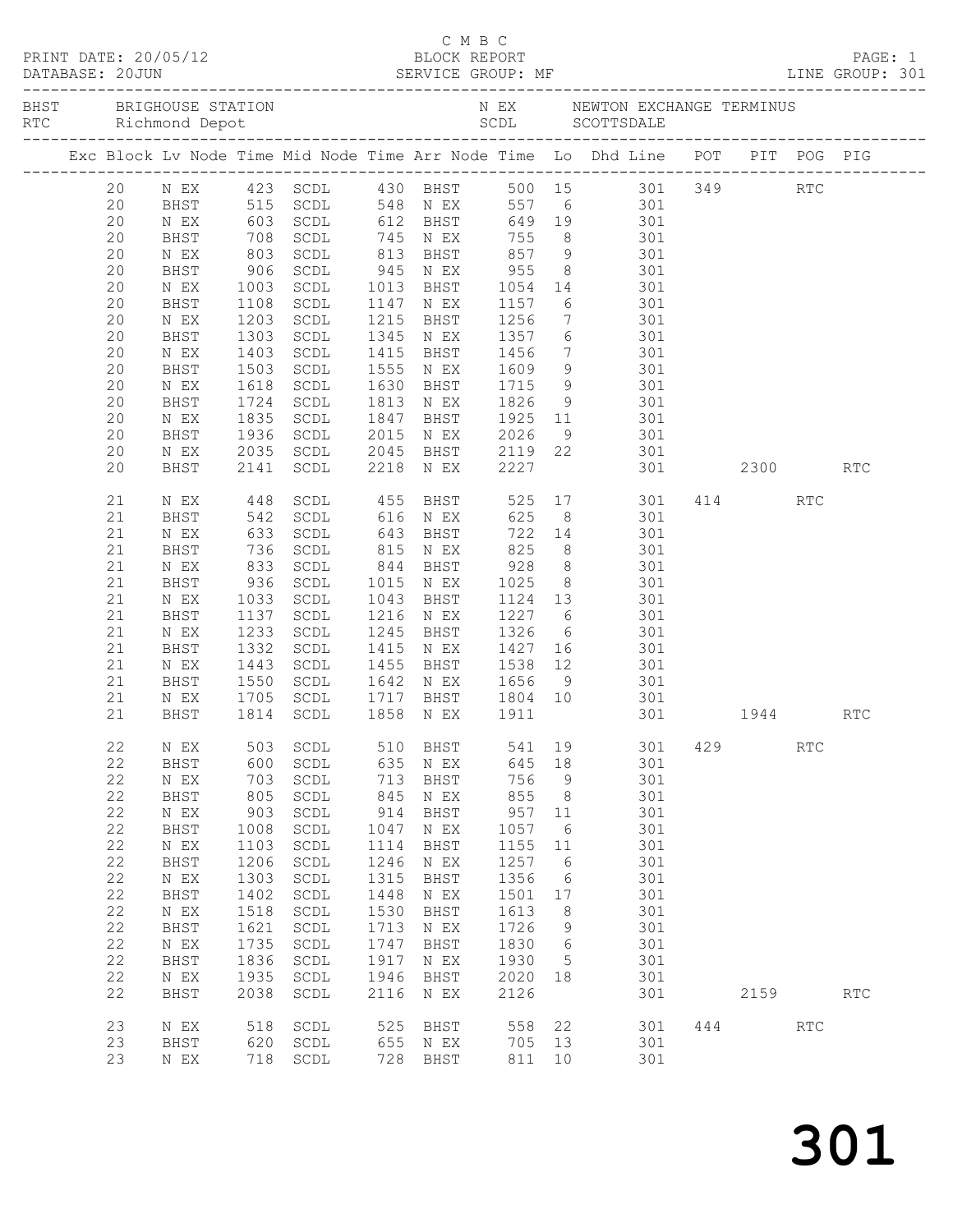#### C M B C<br>BLOCK REPORT SERVICE GROUP: MF

|  |    |      |            |                                  |      |                      |                 |                 | Exc Block Lv Node Time Mid Node Time Arr Node Time Lo Dhd Line POT |          |              | PIT POG PIG |                             |
|--|----|------|------------|----------------------------------|------|----------------------|-----------------|-----------------|--------------------------------------------------------------------|----------|--------------|-------------|-----------------------------|
|  | 23 |      |            | BHST 821 SCDL 900 N EX 910       |      |                      |                 |                 | 301                                                                |          | 943          |             | <b>RTC</b>                  |
|  | 24 | N EX |            | 533 SCDL                         |      | 542 BHST             |                 |                 | 615 25 301 459 RTC                                                 |          |              |             |                             |
|  | 24 | BHST | 640        | SCDL                             |      | 715 N EX             | 725             | 8 <sup>8</sup>  | 301                                                                |          |              |             |                             |
|  | 24 | N EX |            | SCDL                             |      |                      | 827             | 9               | 301                                                                |          |              |             |                             |
|  | 24 | BHST | 733<br>836 | SCDL                             |      | 743 BHST<br>915 N EX | 925             | 8 <sup>8</sup>  | 301                                                                |          |              |             |                             |
|  | 24 | N EX | 933        | SCDL                             |      | 944 BHST             | 1027            | 11              | 301                                                                |          |              |             |                             |
|  | 24 | BHST | 1038       | SCDL                             |      | 1117 N EX            | 1127            | $6\overline{6}$ | 301                                                                |          |              |             |                             |
|  | 24 | N EX | 1133       | SCDL                             |      | 1144 BHST            | 1225            | 11              |                                                                    |          |              |             |                             |
|  | 24 | BHST |            | 1236 SCDL                        |      | 1316 N EX            | 1327 6          |                 | 301<br>301                                                         |          |              |             |                             |
|  | 24 |      |            | 1333 SCDL                        |      | 1345 BHST            | 1426            | 5               |                                                                    |          |              |             |                             |
|  |    | N EX |            |                                  |      |                      |                 |                 | 301<br>301                                                         |          |              |             |                             |
|  | 24 | BHST | 1431       | SCDL                             | 1522 | N EX                 | 1535 13         |                 |                                                                    |          |              |             |                             |
|  | 24 | N EX | 1548       | SCDL                             | 1600 | BHST                 | 1644            | 9               | 301                                                                |          |              |             |                             |
|  | 24 | BHST | 1653       | SCDL                             |      | 1743 N EX            | 1756            | 9               | 301<br>$\frac{1}{301}$                                             |          |              |             |                             |
|  | 24 | N EX |            | 1805 SCDL                        | 1817 | BHST                 | 1856            | $6\overline{6}$ |                                                                    |          |              |             |                             |
|  | 24 | BHST |            | 1902 SCDL                        | 1943 | N EX                 | 1956            | 9               | 301                                                                |          |              |             |                             |
|  | 24 | N EX | 2005       | SCDL                             | 2015 | BHST                 | 2049            |                 | 19 301                                                             |          |              |             |                             |
|  | 24 | BHST | 2108       | SCDL                             | 2146 | N EX                 | 2156            |                 |                                                                    | 301 000  | 2229         |             | <b>RTC</b>                  |
|  | 25 | N EX |            | 548 SCDL                         | 557  |                      |                 |                 | BHST 634 20 301                                                    |          | 514          | RTC         |                             |
|  | 25 | BHST |            | 654 SCDL                         |      | 730 N EX             | 740             | 8 <sup>8</sup>  | 301                                                                |          |              |             |                             |
|  | 25 | N EX |            | 748 SCDL                         |      | 758 BHST             | 842             | 9               | 301                                                                |          |              |             |                             |
|  | 25 | BHST |            | 851 SCDL                         |      | 930 N EX             | 940             |                 |                                                                    |          | 301 1013     |             | <b>RTC</b>                  |
|  |    |      |            |                                  |      |                      |                 |                 |                                                                    |          |              |             |                             |
|  | 26 | N EX | 618        | SCDL                             | 627  | BHST                 |                 |                 | 706 15 301                                                         |          | 542          | RTC         |                             |
|  | 26 | BHST |            |                                  | 800  | N EX                 | 810             | 8 <sup>8</sup>  | 301                                                                |          |              |             |                             |
|  | 26 | N EX |            | 721 SCDL<br>818 SCDL             | 829  | BHST                 | 913             | 8 <sup>8</sup>  | 301                                                                |          |              |             |                             |
|  | 26 | BHST |            | 921 SCDL                         | 1000 | N EX                 | 1010            |                 |                                                                    |          | 301 1043 RTC |             |                             |
|  |    |      |            |                                  |      |                      |                 |                 |                                                                    |          |              |             |                             |
|  | 27 | N EX |            | 648 SCDL<br>750 SCDL<br>848 SCDL |      | 658 BHST<br>830 N EX | 740 10<br>840 8 |                 | 301                                                                |          | 612 RTC      |             |                             |
|  | 27 | BHST |            |                                  |      |                      |                 |                 | 301                                                                |          |              |             |                             |
|  | 27 | N EX |            |                                  | 859  | BHST                 | 943             | 8 <sup>8</sup>  | 301                                                                |          |              |             |                             |
|  | 27 | BHST |            | 951 SCDL                         | 1030 | N EX                 | 1040            |                 |                                                                    |          | 301 1113     |             | $\mathop{\rm RTC}\nolimits$ |
|  | 28 | N EX |            | 1423 SCDL                        |      |                      |                 |                 |                                                                    |          |              | RTC         |                             |
|  | 28 | BHST |            | 1535 SCDL                        |      | 1627 N EX            | 1641 7          |                 | 1435 BHST 1516 19 301 1345<br>1627 NEX 1641 7 301<br>301           |          |              |             |                             |
|  | 28 | N EX | 1648       | SCDL                             |      | 1700 BHST 1747 11    |                 |                 | 301                                                                |          |              |             |                             |
|  | 28 | BHST | 1758       | SCDL                             |      | 1843 N EX            | 1856            | 9               | 301                                                                |          |              |             |                             |
|  | 28 | N EX | 1905       | SCDL                             |      | 1916 BHST            | 1951 17         |                 | 301                                                                |          |              |             |                             |
|  |    |      |            |                                  |      |                      |                 |                 | 28 BHST 2008 SCDL 2046 NEX 2056 301                                |          | 2129         |             | $\mathop{\rm RTC}\nolimits$ |
|  |    |      |            |                                  |      |                      |                 |                 |                                                                    |          |              |             |                             |
|  | 29 | N EX |            | 1503 SCDL                        |      | 1515 BHST            | 1558            | 8               |                                                                    | 301 1425 |              | RTC         |                             |
|  | 29 | BHST | 1606       | SCDL                             |      | 1658 N EX            | 1711            |                 | 301                                                                |          | 1751         |             | RTC                         |
|  |    |      |            |                                  |      |                      |                 |                 |                                                                    |          |              |             |                             |
|  | 30 | N EX | 1533       | SCDL                             | 1545 | BHST                 | 1629            | 7               | 301                                                                | 1455     |              | RTC         |                             |
|  | 30 | BHST | 1636       | SCDL                             | 1728 | N EX                 | 1741            |                 | 301                                                                |          | 1821         |             | RTC                         |
|  |    |      |            |                                  |      |                      |                 |                 |                                                                    |          |              |             |                             |
|  | 31 | N EX |            | 1603 SCDL                        | 1615 | BHST                 | 1700            | 8               |                                                                    | 301 1525 | <b>RTC</b>   |             |                             |
|  | 31 | BHST | 1708       | SCDL                             | 1758 | N EX                 | 1811            |                 | 301                                                                |          | 1851 1890    |             | RTC                         |
|  |    |      |            |                                  |      |                      |                 |                 |                                                                    |          |              |             |                             |
|  | 32 | N EX | 1633       | SCDL                             | 1645 | BHST                 | 1730 13         |                 |                                                                    | 301 1555 | <b>RTC</b>   |             |                             |
|  | 32 | BHST |            | 1743 SCDL                        |      | 1828 N EX            | 1841            |                 | 301                                                                |          | 1921 RTC     |             |                             |
|  |    |      |            |                                  |      |                      |                 |                 |                                                                    |          |              |             |                             |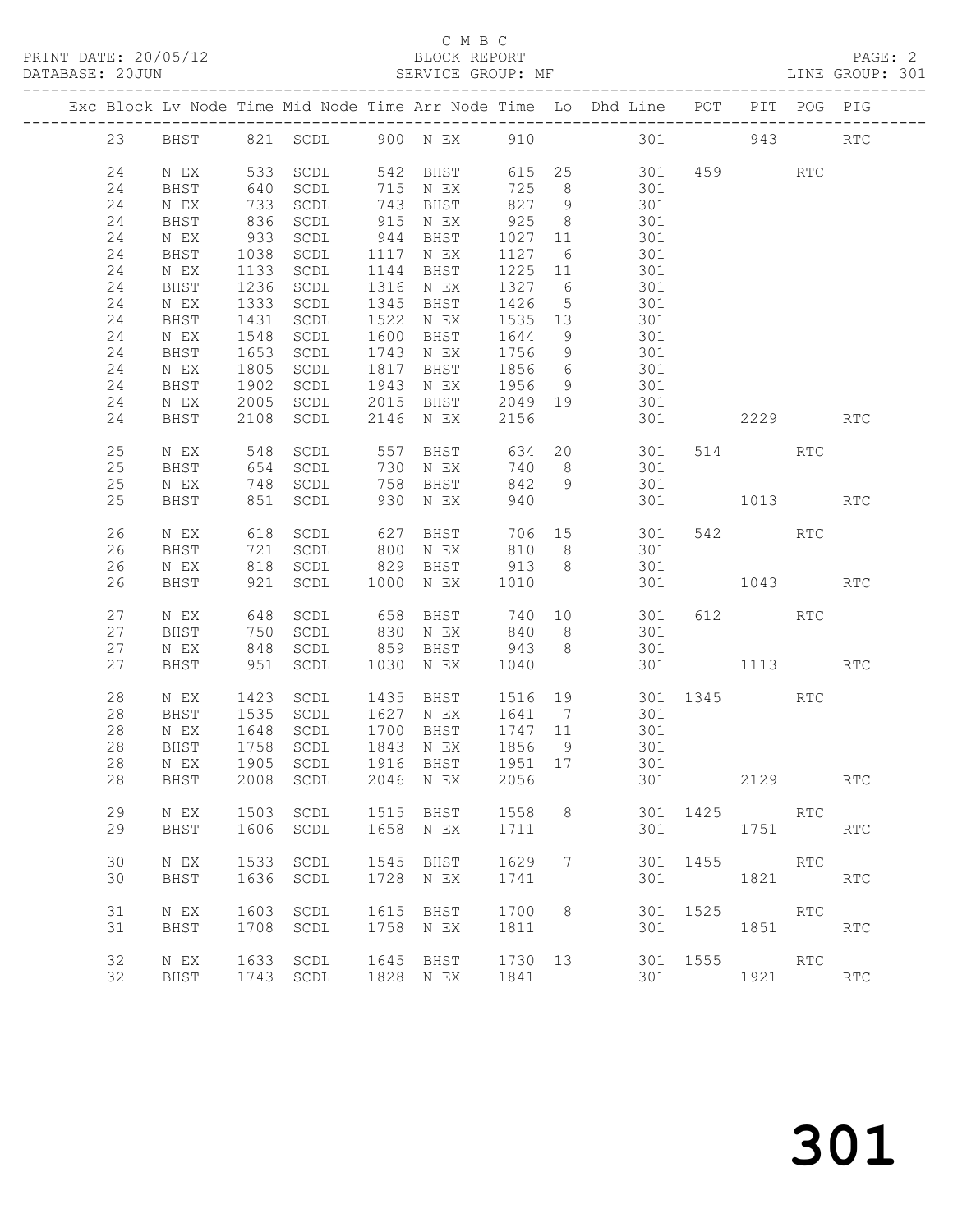|                                                                                                                                                                                                                                                                                                                                                        |                                                                                                                                                                                                                                           |                                                                  |  | C M B C<br>BLOCK REPORT |                                                                                                                                                                                                                                                                                                                                                                                                                                                                                                                                                                                                                                                                                                 |  |  |
|--------------------------------------------------------------------------------------------------------------------------------------------------------------------------------------------------------------------------------------------------------------------------------------------------------------------------------------------------------|-------------------------------------------------------------------------------------------------------------------------------------------------------------------------------------------------------------------------------------------|------------------------------------------------------------------|--|-------------------------|-------------------------------------------------------------------------------------------------------------------------------------------------------------------------------------------------------------------------------------------------------------------------------------------------------------------------------------------------------------------------------------------------------------------------------------------------------------------------------------------------------------------------------------------------------------------------------------------------------------------------------------------------------------------------------------------------|--|--|
| 49KN EB E 49 AV FS KNIGHT ST<br>A BANDERSON & NO.3 RD<br>CH2E CHATHAM & 2 AV EB<br>GR41 GRANVILLE & 41 AV<br>HW#5 HORSESHOE WAY & NO.5 RD<br>MA5W MACHRINA & NO.5 RD<br>MA5W MACHRINA & NO.5 RD<br>MA5W MACHRINA & NO.5 RD<br>MA5W MACHRINA & NO.5 RD<br>MA5W MACHRINA & NO.5                                                                          |                                                                                                                                                                                                                                           |                                                                  |  |                         | AC#3 ACKROYD RD FS NO. 3 RD                                                                                                                                                                                                                                                                                                                                                                                                                                                                                                                                                                                                                                                                     |  |  |
| Exc Block Lv Node Time Mid Node Time Arr Node Time Lo Dhd Line POT PIT POG PIG                                                                                                                                                                                                                                                                         |                                                                                                                                                                                                                                           |                                                                  |  |                         |                                                                                                                                                                                                                                                                                                                                                                                                                                                                                                                                                                                                                                                                                                 |  |  |
| $\mathbf{1}$<br>1<br>$\mathbf{1}$<br>$\mathbf{1}$<br>$\mathbf{1}$<br>$\mathbf{1}$<br>$\mathbf{1}$<br>$\mathbf{1}$<br>$\mathbf{1}$<br>$\mathbf{1}$<br>$\mathbf{1}$<br>$\mathbf{1}$<br>1<br>$\mathbf{1}$<br>$\mathbf{1}$<br>$\mathbf{1}$<br>$\mathbf{1}$<br>$\mathbf{1}$<br>$\mathbf{1}$<br>$\mathbf{1}$<br>$\mathbf{1}$<br>$\mathbf{1}$<br>$\mathbf{1}$ | 1 CH2E 501<br>1 BHST 530<br>$1$ CH2E<br>$\begin{tabular}{ll} 1 & \quad \quad \text{BHST} \\ 1 & \quad \quad \text{CH2W} \end{tabular}$<br>AC#3<br>CH2W<br>AC#3<br>CH <sub>2E</sub><br>BHST<br>CH2W<br>AC#3<br>CH2W<br>MAKN<br><b>MAKN</b> | 555<br>620<br>650<br>$728$<br>803<br>840<br>1208<br>1244<br>1317 |  |                         | 1 BHST 437 CH2E 455 6 401 422 RTC<br>BHST 519 11 401<br>CH2E 548 7 401<br>BHST 615 5 401<br>CH2W 638 12 401<br>AC#3 715 13 406<br>CH2W 755 8 406<br>AC#3 833 7 406<br>CH2W 909 14 406<br>CH2W 923 BHST 949 MAKN 1021 9<br>MAKN 1030 BHST 1103 CH2E 1125 10 407<br>CH2E 1135 BHST 1202 6 401<br>CH2W 1235 9 401<br>AC#3 1310 7 406<br>CH2W 1349 8 406<br>MAKN 1644 BHST 1720 MA5W 1745 7       405<br>MA5W 1752 BHST 1822 MAKN 1848 8     405<br>1856 BHST 1920 MA5W 1940 15 405<br>MA5W 1955 BHST 2018 MAKN 2038 18<br>MAKN 2056 BHST 2123 CH2W 2145 5 407<br>CH2W 2150 AC#3 2209 5 406<br>AC#3 2214 CH2W 2243 11 406<br>CH2W 2254 BHST 2312 MAKN 2337 9 407<br>2346 BHST 2412 CH2W 2432 18 407 |  |  |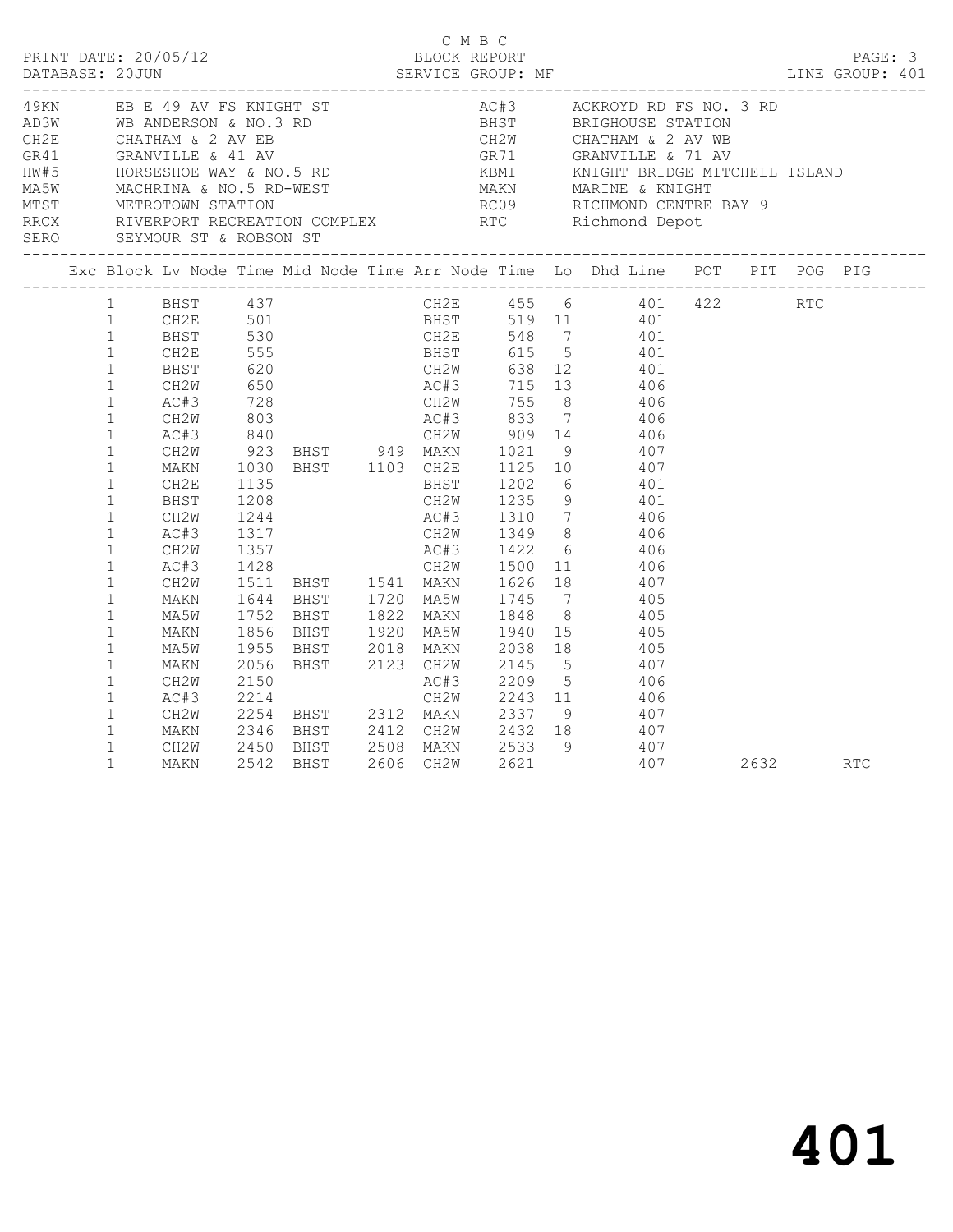#### C M B C<br>BLOCK REPORT

LINE GROUP: 401

|  |                              |              |              |                |              |               |                              | Exc Block Lv Node Time Mid Node Time Arr Node Time Lo Dhd Line POT PIT POG PIG |     |      |            |                             |
|--|------------------------------|--------------|--------------|----------------|--------------|---------------|------------------------------|--------------------------------------------------------------------------------|-----|------|------------|-----------------------------|
|  | $\mathbf{2}$                 | CH2E         | 436          |                |              |               |                              | RC09 455 5 402                                                                 | 422 |      | <b>RTC</b> |                             |
|  | $\mathbf{2}$                 | RC09         | 500          |                |              | 519 12        |                              | 402                                                                            |     |      |            |                             |
|  | $\sqrt{2}$                   | CH2W         |              |                |              | 620           | 10                           | 407                                                                            |     |      |            |                             |
|  | $\mathbf{2}$                 | MAKN         | 630          | BHST 703 CH2E  |              | 722           | 16                           | 407                                                                            |     |      |            |                             |
|  | $\mathbf{2}$                 | CH2E         | 738          |                | RC09         | 804           | 10                           | 402                                                                            |     |      |            |                             |
|  | $\mathbf{2}$                 | RC09         | 814          |                | CH2W         | 839           | 14                           | 402                                                                            |     |      |            |                             |
|  | $\mathbf{2}$                 | CH2W         | 853          | BHST 921 MAKN  |              | 954           | $5\phantom{.0}$              | 407                                                                            |     |      |            |                             |
|  | $\mathbf{2}$                 | MAKN         | 959          | BHST 1032 CH2E |              | 1054          | $5\overline{)}$              | 407                                                                            |     |      |            |                             |
|  | $\mathbf{2}$                 | CH2E         | 1059         |                | RC09         | 1127          | $5^{\circ}$                  | 402                                                                            |     |      |            |                             |
|  | $\mathbf{2}$                 | RC09         | 1132         |                | CH2E         | 1201          | $\overline{7}$               | 402                                                                            |     |      |            |                             |
|  | $\mathbf{2}$                 | CH2E         | 1208         |                | BHST         | 1235          | 6                            | 401                                                                            |     |      |            |                             |
|  | $\mathbf{2}$                 | BHST         | 1241         |                | CH2E         | 1309          | 12                           | 401                                                                            |     |      |            |                             |
|  | $\mathbf{2}$                 | CH2E         | 1321         |                | BHST         | 1347          | 9                            | 401                                                                            |     |      |            |                             |
|  | $\mathbf{2}$                 | BHST         | 1356         |                | CH2E         | 1423          | 6                            | 401                                                                            |     |      |            |                             |
|  | $\mathbf{2}$                 | CH2E         | 1429         |                | BHST         | 1457          | 5                            | 401                                                                            |     |      |            |                             |
|  | $\mathbf{2}$                 | BHST         | 1502         |                | CH2E         | 1532          | 5                            | 401                                                                            |     |      |            |                             |
|  | $\mathbf{2}$                 | CH2E<br>RC09 | 1537         |                | RC09<br>CH2E | 1605<br>1640  | 6<br>$5^{\circ}$             | 402<br>402                                                                     |     |      |            |                             |
|  | $\mathbf{2}$<br>$\mathbf{2}$ | CH2E         | 1611<br>1645 |                | BHST         | 1712          | $5\overline{)}$              | 401                                                                            |     |      |            |                             |
|  | $\mathbf{2}$                 | BHST         | 1717         |                | CH2W         | 1743 16       |                              | 401                                                                            |     |      |            |                             |
|  | $\mathbf{2}$                 | CH2W         | 1759         |                | AC#3         | 1824          | 6                            | 406                                                                            |     |      |            |                             |
|  | $\mathbf{2}$                 | AC#3         | 1830         |                | CH2W         | 1902          | 17                           | 406                                                                            |     |      |            |                             |
|  | $\mathbf{2}$                 | CH2W         | 1919         |                | AC#3         | 1944          | $7\phantom{.0}\phantom{.0}7$ | 406                                                                            |     |      |            |                             |
|  | $\mathbf{2}$                 | AC#3         | 1951         |                | CH2W         | 2022          | $7\overline{ }$              | 406                                                                            |     |      |            |                             |
|  | $\mathbf{2}$                 | CH2W         | 2029         |                | AC#3         | 2054          | 6                            | 406                                                                            |     |      |            |                             |
|  | $\mathbf{2}$                 | AC#3         | 2100         |                | CH2W         | 2129          |                              | 406                                                                            |     | 2140 |            | <b>RTC</b>                  |
|  |                              |              |              |                |              |               |                              |                                                                                |     |      |            |                             |
|  | 3                            | CH2W         | 439          |                | AC#3         | 500           | $6\overline{6}$              | 406                                                                            |     | 425  | RTC        |                             |
|  | 3                            | AC#3         | 506          |                | CH2W         | 528           | $5^{\circ}$                  | 406                                                                            |     |      |            |                             |
|  | 3                            | CH2W         | 533          |                | AC#3         | 554           | 6                            | 406                                                                            |     |      |            |                             |
|  | 3                            | AC#3         | 600          |                | CH2E         | 625           | 8                            | 406                                                                            |     |      |            |                             |
|  | $\mathsf S$                  | CH2E         | 633          |                | BHST         | 653           | $7\phantom{.0}\,$            | 401                                                                            |     |      |            |                             |
|  | 3                            | BHST         | 700          |                | CH2E         | 722           | 12                           | 401                                                                            |     |      |            |                             |
|  | $\mathsf S$                  | CH2E         | 734          |                | BHST         | 759           | 9                            | 401                                                                            |     |      |            |                             |
|  | 3                            | <b>BHST</b>  | 808          |                | CH2E         | 832           | 9                            | 401                                                                            |     |      |            |                             |
|  | $\mathsf S$<br>$\mathsf S$   | CH2E         | 841<br>920   |                | BHST         | 907 13<br>945 | $5\overline{)}$              | 401<br>401                                                                     |     |      |            |                             |
|  | 3                            | BHST<br>CH2E | 950          |                | CH2E<br>BHST | 1017 6        |                              | 401                                                                            |     |      |            |                             |
|  | 3                            | BHST         | 1023         |                | CH2W         | 1047 6        |                              | 401                                                                            |     |      |            |                             |
|  | $\mathsf 3$                  | CH2W 1053    |              |                | RC09 1119 11 |               |                              | 407                                                                            |     |      |            |                             |
|  | 3                            | RC09         | 1130         |                | CH2W         | 1154          | 24                           | 407                                                                            |     |      |            |                             |
|  | 3                            | CH2W         | 1218         |                | AC#3         | 1246          | 7                            | 406                                                                            |     |      |            |                             |
|  | 3                            | AC#3         | 1253         |                | CH2W         | 1325          | 8                            | 406                                                                            |     |      |            |                             |
|  | $\mathsf S$                  | CH2W         | 1333         |                | AC#3         | 1358          | 6                            | 406                                                                            |     |      |            |                             |
|  | $\mathsf 3$                  | AC#3         | 1404         |                | CH2E         | 1438          | 9                            | 406                                                                            |     |      |            |                             |
|  | $\mathsf 3$                  | CH2E         | 1447         |                | RC09         | 1517          | 6                            | 402                                                                            |     |      |            |                             |
|  | $\mathsf S$                  | RC09         | 1523         |                | CH2E         | 1554          | 7                            | 402                                                                            |     |      |            |                             |
|  | $\mathsf S$                  | CH2E         | 1601         |                | RC09         | 1627          | 8                            | 402                                                                            |     |      |            |                             |
|  | $\mathsf S$                  | RC09         | 1635         |                | CH2E         | 1704          | 9                            | 402                                                                            |     |      |            |                             |
|  | $\mathsf 3$                  | CH2E         | 1713         |                | RC09         | 1737          | 10                           | 402                                                                            |     |      |            |                             |
|  | 3                            | RC09         | 1747         |                | CH2E         | 1816          | 8                            | 402                                                                            |     |      |            |                             |
|  | $\mathsf S$                  | CH2E         | 1824         |                | BHST         | 1849          | 6                            | 401                                                                            |     |      |            |                             |
|  | $\mathsf S$                  | BHST         | 1855         |                | CH2E         | 1922          | 6                            | 401                                                                            |     |      |            |                             |
|  | $\mathsf 3$                  | CH2E         | 1928         |                | BHST         | 1950          | 8                            | 401                                                                            |     |      |            |                             |
|  | 3                            | BHST         | 1958         |                | CH2E         | 2022          |                              | 401                                                                            |     | 2034 |            | $\mathop{\rm RTC}\nolimits$ |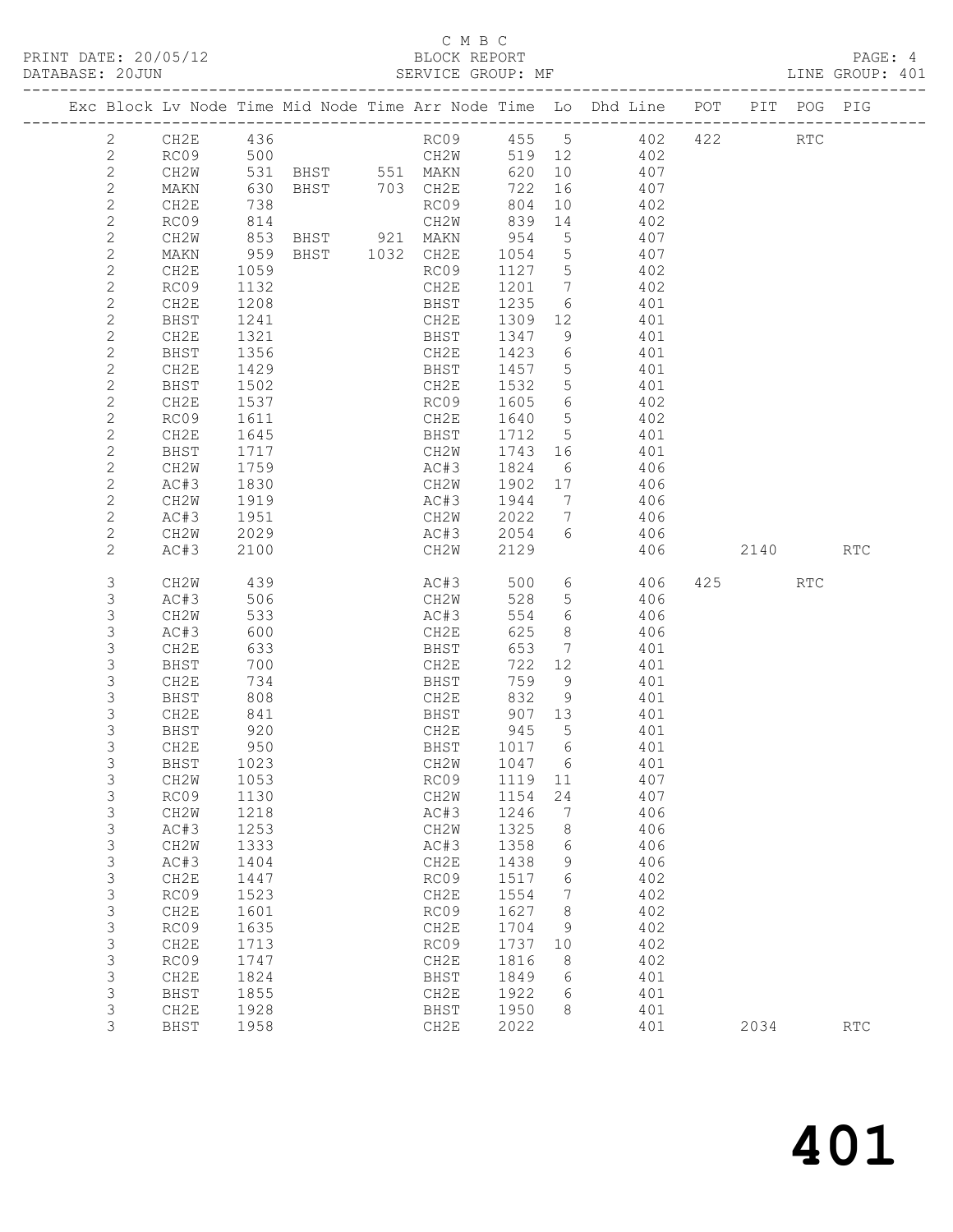#### C M B C<br>BLOCK REPORT SERVICE GROUP: MF

|  |   |                   |      |      |      |                   |      |                              | Exc Block Lv Node Time Mid Node Time Arr Node Time Lo Dhd Line POT |     |      | PIT POG PIG |     |
|--|---|-------------------|------|------|------|-------------------|------|------------------------------|--------------------------------------------------------------------|-----|------|-------------|-----|
|  | 4 | CH <sub>2</sub> W | 441  |      |      | RC09              | 501  | 16                           | 407                                                                | 427 |      | <b>RTC</b>  |     |
|  | 4 | RC09              | 517  |      |      | CH2E              | 538  | 6                            | 407                                                                |     |      |             |     |
|  | 4 | CH2E              | 544  |      |      | BHST              | 603  | $\overline{7}$               | 401                                                                |     |      |             |     |
|  | 4 | BHST              | 610  |      |      | CH2E              | 629  | 17                           | 401                                                                |     |      |             |     |
|  | 4 | CH2E              | 646  |      |      | RC09              | 709  | 5                            | 402                                                                |     |      |             |     |
|  | 4 | RC09              | 714  |      |      | CH2W              | 735  | 8                            | 402                                                                |     |      |             |     |
|  | 4 | CH <sub>2</sub> W | 743  |      |      | AC#3              | 812  | $7\phantom{.0}$              | 406                                                                |     |      |             |     |
|  | 4 | AC#3              | 819  |      |      | CH2W              | 848  | 5                            | 406                                                                |     |      |             |     |
|  | 4 | CH <sub>2</sub> W | 853  |      |      | AC#3              | 921  | 7                            | 406                                                                |     |      |             |     |
|  | 4 | AC#3              | 928  |      |      | CH2W              | 957  | 13                           | 406                                                                |     |      |             |     |
|  | 4 | CH <sub>2</sub> W | 1010 |      |      | AC#3              | 1035 | 7                            | 406                                                                |     |      |             |     |
|  | 4 | AC#3              | 1042 |      |      | CH2W              | 1110 | 13                           | 406                                                                |     |      |             |     |
|  | 4 | CH <sub>2</sub> M | 1123 | BHST | 1149 | MAKN              | 1223 | 8                            | 407                                                                |     |      |             |     |
|  | 4 | MAKN              | 1231 | BHST | 1304 | CH2E              | 1327 | 6                            | 407                                                                |     |      |             |     |
|  | 4 | CH2E              | 1333 |      |      | BHST              | 1359 | 11                           | 401                                                                |     |      |             |     |
|  | 4 | BHST              | 1410 |      |      | CH2W              | 1437 | 9                            | 401                                                                |     |      |             |     |
|  | 4 | CH <sub>2</sub> W | 1446 |      |      | AC#3              | 1514 | $7\phantom{.0}\phantom{.0}7$ | 406                                                                |     |      |             |     |
|  | 4 | AC#3              | 1521 |      |      | CH2W              | 1555 | $12 \overline{ }$            | 406                                                                |     |      |             |     |
|  | 4 | CH <sub>2</sub> W | 1607 |      |      | AC#3              | 1632 | 6                            | 406                                                                |     |      |             |     |
|  | 4 | AC#3              | 1638 |      |      | CH2W              | 1711 | 8                            | 406                                                                |     |      |             |     |
|  | 4 | CH <sub>2</sub> W | 1719 |      |      | AC#3              | 1744 | 6                            | 406                                                                |     |      |             |     |
|  | 4 | AC#3              | 1750 |      |      | CH2W              | 1822 | 12                           | 406                                                                |     |      |             |     |
|  | 4 | CH <sub>2</sub> W | 1834 |      |      | AC#3              | 1859 | 7                            | 406                                                                |     |      |             |     |
|  | 4 | AC#3              | 1906 |      |      | CH2W              | 1938 | 9                            | 406                                                                |     |      |             |     |
|  | 4 | CH <sub>2</sub> W | 1947 |      |      | AC#3              | 2012 | 8                            | 406                                                                |     |      |             |     |
|  | 4 | AC#3              | 2020 |      |      | CH2W              | 2051 | 8                            | 406                                                                |     |      |             |     |
|  | 4 | CH <sub>2</sub> W | 2059 |      |      | AC#3              | 2124 | 5                            | 406                                                                |     |      |             |     |
|  | 4 | AC#3              | 2129 |      |      | CH2W              | 2158 | $7\phantom{.0}$              | 406                                                                |     |      |             |     |
|  | 4 | CH <sub>2</sub> W | 2205 |      |      | AC#3              | 2224 | 5                            | 406                                                                |     |      |             |     |
|  | 4 | AC#3              | 2229 |      |      | CH2W              | 2258 | $7\phantom{.0}$              | 406                                                                |     |      |             |     |
|  | 4 | CH <sub>2</sub> W | 2305 |      |      | AC#3              | 2324 | 5.                           | 406                                                                |     |      |             |     |
|  | 4 | AC#3              | 2329 |      |      | CH <sub>2</sub> W | 2355 |                              | 406                                                                |     | 2406 |             | RTC |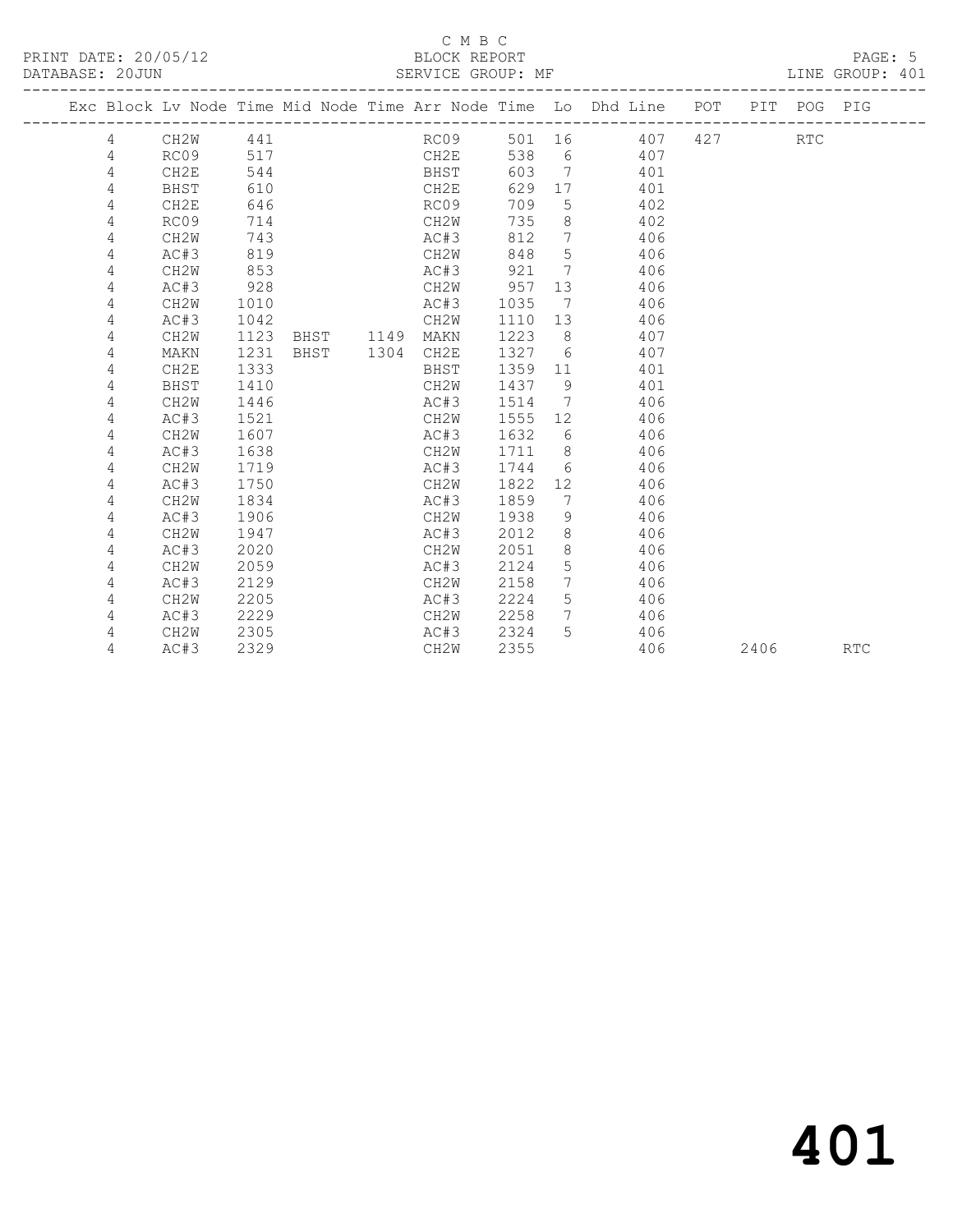### C M B C<br>BLOCK REPORT

DATABASE: 20JUN SERVICE GROUP: MF LINE GROUP: 401

|  |   |                   |      |  |              |         |                 | Exc Block Lv Node Time Mid Node Time Arr Node Time Lo Dhd Line POT |     |      | PIT POG PIG          |            |
|--|---|-------------------|------|--|--------------|---------|-----------------|--------------------------------------------------------------------|-----|------|----------------------|------------|
|  | 5 | CH2E 441          |      |  |              |         |                 | BHST 459 16 401                                                    | 427 |      | $\operatorname{RTC}$ |            |
|  | 5 | BHST              | 515  |  | CH2E         |         |                 | 533 5 401                                                          |     |      |                      |            |
|  | 5 | CH2E              | 538  |  | RC09         |         |                 | 559 12 402                                                         |     |      |                      |            |
|  | 5 | RC09              | 611  |  | CH2E         | 632     | 6               | 407                                                                |     |      |                      |            |
|  | 5 | CH2E              | 638  |  | BHST         | 700 8   |                 | 401                                                                |     |      |                      |            |
|  | 5 | <b>BHST</b>       | 708  |  | CH2E         | 730 11  |                 | 401                                                                |     |      |                      |            |
|  | 5 | CH2E              | 741  |  | BHST         | 807 9   |                 | 401                                                                |     |      |                      |            |
|  | 5 | BHST              | 816  |  | ыныT<br>CH2E | 840     | 8 <sup>1</sup>  | 401                                                                |     |      |                      |            |
|  | 5 | CH2E              | 848  |  | BHST         | 914 17  |                 | 401                                                                |     |      |                      |            |
|  | 5 | BHST              | 931  |  | CH2E         | 956     | $\overline{9}$  | 401                                                                |     |      |                      |            |
|  | 5 | CH2E              | 1005 |  | BHST         | 1032 6  |                 | 401                                                                |     |      |                      |            |
|  | 5 | <b>BHST</b>       | 1038 |  | CH2E         | 1103 17 |                 | 401                                                                |     |      |                      |            |
|  | 5 | CH2E              | 1120 |  | BHST         | 1147 6  |                 | 401                                                                |     |      |                      |            |
|  | 5 | BHST              | 1153 |  | CH2E         | 1221 5  |                 | 401                                                                |     |      |                      |            |
|  | 5 | CH2E              | 1226 |  | BHST         | 1253 5  |                 | 401                                                                |     |      |                      |            |
|  | 5 | BHST              | 1258 |  | CH2W         | 1325    |                 | 401                                                                |     |      |                      |            |
|  | 5 | CH2W              | 1341 |  | RC09         | 1407    | 25              | 407                                                                |     |      |                      |            |
|  | 5 | RC09              | 1432 |  | CH2W         | 1500    | 6               | 407                                                                |     |      |                      |            |
|  | 5 | CH <sub>2</sub> W | 1506 |  | AC#3         | 1534    | 8 <sup>8</sup>  | 406                                                                |     |      |                      |            |
|  | 5 | AC#3              | 1542 |  | CH2W         | 1616    | $7\phantom{0}$  | 406                                                                |     |      |                      |            |
|  | 5 | CH2W              | 1623 |  | AC#3         | 1648    | 6               | 406                                                                |     |      |                      |            |
|  | 5 | AC#3              | 1654 |  | CH2W         | 1727 8  |                 | 406                                                                |     |      |                      |            |
|  | 5 | CH2W              | 1735 |  | AC#3         | 1800    | 6               | 406                                                                |     |      |                      |            |
|  | 5 | AC#3              | 1806 |  | CH2W         | 1838    | $5\overline{)}$ | 406                                                                |     |      |                      |            |
|  | 5 | CH2W              | 1843 |  | AC#3         | 1908    | $7\phantom{0}$  | 406                                                                |     |      |                      |            |
|  | 5 | AC#3              | 1915 |  | CH2W         | 1947    | 12              | 406                                                                |     |      |                      |            |
|  | 5 | CH2W              | 1959 |  | AC#3         | 2024    | 8 <sup>8</sup>  | 406                                                                |     |      |                      |            |
|  | 5 | AC#3              | 2032 |  | CH2W         | 2102 12 |                 | 406                                                                |     |      |                      |            |
|  | 5 | CH2W              | 2114 |  | AC#3         | 2139    | $5^{\circ}$     | 406                                                                |     |      |                      |            |
|  | 5 | AC#3              | 2144 |  | CH2W         | 2213 12 |                 | 406                                                                |     |      |                      |            |
|  | 5 | CH <sub>2</sub> W | 2225 |  | AC#3         | 2244 5  |                 | 406                                                                |     |      |                      |            |
|  | 5 | AC#3              | 2249 |  | CH2W         | 2318 7  |                 | 406                                                                |     |      |                      |            |
|  | 5 | CH2W              | 2325 |  | AC#3         | 2344 5  |                 | 406                                                                |     |      |                      |            |
|  | 5 | AC#3              | 2349 |  | CH2W         | 2415 12 |                 | 406                                                                |     |      |                      |            |
|  | 5 | CH2W              | 2427 |  | AC#3         | 2446    | 27              | 406                                                                |     |      |                      |            |
|  | 5 | AC#3              | 2513 |  | CH2W         | 2537    |                 | 406                                                                |     | 2548 |                      | <b>RTC</b> |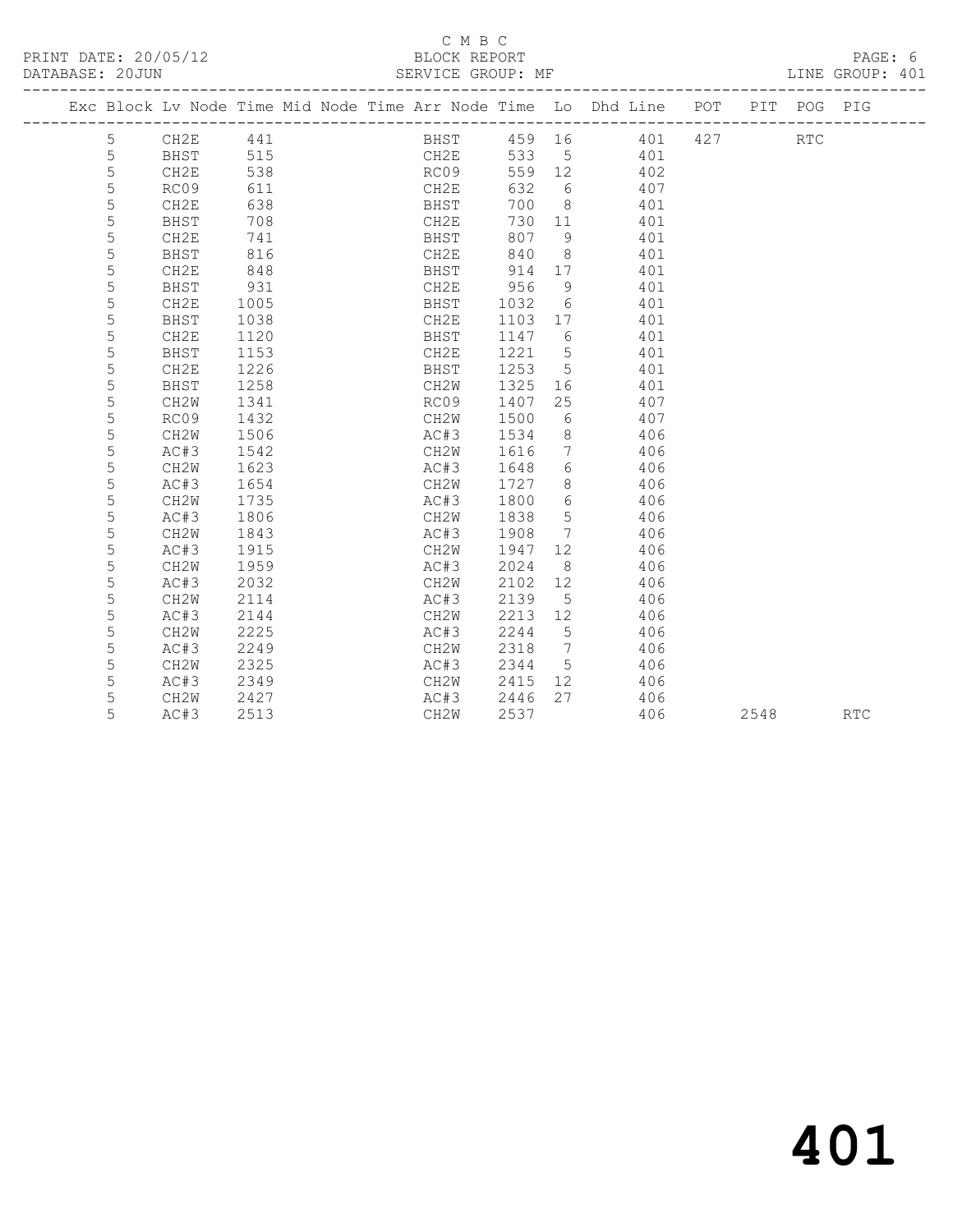### C M B C

| DATABASE: 20JUN |      | ------------------- |                | SERVICE GROUP: MF                     |         |                 |                                                                                |          | LINE GROUP: 401 |  |
|-----------------|------|---------------------|----------------|---------------------------------------|---------|-----------------|--------------------------------------------------------------------------------|----------|-----------------|--|
|                 |      |                     |                |                                       |         |                 | Exc Block Lv Node Time Mid Node Time Arr Node Time Lo Dhd Line POT PIT POG PIG |          |                 |  |
| 6               |      | CH2W 448            |                |                                       |         |                 | AC#3 509 6 406 434 RTC                                                         |          |                 |  |
| 6               |      | AC#3 515            |                |                                       |         |                 | CH2E 539 19 406                                                                |          |                 |  |
| 6               | CH2E | 558                 |                | RC09                                  |         |                 | 620 10 402                                                                     |          |                 |  |
| 6               | RC09 | 630                 |                |                                       |         | 653 5           | 402                                                                            |          |                 |  |
| 6               | CH2E | 658                 |                | CH2E<br>RC09                          | 721 5   |                 | $702$<br>402                                                                   |          |                 |  |
| 6               | RC09 | 726                 |                | CH2E                                  |         |                 | 751 9 402                                                                      |          |                 |  |
| 6               | CH2E | 800                 |                | RC09                                  |         |                 | 828 10 402                                                                     |          |                 |  |
| 6               | RC09 |                     |                |                                       |         |                 | 402                                                                            |          |                 |  |
| 6               | CH2E | 838<br>910          |                |                                       |         |                 | 402                                                                            |          |                 |  |
| 6               | RC09 | 950                 |                |                                       |         |                 | CH2W 1015 8 402                                                                |          |                 |  |
| 6               | CH2W |                     |                |                                       |         |                 | 1023 BHST 1049 MAKN 1121 9 407                                                 |          |                 |  |
| 6               | MAKN |                     |                |                                       |         |                 | 407                                                                            |          |                 |  |
| 6               | CH2E | 1130<br>1242        |                | BHST 1203 CH2E 1226 16<br>BHST 1307 6 |         |                 | 401                                                                            |          |                 |  |
| 6               | BHST | 1313                |                |                                       |         |                 | CH2E 1341 6 401                                                                |          |                 |  |
| 6               | CH2E | 1347                |                |                                       |         |                 | BHST 1413 11 401                                                               |          |                 |  |
| 6               | BHST | 1424                |                | CH2E                                  | 1451 8  |                 | 401                                                                            |          |                 |  |
| 6               | CH2E | 1459                |                | RC09 1529 6                           |         |                 | 402                                                                            |          |                 |  |
| 6               | RC09 | 1535                |                |                                       |         |                 | CH2W 1604 7 402                                                                |          |                 |  |
| 6               | CH2W | 1611                |                |                                       |         |                 | BHST 1635 MAKN 1722 7 407                                                      |          |                 |  |
| 6               | MAKN | 1729                | BHST 1813 CH2E |                                       | 1839 5  |                 | 407                                                                            |          |                 |  |
| 6               | CH2E | 1844                |                | RC09                                  | 1908 12 |                 | 402                                                                            |          |                 |  |
| 6               | RC09 | 1920                |                |                                       |         |                 | CH2W 1947 15 402                                                               |          |                 |  |
| 6               | CH2W | 2002                |                |                                       |         |                 | BHST 2023 MAKN 2050 13 407                                                     |          |                 |  |
| 6               | MAKN | 2103                |                |                                       |         |                 |                                                                                |          |                 |  |
| 6               | BHST |                     |                |                                       |         |                 | 2103 BHST 2124 18 405<br>2142 BHST 2142 MAKN 2201 405<br>405                   | 2214 RTC |                 |  |
| 7               | HW#5 | 441                 |                |                                       |         |                 | AC#3 501 10 408                                                                | 438 RTC  |                 |  |
| 7               | AC#3 | 511                 |                | HW#5                                  |         |                 | 528 13 408                                                                     |          |                 |  |
| 7               | HW#5 | 541                 |                | AC#3<br>HW#5                          | 601     | 10              | 408                                                                            |          |                 |  |
| 7               | AC#3 | 611                 |                |                                       |         |                 | $628$ 10 $408$                                                                 |          |                 |  |
| 7               | HW#5 | 638                 |                | AC#3                                  | 701 13  |                 | 408                                                                            |          |                 |  |
| 7               | AC#3 | 714                 |                | HW#5                                  | 737 6   |                 | 408                                                                            |          |                 |  |
| 7               | HW#5 | 743<br>823          |                | AC#3 811 12<br>HW#5 846 10            |         |                 | 408                                                                            |          |                 |  |
| 7               | AC#3 |                     |                |                                       |         |                 | 408                                                                            |          |                 |  |
| 7               | HW#5 | 856                 |                |                                       |         |                 | AC#3 926 11 408                                                                |          |                 |  |
| 7               | AC#3 | 937                 |                |                                       |         |                 | CH2W 1006 15 406                                                               |          |                 |  |
| 7               | CH2W | 1021<br>1054        |                | AC#3 1046 8<br>CH2W 1122 11           |         |                 | 406                                                                            |          |                 |  |
| 7               | AC#3 |                     |                |                                       |         |                 | 406                                                                            |          |                 |  |
| $7^{\circ}$     |      | CH2W 1133           |                |                                       |         |                 | AC#3 1158 8 406                                                                |          |                 |  |
| 7               | AC#3 | 1206                |                | CH2W                                  | 1237    | 16              | 406                                                                            |          |                 |  |
| 7               | CH2W | 1253                |                | RC09                                  | 1319    | 13              | 407                                                                            |          |                 |  |
| 7               | RC09 | 1332                |                | CH2W                                  | 1400    | - 9             | 402                                                                            |          |                 |  |
| 7               | CH2W | 1409                |                | AC#3                                  | 1434    | 5               | 406                                                                            |          |                 |  |
| 7               | AC#3 | 1439                |                | CH2W                                  | 1511    | 15              | 406                                                                            |          |                 |  |
| 7               | CH2W | 1526                |                | AC#3                                  | 1554    | 8               | 406                                                                            |          |                 |  |
| 7               | AC#3 | 1602                |                | CH2E                                  | 1638    | 14              | 406                                                                            |          |                 |  |
| 7               | CH2E | 1652                |                | BHST                                  | 1719    | $6\overline{6}$ | 401                                                                            |          |                 |  |
| 7               | BHST | 1725                |                | CH2E                                  | 1752    | 6               | 401                                                                            |          |                 |  |
| 7               | CH2E | 1758                |                | BHST                                  | 1823    | 6               | 401                                                                            |          |                 |  |
| 7               | BHST | 1829                |                | CH2W                                  | 1855    | 15              | 401                                                                            |          |                 |  |
| 7               | CH2W | 1910                |                | AC#3                                  | 1935    | 7               | 406                                                                            |          |                 |  |
| 7               | AC#3 | 1942                |                | CH2W                                  | 2013    |                 | 406                                                                            | 2025     | RTC             |  |
|                 |      |                     |                |                                       |         |                 |                                                                                |          |                 |  |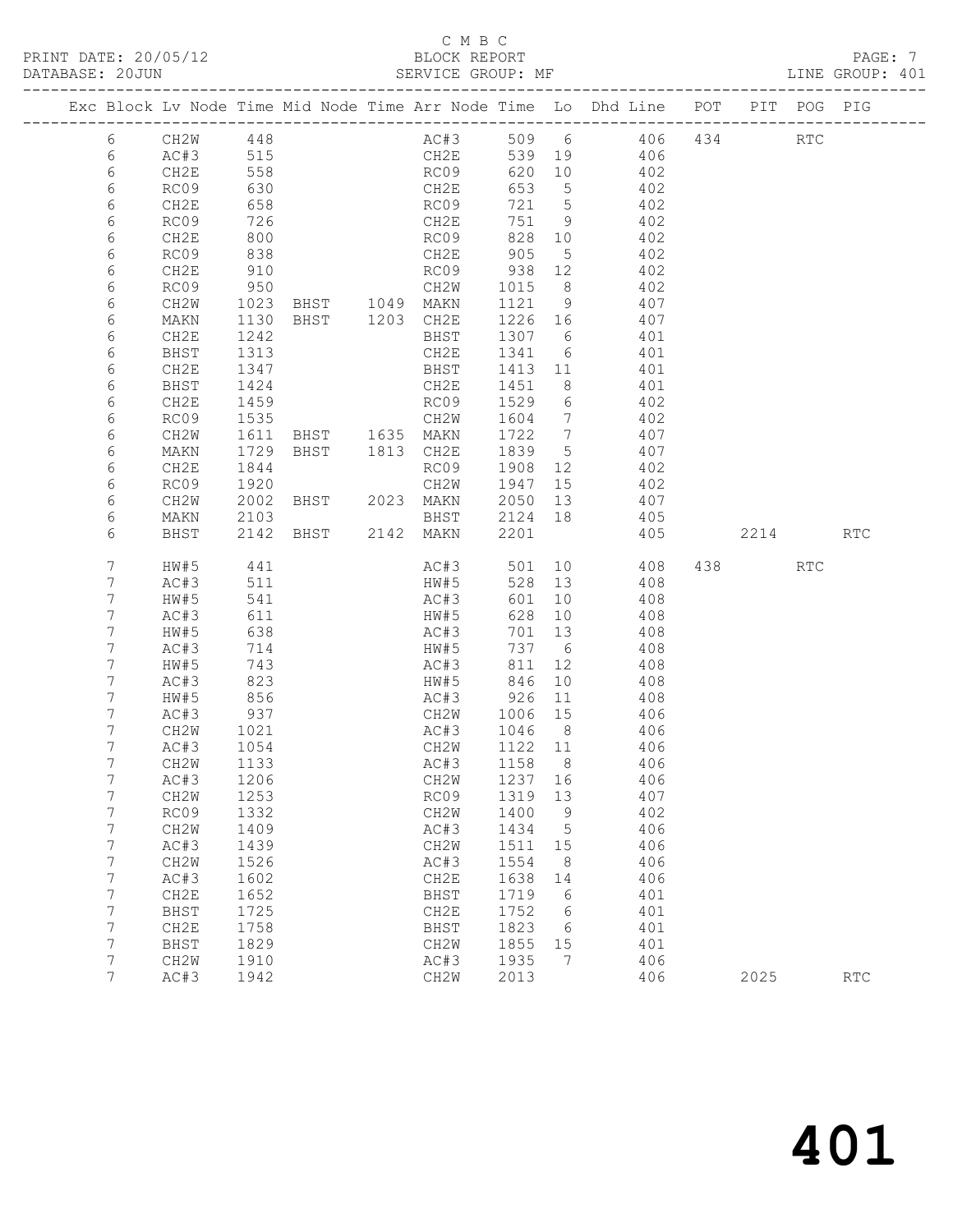#### C M B C<br>BLOCK REPORT SERVICE GROUP: MF

|              |              |                   |                                            |                            |                   |     | Exc Block Lv Node Time Mid Node Time Arr Node Time Lo Dhd Line POT |     |      | PIT POG PIG |                      |
|--------------|--------------|-------------------|--------------------------------------------|----------------------------|-------------------|-----|--------------------------------------------------------------------|-----|------|-------------|----------------------|
| $\,8\,$      | AC#3 456     |                   |                                            |                            |                   |     | CH2W 518 6 406                                                     | 441 |      | <b>RTC</b>  |                      |
| 8            | CH2W         | 524               |                                            | AC#3                       |                   |     | 545 6 406                                                          |     |      |             |                      |
| 8            | AC#3         | 551               |                                            | CH2W                       | 613 19            |     | 406                                                                |     |      |             |                      |
| 8            | CH2W         | 632               |                                            | AC#3                       | 657 9             |     | 406                                                                |     |      |             |                      |
| 8            | AC#3         | 706               |                                            | HW#5<br>AC#3               | 729 5             |     | 408                                                                |     |      |             |                      |
| 8            | HW#5         | 734               |                                            |                            | 802 12            |     | 408                                                                |     |      |             |                      |
| 8            | AC#3         | 814               |                                            | HW#5                       | 837 9             |     | 408                                                                |     |      |             |                      |
| 8            | HW#5         | 846               |                                            | AC#3 916 16                |                   |     | 408                                                                |     |      |             |                      |
| 8            | AC#3         | 932               |                                            | HW#5 955 6<br>AC#3 1029 15 |                   |     | 408                                                                |     |      |             |                      |
| 8            | HW#5         | 1001              |                                            |                            |                   |     | 408                                                                |     |      |             |                      |
| 8            | AC#3         | 1044              |                                            | HW#5                       | 1107 12           |     | 408                                                                |     |      |             |                      |
| 8            | HW#5         | 1119              |                                            | AC#3                       | 1144 15           |     | 408                                                                |     |      |             |                      |
| 8<br>$\,8\,$ | AC#3<br>HW#5 | 1159<br>1232      |                                            | HW#5<br>AC#3               | 1223 9<br>1259 15 |     | 408<br>408                                                         |     |      |             |                      |
| 8            | AC#3         | 1314              |                                            | HW#5 1339 8                |                   |     | 408                                                                |     |      |             |                      |
| 8            | HW#5         | 1347              |                                            | AC#3                       | 1414 9            |     | 408                                                                |     |      |             |                      |
| 8            | AC#3         | 1423              |                                            | HW#5                       | 1451 7            |     | 408                                                                |     |      |             |                      |
| $\,8\,$      | HW#5         | $\frac{1}{1}$ 458 |                                            | AC#3                       |                   |     | 408                                                                |     |      |             |                      |
| 8            | AC#3         | 1542              |                                            |                            | $1431$<br>1530 12 |     | HW#5 1610 9 408                                                    |     |      |             |                      |
| 8            | HW#5         | 1619              |                                            | AC#3 1648 11               |                   |     | 408                                                                |     |      |             |                      |
| 8            | AC#3         |                   |                                            | HW#5                       | 1726 12           |     | 408                                                                |     |      |             |                      |
| 8            | HW#5         | 1659<br>1738      |                                            | AC#3 1803 8                |                   |     | 408                                                                |     |      |             |                      |
| 8            | AC#3         | 1811              |                                            | HW#5 1838                  |                   |     | 408                                                                |     | 1841 |             | <b>RTC</b>           |
|              |              |                   |                                            |                            |                   |     |                                                                    |     |      |             |                      |
| 9            | AC#3         | 456               |                                            | HW#5                       | 513 13            |     | 408                                                                |     | 441  | RTC         |                      |
| 9            | HW#5         | 526               |                                            | AC#3                       | 546 10            |     | 408                                                                |     |      |             |                      |
| 9            | AC#3         | 556               |                                            | HW#5                       | 613 5             |     | 408                                                                |     |      |             |                      |
| 9            | HW#5         | 618               |                                            | AC#3                       | 641 10            |     | 408                                                                |     |      |             |                      |
| 9            | AC#3         | 651               |                                            | HW#5                       | 711 7             |     | 408                                                                |     |      |             |                      |
| 9            | HW#5         | 718               |                                            | AC#3<br>HW#5               | 745 11            |     | 408                                                                |     |      |             |                      |
| 9            | AC#3         | 756               |                                            |                            | 819 7             |     | 408                                                                |     |      |             |                      |
| 9<br>9       | HW#5         | 826               |                                            | AC#3 856 5                 |                   |     | 408                                                                |     |      |             |                      |
| 9            | AC#3<br>CH2W | 901               |                                            | CH2W 930 11<br>AC#3        | 1006 7            |     | 406<br>406                                                         |     |      |             |                      |
| $\mathsf 9$  | AC#3         | 941<br>1013       |                                            | CH2E                       | 1043 22           |     | 406                                                                |     |      |             |                      |
| 9            | CH2E         | 1105              |                                            | BHST                       |                   |     | 1132 6 401                                                         |     |      |             |                      |
| 9            | BHST         | 1138              |                                            | CH2W                       | 1205 18           |     | 401                                                                |     |      |             |                      |
| 9            | CH2W         |                   |                                            |                            | 1323 8            |     | 407                                                                |     |      |             |                      |
| $\mathsf 9$  | MAKN         |                   | 1223 BHST 1249 MAKN<br>1331 BHST 1405 CH2W |                            | 1429 7            |     | 407                                                                |     |      |             |                      |
| 9            | CH2W         |                   |                                            |                            |                   |     | 406                                                                |     |      |             |                      |
| 9            | AC#3         | 1510              |                                            | CH2E                       | 1546              | 5   | 406                                                                |     |      |             |                      |
| 9            | CH2E         | 1551              |                                            | BHST                       | 1618              | 5   | 401                                                                |     |      |             |                      |
| $\mathsf 9$  | BHST         | 1623              |                                            | CH2E                       | 1652              | 7   | 401                                                                |     |      |             |                      |
| 9            | CH2E         | 1659              |                                            | BHST                       | 1726              | 7   | 401                                                                |     |      |             |                      |
| 9            | BHST         | 1733              |                                            | CH2E                       | 1800              | 11  | 401                                                                |     |      |             |                      |
| $\mathsf 9$  | CH2E         | 1811              |                                            | BHST                       | 1836              | 6   | 401                                                                |     |      |             |                      |
| $\mathsf 9$  | BHST         | 1842              |                                            | CH2E                       | 1909              | 7   | 401                                                                |     |      |             |                      |
| $\mathsf 9$  | CH2E         | 1916              |                                            | BHST                       | 1938              | - 8 | 401                                                                |     |      |             |                      |
| $\mathsf 9$  | BHST         | 1946              |                                            | CH2E                       | 2010              | 13  | 401                                                                |     |      |             |                      |
| 9            | CH2E         | 2023              |                                            | BHST                       | 2045              | 8   | 401                                                                |     |      |             |                      |
| 9            | BHST         | 2053              |                                            | CH2E                       | 2117              |     | 401                                                                |     | 2128 |             | $\operatorname{RTC}$ |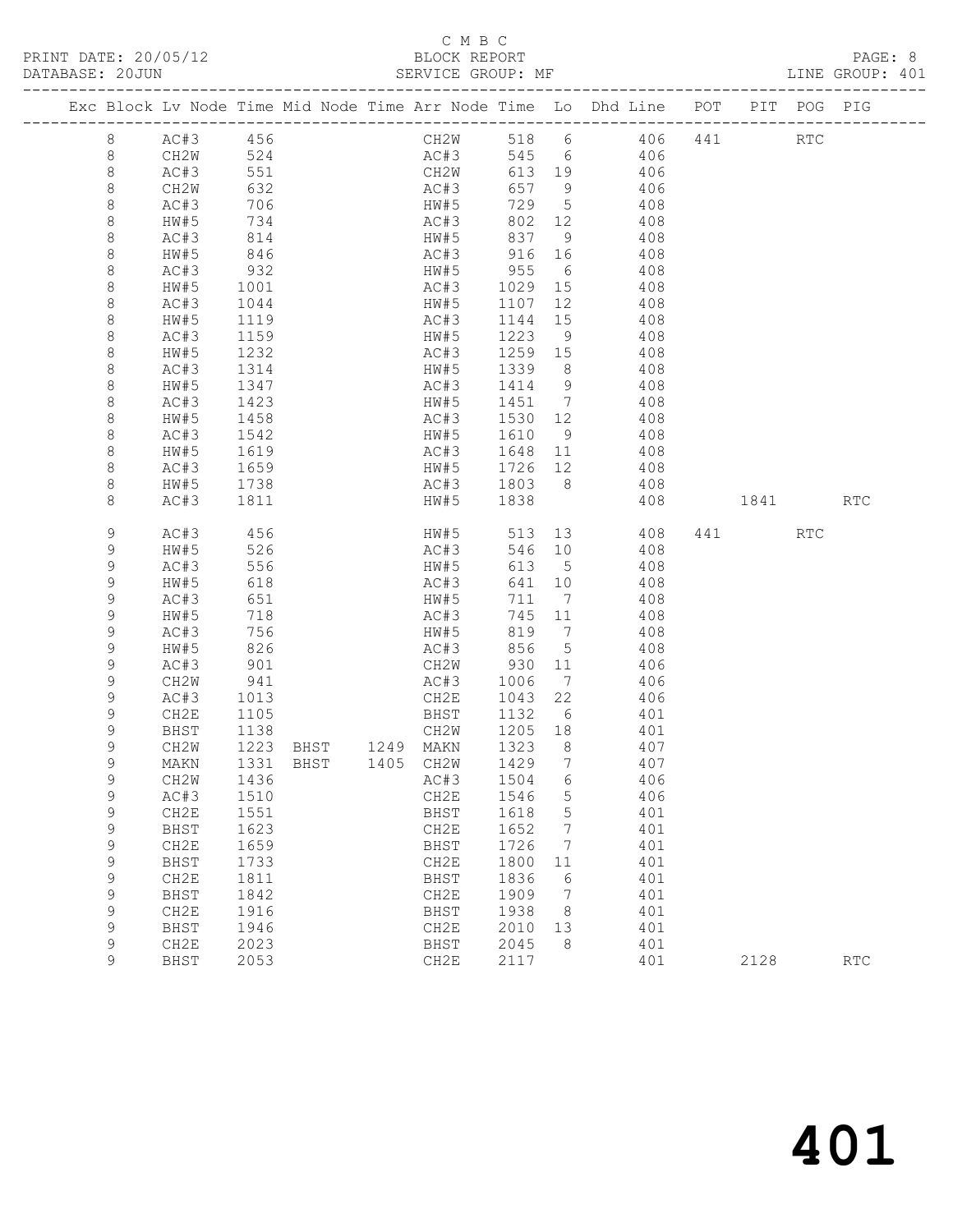### C M B C<br>BLOCK REPORT

|  |    |              |              |      |      |                              |         |                 | Exc Block Lv Node Time Mid Node Time Arr Node Time Lo Dhd Line POT |     |      | PIT POG PIG |                             |
|--|----|--------------|--------------|------|------|------------------------------|---------|-----------------|--------------------------------------------------------------------|-----|------|-------------|-----------------------------|
|  | 10 | BHST 457     |              |      |      | CH2E                         |         |                 | 515 6 401                                                          | 442 |      | <b>RTC</b>  |                             |
|  | 10 | CH2E         | 521          |      |      | <b>BHST</b>                  |         |                 | 539 6 401                                                          |     |      |             |                             |
|  | 10 | BHST         | 545          |      |      | CH2E                         |         |                 | 604 6 401                                                          |     |      |             |                             |
|  | 10 | CH2E         | 610          |      |      | RC09                         | 632 8   |                 | 402                                                                |     |      |             |                             |
|  | 10 | RC09         | 640          |      |      |                              | 701 10  |                 | 402                                                                |     |      |             |                             |
|  | 10 | CH2W         | 711          |      |      |                              | 810     | 5 <sup>5</sup>  | 407                                                                |     |      |             |                             |
|  | 10 | MAKN         | 815          |      |      | BHST 851 CH2W 913 17         |         |                 | 407                                                                |     |      |             |                             |
|  | 10 | CH2W         | 930          |      |      | AC#3 957 7                   |         |                 | 406                                                                |     |      |             |                             |
|  | 10 | AC#3         | 1004         |      |      | CH2W 1032 13                 |         |                 | 406                                                                |     |      |             |                             |
|  | 10 | CH2W         | 1045         |      |      | AC#3                         | 1110 8  |                 | 406                                                                |     |      |             |                             |
|  | 10 | AC#3         | 1118         |      |      | CH2W                         | 1146 10 |                 | 406                                                                |     |      |             |                             |
|  | 10 | CH2W         | 1156         |      |      | AC#3                         | 1222    | $\overline{7}$  | 406                                                                |     |      |             |                             |
|  | 10 | AC#3         | 1229         |      |      | CH2W                         | 1300 9  |                 | 406                                                                |     |      |             |                             |
|  | 10 | CH2W         | 1309         |      |      | AC#3                         | 1334 6  |                 | 406                                                                |     |      |             |                             |
|  | 10 | AC#3         | 1340         |      |      | CH2W 1412 7                  |         |                 | 406                                                                |     |      |             |                             |
|  | 10 | CH2W         | 1419         |      |      | AC#3                         | 1444 6  |                 | 406                                                                |     |      |             |                             |
|  | 10 | AC#3         | 1450<br>1529 |      |      | CH2E                         | 1524 5  |                 | 406                                                                |     |      |             |                             |
|  | 10 | CH2E         |              |      |      | BHST                         | 1556 9  |                 | 401                                                                |     |      |             |                             |
|  | 10 | BHST         | 1605         |      |      | CH2W 1633 6                  |         |                 | 401                                                                |     |      |             |                             |
|  | 10 | CH2W         | 1639         |      |      |                              |         |                 | AC#3 1704 6 406                                                    |     |      |             |                             |
|  | 10 | AC#3         | 1710<br>1751 |      |      | CH2W                         | 1743 8  |                 | 406                                                                |     |      |             |                             |
|  | 10 | CH2W         |              |      |      | AC#3                         | 1816 6  |                 | 406                                                                |     |      |             |                             |
|  | 10 | AC#3         | 1822         |      |      |                              |         |                 | CH2E 1856 8 406                                                    |     |      |             |                             |
|  | 10 | CH2E         | 1904         |      |      | BHST 1926 8                  |         |                 | 401                                                                |     |      |             |                             |
|  | 10 | BHST         | 1934         |      |      | CH2E 1958                    |         |                 | 401                                                                |     | 2010 |             | $\mathop{\rm RTC}\nolimits$ |
|  | 11 | CH2W         | 457          |      |      | AC#3                         |         |                 | 518 6 406                                                          |     | 443  | RTC         |                             |
|  | 11 | AC#3         | 524          |      |      | CH2W                         |         |                 | 546 14 406                                                         |     |      |             |                             |
|  | 11 | CH2W         | 600          |      |      | AC#3                         | 621 6   |                 | 406                                                                |     |      |             |                             |
|  | 11 | AC#3         | 627          |      |      | CH2W                         | 650     | 9               | 406                                                                |     |      |             |                             |
|  | 11 | CH2W         | 659          |      |      | AC#3                         | 724 12  |                 | 406                                                                |     |      |             |                             |
|  | 11 | AC#3         | 736          |      |      | CH2W                         | 805     | $5^{\circ}$     | 406                                                                |     |      |             |                             |
|  | 11 | CH2W         | 810          |      |      | AC#3                         | 840     | $\overline{7}$  | 406                                                                |     |      |             |                             |
|  | 11 | AC#3         | 847<br>921   |      |      | CH2W<br>CH2W 916<br>AC#3 948 | 916     | 5 <sup>5</sup>  | 406                                                                |     |      |             |                             |
|  | 11 | CH2W         |              |      |      |                              |         | $7\overline{ }$ | 406                                                                |     |      |             |                             |
|  | 11 | AC#3         | 955          |      |      | CH2W 1024 9                  |         |                 | 406                                                                |     |      |             |                             |
|  | 11 | CH2W         | 1033         |      |      | AC#3                         | 1058    | 8 <sup>8</sup>  | 406                                                                |     |      |             |                             |
|  | 11 | AC#3         | 1106<br>1158 |      |      | CH2E                         | 1136 22 |                 | 406                                                                |     |      |             |                             |
|  | 11 | CH2E         |              |      |      | RC09                         | 1226 6  |                 | 402                                                                |     |      |             |                             |
|  |    | 11 RC09 1232 |              |      |      | CH2E 1302 7                  |         |                 | 402                                                                |     |      |             |                             |
|  | 11 | CH2E         | 1309         |      |      | BHST                         | 1335    | $\overline{7}$  | 401                                                                |     |      |             |                             |
|  | 11 | BHST         | 1342         |      |      | CH2E                         | 1409    | $5^{\circ}$     | 401                                                                |     |      |             |                             |
|  | 11 | CH2E         | 1414         |      |      | BHST                         | 1442    | 8 <sup>8</sup>  | 401                                                                |     |      |             |                             |
|  | 11 | BHST         | 1450         |      |      | CH2W                         | 1519    | 12              | 401                                                                |     |      |             |                             |
|  | 11 | CH2W         | 1531         | BHST | 1559 | MAKN                         | 1642    | 9               | 407                                                                |     |      |             |                             |
|  | 11 | MAKN         | 1651         | BHST | 1737 | CH2E                         | 1804    | 10              | 407                                                                |     |      |             |                             |
|  | 11 | CH2E         | 1814         |      |      | RC09                         | 1838    | 5               | 402                                                                |     |      |             |                             |
|  | 11 | RC09         | 1843         |      |      | CH2W                         | 1910    |                 | 402                                                                |     | 1922 |             | <b>RTC</b>                  |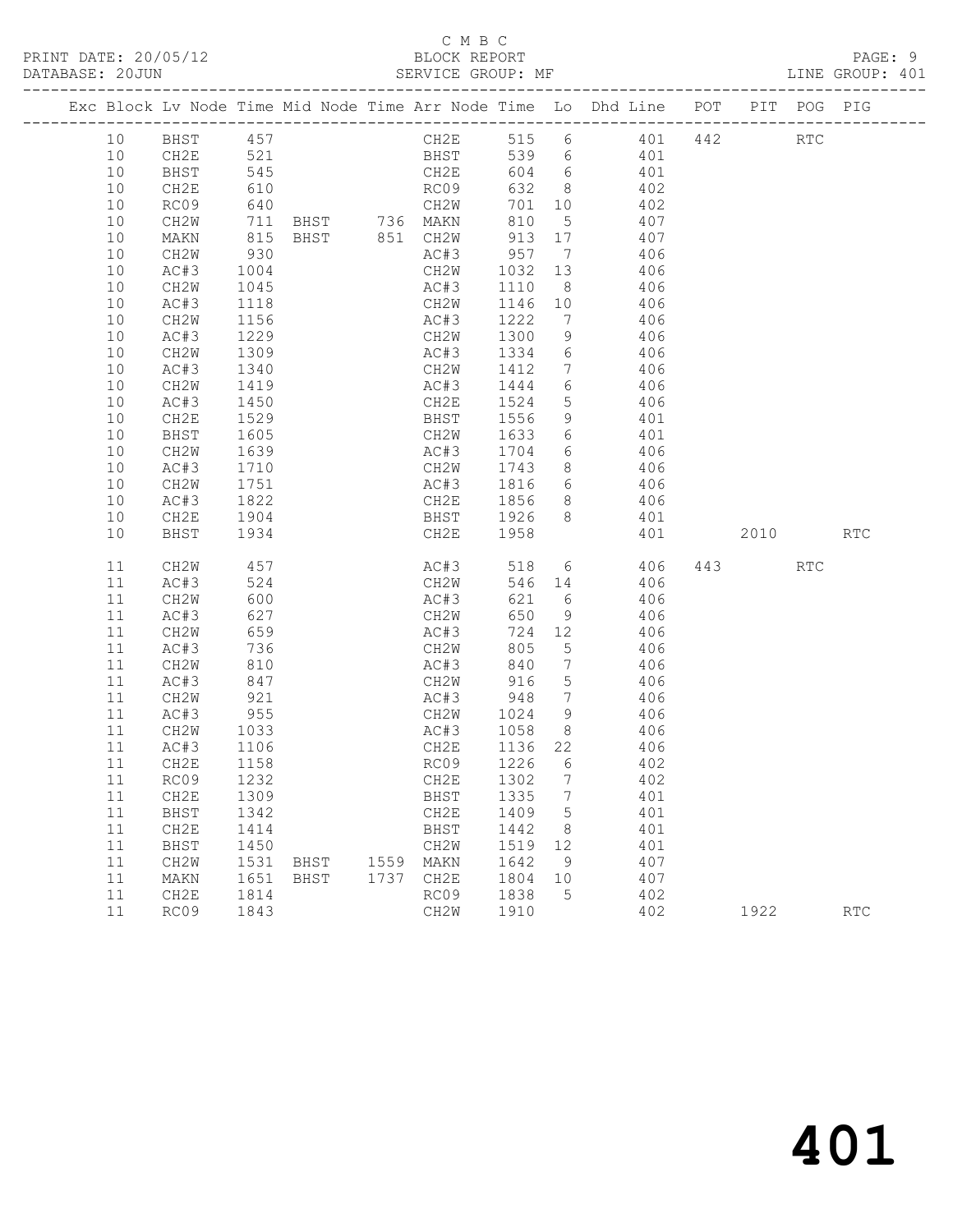### C M B C<br>BLOCK REPORT

SERVICE GROUP: MF

|                   |                   |      |  |      |      |                 | Exc Block Lv Node Time Mid Node Time Arr Node Time Lo Dhd Line POT |     |      | PIT POG PIG |            |
|-------------------|-------------------|------|--|------|------|-----------------|--------------------------------------------------------------------|-----|------|-------------|------------|
| $12 \overline{ }$ | CH2E              | 506  |  | RC09 | 525  | $5\overline{)}$ | 402                                                                | 452 |      | <b>RTC</b>  |            |
| 12                | RC09              | 530  |  | CH2W | 549  | 16              | 402                                                                |     |      |             |            |
| 12                | CH2W              | 605  |  | AC#3 | 630  | 6               | 406                                                                |     |      |             |            |
| 12                | AC#3              | 636  |  | CH2W | 700  | 17              | 406                                                                |     |      |             |            |
| 12                | CH2W              | 717  |  | AC#3 | 742  | 9               | 406                                                                |     |      |             |            |
| 12                | AC#3              | 751  |  | CH2W | 820  | 6               | 406                                                                |     |      |             |            |
| 12                | CH2W              | 826  |  | AC#3 | 856  | 14              | 406                                                                |     |      |             |            |
| 12                | AC#3              | 910  |  | CH2E | 941  | 17              | 406                                                                |     |      |             |            |
| 12                | CH2E              | 958  |  | RC09 | 1026 | 6               | 402                                                                |     |      |             |            |
| 12                | RC09              | 1032 |  | CH2W | 1057 | 24              | 402                                                                |     |      |             |            |
| 12                | CH2W              | 1121 |  | AC#3 | 1146 | 8               | 406                                                                |     |      |             |            |
| 12                | AC#3              | 1154 |  | CH2W | 1225 | 5               | 406                                                                |     |      |             |            |
| 12                | CH <sub>2</sub> W | 1230 |  | AC#3 | 1258 | $7\phantom{.0}$ | 406                                                                |     |      |             |            |
| 12                | AC#3              | 1305 |  | CH2E | 1339 | 9               | 406                                                                |     |      |             |            |
| 12                | CH2E              | 1348 |  | RC09 | 1417 | 6               | 402                                                                |     |      |             |            |
| 12                | RC09              | 1423 |  | CH2E | 1453 | 12              | 402                                                                |     |      |             |            |
| 12                | CH2E              | 1505 |  | BHST | 1534 | 13              | 401                                                                |     |      |             |            |
| 12                | BHST              | 1547 |  | CH2E | 1616 | 13              | 401                                                                |     |      |             |            |
| 12                | CH2E              | 1629 |  | BHST | 1656 | 5               | 401                                                                |     |      |             |            |
| 12                | <b>BHST</b>       | 1701 |  | CH2E | 1728 | 10 <sup>°</sup> | 401                                                                |     |      |             |            |
| 12                | CH2E              | 1738 |  | BHST | 1803 | - 6             | 401                                                                |     |      |             |            |
| 12                | BHST              | 1809 |  | CH2E | 1836 | 16              | 401                                                                |     |      |             |            |
| 12                | CH2E              | 1852 |  | BHST | 1914 | 7               | 401                                                                |     |      |             |            |
| 12                | <b>BHST</b>       | 1921 |  | CH2E | 1948 | 5               | 401                                                                |     |      |             |            |
| 12                | CH2E              | 1953 |  | BHST | 2015 | 8               | 401                                                                |     |      |             |            |
| 12                | BHST              | 2023 |  | CH2E | 2047 | 6               | 401                                                                |     |      |             |            |
| 12                | CH2E              | 2053 |  | BHST | 2115 | 8 <sup>8</sup>  | 401                                                                |     |      |             |            |
| 12                | <b>BHST</b>       | 2123 |  | CH2E | 2147 | 8 <sup>8</sup>  | 401                                                                |     |      |             |            |
| 12                | CH2E              | 2155 |  | BHST | 2215 | 10              | 401                                                                |     |      |             |            |
| 12                | <b>BHST</b>       | 2225 |  | CH2E | 2246 | 9               | 401                                                                |     |      |             |            |
| 12                | CH2E              | 2255 |  | BHST | 2315 | 10 <sup>°</sup> | 401                                                                |     |      |             |            |
| 12                | BHST              | 2325 |  | CH2E | 2346 | 10              | 401                                                                |     |      |             |            |
| 12                | CH2E              | 2356 |  | RC09 | 2416 | 9               | 402                                                                |     |      |             |            |
| 12                | RC09              | 2425 |  | CH2E | 2448 | 17              | 402                                                                |     |      |             |            |
| 12                | CH2E              | 2505 |  | RC09 | 2525 | 18              | 402                                                                |     |      |             |            |
| 12                | RC09              | 2543 |  | CH2E | 2606 |                 | 402                                                                |     | 2617 |             | <b>RTC</b> |
|                   |                   |      |  |      |      |                 |                                                                    |     |      |             |            |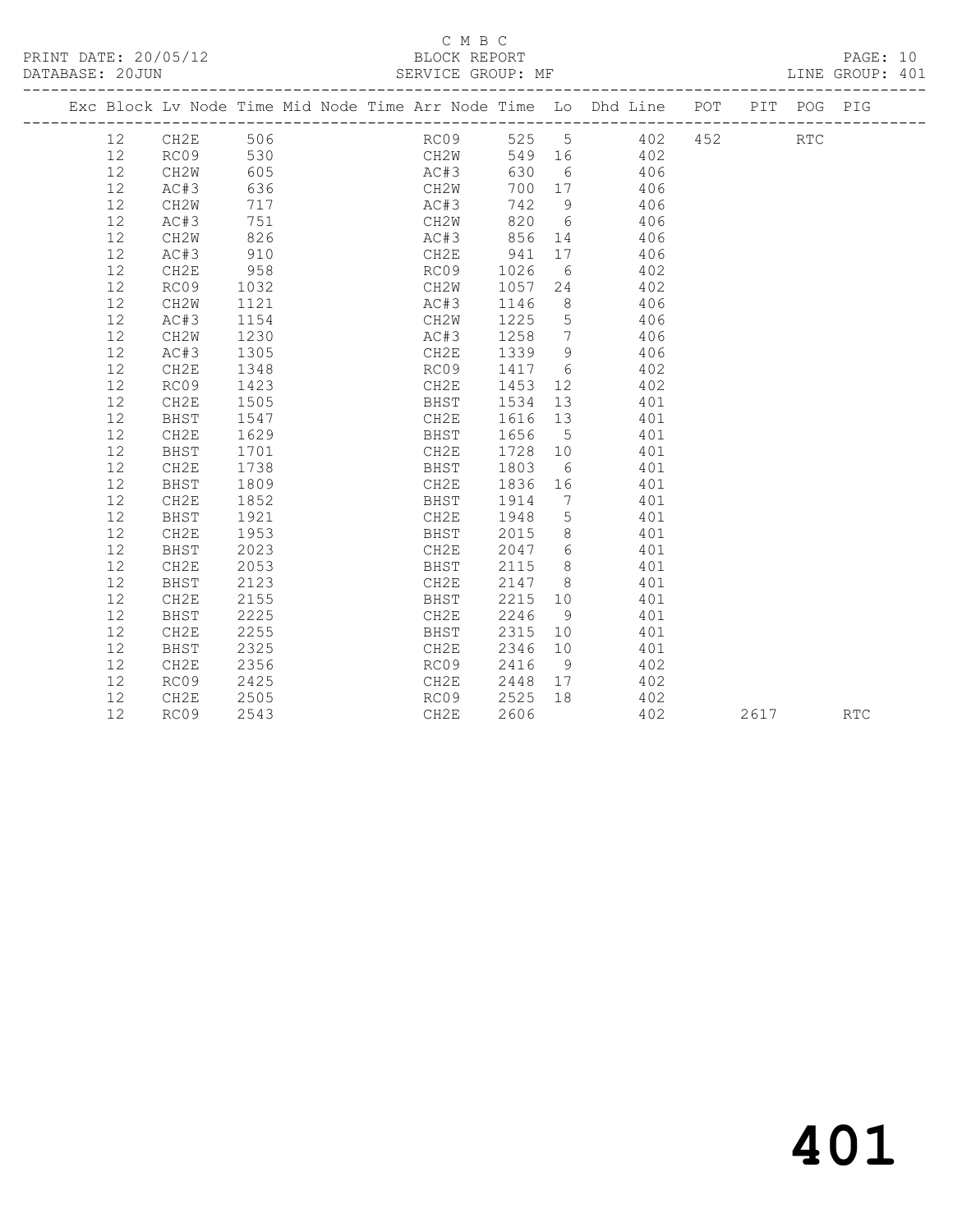### C M B C<br>BLOCK REPORT

SERVICE GROUP: MF

|         |                          |                  |  |                            |         |                | Exc Block Lv Node Time Mid Node Time Arr Node Time Lo Dhd Line POT |     |         | PIT POG PIG |                             |
|---------|--------------------------|------------------|--|----------------------------|---------|----------------|--------------------------------------------------------------------|-----|---------|-------------|-----------------------------|
| 13      | CH2W 506                 |                  |  |                            |         |                | AC#3 527 6 406                                                     | 452 |         | <b>RTC</b>  |                             |
| 13      | AC#3 533                 |                  |  | CH2W                       |         |                | 555 19 406                                                         |     |         |             |                             |
| 13      | CH2W                     | 614              |  | AC#3                       |         |                | 639 6 406                                                          |     |         |             |                             |
| 13      | AC#3                     | 645              |  | CH2W                       |         |                | 709 17 406                                                         |     |         |             |                             |
| 13      | CH2W                     | 726              |  |                            |         |                | 406                                                                |     |         |             |                             |
| 13      | AC#3                     | 758              |  |                            |         |                | 406                                                                |     |         |             |                             |
| 13      | CH2W                     | 836              |  |                            |         |                | AC#3 904 6 406                                                     |     |         |             |                             |
| 13      | AC#3                     | 910              |  |                            |         |                | HW#5 933 13 408                                                    |     |         |             |                             |
| 13      | HW#5                     | 946              |  |                            |         |                |                                                                    |     |         |             |                             |
| 13      | AC#3                     | 1029             |  |                            |         |                | AC#3 1014 15 408<br>HW#5 1052 12 408                               |     |         |             |                             |
| 13      | HW#5                     | 1104             |  | AC#3                       |         |                | 1129 15 408                                                        |     |         |             |                             |
| 13      | AC#3                     | 1144             |  | HW#5                       | 1208 9  |                | 408                                                                |     |         |             |                             |
| 13      | HW#5                     | 1217             |  | AC#3                       | 1244 15 |                | 408                                                                |     |         |             |                             |
| 13      | AC#3                     | $\frac{1}{1259}$ |  | HW#5                       | 1324 8  |                | 408                                                                |     |         |             |                             |
| 13      | HW#5                     | 1332             |  |                            |         |                | AC#3 1359 12 408                                                   |     |         |             |                             |
| 13      | AC#3                     | 1411             |  | HW#5 1439 5                |         |                | 408                                                                |     |         |             |                             |
| 13      | HW#5                     |                  |  | AC#3                       | 1516 18 |                | 408                                                                |     |         |             |                             |
| 13      | AC#3                     | 1444<br>1534     |  | HW#5                       | 1602 9  |                | 408                                                                |     |         |             |                             |
| 13      | HW#5                     | 1611             |  | AC#3 1640 11               |         |                | 408                                                                |     |         |             |                             |
| 13      | AC#3                     | 1651             |  | HW#5                       | 1718 8  |                | 408                                                                |     |         |             |                             |
| 13      | HW#5                     |                  |  |                            | 1755 8  |                | 408                                                                |     |         |             |                             |
| 13      | AC#3                     | 1726<br>1803     |  | AC#3 1755 8<br>HW#5 1830 8 |         |                | 408                                                                |     |         |             |                             |
| 13      | HW#5                     | 1838             |  |                            |         |                | AC#3 1903 6 408                                                    |     |         |             |                             |
| 13      | AC#3                     | 1909             |  |                            |         |                | RRCX 1938 15 408                                                   |     |         |             |                             |
| 13      | RRCX                     | 1953             |  | AC#3                       | 2015    |                | 408                                                                |     | 2031 70 |             | $\mathop{\rm RTC}\nolimits$ |
|         |                          |                  |  |                            |         |                |                                                                    |     |         |             |                             |
| 14      | HW#5                     | 454              |  | AC#3                       |         |                | 514 12 408                                                         |     | 451 RTC |             |                             |
| 14      | AC#3                     | 526              |  | HW#5                       |         |                | 543 8 408                                                          |     |         |             |                             |
| 14      | HW#5                     | 551              |  | AC#3                       | 611 12  |                | 408                                                                |     |         |             |                             |
| 14      | AC#3                     | 623              |  | HW#5                       | 641 7   |                | 408                                                                |     |         |             |                             |
| 14      | HW#5                     | 648              |  | AC#3                       | 711 10  |                | 408                                                                |     |         |             |                             |
| 14      | AC#3                     | 721              |  | HW#5                       |         |                | 744 7 408                                                          |     |         |             |                             |
| 14      | HW#5                     | 751              |  | AC#3                       | 820     | 12             | 408                                                                |     |         |             |                             |
| 14      | AC#3                     | 832              |  | HW#5 855 13<br>AC#3 936 8  |         |                | 408                                                                |     |         |             |                             |
| 14      | HW#5                     | 908              |  |                            |         |                | 408                                                                |     |         |             |                             |
| 14      | AC#3                     | 944              |  |                            |         |                | HW#5 1007 12 408                                                   |     |         |             |                             |
| 14      | HW#5                     | 1019             |  | AC#3                       |         |                | 1044 15 408                                                        |     |         |             |                             |
| 14      | AC#3                     | 1059<br>1134     |  | HW#5                       | 1122 12 |                | 408                                                                |     |         |             |                             |
| 14      | HW#5                     |                  |  | AC#3                       | 1159 15 |                | 408                                                                |     |         |             |                             |
| 14 AC#3 |                          | 1214             |  | HW#5 1239 8                |         |                | 408                                                                |     |         |             |                             |
| 14      | HW#5                     | 1247             |  | AC#3                       | 1314    | 15             | 408                                                                |     |         |             |                             |
| 14      | AC#3                     | 1329             |  | HW#5                       | 1354    | 8 <sup>8</sup> | 408                                                                |     |         |             |                             |
| 14      | HW#5                     | 1402             |  | AC#3                       | 1429    | $\overline{7}$ | 408                                                                |     |         |             |                             |
| 14      | AC#3                     | 1436             |  | HW#5                       | 1505    | 12             | 408                                                                |     |         |             |                             |
| 14      | HW#5                     | 1517             |  | AC#3                       | 1546    | 12             | 408                                                                |     |         |             |                             |
| 14      | AC#3                     | 1558             |  | HW#5                       | 1626    | 9              | 408                                                                |     |         |             |                             |
| 14      | HW#5                     | 1635             |  | AC#3                       | 1704    | 11             | 408                                                                |     |         |             |                             |
| 14      | AC#3                     | 1715             |  | HW#5                       | 1742    | 12             | 408                                                                |     |         |             |                             |
| 14      | HW#5                     | 1754             |  | AC#3                       | 1819    | 14             | 408                                                                |     |         |             |                             |
| 14      | AC#3                     | 1833             |  | RRCX                       | 1902    | - 8            | 408                                                                |     |         |             |                             |
| 14      | $\mathop{\mathrm{RRCX}}$ | 1910             |  | AC#3                       | 1933    | 5              | 408                                                                |     |         |             |                             |
| 14      | AC#3                     | 1938             |  | <b>RRCX</b>                | 2006    |                | 408                                                                |     | 2012    |             | <b>RTC</b>                  |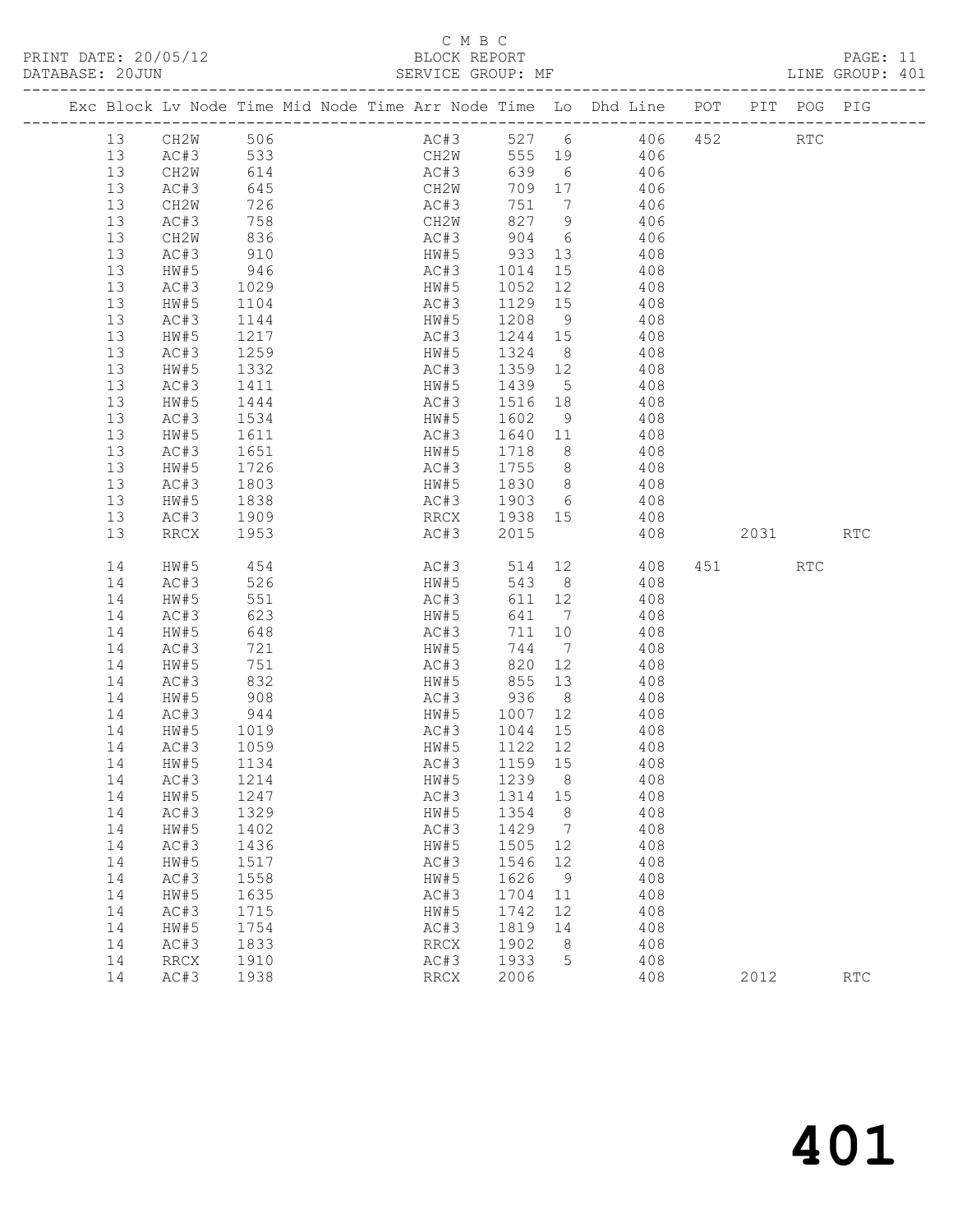#### C M B C

| DATABASE: 20JUN |          |              |                  | SERVICE GROUP: MF |                            |         |   |                                                                                |          | LINE GROUP: 401 |  |
|-----------------|----------|--------------|------------------|-------------------|----------------------------|---------|---|--------------------------------------------------------------------------------|----------|-----------------|--|
|                 |          |              |                  |                   |                            |         |   | Exc Block Lv Node Time Mid Node Time Arr Node Time Lo Dhd Line POT PIT POG PIG |          |                 |  |
|                 | 15       | CH2W 511     |                  |                   |                            |         |   | RC09 531 16 407 457 RTC                                                        |          |                 |  |
|                 | 15       | RC09 547     |                  |                   |                            |         |   | CH2E 608 11 407                                                                |          |                 |  |
|                 | 15       | CH2E         | 619              |                   | BHST<br>CH2E<br>BHST       |         |   | 639 5 401                                                                      |          |                 |  |
|                 | 15       | BHST         | $-644$           |                   |                            |         |   | 704 10 401<br>737 9 401                                                        |          |                 |  |
|                 | 15       | CH2E         |                  |                   |                            |         |   |                                                                                |          |                 |  |
|                 | 15       | BHST         | 746              |                   |                            |         |   | CH2E 810 8 401                                                                 |          |                 |  |
|                 | 15       | CH2E         | 818              |                   | BHST 844                   |         |   | 16 401                                                                         |          |                 |  |
|                 | 15       | BHST         | 900<br>935       |                   |                            |         |   | 401                                                                            |          |                 |  |
|                 | 15       | CH2E         |                  |                   |                            |         |   | 401                                                                            |          |                 |  |
|                 | 15       | BHST         | 1009             |                   |                            |         |   | CH2E 1034 16 401                                                               |          |                 |  |
|                 | 15       | CH2E         | 1050             |                   | <b>BHST</b>                |         |   | 1117 6 401                                                                     |          |                 |  |
|                 | 15       | BHST         | 1123             |                   | CH2W                       |         |   | $1147$ 6 401<br>1219 11 407                                                    |          |                 |  |
|                 | 15       | CH2W         | $\frac{1}{1153}$ |                   | RC09                       |         |   |                                                                                |          |                 |  |
|                 | 15       | RC09         | 1230             |                   | CH2W                       |         |   | 1255 22 407                                                                    |          |                 |  |
|                 | 15       | CH2W         | 1317             |                   |                            |         |   | BHST 1345 MAKN 1423 7 407                                                      |          |                 |  |
|                 | 15       | MAKN         | 1430<br>1549     | BHST 1505 CH2E    |                            | 1532 17 |   | 407                                                                            |          |                 |  |
|                 | 15<br>15 | CH2E         | 1623             |                   | RC09<br>CH2E               | 1615 8  |   | 402<br>1652 9 402                                                              |          |                 |  |
|                 | 15       | RC09<br>CH2E | 1701             |                   | RC09                       |         |   | 1725 10 402                                                                    |          |                 |  |
|                 | 15       | RC09         |                  |                   |                            | 1802 5  |   |                                                                                |          |                 |  |
|                 | 15       | CH2W         | 1735<br>1807     |                   | CH2W 1802 5<br>AC#3 1832 7 |         |   | 402<br>406                                                                     |          |                 |  |
|                 | 15       | AC#3         | 1839             |                   |                            |         |   | CH2W 1911 17 406                                                               |          |                 |  |
|                 | 15       | CH2W         | 1928             |                   |                            |         |   | AC#3 1953 7 406                                                                |          |                 |  |
|                 | 15       | AC#3         | 2000             |                   | CH2W                       | 2031    |   |                                                                                | 406 2043 | <b>RTC</b>      |  |
|                 | 16       | CH2W         | 515              |                   | AC#3                       |         |   | 536 6 406                                                                      | 501 RTC  |                 |  |
|                 | 16       | AC#3         | 542              |                   | CH2W                       |         |   | 604 19 406                                                                     |          |                 |  |
|                 | 16       | CH2W         | 623              |                   | AC#3                       | 648     |   | 14 406                                                                         |          |                 |  |
|                 | 16       | AC#3         | 702              |                   | CH2W                       | 729 7   |   | 406                                                                            |          |                 |  |
|                 | 16       | CH2W         | 736              |                   | AC#3                       | 805     |   | 7 406                                                                          |          |                 |  |
|                 | 16       | AC#3         | 812              |                   | CH2E                       | 843 12  |   | 406                                                                            |          |                 |  |
|                 | 16       | CH2E         | 855              |                   | RC09 923 6                 |         |   | 402                                                                            |          |                 |  |
|                 | 16       | RC09         | 929              |                   | CH2W 954 6                 |         |   | 402<br>406                                                                     |          |                 |  |
|                 | 16       | CH2W         | 1000             |                   | AC#3                       | 1025 6  |   |                                                                                |          |                 |  |
|                 | 16       | AC#3         | 1031             |                   |                            |         |   | CH2W 1059 10 406                                                               |          |                 |  |
|                 | 16<br>16 | CH2W         | 1109             |                   | AC#3<br>CH2E               | 1215 13 |   | 1134 8 406                                                                     |          |                 |  |
|                 | 16       | AC#3<br>CH2E | 1142<br>1228     |                   | RC09                       | 1257 5  |   | 406<br>402                                                                     |          |                 |  |
|                 |          | 16 RC09 1302 |                  |                   |                            |         |   | CH2W 1330 15 402                                                               |          |                 |  |
|                 | 16       | CH2W         | 1345             |                   | AC#3                       | 1410    | 6 | 406                                                                            |          |                 |  |
|                 | 16       | AC#3         | 1416             |                   | CH2W                       | 1448    | 8 | 406                                                                            |          |                 |  |
|                 | 16       | CH2W         | 1456             |                   | AC#3                       | 1524    | 8 | 406                                                                            |          |                 |  |
|                 | 16       | AC#3         | 1532             |                   | CH2W                       | 1606    | 9 | 406                                                                            |          |                 |  |
|                 | 16       | CH2W         | 1615             |                   | AC#3                       | 1640    | 6 | 406                                                                            |          |                 |  |
|                 | 16       | AC#3         | 1646             |                   | CH2W                       | 1719    | 8 | 406                                                                            |          |                 |  |
|                 | 16       | CH2W         | 1727             |                   | AC#3                       | 1752    | 6 | 406                                                                            |          |                 |  |
|                 | 16       | AC#3         | 1758             |                   | CH2E                       | 1832    | 8 | 406                                                                            |          |                 |  |
|                 | 16       | CH2E         | 1840             |                   | BHST                       | 1902    | 6 | 401                                                                            |          |                 |  |
|                 | 16       | BHST         | 1908             |                   | CH2E                       | 1935    | 5 | 401                                                                            |          |                 |  |
|                 | 16       | CH2E         | 1940             |                   | BHST                       | 2002    | 8 | 401                                                                            |          |                 |  |
|                 | 16       | BHST         | 2010             |                   | CH2E                       | 2034    |   | 401                                                                            | 2046     | RTC             |  |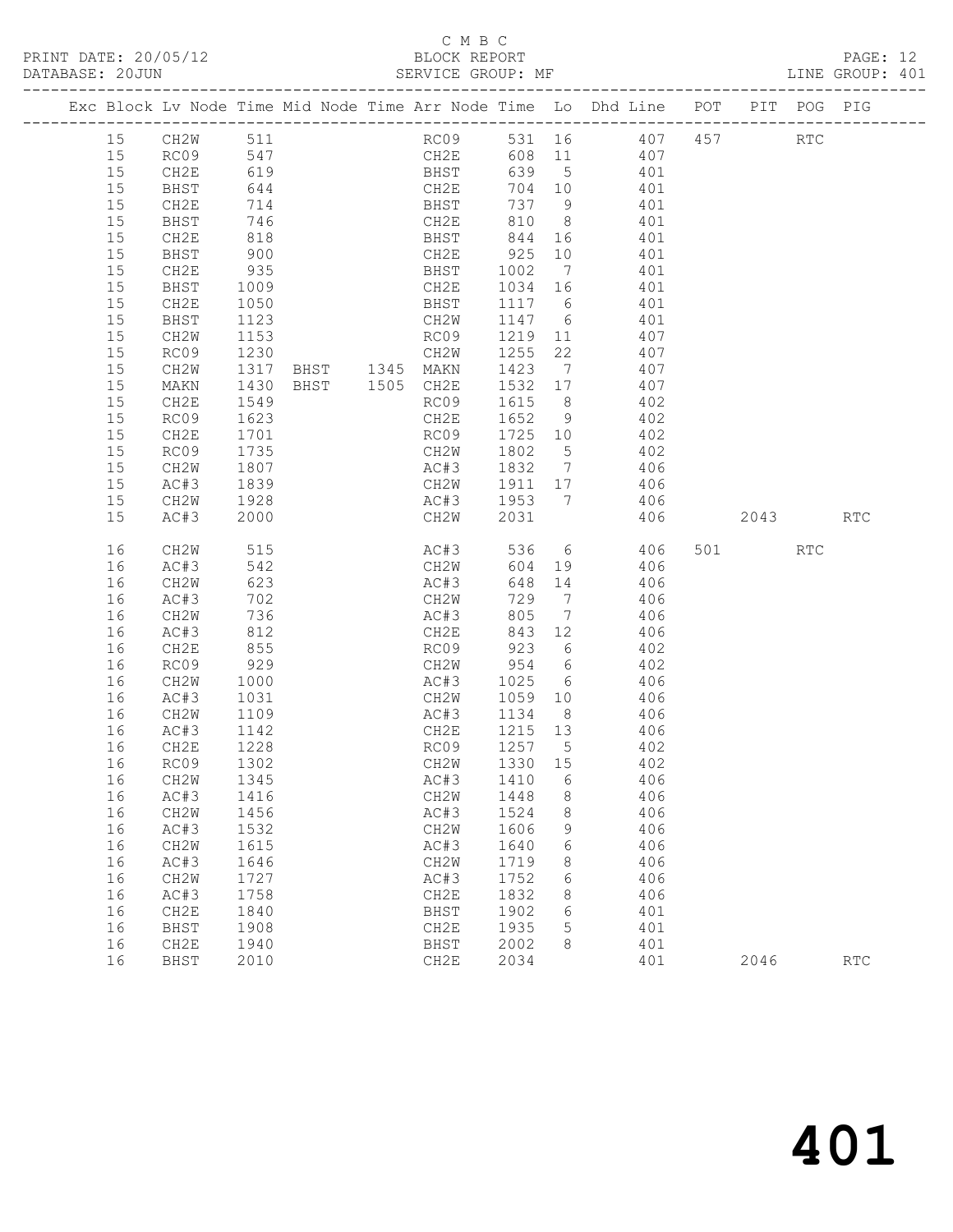### C M B C<br>BLOCK REPORT

SERVICE GROUP: MF

| Exc Block Lv Node Time Mid Node Time Arr Node Time Lo Dhd Line POT PIT POG PIG |                          |                  |                   |          |      |              |                              |                 |            |     |            |     |            |
|--------------------------------------------------------------------------------|--------------------------|------------------|-------------------|----------|------|--------------|------------------------------|-----------------|------------|-----|------------|-----|------------|
|                                                                                | 17 HW#5                  | 511              |                   |          |      | AC#3         |                              |                 | 531 10 408 | 508 | <b>RTC</b> |     |            |
| 17                                                                             | AC#3<br>hw#5             | 541<br>608       |                   |          |      | HW#5<br>AC#3 | 558 10                       |                 | 408<br>408 |     |            |     |            |
| 17                                                                             |                          |                  |                   |          | AC#3 |              | 631 13                       |                 |            |     |            |     |            |
| 17                                                                             | AC#3                     | 644<br>711       |                   |          | HW#5 |              | 702 9                        |                 | 408        |     |            |     |            |
| 17                                                                             | HW#5                     |                  |                   |          | AC#3 |              | 737 10                       |                 | 408        |     |            |     |            |
| 17                                                                             | AC#3                     | 747              |                   |          | HW#5 |              | 810                          | $\overline{7}$  | 408        |     |            |     |            |
| 17                                                                             | HW#5                     | 817              |                   |          | AC#3 |              | 847 13<br>923 9              |                 | 408        |     |            |     |            |
| 17                                                                             | AC#3                     | 900              |                   |          | HW#5 |              |                              |                 | 408        |     |            |     |            |
| 17                                                                             | HW#5                     | 932              |                   |          | AC#3 |              | 1000 14                      |                 | 408        |     |            |     |            |
| 17                                                                             | AC#3                     | 1014             |                   |          | HW#5 |              | 1037 12                      |                 | 408        |     |            |     |            |
| 17                                                                             | HW#5                     | 1049             |                   |          | AC#3 |              | 1114 15                      |                 | 408        |     |            |     |            |
| 17                                                                             | AC#3                     | 1129<br>1202     |                   |          | HW#5 |              | 1152 10                      |                 | 408        |     |            |     |            |
| 17                                                                             | HW#5                     |                  |                   |          | AC#3 |              | $\overline{1229}$ 15         |                 | 408        |     |            |     |            |
| 17                                                                             | AC#3                     | 1244             |                   |          | HW#5 |              | 1309                         | 8 <sup>8</sup>  | 408        |     |            |     |            |
| 17                                                                             | HW#5                     | 1317             |                   |          | AC#3 |              | 1344 15                      |                 | 408        |     |            |     |            |
| 17                                                                             | AC#3                     | 1359             |                   |          | HW#5 |              | 1424 10                      |                 | 408        |     |            |     |            |
| 17                                                                             | HW#5                     | 1434<br>1519     |                   |          | AC#3 |              | 1506                         | 13              | 408        |     |            |     |            |
| 17                                                                             | AC#3                     |                  |                   |          | HW#5 |              | 1547 6                       |                 | 408        |     |            |     |            |
| 17                                                                             | HW#5                     | 1553             |                   |          | AC#3 |              | 1622 11                      |                 | 408        |     |            |     |            |
| 17                                                                             | AC#3                     | 1633             |                   |          | HW#5 |              | 1701 8                       |                 | 408        |     |            |     |            |
| 17                                                                             | HW#5                     | 1709             |                   |          | AC#3 |              | 1738                         | - 9             | 408        |     |            |     |            |
| 17                                                                             | AC#3                     | 1747<br>1823     |                   |          | HW#5 |              | 1814                         | - 9             | 408        |     |            |     |            |
| 17                                                                             | HW#5                     |                  |                   |          | AC#3 |              | 1848                         | 9               | 408        |     |            |     |            |
| 17                                                                             | AC#3                     | 1857             |                   |          | RRCX |              | 1926 12                      |                 | 408        |     |            |     |            |
| 17                                                                             | RRCX                     | 1938<br>2008     |                   |          | AC#3 |              | 2000                         | 8 <sup>8</sup>  | 408        |     |            |     |            |
| 17                                                                             | AC#3                     |                  |                   |          | RRCX |              | 2036                         | $5^{\circ}$     | 408        |     |            |     |            |
| 17                                                                             | $\mathop{\mathrm{RRCX}}$ | 2041             |                   |          | AC#3 |              | 2103                         | $5\overline{)}$ | 408        |     |            |     |            |
| 17                                                                             | AC#3                     | 2108             |                   |          | RRCX |              | 2135                         | $5\overline{)}$ | 408        |     |            |     |            |
| 17                                                                             | RRCX                     | 2140             |                   |          | AC#3 |              | 2202                         | $5^{\circ}$     | 408        |     |            |     |            |
| 17                                                                             | AC#3                     | $2207$<br>$2240$ |                   |          |      |              | $AC#3$<br>RRC#3 2300<br>RRCY | 8 <sup>8</sup>  | 408        |     |            |     |            |
| 17                                                                             | RRCX                     |                  |                   |          |      |              | 2302 5                       |                 | 408        |     |            |     |            |
| 17                                                                             | AC#3                     | 2307             |                   |          | RRCX |              | 2330 10                      |                 | 408        |     |            |     |            |
| 17                                                                             | RRCX                     | 2340             |                   |          | AC#3 |              | 2402                         | $\overline{7}$  | 408        |     |            |     |            |
| 17                                                                             | AC#3                     | 2409             |                   |          | CH2W |              | 2433                         | 5 <sup>5</sup>  | 15 406     |     |            |     |            |
| 17                                                                             | AC#3                     | 2453             |                   |          | CH2E |              | 2519                         | $5^{\circ}$     | 406        |     |            |     |            |
| 17                                                                             | CH2E                     | 2524             |                   |          | BHST |              | 2544                         |                 | 401        |     | 2556 70    |     | RTC        |
| 18                                                                             | CH2E                     | 533              |                   |          | BHST |              | 551                          | 9               | 401        |     | 519        | RTC |            |
| 18                                                                             | BHST                     | 600              |                   |          | CH2E |              | 619 15                       |                 | 401        |     |            |     |            |
| 18                                                                             | CH2E                     | 634              |                   |          | RC09 |              | 657                          | $5\overline{)}$ | 402        |     |            |     |            |
| 18                                                                             | RC09                     | 702              |                   |          | CH2W |              | 723                          | 6               | 402        |     |            |     |            |
| 18                                                                             | CH2W                     |                  | 729 BHST 754 MAKN |          |      |              | 828 5                        |                 | 407        |     |            |     |            |
| 18                                                                             | MAKN                     |                  | 833 BHST          | 913 CH2E |      |              | 935                          |                 | 407        |     | 947        |     | <b>RTC</b> |
|                                                                                |                          |                  |                   |          |      |              |                              |                 |            |     |            |     |            |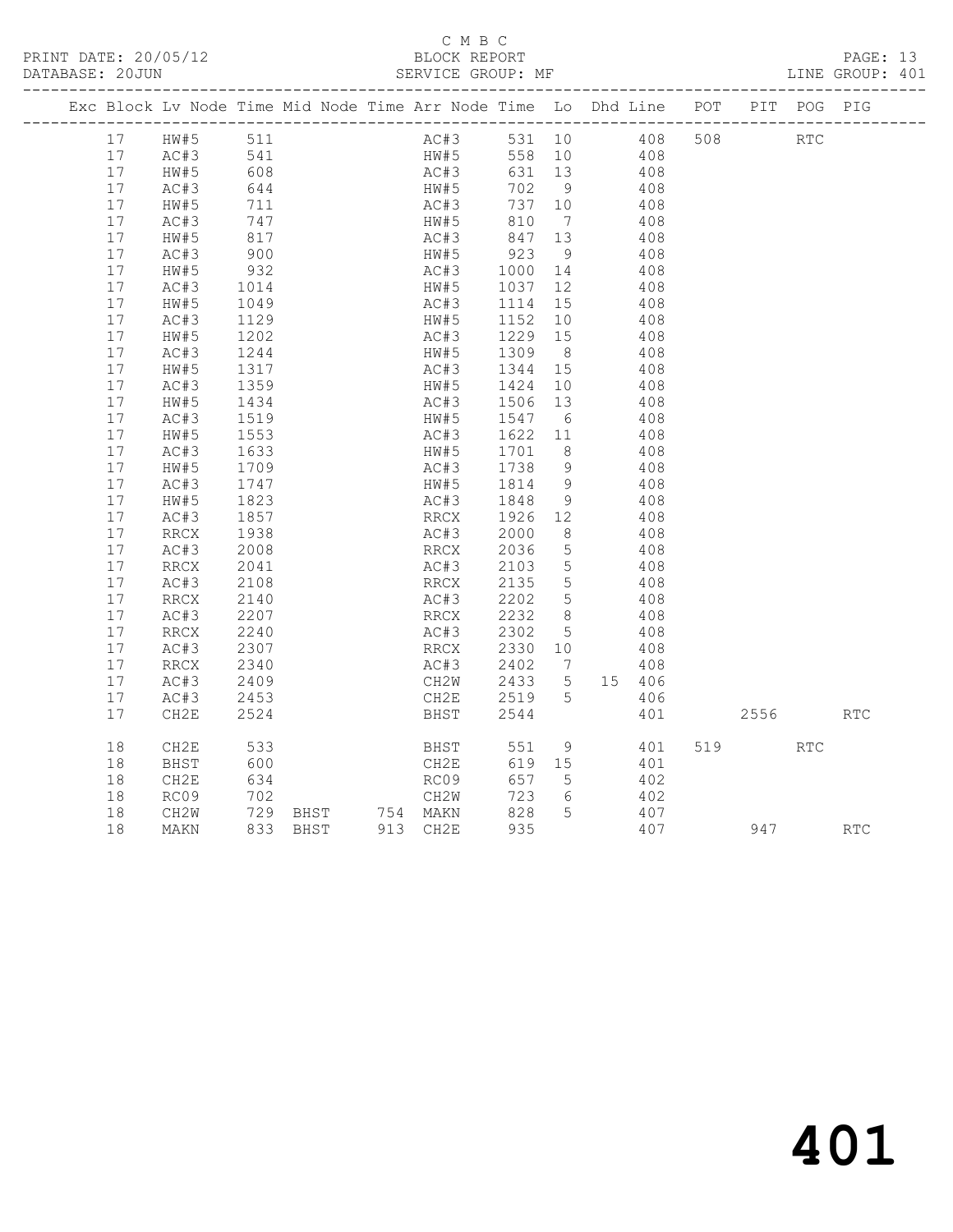#### C M B C<br>BLOCK REPORT SERVICE GROUP: MF

|  |    |          |      |          |             |         |                | Exc Block Lv Node Time Mid Node Time Arr Node Time Lo Dhd Line POT |           | PIT POG PIG |            |
|--|----|----------|------|----------|-------------|---------|----------------|--------------------------------------------------------------------|-----------|-------------|------------|
|  | 19 | CH2W 542 |      |          |             |         |                | AC#3 603 6 406                                                     | 528 32    | <b>RTC</b>  |            |
|  | 19 | AC#3     | 609  |          | CH2E        |         |                | 634 11 406                                                         |           |             |            |
|  | 19 | CH2E     | 645  |          | <b>BHST</b> |         |                | 707 9 401                                                          |           |             |            |
|  | 19 | BHST     | 716  |          | CH2E        |         |                | 739 9 401                                                          |           |             |            |
|  | 19 | CH2E     | 748  |          | <b>BHST</b> |         |                | 814 9 401                                                          |           |             |            |
|  | 19 | BHST     | 823  |          | CH2E        | 847 13  |                | 401                                                                |           |             |            |
|  | 19 | CH2E     | 900  |          | BHST 926    |         | 17             | 401                                                                |           |             |            |
|  | 19 | BHST     | 943  |          | CH2E        | 1008 12 |                | 401                                                                |           |             |            |
|  | 19 | CH2E     | 1020 |          | BHST        | 1047 6  |                | 401                                                                |           |             |            |
|  | 19 | BHST     | 1053 |          | CH2E        | 1118 10 |                | 401                                                                |           |             |            |
|  | 19 | CH2E     | 1128 |          | RC09        | 1156 6  |                | 402                                                                |           |             |            |
|  | 19 | RC09     | 1202 |          | CH2E        |         |                | 1231 25 402                                                        |           |             |            |
|  | 19 | CH2E     | 1256 |          | BHST        |         |                | 1321 7 401                                                         |           |             |            |
|  | 19 | BHST     | 1328 |          | CH2E        |         |                | 1356 5 401                                                         |           |             |            |
|  | 19 | CH2E     | 1401 |          | BHST        |         |                | 1427 11 401                                                        |           |             |            |
|  | 19 | BHST     | 1438 |          | CH2E        |         |                | 1508 15 401                                                        |           |             |            |
|  | 19 | CH2E     | 1523 |          | RC09        |         |                | 1551 8 402                                                         |           |             |            |
|  | 19 | RC09     | 1559 |          | CH2E        | 1628 9  |                | 402                                                                |           |             |            |
|  | 19 | CH2E     | 1637 |          | BHST        | 1704 5  |                | 401                                                                |           |             |            |
|  | 19 | BHST     | 1709 |          | CH2E        | 1736 10 |                | 401                                                                |           |             |            |
|  | 19 | CH2E     | 1746 |          | BHST        | 1811 8  |                | 401                                                                |           |             |            |
|  | 19 | BHST     | 1819 |          | CH2W        | 1845 16 |                | 401                                                                |           |             |            |
|  | 19 | CH2W     | 1901 |          | AC#3        | 1926 7  |                | 406                                                                |           |             |            |
|  | 19 | AC#3     | 1933 |          | CH2W        | 2004 10 |                | 406                                                                |           |             |            |
|  | 19 | CH2W     | 2014 |          | AC#3        | 2039 7  |                | 406                                                                |           |             |            |
|  | 19 | AC#3     | 2046 |          | CH2W        | 2116 13 |                | 406                                                                |           |             |            |
|  | 19 | CH2W     | 2129 |          | AC#3        |         |                | 2154 5 406                                                         |           |             |            |
|  | 19 | AC#3     | 2159 |          | CH2W        |         |                | 2228 17 406                                                        |           |             |            |
|  | 19 | CH2W     | 2245 |          | AC#3        | 2304 5  |                | 406                                                                |           |             |            |
|  | 19 | AC#3     | 2309 |          | CH2W        |         |                | 2335 10 406                                                        |           |             |            |
|  | 19 | CH2W     | 2345 |          | AC#3        | 2404    |                | 406                                                                | 2420      |             | <b>RTC</b> |
|  | 20 | CH2W     | 551  |          |             |         |                | BHST 611 MAKN 640 11 407                                           | 537 — 100 | <b>RTC</b>  |            |
|  | 20 | MAKN     | 651  | BHST     | 724 CH2W    | 743 6   |                | 407                                                                |           |             |            |
|  | 20 | CH2W     | 749  | BHST     | 815 MAKN    | 852     | 8 <sup>8</sup> | 407                                                                |           |             |            |
|  | 20 | MAKN     |      | 900 BHST | 935 CH2E    | 957     |                | 407                                                                | 1009      |             | <b>RTC</b> |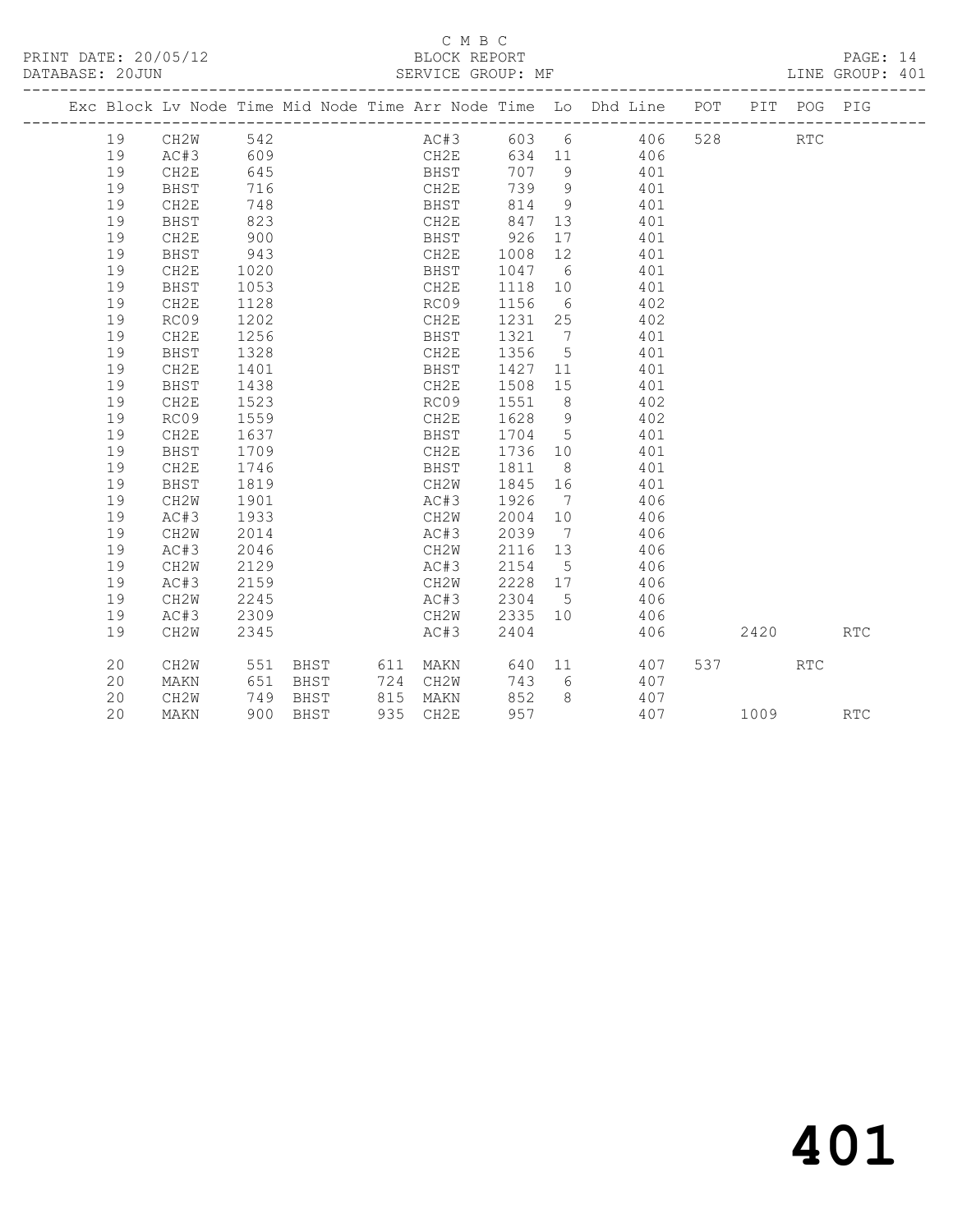### C M B C

|                                                                                                          |                                                                                                                                                                       |                                                                                                                   |                              |                              |                                                                                                                         |                                                             |                                         |                                                                                                                                                                                                                                                                                                                                                                                                                                                                                                                                                                                                   |            |             |                   | PAGE: 15<br>LINE GROUP: 401 |  |
|----------------------------------------------------------------------------------------------------------|-----------------------------------------------------------------------------------------------------------------------------------------------------------------------|-------------------------------------------------------------------------------------------------------------------|------------------------------|------------------------------|-------------------------------------------------------------------------------------------------------------------------|-------------------------------------------------------------|-----------------------------------------|---------------------------------------------------------------------------------------------------------------------------------------------------------------------------------------------------------------------------------------------------------------------------------------------------------------------------------------------------------------------------------------------------------------------------------------------------------------------------------------------------------------------------------------------------------------------------------------------------|------------|-------------|-------------------|-----------------------------|--|
|                                                                                                          |                                                                                                                                                                       |                                                                                                                   |                              |                              |                                                                                                                         |                                                             |                                         | Exc Block Lv Node Time Mid Node Time Arr Node Time Lo Dhd Line POT PIT POG PIG                                                                                                                                                                                                                                                                                                                                                                                                                                                                                                                    |            |             |                   |                             |  |
| 21<br>21<br>21<br>21<br>21<br>21<br>21<br>21<br>21<br>21<br>21<br>21<br>21<br>21                         | CH2E<br>BHST<br>CH2W<br>AC#3<br>CH2E<br>RC09<br>CH2E<br>RC09<br>CH2W<br>AC#3<br>CH2W<br>AC#3<br>CH2W                                                                  | 1035<br>1108<br>1144<br>1218<br>1258<br>1332<br>1408<br>1443<br>1516<br>1552<br>1631<br>1702<br>1743              |                              |                              | CH2W 1626                                                                                                               |                                                             |                                         | 21 CH2W 551 AC#3 612 6 406 537<br>CH2E 643 9 406<br>BHST 714 9 401<br>CH2E 746 10 401<br>21 AC#3 618<br>21 AC#3 618<br>21 CH2E 652 BHST 714 9 401<br>21 BHST 723 CH2E 746 10 401<br>21 CH2E 756 BHST 822 9 401<br>21 BHST 831 CH2E 855 16 401<br>21 CH2E 911 BHST 938 17 401<br>21 BHST 955 CH2E 1020 15 401<br>BHST 1102 6 401<br>CH2W 1132 12 401<br>AC#3 1210 8 406<br>CH2E 1251 7 406<br>AC#3 1210 8 406<br>CH2E 1251 7 406<br>RC09 1327 5 402<br>CH2E 1358 10 407<br>RC09 1437 6 402<br>CH2W 1511 5 402<br>AC#3 1544 8 406<br>5 406<br>AC#3 1656 6 406<br>CH2W 1735 8 406<br>AC#3 1808 6 406 |            |             | <b>RTC</b>        |                             |  |
| 21<br>21                                                                                                 | AC#3<br>CH2W<br>AC#3                                                                                                                                                  | 1814<br>1852<br>1924                                                                                              |                              |                              |                                                                                                                         |                                                             |                                         | CH2W 1846 6 406<br>AC#3 1917 7 406<br>CH2W 1956 406<br>406 2008                                                                                                                                                                                                                                                                                                                                                                                                                                                                                                                                   |            |             |                   | RTC                         |  |
| 22<br>22<br>22<br>22<br>22<br>22<br>22<br>22<br>22<br>22<br>22<br>22<br>22<br>22<br>22<br>22<br>22<br>22 | RC09<br>CH2W<br>MAKN<br>CH2E<br>RC09<br>CH2W<br>AC#3<br>CH2W<br>AC#3<br>CH2W<br>AC#3<br>CH2W<br>AC#3<br>CH <sub>2</sub> W<br>MAKN<br>MA5W<br>MAKN<br>CH <sub>2E</sub> | 600<br>914<br>950<br>1022<br>1057<br>1130<br>1206<br>1241<br>1321<br>1352<br>1429<br>1544<br>1652<br>1813<br>1924 | BHST<br>BHST<br>BHST<br>BHST | 1455<br>1620<br>1722<br>1853 | AC#3 1015<br>CH2W 1050<br>AC#3 1122<br>AC#3 1234<br>CH2W 1313 8<br>AC#3<br>CH2W<br>MAKN<br>MA5W<br>MAKN<br>CH2E<br>RC09 | 1424<br>1534<br>1645<br>1800<br>1918<br>1948                | 5<br>10<br>7<br>13<br>6                 | CH2W 619 12 402<br>631 BHST 653 MAKN 726 5 407<br>731 BHST 807 CH2E 829 11 407<br>840 RC09 908 6 402<br>CH2W 939 11 402<br>$\begin{array}{ccc} 7 & 406 \\ 7 & 406 \end{array}$<br>$8 \overline{406}$<br>CH2W 1201 5 406<br>7 406<br>1313 8 406<br>1346 6 406<br>406<br>407<br>405<br>405<br>407<br>402                                                                                                                                                                                                                                                                                            |            | 545<br>2002 | <b>RTC</b>        | <b>RTC</b>                  |  |
| 23<br>23<br>23<br>23<br>23<br>23<br>23<br>24<br>24                                                       | CH2E<br>BHST<br>CH2E<br>BHST<br>CH2E<br>BHST<br>CH <sub>2E</sub><br>RC09<br>CH <sub>2</sub> M                                                                         | 607<br>636<br>707<br>738<br>811<br>850<br>923<br>610<br>641                                                       |                              |                              | BHST<br>CH2E<br>BHST<br>CH2E<br>BHST<br>CH2E<br>BHST<br>CH <sub>2</sub> W<br>AC#3                                       | 627<br>656<br>730<br>802<br>837<br>914<br>950<br>629<br>706 | 9<br>11<br>8<br>9<br>13<br>9<br>12<br>5 | 401<br>401<br>401<br>401<br>401<br>401<br>401<br>402<br>406                                                                                                                                                                                                                                                                                                                                                                                                                                                                                                                                       | 553<br>555 | 1004        | <b>RTC</b><br>RTC | <b>RTC</b>                  |  |
| 24<br>24<br>24                                                                                           | AC#3<br>CH <sub>2</sub> W<br>AC#3                                                                                                                                     | 711<br>749<br>826                                                                                                 |                              |                              | CH2W<br>AC#3<br>CH2W                                                                                                    | 738<br>819<br>855                                           | 11<br>7<br>8                            | 406<br>406<br>406                                                                                                                                                                                                                                                                                                                                                                                                                                                                                                                                                                                 |            |             |                   |                             |  |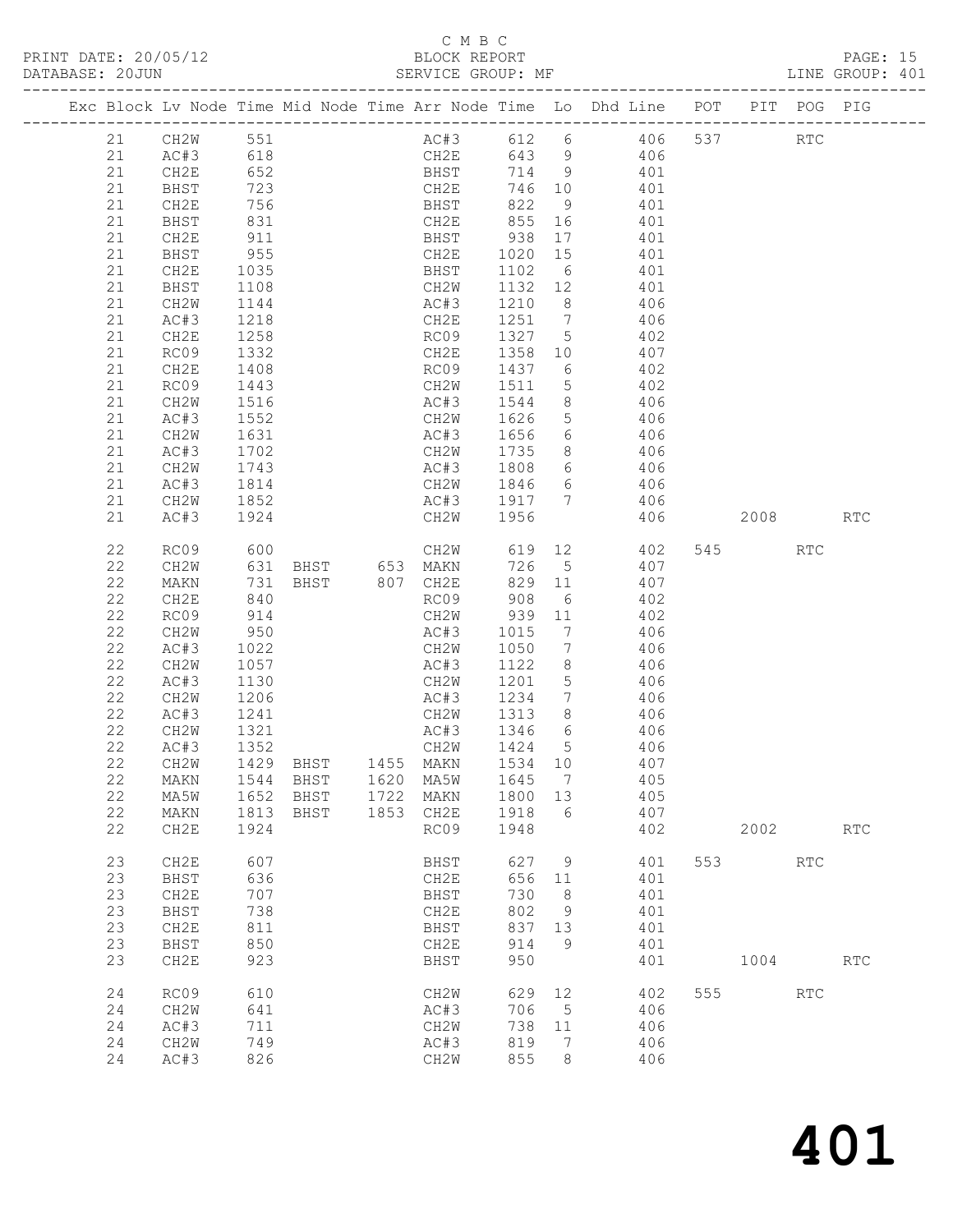PRINT DATE: 20/05/12

### C M B C<br>BLOCK REPORT<br>EFRITCE CROUP: MF

| DATABASE: 20JUN |    |             |                  | ------------------------- |           | SERVICE GROUP: MF          |                   |                | LINE GROUP: 401                                                                |          |            |            |  |
|-----------------|----|-------------|------------------|---------------------------|-----------|----------------------------|-------------------|----------------|--------------------------------------------------------------------------------|----------|------------|------------|--|
|                 |    |             |                  |                           |           |                            |                   |                | Exc Block Lv Node Time Mid Node Time Arr Node Time Lo Dhd Line POT PIT POG PIG |          |            |            |  |
|                 |    | 24 CH2W 903 |                  |                           |           |                            |                   |                | AC#3 930 406 946 RTC                                                           |          |            |            |  |
|                 | 25 | HW#5        | 558              |                           |           |                            |                   |                | AC#3 621 14 408 555 RTC                                                        |          |            |            |  |
|                 | 25 | AC#3        |                  |                           |           | HW#5                       | 653 12            |                | 408                                                                            |          |            |            |  |
|                 | 25 | HW#5        | $-38$<br>635     |                           |           | AC#3                       |                   |                | $729$ 9 408                                                                    |          |            |            |  |
|                 | 25 | AC#3        | 738              |                           |           | HW#5                       |                   |                | 801 7 408                                                                      |          |            |            |  |
|                 | 25 | HW#5        | 808              |                           |           | AC#3                       |                   |                | 838 12 408                                                                     |          |            |            |  |
|                 | 25 | AC#3        |                  |                           |           | HW#5                       | 913 7             |                | 408                                                                            |          |            |            |  |
|                 | 25 | HW#5        | 850<br>920       |                           |           |                            |                   |                | $AC#3$ 948 11 408                                                              |          |            |            |  |
|                 | 25 | AC#3        | 959              |                           |           |                            |                   |                | HW#5 1022 12 408                                                               |          |            |            |  |
|                 | 25 | HW#5        | 1034             |                           |           | AC#3                       |                   |                | 1059 15 408                                                                    |          |            |            |  |
|                 | 25 | AC#3        | 1114             |                           |           | HW#5                       | 1137 10           |                |                                                                                |          |            |            |  |
|                 | 25 | HW#5        | $\frac{1}{1147}$ |                           |           | AC#3                       | $\frac{1214}{15}$ |                | $408$<br>$408$                                                                 |          |            |            |  |
|                 | 25 | AC#3        | 1229             |                           |           |                            |                   |                | HW#5 1254 8 408                                                                |          |            |            |  |
|                 | 25 | HW#5        | 1302             |                           |           | AC#3                       |                   |                | 1329 15 408                                                                    |          |            |            |  |
|                 | 25 | AC#3        |                  |                           |           | HW#5                       | 1409 18           |                |                                                                                |          |            |            |  |
|                 | 25 | HW#5        | 1344<br>1427     |                           |           | AC#3                       | 1456 8            |                | 408<br>408                                                                     |          |            |            |  |
|                 | 25 | AC#3        | 1504             |                           |           |                            |                   |                | HW#5 1532 12 408                                                               |          |            |            |  |
|                 | 25 |             |                  |                           |           | AC#3                       |                   |                |                                                                                |          |            |            |  |
|                 | 25 | HW#5        | 1544             |                           |           |                            | 1652 8            |                | 1613 11 408                                                                    |          |            |            |  |
|                 |    | AC#3        | 1624<br>1700     |                           |           | HW#5                       |                   |                | 408                                                                            |          |            |            |  |
|                 | 25 | HW#5        | 1739             |                           |           | AC#3                       | 1729 10           |                | 408<br>HW#5 1806 5 408                                                         |          |            |            |  |
|                 | 25 | AC#3        |                  |                           |           |                            |                   |                |                                                                                |          |            |            |  |
|                 | 25 | HW#5        | 1811             |                           |           |                            |                   |                | AC#3 1836 9 408                                                                |          |            |            |  |
|                 | 25 | AC#3        | 1845             |                           |           | RRCX 1914 8                |                   |                | 408                                                                            |          |            |            |  |
|                 | 25 | RRCX        | 1922<br>1953     |                           |           | AC#3 1945 8                |                   |                | 408                                                                            |          |            |            |  |
|                 | 25 | AC#3        |                  |                           |           | <b>RRCX</b>                | 2021              |                | 408                                                                            | 2027 RTC |            |            |  |
|                 | 26 | MAKN        | 612              |                           |           |                            |                   |                | BHST 639 CH2E 657 11 407                                                       | 557 RTC  |            |            |  |
|                 | 26 | CH2E        | 708              |                           |           | RC09                       | 732 6             |                | 402                                                                            |          |            |            |  |
|                 | 26 | RC09        | 738              |                           |           | $CH2W$ $801$ 8             |                   |                | 402                                                                            |          |            |            |  |
|                 | 26 | CH2W        |                  |                           |           |                            |                   |                | 809 BHST 837 MAKN 916 12 407                                                   |          |            |            |  |
|                 | 26 | MAKN        | 928              | BHST 1001 CH2E            |           |                            | 1023 5            |                | 407                                                                            |          |            |            |  |
|                 | 26 | CH2E        | 1028             |                           |           | RC09                       | 1056 6            |                | 402                                                                            |          |            |            |  |
|                 | 26 | RC09        | 1102             |                           |           | CH2E                       | 1129 21           |                | 402                                                                            |          |            |            |  |
|                 | 26 | CH2E        | 1150             |                           |           | <b>BHST</b>                |                   |                | 1217 7 401                                                                     |          |            |            |  |
|                 | 26 | BHST        | 1224             |                           |           | CH2W                       |                   |                | 1251 5 401                                                                     |          |            |            |  |
|                 | 26 | CH2W        |                  |                           |           | AC#3                       |                   |                |                                                                                |          |            |            |  |
|                 | 26 | AC#3        | 1256<br>1329     |                           |           | AC#3 1322 7<br>CH2W 1401 5 |                   |                | 406<br>406                                                                     |          |            |            |  |
|                 |    |             |                  |                           |           |                            |                   |                | 26 CH2W 1406 BHST 1432 MAKN 1510 10 407                                        |          |            |            |  |
|                 | 26 | MAKN        | 1520             | BHST                      | 1557      | CH2W                       | 1623              | 8              | 407                                                                            |          |            |            |  |
|                 | 26 | CH2W        | 1631             | BHST                      | 1655 MAKN |                            | 1742 11           |                | 407                                                                            |          |            |            |  |
|                 | 26 | MAKN        | 1753             | BHST                      | 1833 CH2E |                            | 1859              | $5^{\circ}$    | 407                                                                            |          |            |            |  |
|                 | 26 | CH2E        | 1904             |                           |           | RC09                       | 1928              | 12             | 402                                                                            |          |            |            |  |
|                 | 26 | RC09        | 1940             |                           |           | CH2E                       | 2007              | 5              | 402                                                                            |          |            |            |  |
|                 | 26 | CH2E        | 2012             |                           |           | RC09                       | 2032              | - 8            | 402                                                                            |          |            |            |  |
|                 | 26 | RC09        | 2040             |                           |           | CH2E                       | 2106              | 6              | 402                                                                            |          |            |            |  |
|                 | 26 | CH2E        | 2112             |                           |           | RC09                       | 2132              | 8 <sup>8</sup> | 402                                                                            |          |            |            |  |
|                 | 26 | RC09        | 2140             |                           |           | CH2E                       | 2205              | 7              | 402                                                                            |          |            |            |  |
|                 | 26 | CH2E        | 2212             |                           |           | RC09                       | 2232              |                | 402                                                                            | 2244     |            | <b>RTC</b> |  |
|                 |    |             |                  |                           |           |                            |                   |                |                                                                                |          |            |            |  |
|                 | 27 | RC09        | 620              |                           |           | CH2W                       | 641               | 10             | 402                                                                            | 605 000  | <b>RTC</b> |            |  |
|                 | 27 | CH2W        | 651              | BHST                      | 715 MAKN  |                            | 748               | $5^{\circ}$    | 407                                                                            |          |            |            |  |
|                 | 27 | MAKN        |                  | 753 BHST                  |           | 829 CH2E                   | 851               |                | 407                                                                            | 903      |            | <b>RTC</b> |  |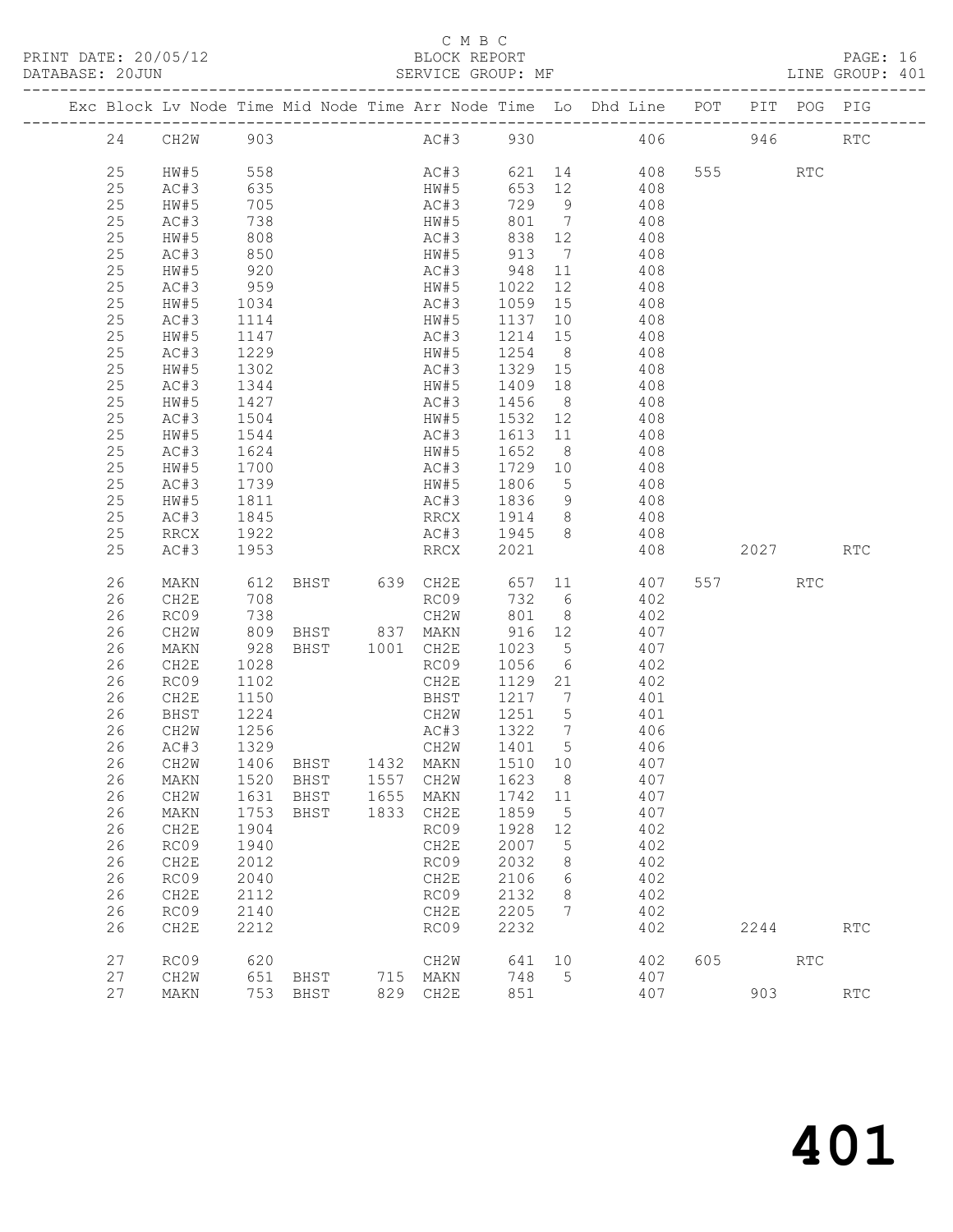## C M B C<br>BLOCK REPORT<br>SERVICE GROUP: MF

| DATABASE: 20JUN |    |                   |                   | SERVICE GROUP: MF |        |                   |                                                                                |     |              |                      | LINE GROUP: 401      |  |
|-----------------|----|-------------------|-------------------|-------------------|--------|-------------------|--------------------------------------------------------------------------------|-----|--------------|----------------------|----------------------|--|
|                 |    |                   |                   |                   |        |                   | Exc Block Lv Node Time Mid Node Time Arr Node Time Lo Dhd Line POT PIT POG PIG |     |              |                      |                      |  |
|                 |    | 28 CH2E 622       |                   | RC09 645 5        |        |                   | 402 608 RTC                                                                    |     |              |                      |                      |  |
|                 | 28 |                   | RC09 650          |                   |        |                   | CH2E 713 5 402                                                                 |     |              |                      |                      |  |
|                 | 28 | CH2E              |                   | RC09              | 744    | 6                 | 402                                                                            |     |              |                      |                      |  |
|                 | 28 | RC09              | 718<br>750<br>825 | CH2E              | 817    | 8                 | 402                                                                            |     |              |                      |                      |  |
|                 |    |                   |                   |                   | 853    |                   | 402                                                                            |     |              |                      |                      |  |
|                 | 28 | CH2E              |                   | RC09              |        | 9                 |                                                                                |     |              |                      |                      |  |
|                 | 28 | RC09              | 902               | CH2E              | 929    | 9                 | 402                                                                            |     |              |                      |                      |  |
|                 | 28 | CH2E              | 938               | RC09 1006         |        | 5 <sup>5</sup>    | 402                                                                            |     |              |                      |                      |  |
|                 | 28 | RC09              | 1011              | CH2E              | 1038   |                   |                                                                                |     | 402 1050 RTC |                      |                      |  |
|                 | 29 | CH2E              | 626               | BHST 646          |        |                   | $6\overline{}$<br>401                                                          |     | 612 RTC      |                      |                      |  |
|                 | 29 | BHST              | 652               | CH2E              | 714    | $7\overline{ }$   | 401                                                                            |     |              |                      |                      |  |
|                 | 29 | CH2E              | 721<br>753        | BHST              | 744    | 9                 | 401                                                                            |     |              |                      |                      |  |
|                 | 29 | BHST              |                   | CH2E              | 817    | 9                 | 401                                                                            |     |              |                      |                      |  |
|                 | 29 | CH2E              | 826               | BHST              | 852    |                   |                                                                                | 401 |              | 906 — 100            | RTC                  |  |
|                 | 30 | BHST              |                   | CH2E              |        | 647 13            | 401                                                                            |     | 613 RTC      |                      |                      |  |
|                 | 30 | CH2E              | 628<br>700        | BHST              |        | 722 9             | 401                                                                            |     |              |                      |                      |  |
|                 | 30 | BHST              | 731               | CH2E              | 755    | 8 <sup>8</sup>    | 401                                                                            |     |              |                      |                      |  |
|                 | 30 |                   |                   |                   |        |                   | 829 11<br>401                                                                  |     |              |                      |                      |  |
|                 | 30 | CH2E<br>BHST      | 803<br>840        | BHST<br>CH2E      | 904    |                   |                                                                                |     | 401 916 RTC  |                      |                      |  |
|                 |    |                   |                   |                   |        |                   |                                                                                |     |              |                      |                      |  |
|                 | 31 | HW#5              | 628               | AC#3              | 651    |                   | $8 \overline{)}$<br>408                                                        |     | 625 RTC      |                      |                      |  |
|                 | 31 | AC#3              | 659               | HW#5              | 719    | $7\phantom{0}$    | 408                                                                            |     |              |                      |                      |  |
|                 | 31 | HW#5              | 726<br>805        | AC#3              | 753    |                   | 12 and $\overline{a}$<br>408                                                   |     |              |                      |                      |  |
|                 | 31 | AC#3              |                   | HW#5              | 828    | 8 <sup>8</sup>    | 408                                                                            |     |              |                      |                      |  |
|                 | 31 | HW#5              | 836               | AC#3              |        | 906 14            | 408                                                                            |     |              |                      |                      |  |
|                 | 31 | AC#3              | 920               | HW#5              | 943    |                   |                                                                                |     | 408 946 RTC  |                      |                      |  |
|                 | 32 | AC#3              | 653               | CH2E              | 719    |                   | $7\overline{ }$<br>406                                                         |     | 638 RTC      |                      |                      |  |
|                 |    |                   | 726               |                   |        |                   |                                                                                |     |              |                      |                      |  |
|                 | 32 | CH2E              |                   | BHST              | 751    | 10                | 401                                                                            |     |              |                      |                      |  |
|                 | 32 | BHST              | 801               | CH2E              | 825    | 8 <sup>8</sup>    | 401                                                                            |     |              |                      |                      |  |
|                 | 32 | CH2E              | 833               | BHST              | 859    | 11                | 401                                                                            |     |              |                      |                      |  |
|                 | 32 | BHST              | 910               | CH2E              | 935    |                   |                                                                                | 401 |              | 947 — 100            | RTC                  |  |
|                 | 33 | HW#5              | 657               | AC#3              |        |                   | 721 8<br>408                                                                   |     | 654 RTC      |                      |                      |  |
|                 | 33 | AC#3              | 729               | HW#5              | 752    |                   | 8 408                                                                          |     |              |                      |                      |  |
|                 | 33 | HW#5              |                   | AC#3              | 829 12 |                   | 408                                                                            |     |              |                      |                      |  |
|                 | 33 | AC#3              | 800<br>841        | HW#5              | 904    |                   | 408                                                                            |     |              | 907 — 100            | RTC                  |  |
|                 | 34 | CH <sub>2</sub> M | 708               | AC#3              | 733    | 11                | 406                                                                            | 654 |              | $\operatorname{RTC}$ |                      |  |
|                 | 34 | AC#3              | 744               |                   | 813    | 5                 | 406                                                                            |     |              |                      |                      |  |
|                 |    |                   |                   | CH2W              |        |                   |                                                                                |     |              |                      |                      |  |
|                 | 34 | CH2W              | 818               | AC#3              | 848    | 6                 | 406                                                                            |     |              |                      |                      |  |
|                 | 34 | AC#3              | 854               | CH2W              | 923    |                   | 406                                                                            |     | 935          |                      | $\operatorname{RTC}$ |  |
|                 | 35 | AC#3              | 719               | CH2W              | 746    | 10                | 406                                                                            | 704 |              | <b>RTC</b>           |                      |  |
|                 | 35 | CH2W              | 756               | AC#3              | 826    | $7\phantom{.0}\,$ | 406                                                                            |     |              |                      |                      |  |
|                 | 35 | AC#3              | 833               | CH2W              | 902    | 10                | 406                                                                            |     |              |                      |                      |  |
|                 | 35 | CH <sub>2</sub> M | 912               | AC#3              | 939    | 7                 | 406                                                                            |     |              |                      |                      |  |
|                 | 35 | AC#3              | 946               | CH2W              | 1015   |                   | 406                                                                            |     | 1027         |                      | RTC                  |  |
|                 | 36 | CH2W              | 733               | AC#3              | 758    | 7                 | 406                                                                            |     | 719          | <b>RTC</b>           |                      |  |
|                 | 36 | AC#3              | 805               | CH <sub>2</sub> W | 834    | 10                | 406                                                                            |     |              |                      |                      |  |
|                 |    |                   |                   |                   |        |                   |                                                                                |     |              |                      |                      |  |
|                 | 36 | CH2W              | 844               | AC#3              | 912    | 7                 | 406                                                                            |     |              |                      |                      |  |
|                 | 36 | AC#3              | 919               | CH2W              | 948    | 5                 | 406                                                                            |     |              |                      |                      |  |
|                 | 36 | CH <sub>2</sub> W | 953               | RC09              | 1019   |                   | 407                                                                            |     | 1031         |                      | $\operatorname{RTC}$ |  |
|                 | 37 | CH2E              | 748               | RC09              | 816 10 |                   | 402                                                                            | 734 |              | <b>RTC</b>           |                      |  |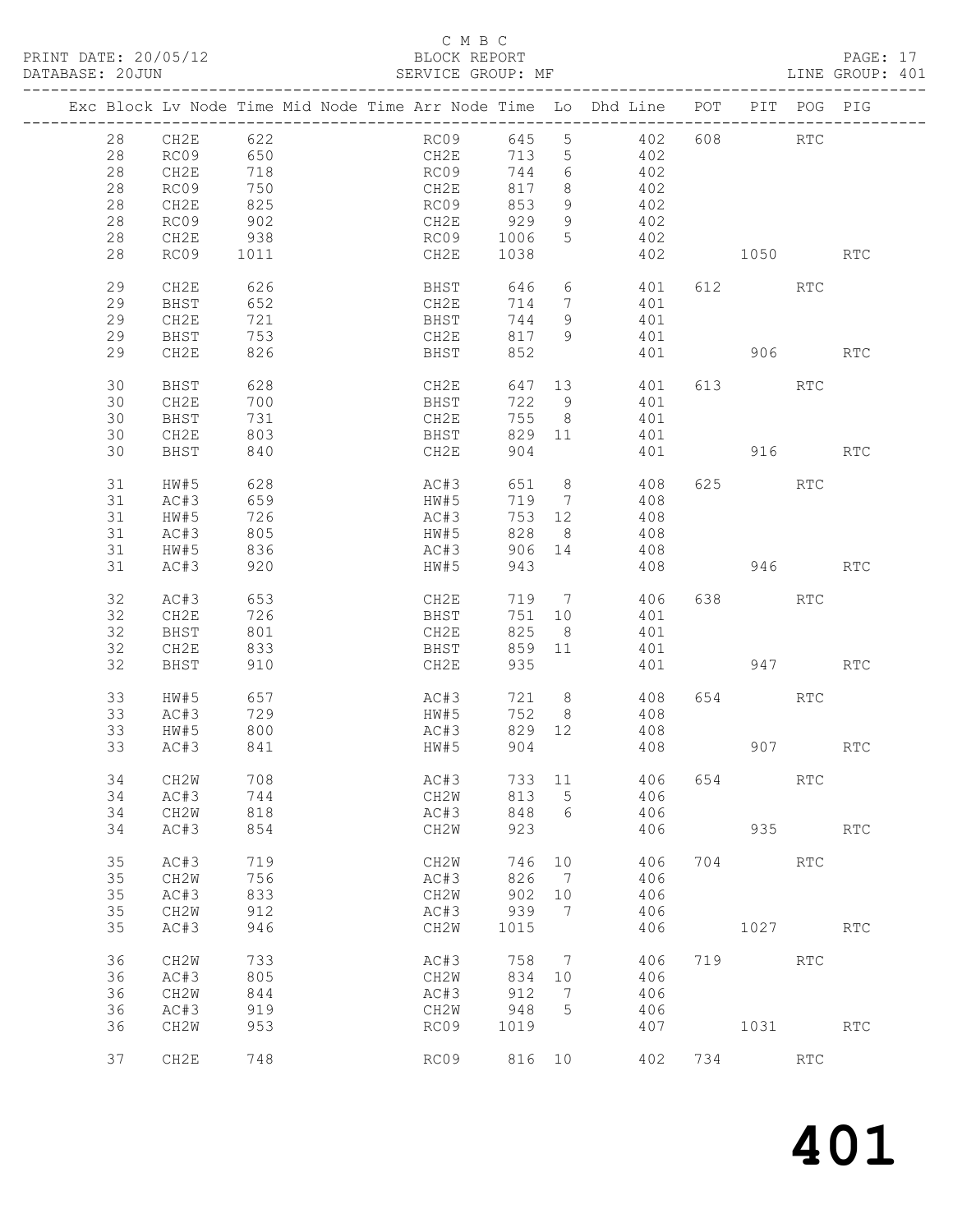PRINT DATE: 20/05/12<br>DATABASE: 20JUN

## C M B C<br>BLOCK REPORT<br>SERVICE GROUP: MF

|          |                   |              | PRINT DATE: 20/05/12 BLOCK REPORT<br>DATABASE: 20JUN SERVICE GROUP: MF PAGE: LINE GROUP: ME PATABASE: 20JUN SERVICE GROUP: MF |      | BLOCK REPORT<br>SERVICE GROUP: MF                       |                                                                                             |    |     |     |                     |      | PAGE: 18<br>LINE GROUP: 401 |  |
|----------|-------------------|--------------|-------------------------------------------------------------------------------------------------------------------------------|------|---------------------------------------------------------|---------------------------------------------------------------------------------------------|----|-----|-----|---------------------|------|-----------------------------|--|
|          |                   |              | Exc Block Lv Node Time Mid Node Time Arr Node Time Lo Dhd Line POT PIT POG PIG                                                |      |                                                         |                                                                                             |    |     |     |                     |      |                             |  |
|          | 37 RC09 826       |              |                                                                                                                               |      | CH2W 851 402 903 RTC                                    |                                                                                             |    |     |     |                     |      |                             |  |
| 38       | CH2E              | 1328         |                                                                                                                               |      | RC09 1357 6 402 1314 RTC                                |                                                                                             |    |     |     |                     |      |                             |  |
| 38       | RC09              | 1403         |                                                                                                                               |      |                                                         |                                                                                             |    |     |     |                     |      |                             |  |
| 38       | CH2E              | 1443         |                                                                                                                               |      | CH2E 1433 10 402<br>BHST 1512 5 401<br>CH2E 1547 11 401 |                                                                                             |    |     |     |                     |      |                             |  |
| 38       | BHST              | 1517         |                                                                                                                               |      |                                                         |                                                                                             |    |     |     |                     |      |                             |  |
| 38       | CH2E              | 1558         |                                                                                                                               |      | BHST                                                    | 1625 5 401                                                                                  |    |     |     |                     |      |                             |  |
| 38       | BHST              | 1630         |                                                                                                                               |      | CH2E                                                    | $\begin{array}{cccc} 1657 & 9 & & 401 \\ 1733 & 8 & & 401 \\ 1807 & 19 & & 401 \end{array}$ |    |     |     |                     |      |                             |  |
| 38       | CH2E              | 1706         |                                                                                                                               |      | BHST                                                    |                                                                                             |    |     |     |                     |      |                             |  |
| 38       | BHST              | 1741         |                                                                                                                               |      | CH2W                                                    |                                                                                             |    |     |     |                     |      |                             |  |
| 38       | CH2W              |              | 1826 BHST 1849 MAKN                                                                                                           |      |                                                         | 1926 6 407                                                                                  |    |     |     |                     |      |                             |  |
| 38       | MAKN              | 1932         | BHST 2002 CH2W<br>BHST 2054 MAKN<br>BHST 2153 CH2W                                                                            |      |                                                         | $\begin{array}{cccc} 2025 & 9 & & 407 \\ 2121 & 5 & & 407 \\ 2215 & 5 & & 407 \end{array}$  |    |     |     |                     |      |                             |  |
| 38       | CH2W              | 2034         |                                                                                                                               |      |                                                         |                                                                                             |    |     |     |                     |      |                             |  |
| 38       | MAKN              | 2126         |                                                                                                                               |      |                                                         |                                                                                             |    |     |     |                     |      |                             |  |
| 38       | CH2W              | 2220         |                                                                                                                               |      | BHST 2238 MAKN                                          | 2305 6 407                                                                                  |    |     |     |                     |      |                             |  |
| 38       | MAKN              | 2311         |                                                                                                                               |      | BHST 2337 CH2W                                          | 2357 8                                                                                      |    | 407 |     |                     |      |                             |  |
| 38       | CH2W              | 2405         |                                                                                                                               |      | AC#3 2424 7 406<br>CH2W 2455 22 15 406                  |                                                                                             |    |     |     |                     |      |                             |  |
| 38       | AC#3              | 2431         |                                                                                                                               |      |                                                         |                                                                                             |    |     |     |                     |      |                             |  |
| 38       | AC#3              | 2532         |                                                                                                                               |      | CH2W 2556 5 15 406                                      |                                                                                             |    |     |     |                     |      |                             |  |
| 38       | AD3W              |              | 2616 GR41 2647 SERO 2702 7                                                                                                    |      |                                                         |                                                                                             |    |     | N10 |                     |      |                             |  |
| 38       | SERO              |              | 2709 GR41 2724 AD3W 2801 21                                                                                                   |      |                                                         |                                                                                             |    |     | N10 |                     |      |                             |  |
| 38       | AD3W              | 2822         |                                                                                                                               |      | GR71                                                    | 2839                                                                                        |    |     |     | N10 2852            |      | RTC                         |  |
| 39       | HW#5              | 1415         |                                                                                                                               |      | AC#3 1444 5 408 1412 RTC                                |                                                                                             |    |     |     |                     |      |                             |  |
| 39       | AC#3              | 1449<br>1535 |                                                                                                                               |      | HW#5<br>AC#3                                            | 1518  17  408<br>1604  12  408                                                              |    |     |     |                     |      |                             |  |
| 39       | HW#5              |              |                                                                                                                               |      | HW#5 1644 8 408                                         |                                                                                             |    |     |     |                     |      |                             |  |
| 39       | AC#3              | 1616         |                                                                                                                               |      |                                                         |                                                                                             |    |     |     |                     |      |                             |  |
| 39<br>39 | HW#5<br>AC#3      | 1652<br>1731 |                                                                                                                               |      | AC#3 1721 10 408<br>HW#5                                | 1758                                                                                        |    |     |     | 408 1801 RTC        |      |                             |  |
| 40       | CH2E              | 1428         |                                                                                                                               |      | RC09                                                    |                                                                                             |    |     |     | 1457 6 402 1414 RTC |      |                             |  |
| 40       | RC09              | 1503         |                                                                                                                               |      | CH2E                                                    | 1534 6 402                                                                                  |    |     |     |                     |      |                             |  |
| 40       | CH2E              | 1540         |                                                                                                                               |      | <b>BHST</b>                                             | 1607 7 401                                                                                  |    |     |     |                     |      |                             |  |
| 40       | BHST              | 1614         |                                                                                                                               |      | CH2E 1643 6                                             |                                                                                             |    |     |     |                     |      |                             |  |
| 40       | CH2E              | 1649         |                                                                                                                               |      | CH2E 1643 6 401<br>RC09 1715 8 402                      |                                                                                             |    |     |     |                     |      |                             |  |
| 40       | RC09              | 1723         |                                                                                                                               |      | CH2W 1750                                               |                                                                                             |    |     |     | 402 1802 RTC        |      |                             |  |
| 41       | CH2W 1429         |              |                                                                                                                               |      | AC#3 1454 6 406 1415 RTC                                |                                                                                             |    |     |     |                     |      |                             |  |
| 41       | AC#3              | 1500         |                                                                                                                               |      | CH2W                                                    | 1534                                                                                        | 14 |     | 406 |                     |      |                             |  |
| 41       | CH <sub>2</sub> W | 1548         |                                                                                                                               |      | AC#3                                                    | 1616                                                                                        | 6  |     | 406 |                     |      |                             |  |
| 41       | AC#3              | 1622         |                                                                                                                               |      | CH <sub>2</sub> W                                       | 1656                                                                                        | 7  |     | 406 |                     |      |                             |  |
| 41       | CH2W              | 1703         |                                                                                                                               |      | AC#3                                                    | 1728                                                                                        | 6  |     | 406 |                     |      |                             |  |
| 41       | AC#3              | 1734         |                                                                                                                               |      | CH2W                                                    | 1806                                                                                        | 10 |     | 406 |                     |      |                             |  |
| 41       | CH <sub>2</sub> W | 1816         |                                                                                                                               |      | AC#3                                                    | 1841                                                                                        | 7  |     | 406 |                     |      |                             |  |
| 41       | AC#3              | 1848         |                                                                                                                               |      | CH2W                                                    | 1920                                                                                        | 17 |     | 406 |                     |      |                             |  |
| 41       | CH <sub>2</sub> W | 1937         |                                                                                                                               |      | AC#3                                                    | 2002                                                                                        | 6  |     | 406 |                     |      |                             |  |
| 41       | AC#3              | 2008         |                                                                                                                               |      | CH2W                                                    | 2039                                                                                        | 5  |     | 406 |                     |      |                             |  |
| 41       | CH <sub>2</sub> W | 2044         |                                                                                                                               |      | AC#3                                                    | 2109                                                                                        | 5  |     | 406 |                     |      |                             |  |
| 41       | AC#3              | 2114         |                                                                                                                               |      | CH2W                                                    | 2143                                                                                        | 7  |     | 406 |                     |      |                             |  |
| 41       | CH <sub>2</sub> W | 2150         | BHST                                                                                                                          | 2210 | MAKN                                                    | 2237                                                                                        | 5  |     | 407 |                     |      |                             |  |
| 41       | MAKN              | 2242         | BHST                                                                                                                          | 2308 | CH2W                                                    | 2328                                                                                        |    |     | 407 |                     | 2339 | $\operatorname{RTC}$        |  |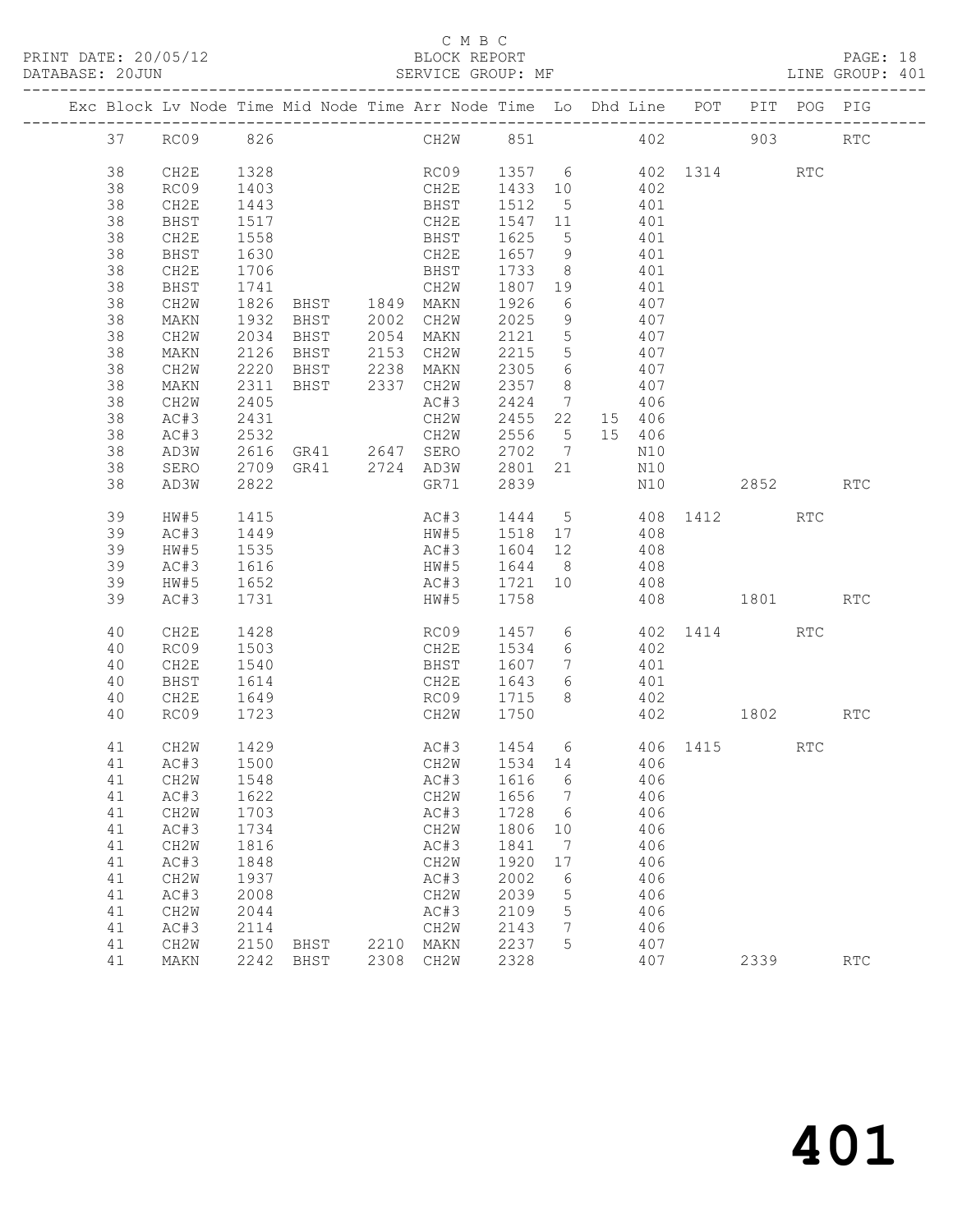#### C M B C BLOCK REPORT<br>SERVICE GROUP: MF

| Exc Block Lv Node Time Mid Node Time Arr Node Time Lo Dhd Line POT PIT POG PIG<br>42 AC#3 1630 CH2W 1703 8 406<br>AC#3 1736 6 406<br>42<br>CH2W<br>1711<br>42<br>AC#3<br>1742<br>1825<br>CH2W 1814 11 406<br>AC#3 1850 7 406<br>42<br>CH2W<br>CH2E 1931<br>406<br>42<br>1857<br>AC#3<br>11<br>42<br>CH2E<br>1942<br>RCO <sub>9</sub><br>2004<br>6 402<br>42<br>RC09<br>2010<br>CH2E<br>$\frac{6}{9}$ $\frac{402}{102}$<br>8 <sup>8</sup><br>42<br>CH2E<br>2042<br>402<br>CH2E 2135 7 402<br>RC09<br>42<br>2110<br>8 402<br>42<br>CH2E<br>2142<br>RC09 2202<br>402 2244 RTC<br>2233<br>42<br>RC09<br>2210<br>CH2W<br>AC#3 1537 13 408 1502 RTC<br>43<br>1505<br>HW#5<br>AC#3<br>1550<br>1618<br>9 408<br>43<br>HW#5<br>43<br>HW#5<br>1656 11 408<br>1734 12 408<br>AC#3<br>$1330$<br>1627<br>1707<br>1746<br>AC#3<br>43<br>HW#5<br>1811 10 408<br>43<br>HW#5<br>AC#3<br>1850<br>5 408<br>43<br>AC#3<br>1821<br>RRCX<br>43<br>RRCX<br>1855<br>AC#3<br>1918<br>5 408<br>43<br>AC#3<br>1923<br>RRCX  1952<br>AC#3  2030<br>$\begin{array}{cc} 16 & \qquad 408 \\ 8 & \qquad 408 \end{array}$<br>2008<br>43<br>RRCX<br>2105<br>AC#3<br>2038<br>5 408<br>43<br>RRCX<br>2132<br>5 <sup>5</sup><br>43<br>RRCX<br>2110<br>AC#3<br>408<br>$\begin{array}{ccc} 6 & & 408 \\ 5 & & 408 \end{array}$<br>43<br>AC#3<br>2137<br>2210<br>RRCX  2204<br>AC#3  2232<br>2210<br>43<br>RRCX<br>2302<br>8 408<br>AC#3<br>2237<br>43<br>RRCX<br>2310<br>2332<br>7 408<br>43<br>RRCX<br>AC#3<br>AC#3<br>RRCX 2402<br>AC#3 2431<br>$\begin{array}{ccc} 7 & \phantom{000} & 408 \\ 8 & \phantom{000} & 408 \end{array}$<br>43<br>2339<br>2409<br>43<br>RRCX<br>HW#5 2458<br>408 2501<br>43<br>AC#3<br>2439<br>RTC<br>CH2E 1553 12 401 1508<br>BHST 1632 5 401<br>44<br>BHST<br>1523<br>RTC<br>44<br>CH2E<br>1605<br>CH2E 1704 10<br>401<br>1637<br>44<br>BHST<br>CH2E<br>1741 9<br>44<br>1714<br>BHST<br>401<br>44 BHST 1750<br>CH2E 1817<br>401<br>1829<br>$\mathop{\rm RTC}\nolimits$<br>45<br>CH2W<br>1606<br>1451<br>BHST<br>1521<br>MAKN<br>8<br>407<br>1437<br>RTC<br>45<br>BHST<br>1657<br>1721<br>5<br>407<br>1614<br>CH <sub>2</sub> W<br>MAKN<br>45<br>1726<br>BHST<br>1752<br>1833<br>5<br>407<br>CH <sub>2</sub> W<br>MAKN<br>45<br>1838<br>BHST<br>1915<br>1940<br>407<br>1952<br>MAKN<br>CH2E<br>RTC<br>46<br>1523<br>CH <sub>2E</sub><br>1454<br>BHST<br>8<br>401<br>1440<br>RTC<br>46<br>1531<br>1600<br>13<br>401<br><b>BHST</b><br>CH2E<br>46<br>CH2E<br>1613<br>1640<br>401<br>BHST<br>$5\phantom{0}$<br>46<br>1712<br>BHST<br>1645<br>CH2E<br>10<br>401<br>46<br>CH2E<br>1722<br>1749<br>401<br>BHST<br>10<br>46<br>1759<br>1826<br><b>BHST</b><br>CH2E<br>401<br>1838<br>RTC<br>1514 | PRINT DATE: 20/05/12<br>DATABASE: 20JUN |    |      |      |  |      |      |   | BLOCK REPORT<br>SERVICE GROUP: MF<br>------ |  |            | PAGE: 19<br>LINE GROUP: 401 |  |
|----------------------------------------------------------------------------------------------------------------------------------------------------------------------------------------------------------------------------------------------------------------------------------------------------------------------------------------------------------------------------------------------------------------------------------------------------------------------------------------------------------------------------------------------------------------------------------------------------------------------------------------------------------------------------------------------------------------------------------------------------------------------------------------------------------------------------------------------------------------------------------------------------------------------------------------------------------------------------------------------------------------------------------------------------------------------------------------------------------------------------------------------------------------------------------------------------------------------------------------------------------------------------------------------------------------------------------------------------------------------------------------------------------------------------------------------------------------------------------------------------------------------------------------------------------------------------------------------------------------------------------------------------------------------------------------------------------------------------------------------------------------------------------------------------------------------------------------------------------------------------------------------------------------------------------------------------------------------------------------------------------------------------------------------------------------------------------------------------------------------------------------------------------------------------------------------------------------------------------------------------------------------------------------------------------------------------------------------------------------------------------------------------------------------------------------------------------------------------------------------------------------------------------------------------------------------------------------------------------------------------------------------------------------------------------|-----------------------------------------|----|------|------|--|------|------|---|---------------------------------------------|--|------------|-----------------------------|--|
|                                                                                                                                                                                                                                                                                                                                                                                                                                                                                                                                                                                                                                                                                                                                                                                                                                                                                                                                                                                                                                                                                                                                                                                                                                                                                                                                                                                                                                                                                                                                                                                                                                                                                                                                                                                                                                                                                                                                                                                                                                                                                                                                                                                                                                                                                                                                                                                                                                                                                                                                                                                                                                                                                  |                                         |    |      |      |  |      |      |   |                                             |  |            |                             |  |
|                                                                                                                                                                                                                                                                                                                                                                                                                                                                                                                                                                                                                                                                                                                                                                                                                                                                                                                                                                                                                                                                                                                                                                                                                                                                                                                                                                                                                                                                                                                                                                                                                                                                                                                                                                                                                                                                                                                                                                                                                                                                                                                                                                                                                                                                                                                                                                                                                                                                                                                                                                                                                                                                                  |                                         |    |      |      |  |      |      |   |                                             |  |            |                             |  |
|                                                                                                                                                                                                                                                                                                                                                                                                                                                                                                                                                                                                                                                                                                                                                                                                                                                                                                                                                                                                                                                                                                                                                                                                                                                                                                                                                                                                                                                                                                                                                                                                                                                                                                                                                                                                                                                                                                                                                                                                                                                                                                                                                                                                                                                                                                                                                                                                                                                                                                                                                                                                                                                                                  |                                         |    |      |      |  |      |      |   |                                             |  |            |                             |  |
|                                                                                                                                                                                                                                                                                                                                                                                                                                                                                                                                                                                                                                                                                                                                                                                                                                                                                                                                                                                                                                                                                                                                                                                                                                                                                                                                                                                                                                                                                                                                                                                                                                                                                                                                                                                                                                                                                                                                                                                                                                                                                                                                                                                                                                                                                                                                                                                                                                                                                                                                                                                                                                                                                  |                                         |    |      |      |  |      |      |   |                                             |  |            |                             |  |
|                                                                                                                                                                                                                                                                                                                                                                                                                                                                                                                                                                                                                                                                                                                                                                                                                                                                                                                                                                                                                                                                                                                                                                                                                                                                                                                                                                                                                                                                                                                                                                                                                                                                                                                                                                                                                                                                                                                                                                                                                                                                                                                                                                                                                                                                                                                                                                                                                                                                                                                                                                                                                                                                                  |                                         |    |      |      |  |      |      |   |                                             |  |            |                             |  |
|                                                                                                                                                                                                                                                                                                                                                                                                                                                                                                                                                                                                                                                                                                                                                                                                                                                                                                                                                                                                                                                                                                                                                                                                                                                                                                                                                                                                                                                                                                                                                                                                                                                                                                                                                                                                                                                                                                                                                                                                                                                                                                                                                                                                                                                                                                                                                                                                                                                                                                                                                                                                                                                                                  |                                         |    |      |      |  |      |      |   |                                             |  |            |                             |  |
|                                                                                                                                                                                                                                                                                                                                                                                                                                                                                                                                                                                                                                                                                                                                                                                                                                                                                                                                                                                                                                                                                                                                                                                                                                                                                                                                                                                                                                                                                                                                                                                                                                                                                                                                                                                                                                                                                                                                                                                                                                                                                                                                                                                                                                                                                                                                                                                                                                                                                                                                                                                                                                                                                  |                                         |    |      |      |  |      |      |   |                                             |  |            |                             |  |
|                                                                                                                                                                                                                                                                                                                                                                                                                                                                                                                                                                                                                                                                                                                                                                                                                                                                                                                                                                                                                                                                                                                                                                                                                                                                                                                                                                                                                                                                                                                                                                                                                                                                                                                                                                                                                                                                                                                                                                                                                                                                                                                                                                                                                                                                                                                                                                                                                                                                                                                                                                                                                                                                                  |                                         |    |      |      |  |      |      |   |                                             |  |            |                             |  |
|                                                                                                                                                                                                                                                                                                                                                                                                                                                                                                                                                                                                                                                                                                                                                                                                                                                                                                                                                                                                                                                                                                                                                                                                                                                                                                                                                                                                                                                                                                                                                                                                                                                                                                                                                                                                                                                                                                                                                                                                                                                                                                                                                                                                                                                                                                                                                                                                                                                                                                                                                                                                                                                                                  |                                         |    |      |      |  |      |      |   |                                             |  |            |                             |  |
|                                                                                                                                                                                                                                                                                                                                                                                                                                                                                                                                                                                                                                                                                                                                                                                                                                                                                                                                                                                                                                                                                                                                                                                                                                                                                                                                                                                                                                                                                                                                                                                                                                                                                                                                                                                                                                                                                                                                                                                                                                                                                                                                                                                                                                                                                                                                                                                                                                                                                                                                                                                                                                                                                  |                                         |    |      |      |  |      |      |   |                                             |  |            |                             |  |
|                                                                                                                                                                                                                                                                                                                                                                                                                                                                                                                                                                                                                                                                                                                                                                                                                                                                                                                                                                                                                                                                                                                                                                                                                                                                                                                                                                                                                                                                                                                                                                                                                                                                                                                                                                                                                                                                                                                                                                                                                                                                                                                                                                                                                                                                                                                                                                                                                                                                                                                                                                                                                                                                                  |                                         |    |      |      |  |      |      |   |                                             |  |            |                             |  |
|                                                                                                                                                                                                                                                                                                                                                                                                                                                                                                                                                                                                                                                                                                                                                                                                                                                                                                                                                                                                                                                                                                                                                                                                                                                                                                                                                                                                                                                                                                                                                                                                                                                                                                                                                                                                                                                                                                                                                                                                                                                                                                                                                                                                                                                                                                                                                                                                                                                                                                                                                                                                                                                                                  |                                         |    |      |      |  |      |      |   |                                             |  |            |                             |  |
|                                                                                                                                                                                                                                                                                                                                                                                                                                                                                                                                                                                                                                                                                                                                                                                                                                                                                                                                                                                                                                                                                                                                                                                                                                                                                                                                                                                                                                                                                                                                                                                                                                                                                                                                                                                                                                                                                                                                                                                                                                                                                                                                                                                                                                                                                                                                                                                                                                                                                                                                                                                                                                                                                  |                                         |    |      |      |  |      |      |   |                                             |  |            |                             |  |
|                                                                                                                                                                                                                                                                                                                                                                                                                                                                                                                                                                                                                                                                                                                                                                                                                                                                                                                                                                                                                                                                                                                                                                                                                                                                                                                                                                                                                                                                                                                                                                                                                                                                                                                                                                                                                                                                                                                                                                                                                                                                                                                                                                                                                                                                                                                                                                                                                                                                                                                                                                                                                                                                                  |                                         |    |      |      |  |      |      |   |                                             |  |            |                             |  |
|                                                                                                                                                                                                                                                                                                                                                                                                                                                                                                                                                                                                                                                                                                                                                                                                                                                                                                                                                                                                                                                                                                                                                                                                                                                                                                                                                                                                                                                                                                                                                                                                                                                                                                                                                                                                                                                                                                                                                                                                                                                                                                                                                                                                                                                                                                                                                                                                                                                                                                                                                                                                                                                                                  |                                         |    |      |      |  |      |      |   |                                             |  |            |                             |  |
|                                                                                                                                                                                                                                                                                                                                                                                                                                                                                                                                                                                                                                                                                                                                                                                                                                                                                                                                                                                                                                                                                                                                                                                                                                                                                                                                                                                                                                                                                                                                                                                                                                                                                                                                                                                                                                                                                                                                                                                                                                                                                                                                                                                                                                                                                                                                                                                                                                                                                                                                                                                                                                                                                  |                                         |    |      |      |  |      |      |   |                                             |  |            |                             |  |
|                                                                                                                                                                                                                                                                                                                                                                                                                                                                                                                                                                                                                                                                                                                                                                                                                                                                                                                                                                                                                                                                                                                                                                                                                                                                                                                                                                                                                                                                                                                                                                                                                                                                                                                                                                                                                                                                                                                                                                                                                                                                                                                                                                                                                                                                                                                                                                                                                                                                                                                                                                                                                                                                                  |                                         |    |      |      |  |      |      |   |                                             |  |            |                             |  |
|                                                                                                                                                                                                                                                                                                                                                                                                                                                                                                                                                                                                                                                                                                                                                                                                                                                                                                                                                                                                                                                                                                                                                                                                                                                                                                                                                                                                                                                                                                                                                                                                                                                                                                                                                                                                                                                                                                                                                                                                                                                                                                                                                                                                                                                                                                                                                                                                                                                                                                                                                                                                                                                                                  |                                         |    |      |      |  |      |      |   |                                             |  |            |                             |  |
|                                                                                                                                                                                                                                                                                                                                                                                                                                                                                                                                                                                                                                                                                                                                                                                                                                                                                                                                                                                                                                                                                                                                                                                                                                                                                                                                                                                                                                                                                                                                                                                                                                                                                                                                                                                                                                                                                                                                                                                                                                                                                                                                                                                                                                                                                                                                                                                                                                                                                                                                                                                                                                                                                  |                                         |    |      |      |  |      |      |   |                                             |  |            |                             |  |
|                                                                                                                                                                                                                                                                                                                                                                                                                                                                                                                                                                                                                                                                                                                                                                                                                                                                                                                                                                                                                                                                                                                                                                                                                                                                                                                                                                                                                                                                                                                                                                                                                                                                                                                                                                                                                                                                                                                                                                                                                                                                                                                                                                                                                                                                                                                                                                                                                                                                                                                                                                                                                                                                                  |                                         |    |      |      |  |      |      |   |                                             |  |            |                             |  |
|                                                                                                                                                                                                                                                                                                                                                                                                                                                                                                                                                                                                                                                                                                                                                                                                                                                                                                                                                                                                                                                                                                                                                                                                                                                                                                                                                                                                                                                                                                                                                                                                                                                                                                                                                                                                                                                                                                                                                                                                                                                                                                                                                                                                                                                                                                                                                                                                                                                                                                                                                                                                                                                                                  |                                         |    |      |      |  |      |      |   |                                             |  |            |                             |  |
|                                                                                                                                                                                                                                                                                                                                                                                                                                                                                                                                                                                                                                                                                                                                                                                                                                                                                                                                                                                                                                                                                                                                                                                                                                                                                                                                                                                                                                                                                                                                                                                                                                                                                                                                                                                                                                                                                                                                                                                                                                                                                                                                                                                                                                                                                                                                                                                                                                                                                                                                                                                                                                                                                  |                                         |    |      |      |  |      |      |   |                                             |  |            |                             |  |
|                                                                                                                                                                                                                                                                                                                                                                                                                                                                                                                                                                                                                                                                                                                                                                                                                                                                                                                                                                                                                                                                                                                                                                                                                                                                                                                                                                                                                                                                                                                                                                                                                                                                                                                                                                                                                                                                                                                                                                                                                                                                                                                                                                                                                                                                                                                                                                                                                                                                                                                                                                                                                                                                                  |                                         |    |      |      |  |      |      |   |                                             |  |            |                             |  |
|                                                                                                                                                                                                                                                                                                                                                                                                                                                                                                                                                                                                                                                                                                                                                                                                                                                                                                                                                                                                                                                                                                                                                                                                                                                                                                                                                                                                                                                                                                                                                                                                                                                                                                                                                                                                                                                                                                                                                                                                                                                                                                                                                                                                                                                                                                                                                                                                                                                                                                                                                                                                                                                                                  |                                         |    |      |      |  |      |      |   |                                             |  |            |                             |  |
|                                                                                                                                                                                                                                                                                                                                                                                                                                                                                                                                                                                                                                                                                                                                                                                                                                                                                                                                                                                                                                                                                                                                                                                                                                                                                                                                                                                                                                                                                                                                                                                                                                                                                                                                                                                                                                                                                                                                                                                                                                                                                                                                                                                                                                                                                                                                                                                                                                                                                                                                                                                                                                                                                  |                                         |    |      |      |  |      |      |   |                                             |  |            |                             |  |
|                                                                                                                                                                                                                                                                                                                                                                                                                                                                                                                                                                                                                                                                                                                                                                                                                                                                                                                                                                                                                                                                                                                                                                                                                                                                                                                                                                                                                                                                                                                                                                                                                                                                                                                                                                                                                                                                                                                                                                                                                                                                                                                                                                                                                                                                                                                                                                                                                                                                                                                                                                                                                                                                                  |                                         |    |      |      |  |      |      |   |                                             |  |            |                             |  |
|                                                                                                                                                                                                                                                                                                                                                                                                                                                                                                                                                                                                                                                                                                                                                                                                                                                                                                                                                                                                                                                                                                                                                                                                                                                                                                                                                                                                                                                                                                                                                                                                                                                                                                                                                                                                                                                                                                                                                                                                                                                                                                                                                                                                                                                                                                                                                                                                                                                                                                                                                                                                                                                                                  |                                         |    |      |      |  |      |      |   |                                             |  |            |                             |  |
|                                                                                                                                                                                                                                                                                                                                                                                                                                                                                                                                                                                                                                                                                                                                                                                                                                                                                                                                                                                                                                                                                                                                                                                                                                                                                                                                                                                                                                                                                                                                                                                                                                                                                                                                                                                                                                                                                                                                                                                                                                                                                                                                                                                                                                                                                                                                                                                                                                                                                                                                                                                                                                                                                  |                                         |    |      |      |  |      |      |   |                                             |  |            |                             |  |
|                                                                                                                                                                                                                                                                                                                                                                                                                                                                                                                                                                                                                                                                                                                                                                                                                                                                                                                                                                                                                                                                                                                                                                                                                                                                                                                                                                                                                                                                                                                                                                                                                                                                                                                                                                                                                                                                                                                                                                                                                                                                                                                                                                                                                                                                                                                                                                                                                                                                                                                                                                                                                                                                                  |                                         |    |      |      |  |      |      |   |                                             |  |            |                             |  |
|                                                                                                                                                                                                                                                                                                                                                                                                                                                                                                                                                                                                                                                                                                                                                                                                                                                                                                                                                                                                                                                                                                                                                                                                                                                                                                                                                                                                                                                                                                                                                                                                                                                                                                                                                                                                                                                                                                                                                                                                                                                                                                                                                                                                                                                                                                                                                                                                                                                                                                                                                                                                                                                                                  |                                         |    |      |      |  |      |      |   |                                             |  |            |                             |  |
|                                                                                                                                                                                                                                                                                                                                                                                                                                                                                                                                                                                                                                                                                                                                                                                                                                                                                                                                                                                                                                                                                                                                                                                                                                                                                                                                                                                                                                                                                                                                                                                                                                                                                                                                                                                                                                                                                                                                                                                                                                                                                                                                                                                                                                                                                                                                                                                                                                                                                                                                                                                                                                                                                  |                                         |    |      |      |  |      |      |   |                                             |  |            |                             |  |
|                                                                                                                                                                                                                                                                                                                                                                                                                                                                                                                                                                                                                                                                                                                                                                                                                                                                                                                                                                                                                                                                                                                                                                                                                                                                                                                                                                                                                                                                                                                                                                                                                                                                                                                                                                                                                                                                                                                                                                                                                                                                                                                                                                                                                                                                                                                                                                                                                                                                                                                                                                                                                                                                                  |                                         |    |      |      |  |      |      |   |                                             |  |            |                             |  |
|                                                                                                                                                                                                                                                                                                                                                                                                                                                                                                                                                                                                                                                                                                                                                                                                                                                                                                                                                                                                                                                                                                                                                                                                                                                                                                                                                                                                                                                                                                                                                                                                                                                                                                                                                                                                                                                                                                                                                                                                                                                                                                                                                                                                                                                                                                                                                                                                                                                                                                                                                                                                                                                                                  |                                         |    |      |      |  |      |      |   |                                             |  |            |                             |  |
|                                                                                                                                                                                                                                                                                                                                                                                                                                                                                                                                                                                                                                                                                                                                                                                                                                                                                                                                                                                                                                                                                                                                                                                                                                                                                                                                                                                                                                                                                                                                                                                                                                                                                                                                                                                                                                                                                                                                                                                                                                                                                                                                                                                                                                                                                                                                                                                                                                                                                                                                                                                                                                                                                  |                                         |    |      |      |  |      |      |   |                                             |  |            |                             |  |
|                                                                                                                                                                                                                                                                                                                                                                                                                                                                                                                                                                                                                                                                                                                                                                                                                                                                                                                                                                                                                                                                                                                                                                                                                                                                                                                                                                                                                                                                                                                                                                                                                                                                                                                                                                                                                                                                                                                                                                                                                                                                                                                                                                                                                                                                                                                                                                                                                                                                                                                                                                                                                                                                                  |                                         |    |      |      |  |      |      |   |                                             |  |            |                             |  |
|                                                                                                                                                                                                                                                                                                                                                                                                                                                                                                                                                                                                                                                                                                                                                                                                                                                                                                                                                                                                                                                                                                                                                                                                                                                                                                                                                                                                                                                                                                                                                                                                                                                                                                                                                                                                                                                                                                                                                                                                                                                                                                                                                                                                                                                                                                                                                                                                                                                                                                                                                                                                                                                                                  |                                         |    |      |      |  |      |      |   |                                             |  |            |                             |  |
|                                                                                                                                                                                                                                                                                                                                                                                                                                                                                                                                                                                                                                                                                                                                                                                                                                                                                                                                                                                                                                                                                                                                                                                                                                                                                                                                                                                                                                                                                                                                                                                                                                                                                                                                                                                                                                                                                                                                                                                                                                                                                                                                                                                                                                                                                                                                                                                                                                                                                                                                                                                                                                                                                  |                                         |    |      |      |  |      |      |   |                                             |  |            |                             |  |
|                                                                                                                                                                                                                                                                                                                                                                                                                                                                                                                                                                                                                                                                                                                                                                                                                                                                                                                                                                                                                                                                                                                                                                                                                                                                                                                                                                                                                                                                                                                                                                                                                                                                                                                                                                                                                                                                                                                                                                                                                                                                                                                                                                                                                                                                                                                                                                                                                                                                                                                                                                                                                                                                                  |                                         |    |      |      |  |      |      |   |                                             |  |            |                             |  |
|                                                                                                                                                                                                                                                                                                                                                                                                                                                                                                                                                                                                                                                                                                                                                                                                                                                                                                                                                                                                                                                                                                                                                                                                                                                                                                                                                                                                                                                                                                                                                                                                                                                                                                                                                                                                                                                                                                                                                                                                                                                                                                                                                                                                                                                                                                                                                                                                                                                                                                                                                                                                                                                                                  |                                         |    |      |      |  |      |      |   |                                             |  |            |                             |  |
|                                                                                                                                                                                                                                                                                                                                                                                                                                                                                                                                                                                                                                                                                                                                                                                                                                                                                                                                                                                                                                                                                                                                                                                                                                                                                                                                                                                                                                                                                                                                                                                                                                                                                                                                                                                                                                                                                                                                                                                                                                                                                                                                                                                                                                                                                                                                                                                                                                                                                                                                                                                                                                                                                  |                                         |    |      |      |  |      |      |   |                                             |  |            |                             |  |
|                                                                                                                                                                                                                                                                                                                                                                                                                                                                                                                                                                                                                                                                                                                                                                                                                                                                                                                                                                                                                                                                                                                                                                                                                                                                                                                                                                                                                                                                                                                                                                                                                                                                                                                                                                                                                                                                                                                                                                                                                                                                                                                                                                                                                                                                                                                                                                                                                                                                                                                                                                                                                                                                                  |                                         |    |      |      |  |      |      |   |                                             |  |            |                             |  |
|                                                                                                                                                                                                                                                                                                                                                                                                                                                                                                                                                                                                                                                                                                                                                                                                                                                                                                                                                                                                                                                                                                                                                                                                                                                                                                                                                                                                                                                                                                                                                                                                                                                                                                                                                                                                                                                                                                                                                                                                                                                                                                                                                                                                                                                                                                                                                                                                                                                                                                                                                                                                                                                                                  |                                         |    |      |      |  |      |      |   |                                             |  |            |                             |  |
|                                                                                                                                                                                                                                                                                                                                                                                                                                                                                                                                                                                                                                                                                                                                                                                                                                                                                                                                                                                                                                                                                                                                                                                                                                                                                                                                                                                                                                                                                                                                                                                                                                                                                                                                                                                                                                                                                                                                                                                                                                                                                                                                                                                                                                                                                                                                                                                                                                                                                                                                                                                                                                                                                  |                                         |    |      |      |  |      |      |   |                                             |  |            |                             |  |
|                                                                                                                                                                                                                                                                                                                                                                                                                                                                                                                                                                                                                                                                                                                                                                                                                                                                                                                                                                                                                                                                                                                                                                                                                                                                                                                                                                                                                                                                                                                                                                                                                                                                                                                                                                                                                                                                                                                                                                                                                                                                                                                                                                                                                                                                                                                                                                                                                                                                                                                                                                                                                                                                                  |                                         |    |      |      |  |      |      |   |                                             |  |            |                             |  |
|                                                                                                                                                                                                                                                                                                                                                                                                                                                                                                                                                                                                                                                                                                                                                                                                                                                                                                                                                                                                                                                                                                                                                                                                                                                                                                                                                                                                                                                                                                                                                                                                                                                                                                                                                                                                                                                                                                                                                                                                                                                                                                                                                                                                                                                                                                                                                                                                                                                                                                                                                                                                                                                                                  |                                         |    |      |      |  |      |      |   |                                             |  |            |                             |  |
|                                                                                                                                                                                                                                                                                                                                                                                                                                                                                                                                                                                                                                                                                                                                                                                                                                                                                                                                                                                                                                                                                                                                                                                                                                                                                                                                                                                                                                                                                                                                                                                                                                                                                                                                                                                                                                                                                                                                                                                                                                                                                                                                                                                                                                                                                                                                                                                                                                                                                                                                                                                                                                                                                  |                                         |    |      |      |  |      |      |   |                                             |  |            |                             |  |
|                                                                                                                                                                                                                                                                                                                                                                                                                                                                                                                                                                                                                                                                                                                                                                                                                                                                                                                                                                                                                                                                                                                                                                                                                                                                                                                                                                                                                                                                                                                                                                                                                                                                                                                                                                                                                                                                                                                                                                                                                                                                                                                                                                                                                                                                                                                                                                                                                                                                                                                                                                                                                                                                                  |                                         |    |      |      |  |      |      |   |                                             |  |            |                             |  |
|                                                                                                                                                                                                                                                                                                                                                                                                                                                                                                                                                                                                                                                                                                                                                                                                                                                                                                                                                                                                                                                                                                                                                                                                                                                                                                                                                                                                                                                                                                                                                                                                                                                                                                                                                                                                                                                                                                                                                                                                                                                                                                                                                                                                                                                                                                                                                                                                                                                                                                                                                                                                                                                                                  |                                         |    |      |      |  |      |      |   |                                             |  |            |                             |  |
|                                                                                                                                                                                                                                                                                                                                                                                                                                                                                                                                                                                                                                                                                                                                                                                                                                                                                                                                                                                                                                                                                                                                                                                                                                                                                                                                                                                                                                                                                                                                                                                                                                                                                                                                                                                                                                                                                                                                                                                                                                                                                                                                                                                                                                                                                                                                                                                                                                                                                                                                                                                                                                                                                  |                                         | 47 | AC#3 | 1529 |  | HW#5 | 1557 | 5 | 408                                         |  | <b>RTC</b> |                             |  |
| 47<br>1602<br>1631<br>408<br>HW#5<br>AC#3<br>11                                                                                                                                                                                                                                                                                                                                                                                                                                                                                                                                                                                                                                                                                                                                                                                                                                                                                                                                                                                                                                                                                                                                                                                                                                                                                                                                                                                                                                                                                                                                                                                                                                                                                                                                                                                                                                                                                                                                                                                                                                                                                                                                                                                                                                                                                                                                                                                                                                                                                                                                                                                                                                  |                                         |    |      |      |  |      |      |   |                                             |  |            |                             |  |
| 408<br>47<br>AC#3<br>1642<br>HW#5<br>1710<br>7                                                                                                                                                                                                                                                                                                                                                                                                                                                                                                                                                                                                                                                                                                                                                                                                                                                                                                                                                                                                                                                                                                                                                                                                                                                                                                                                                                                                                                                                                                                                                                                                                                                                                                                                                                                                                                                                                                                                                                                                                                                                                                                                                                                                                                                                                                                                                                                                                                                                                                                                                                                                                                   |                                         |    |      |      |  |      |      |   |                                             |  |            |                             |  |
| 47<br>AC#3<br>1746<br>HW#5<br>1717<br>9<br>408                                                                                                                                                                                                                                                                                                                                                                                                                                                                                                                                                                                                                                                                                                                                                                                                                                                                                                                                                                                                                                                                                                                                                                                                                                                                                                                                                                                                                                                                                                                                                                                                                                                                                                                                                                                                                                                                                                                                                                                                                                                                                                                                                                                                                                                                                                                                                                                                                                                                                                                                                                                                                                   |                                         |    |      |      |  |      |      |   |                                             |  |            |                             |  |
| 47<br>1755<br>1822<br>1825<br>AC#3<br>HW#5<br>408<br>RTC                                                                                                                                                                                                                                                                                                                                                                                                                                                                                                                                                                                                                                                                                                                                                                                                                                                                                                                                                                                                                                                                                                                                                                                                                                                                                                                                                                                                                                                                                                                                                                                                                                                                                                                                                                                                                                                                                                                                                                                                                                                                                                                                                                                                                                                                                                                                                                                                                                                                                                                                                                                                                         |                                         |    |      |      |  |      |      |   |                                             |  |            |                             |  |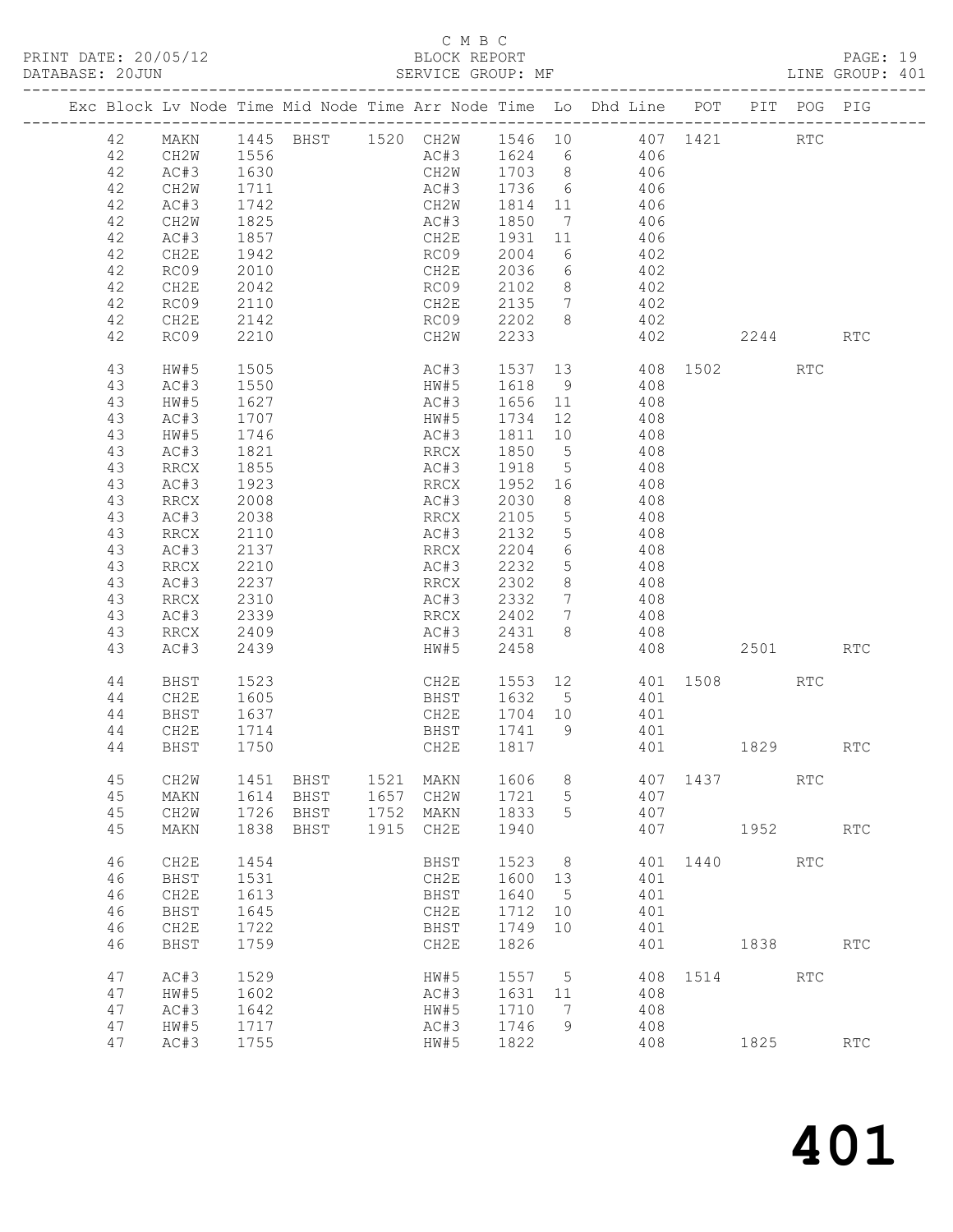#### C M B C<br>BLOCK REPORT

LINE GROUP: 401

|  |    |                  |      | Exc Block Lv Node Time Mid Node Time Arr Node Time Lo Dhd Line POT PIT POG PIG |      |      |             |                 |     |          |                      |            |            |
|--|----|------------------|------|--------------------------------------------------------------------------------|------|------|-------------|-----------------|-----|----------|----------------------|------------|------------|
|  | 48 | CH2W             | 1539 |                                                                                |      |      |             |                 |     |          | AC#3 1607 5 406 1525 | <b>RTC</b> |            |
|  | 48 | AC#3             | 1612 | CH2W 1646 5 406                                                                |      |      |             |                 |     |          |                      |            |            |
|  | 48 | CH2W             |      | 1651 BHST 1717 MAKN                                                            |      |      | 1802        |                 |     |          | 407 1817             |            | <b>RTC</b> |
|  |    |                  |      |                                                                                |      |      |             |                 |     |          |                      |            |            |
|  | 49 | HW#5             | 1526 |                                                                                |      | AC#3 | 1555 12     |                 |     |          | 408 1523             | <b>RTC</b> |            |
|  | 49 | AC#3             | 1607 |                                                                                |      | HW#5 | 1635 8      |                 | 408 |          |                      |            |            |
|  | 49 | HW#5             | 1643 |                                                                                |      | AC#3 | 1712 11     |                 | 408 |          |                      |            |            |
|  | 49 | AC#3             | 1723 |                                                                                |      | HW#5 | 1750 12 408 |                 |     |          |                      |            |            |
|  | 49 | HW#5             | 1802 |                                                                                |      | AC#3 | 1827        |                 |     |          | 408 1843             |            | <b>RTC</b> |
|  | 50 | CH2E             | 1518 |                                                                                |      | BHST |             |                 |     |          | 1545 11 401 1504 RTC |            |            |
|  | 50 | BHST             | 1556 |                                                                                |      | CH2E | 1625        | 12              | 401 |          |                      |            |            |
|  | 50 | CH2E             | 1637 |                                                                                |      | RC09 | 1703 8      |                 | 402 |          |                      |            |            |
|  | 50 | RC09             | 1711 |                                                                                |      | CH2E | 1740 8      |                 | 402 |          |                      |            |            |
|  | 50 | CH <sub>2E</sub> | 1748 |                                                                                |      | RC09 | 1812        |                 |     |          | 402 1826             |            | RTC        |
|  |    |                  |      |                                                                                |      |      |             |                 |     |          |                      |            |            |
|  | 51 | <b>BHST</b>      | 1539 |                                                                                |      | CH2E |             |                 |     |          | 1608 13 401 1524     | <b>RTC</b> |            |
|  | 51 | CH2E             | 1621 |                                                                                |      | BHST | 1648        | $5^{\circ}$     | 401 |          |                      |            |            |
|  | 51 | BHST             | 1653 |                                                                                |      | CH2E | 1720        |                 | 401 |          |                      |            |            |
|  | 51 | CH2E             | 1730 |                                                                                |      | RC09 | 1757        | 10              | 401 |          |                      |            |            |
|  | 51 | RC09             | 1807 | 4 9 K N                                                                        | 1850 | MTST | 1908        | $\overline{7}$  | 430 |          |                      |            |            |
|  | 51 | MTST             | 1915 | KBMI                                                                           | 1934 | RC09 | 1959        | $5\overline{)}$ | 430 |          |                      |            |            |
|  | 51 | RC09             | 2004 | 49KN                                                                           | 2038 | MTST | 2052        | 5 <sup>1</sup>  | 430 |          |                      |            |            |
|  | 51 | MTST             | 2057 | KBMI                                                                           | 2116 | RC09 | 2141        |                 | 430 |          | 2153                 |            | <b>RTC</b> |
|  |    |                  |      |                                                                                |      |      |             |                 |     |          |                      |            |            |
|  | 52 | CH2W             | 1655 |                                                                                |      | AC#3 | 1720        |                 |     |          | 6 406 1641 RTC       |            |            |
|  | 52 | AC#3             | 1726 |                                                                                |      | CH2W | 1759        |                 |     | 406 1811 |                      |            | <b>RTC</b> |
|  |    |                  |      |                                                                                |      |      |             |                 |     |          |                      |            |            |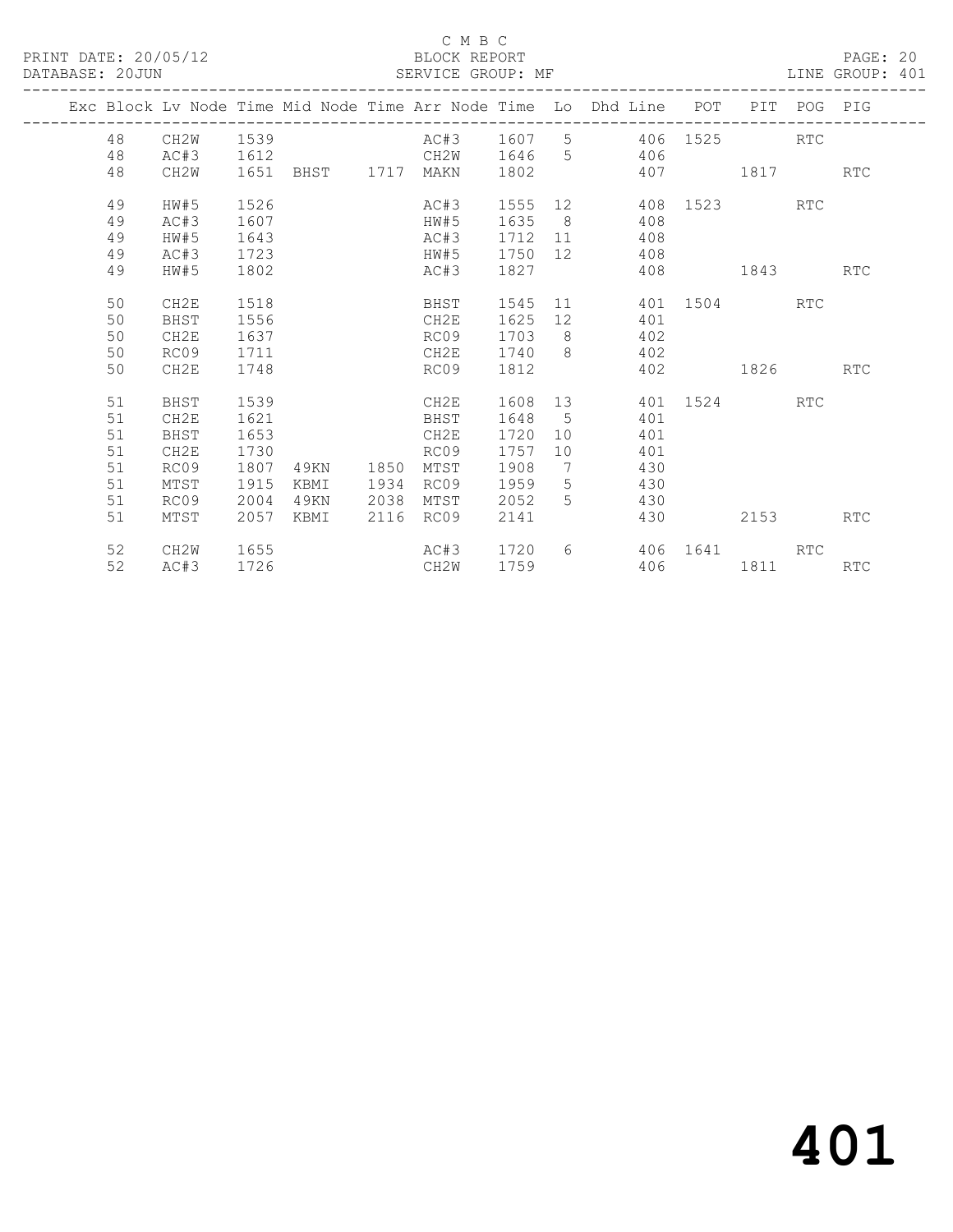|                                                                              |  |  | C M B C | BLOCK REPORT PAGE: 21<br>SERVICE GROUP: MF LINE GROUP: 403                                                                                                                                                                               |              |  |  |
|------------------------------------------------------------------------------|--|--|---------|------------------------------------------------------------------------------------------------------------------------------------------------------------------------------------------------------------------------------------------|--------------|--|--|
|                                                                              |  |  |         |                                                                                                                                                                                                                                          |              |  |  |
|                                                                              |  |  |         | Exc Block Lv Node Time Mid Node Time Arr Node Time Lo Dhd Line POT PIT POG PIG                                                                                                                                                           |              |  |  |
| $\mathbf{1}$<br>$\mathbf{1}$<br>$\mathbf{1}$                                 |  |  |         | 1 RRCX 432 BHST 451 BPST 500 5 403 424 RTC<br>1 BPST 505 BHST 514 RRCX 533 5 403<br>BPST 1302 BHST 1321 RRCX 1347 20 403<br>RRCX 1407 BHST 1435 BPST 1452 10 403                                                                         |              |  |  |
| $\mathbf{1}$<br>$\mathbf{1}$<br>$\mathbf{1}$                                 |  |  |         | REST 1502 BHST 1521 RRCX 1551 13 403<br>RRCX 1604 BHST 1635 BPST 1651 8 403<br>BPST 1659 BHST 1716 RRCX 1746 13 403<br>RRCX 1759 BHST 1825 BPST 1839 8 403<br>BPST 1847 BHST 1903 RRCX 1928 10 403<br>BPST 1847 BHST 1903 RRCX 1928 10 4 |              |  |  |
| $\mathbf{1}$<br>$\mathbf{1}$<br>$\mathbf{1}$<br>$\mathbf{1}$<br>$\mathbf{1}$ |  |  |         | RRCX 1938 SHSW 1944 RC09 2001 9 404<br>RC09 2010 SHSE 2027 RRCX 2035 13 404<br>RRCX 2048 SHSW 2054 RC09 2109 12 404                                                                                                                      |              |  |  |
| $\mathbf{1}$                                                                 |  |  |         | RC09 2121 SHSE 2137 RRCX 2145 14 404<br>RRCX 2159 SHSW 2204 RC09 2217 404                                                                                                                                                                | 404 2229 RTC |  |  |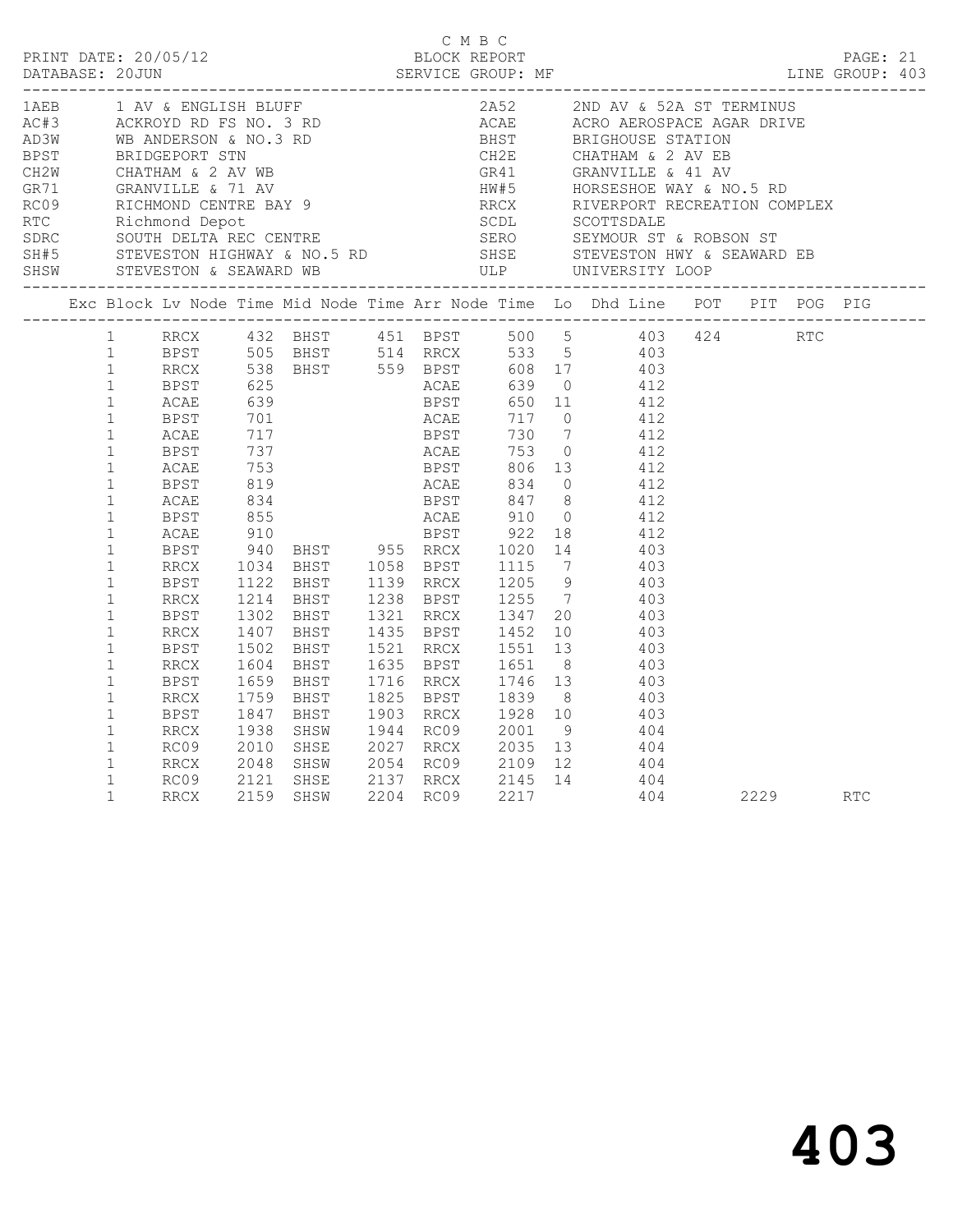PRINT DATE: 20/05/12 BLOCK REPORT BATABASE: 20JUN

### C M B C<br>BLOCK REPORT

PAGE: 22<br>LINE GROUP: 403

|                                |                          |              |                            |                                                             |                      |                 | Exc Block Lv Node Time Mid Node Time Arr Node Time Lo Dhd Line POT PIT POG PIG |          |     |            |
|--------------------------------|--------------------------|--------------|----------------------------|-------------------------------------------------------------|----------------------|-----------------|--------------------------------------------------------------------------------|----------|-----|------------|
| $2 \left( \frac{1}{2} \right)$ | SH#5 447                 |              |                            |                                                             |                      |                 | RC09 504 6 15 404 443 RTC                                                      |          |     |            |
| $\overline{2}$                 | SH#5 525                 |              |                            | RC09 542 5                                                  |                      |                 | 404                                                                            |          |     |            |
| $\mathbf{2}$                   | RC09                     |              |                            | 547 SHSE 600 RRCX<br>616 SHSW 622 RC09<br>650 SHSE 705 RRCX | 607 9                |                 | 404                                                                            |          |     |            |
| $\mathbf{2}$                   | RRCX                     |              |                            |                                                             | 638 12               |                 | 404                                                                            |          |     |            |
| $\mathbf{2}$                   | RC09                     |              |                            |                                                             | 712 11               |                 | 404                                                                            |          |     |            |
| $\mathbf{2}$                   | RRCX                     |              | 723 SHSW                   | 730 RC09                                                    | 751                  | $5^{\circ}$     | 404                                                                            |          |     |            |
| $\mathbf{2}$                   | RC09                     |              | 756 SHSE                   | 814 RRCX                                                    | 821                  | 10              | 404                                                                            |          |     |            |
| $\mathbf{2}$                   | RRCX                     |              | 831 SHSW<br>908 SHSE       | 840 RC09<br>924 RRCX                                        | 859 9<br>931 10      |                 | 404                                                                            |          |     |            |
| $\sqrt{2}$                     | RC09                     |              |                            |                                                             |                      |                 | 404                                                                            |          |     |            |
| $\mathbf{2}$                   | RRCX                     |              | 941 SHSW                   | 950 RC09                                                    | 1010                 | 8 <sup>8</sup>  | 404                                                                            |          |     |            |
| $\mathbf{2}$                   | RC09                     | 1018         | SHSE                       | 1034 RRCX                                                   | 1041                 | 10              | 404                                                                            |          |     |            |
| $\mathbf{2}$                   | RRCX                     |              | 1051 SHSW                  | 1100 RC09                                                   | 1120                 | $6\overline{6}$ | 404<br>404                                                                     |          |     |            |
| $\sqrt{2}$                     | RC09                     | 1126         | SHSE                       | 1144 RRCX                                                   | 1152                 | 9               |                                                                                |          |     |            |
| $\sqrt{2}$                     | RRCX                     | 1201         | SHSW                       | 1210 RC09                                                   | 1230                 | $5\overline{)}$ | 404                                                                            |          |     |            |
| $\sqrt{2}$                     | RC09                     | 1235         | SHSE                       | 1254 RRCX                                                   | 1302<br>1339         | 9               | 404                                                                            |          |     |            |
| $\mathbf{2}$                   | RRCX                     |              | 1311 SHSW                  | 1320 BHST                                                   |                      | 8 <sup>8</sup>  | 404<br>404                                                                     |          |     |            |
| $\mathbf{2}$                   | BHST                     |              | 1347 SHSE                  | 1404 RRCX                                                   | 1416 32              |                 |                                                                                |          |     |            |
| $\sqrt{2}$                     | RRCX                     | 1448         | SHSW                       | 1502 BHST                                                   | 1522                 | $6\overline{6}$ | 404                                                                            |          |     |            |
| $\mathbf{2}$<br>$\mathbf{2}$   | BHST<br>RRCX             | 1528<br>1635 | SHSE                       | 1549 RRCX<br>1648 BHST                                      | 1601 34<br>1705 7    |                 | 404<br>404                                                                     |          |     |            |
|                                |                          | 1712         | SHSW<br>SHSE               | 1732 RRCX                                                   | 1740                 | 9               | 404                                                                            |          |     |            |
| $\mathbf{2}$<br>$\mathbf{2}$   | BHST<br>RRCX             |              | 1749 SHSW                  |                                                             |                      |                 | 1759 RC09 1817 6 404                                                           |          |     |            |
| $\overline{2}$                 | RC09                     | 1823         | SHSE                       | 1842 RRCX                                                   | 1850                 |                 |                                                                                | 404 1856 |     | <b>RTC</b> |
|                                |                          |              |                            |                                                             |                      |                 |                                                                                |          |     |            |
| 3                              | RRCX                     |              |                            | 456 BHST 515 BPST                                           |                      |                 | 524 10<br>403                                                                  | 448      | RTC |            |
| 3                              | <b>BPST</b>              | 534          | BHST                       | 543 RRCX                                                    | 603                  | 20              | 403                                                                            |          |     |            |
| $\mathsf S$                    | RRCX                     | 623<br>704   | BHST                       | 644 BPST<br>716 RRCX                                        | 654 10               |                 | 403                                                                            |          |     |            |
| $\mathsf 3$                    | BPST                     |              | BHST                       |                                                             | 736 6                |                 | 403                                                                            |          |     |            |
| $\mathsf 3$                    | RRCX                     |              | 742 BHST                   | 810 BPST                                                    | 822                  | $6\overline{6}$ | 403                                                                            |          |     |            |
| 3                              | BPST                     | 828          | BHST                       | 841 RRCX                                                    | 906                  | 13              | 403                                                                            |          |     |            |
| 3                              | RRCX                     |              | BHST<br>919 BHST<br>1022 - | 948 BPST                                                    | 1003  19<br>1103  11 |                 | 403                                                                            |          |     |            |
| $\mathsf 3$                    | <b>BPST</b>              |              | 1022 BHST                  | 1038 RRCX                                                   |                      |                 | 403                                                                            |          |     |            |
| 3                              | RRCX                     | 1114         | BHST                       | 1138 BPST                                                   | 1155                 | $\overline{7}$  | 403                                                                            |          |     |            |
| $\mathsf 3$                    | <b>BPST</b>              | 1202         | BHST                       | 1219 RRCX                                                   | 1243 11              |                 | 403                                                                            |          |     |            |
| $\mathsf 3$                    | $\mathop{\mathrm{RRCX}}$ | 1254         | BHST                       | 1318 BPST                                                   | 1335                 | $7\overline{ }$ | 403<br>403                                                                     |          |     |            |
| $\mathsf 3$                    | <b>BPST</b>              | 1342         | BHST                       | 1400 RRCX                                                   | 1428                 | $7\phantom{0}$  |                                                                                |          |     |            |
| $\mathsf 3$                    | RRCX                     | 1435         | BHST                       | 1507 BPST                                                   | 1524                 | 8 <sup>8</sup>  | 403                                                                            |          |     |            |
| 3                              | BPST                     | 1532         | BHST                       | 1551 RRCX                                                   | 1619 11<br>1715 8    |                 | 403                                                                            |          |     |            |
| 3<br>3                         | RRCX                     |              | 1630 BHST                  | 1659 BPST                                                   | 1810                 |                 | 403<br>403                                                                     |          |     |            |
|                                | <b>BPST</b>              |              | 1723 BHST                  | 1740 RRCX                                                   |                      |                 |                                                                                | 1816 RTC |     |            |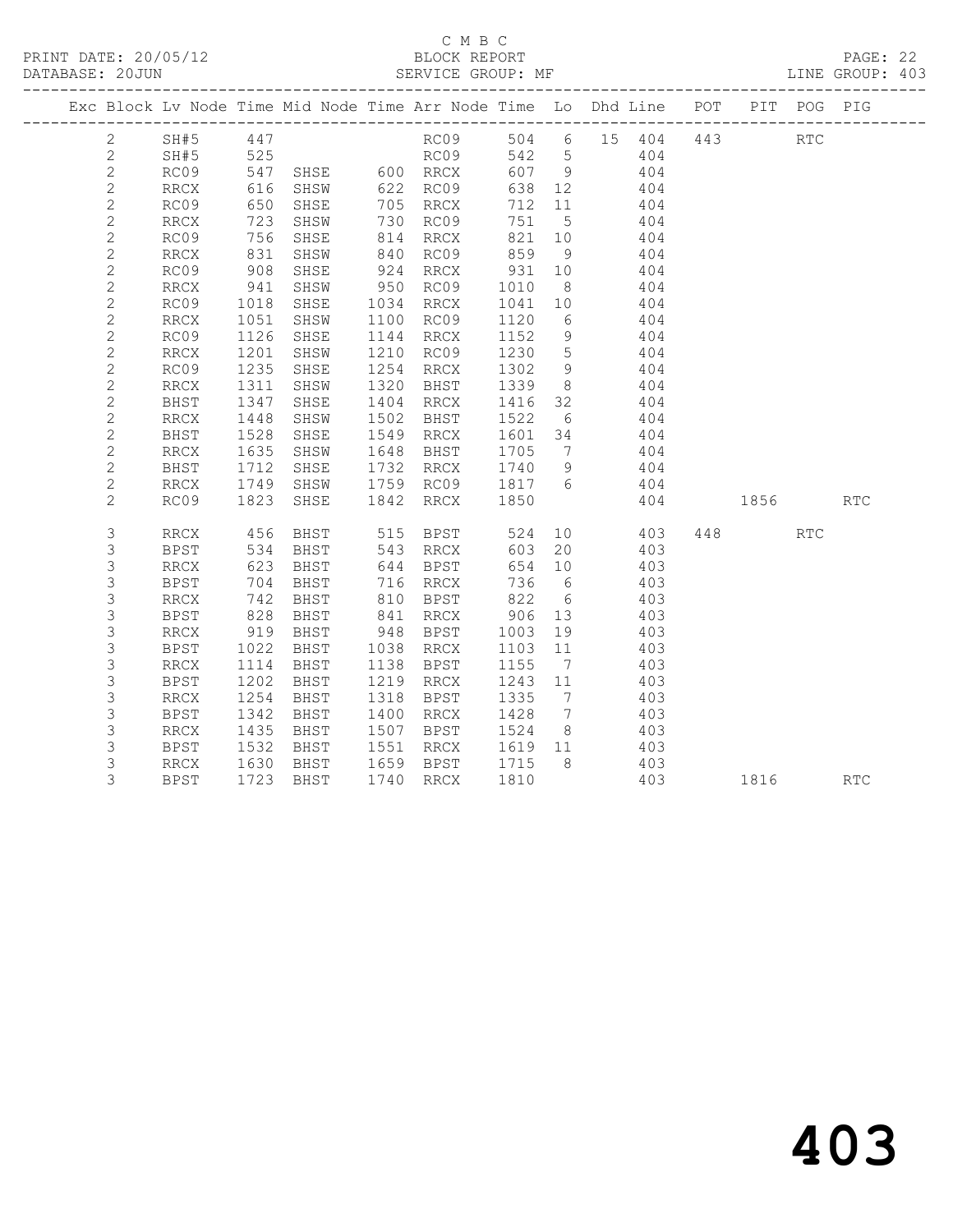### C M B C<br>BLOCK REPORT

| DATABASE: 20JUN |                 |             |                     | SERVICE GROUP: MF<br>------------------- |      |                                                                                            |                                             |                 |         |     |                       |             |            | LINE GROUP: 403 |
|-----------------|-----------------|-------------|---------------------|------------------------------------------|------|--------------------------------------------------------------------------------------------|---------------------------------------------|-----------------|---------|-----|-----------------------|-------------|------------|-----------------|
|                 |                 |             |                     |                                          |      | Exc Block Lv Node Time Mid Node Time Arr Node Time Lo Dhd Line POT PIT POG PIG             |                                             |                 |         |     |                       |             |            |                 |
|                 | 4               |             |                     |                                          |      | RRCX 518 BHST 537 BPST                                                                     |                                             |                 |         |     | 546 18  403  510  RTC |             |            |                 |
|                 | 4               |             |                     |                                          |      | BPST 604 BHST 613 RRCX 633 6 403                                                           |                                             |                 |         |     |                       |             |            |                 |
|                 | 4               | RRCX        |                     |                                          |      | 639 BHST 700 BPST 710 6 403<br>716 BHST 728 RRCX 751 9 403<br>800 BHST 829 BPST 841 11 403 |                                             |                 |         |     |                       |             |            |                 |
|                 | $\overline{4}$  | BPST        |                     |                                          |      |                                                                                            |                                             |                 |         |     |                       |             |            |                 |
|                 | 4               | RRCX        |                     |                                          |      |                                                                                            |                                             |                 |         |     |                       |             |            |                 |
|                 | 4               | BPST        | 852                 | BHST                                     |      | 907 RRCX 932                                                                               |                                             | 19              | 403     |     |                       |             |            |                 |
|                 | 4               | RRCX        |                     |                                          |      | BHST 1020 BPST 1035 7                                                                      |                                             |                 |         | 403 |                       |             |            |                 |
|                 | 4               | BPST        | 951<br>1042<br>1134 | BHST                                     |      | 1058 RRCX                                                                                  | 1124 10                                     |                 |         | 403 |                       |             |            |                 |
|                 | 4               | RRCX        |                     | <b>BHST</b>                              |      | 1158 BPST                                                                                  | 1215 7                                      |                 |         | 403 |                       |             |            |                 |
|                 | 4               | BPST        | 1222                | <b>BHST</b>                              |      | 1239 RRCX                                                                                  | 1303 11                                     |                 | 403     |     |                       |             |            |                 |
|                 | 4               | RRCX        | 1314                | BHST 1338 BPST                           |      |                                                                                            | 1355                                        | 22              | 403     |     |                       |             |            |                 |
|                 | 4               | BPST        |                     |                                          |      |                                                                                            | 1505 15                                     |                 |         | 403 |                       |             |            |                 |
|                 | 4               | RRCX        | 1417<br>1520        | BHST 1435 RRCX<br>BHST 1552 BPST         |      |                                                                                            | $\begin{array}{c}\n1609 \\ 11\n\end{array}$ |                 |         | 403 |                       |             |            |                 |
|                 | 4               | BPST        | 1620                |                                          |      | ACAE                                                                                       | 1632                                        |                 | $0$ 412 |     |                       |             |            |                 |
|                 | 4               | ACAE        | 1632                |                                          |      | BPST                                                                                       | 1649                                        | 11              | 412     |     |                       |             |            |                 |
|                 | 4               | BPST        | 1700                |                                          |      |                                                                                            | 1712 0                                      |                 |         | 412 |                       |             |            |                 |
|                 | 4               | ACAE        | $1100$<br>1712      |                                          |      | ANAE<br>BPST<br>20                                                                         | 1729 11                                     |                 |         | 412 |                       |             |            |                 |
|                 | 4               | BPST        | 1740                |                                          |      | ACAE                                                                                       | 1752 0                                      |                 | 412     |     |                       |             |            |                 |
|                 | 4               | ACAE        | 1752                |                                          |      | BPST                                                                                       | 1809 13                                     |                 | 412     |     |                       |             |            |                 |
|                 | 4               | BPST        |                     |                                          |      |                                                                                            |                                             |                 |         | 412 |                       |             |            |                 |
|                 | 4               | ACAE        | 1822<br>1834        |                                          |      | ACAE 1834 0<br>BPST 1850 13                                                                |                                             |                 |         | 412 |                       |             |            |                 |
|                 | 4               | BPST        | 1903                |                                          |      | ACAE 1914 0                                                                                |                                             |                 |         | 412 |                       |             |            |                 |
|                 | 4               | ACAE        | 1914                |                                          |      | <b>BPST</b>                                                                                | 1930                                        |                 |         |     | 412 1943              |             |            | <b>RTC</b>      |
|                 |                 |             |                     |                                          |      |                                                                                            |                                             |                 |         |     |                       |             |            |                 |
|                 | 5               | SCDL        | 605                 |                                          |      | <b>BPST</b>                                                                                |                                             |                 | 641 8   | 311 |                       | 537 RTC     |            |                 |
|                 | 5               | BPST        | 649                 |                                          |      | <b>ACAE</b>                                                                                | 705                                         | $\overline{0}$  |         | 412 |                       |             |            |                 |
|                 | 5               | ACAE        | 705                 |                                          |      | <b>BPST</b>                                                                                | 718                                         | $\overline{7}$  | 412     |     |                       |             |            |                 |
|                 | 5               | BPST        | 725                 |                                          |      | ACAE                                                                                       | 741                                         | $\overline{0}$  |         | 412 |                       |             |            |                 |
|                 | 5               | ACAE        | 741                 |                                          |      | BPST                                                                                       | 754                                         | $7\overline{ }$ |         | 412 |                       |             |            |                 |
|                 | 5               | BPST        | 801                 |                                          |      | <b>ACAE</b>                                                                                | 816                                         | $\overline{0}$  |         | 412 |                       |             |            |                 |
|                 | 5               | ACAE        | 816                 |                                          |      | <b>BPST</b>                                                                                | 829                                         | 8 <sup>8</sup>  | 412     |     |                       |             |            |                 |
|                 | 5               | BPST        | 837                 |                                          |      | ACAE                                                                                       | 852                                         | $\overline{0}$  |         | 412 |                       |             |            |                 |
|                 | 5               | ACAE        | 852                 |                                          |      | BPST 905<br>RRCX 956                                                                       |                                             | 11              |         | 412 |                       |             |            |                 |
|                 | 5               | BPST        |                     | 916 BHST 931 RRCX                        |      |                                                                                            |                                             | 15              |         | 403 |                       |             |            |                 |
|                 | 5               | RRCX        | 1011                |                                          |      | BHST 1040 BPST 1055 7                                                                      |                                             |                 | 403     |     |                       |             |            |                 |
|                 | 5               | BPST        | 1102                | BHST 1119 RRCX                           |      |                                                                                            | 1145 9                                      |                 |         | 403 |                       |             |            |                 |
|                 | 5               | RRCX        |                     | 1154 BHST<br>1242 BHST<br>BHST           |      | 1218 BPST                                                                                  | 1235 7<br>1326 7                            |                 |         | 403 |                       |             |            |                 |
|                 | 5               | BPST        |                     |                                          |      | 1300 RRCX                                                                                  |                                             |                 |         | 403 |                       |             |            |                 |
|                 | 5               |             |                     |                                          |      | RRCX 1333 BHST 1358 BPST 1415 17 403                                                       |                                             |                 |         |     |                       |             |            |                 |
|                 | 5               | BPST        | 1432                | BHST                                     | 1451 | RRCX                                                                                       | 1521                                        | 14              |         | 403 |                       |             |            |                 |
|                 | 5               | RRCX        | 1535                | BHST                                     | 1607 | BPST                                                                                       | 1624                                        | 11              |         | 403 |                       |             |            |                 |
|                 | 5               | <b>BPST</b> | 1635                | BHST                                     | 1652 | RRCX                                                                                       | 1720                                        | 13              |         | 403 |                       |             |            |                 |
|                 | 5               | RRCX        | 1733                | BHST                                     | 1759 | BPST                                                                                       | 1815                                        | 8 <sup>8</sup>  |         | 403 |                       |             |            |                 |
|                 | 5               | <b>BPST</b> | 1823                | BHST                                     | 1840 | RRCX                                                                                       | 1907                                        |                 |         | 403 |                       | 1913 — 1913 |            | RTC             |
|                 | 6               | RRCX        | 553                 | BHST                                     | 614  | BPST                                                                                       | 623 11                                      |                 |         | 403 | 545                   | RTC         |            |                 |
|                 | 6               | <b>BPST</b> | 634                 | BHST                                     | 645  | RRCX                                                                                       | 705                                         | $5^{\circ}$     |         | 403 |                       |             |            |                 |
|                 | 6               | RRCX        | 710                 | BHST                                     | 735  | BPST                                                                                       | 746                                         | $6\overline{6}$ |         | 403 |                       |             |            |                 |
|                 | 6               | BPST        | 752                 | BHST                                     | 804  | RRCX                                                                                       | 829                                         | 19              |         | 403 |                       |             |            |                 |
|                 | 6               | RRCX        | 848                 | BHST                                     | 917  | <b>BPST</b>                                                                                | 930                                         |                 |         | 403 |                       | 943         |            | RTC             |
|                 | 7               | RRCX        | 607                 | BHST                                     | 628  | BPST                                                                                       | 638                                         | $\overline{7}$  | 15      | 403 |                       | 559 35      | <b>RTC</b> |                 |
|                 | 7               | RRCX        | 700                 | BHST                                     | 723  | BPST                                                                                       | 734                                         | 6               |         | 403 |                       |             |            |                 |
|                 | 7               | <b>BPST</b> | 740                 | BHST                                     | 752  | RRCX                                                                                       | 817                                         | 10              |         | 403 |                       |             |            |                 |
|                 | 7               | RRCX        | 827                 | BHST                                     | 856  | BPST                                                                                       | 909                                         | 19              |         | 403 |                       |             |            |                 |
|                 | $7\phantom{.0}$ | <b>BPST</b> | 928                 | BHST                                     | 943  | RRCX                                                                                       | 1008                                        |                 |         | 403 |                       | 1014        |            | <b>RTC</b>      |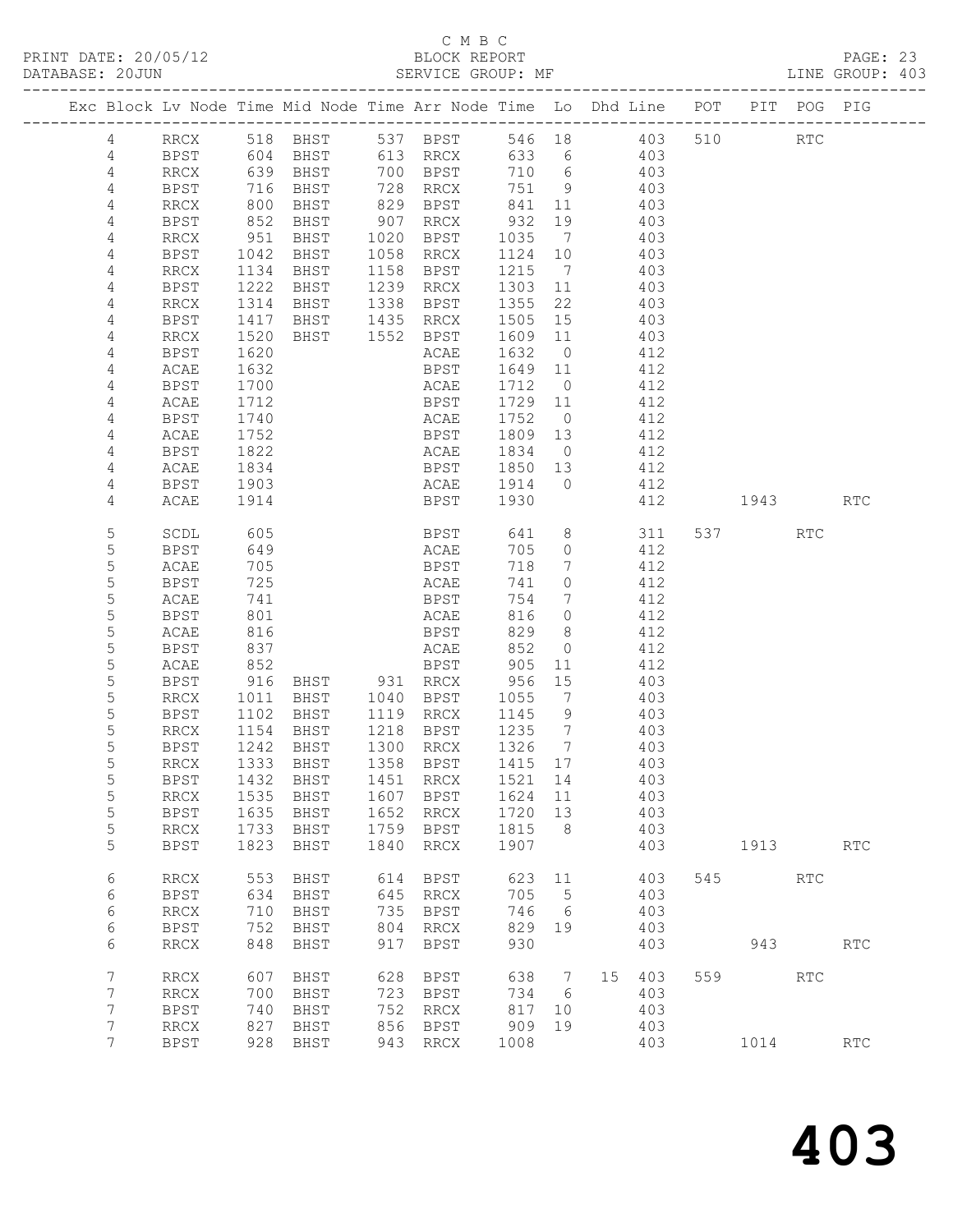### C M B C

| DATABASE: 20JUN | ------------------ |                     |              |      | SERVICE GROUP: MF                   |                   |                |                                                                                              |      |     | LINE GROUP: 403 |  |
|-----------------|--------------------|---------------------|--------------|------|-------------------------------------|-------------------|----------------|----------------------------------------------------------------------------------------------|------|-----|-----------------|--|
|                 |                    |                     |              |      |                                     |                   |                | Exc Block Lv Node Time Mid Node Time Arr Node Time Lo Dhd Line POT PIT POG PIG               |      |     |                 |  |
| 8               |                    |                     |              |      |                                     |                   |                | RC09 619 SHSE 632 RRCX 639 10 404 604 RTC                                                    |      |     |                 |  |
| 8               |                    |                     |              |      |                                     |                   |                | RRCX 649 SHSW 655 RC09 712 12 404                                                            |      |     |                 |  |
| 8               | RC09               |                     |              |      |                                     |                   |                | 724 SHSE 739 RRCX 746 12 404<br>758 SHSW 805 BHST 822 10 404<br>832 SHSE 849 RRCX 856 10 404 |      |     |                 |  |
| $\,8\,$         | RRCX               |                     |              |      |                                     |                   |                |                                                                                              |      |     |                 |  |
| 8               | BHST               |                     |              |      |                                     |                   |                | $\begin{array}{c} \overline{1} & \overline{0} & \overline{1} \\ 4 & 0 & 4 \end{array}$       |      |     |                 |  |
| 8               | RRCX               | 906                 | SHSW         |      | 915 RC09 935 8                      |                   |                | 404                                                                                          |      |     |                 |  |
| 8               | RC09               |                     | SHSE         |      | 959 RRCX                            | 1006 10           |                | 404                                                                                          |      |     |                 |  |
| $\,8\,$         | RRCX               | 943<br>1016<br>1052 | SHSW         |      | 1025 RC09                           | 1045 7            |                | 404                                                                                          |      |     |                 |  |
| $\,8\,$         | RC09               |                     | SHSE         |      | 1109 RRCX                           | 1116 10           |                | 404                                                                                          |      |     |                 |  |
| 8               | RRCX               | 1126                | SHSW         |      | 1135 RC09                           | 1155 5            |                | 404                                                                                          |      |     |                 |  |
| 8               | RC09               | 1200                | SHSE         |      | 1219 RRCX                           | 1227 9            |                | 404                                                                                          |      |     |                 |  |
| 8               | RRCX               | 1236<br>1312        | SHSW         |      | 1245 BHST                           | 1304 8<br>1337 9  |                | 404<br>$1337$ 9 404                                                                          |      |     |                 |  |
| $\,8\,$         | BHST               | 1346                | SHSE         |      | 1329 RRCX<br>1355 BHST 1414 8 404   |                   |                |                                                                                              |      |     |                 |  |
| 8               | RRCX               | 1422                | SHSW         |      | 1439 RRCX                           |                   |                | 1451 32 404                                                                                  |      |     |                 |  |
| $\,8\,$<br>8    | BHST<br>RRCX       |                     | SHSE<br>SHSW |      | 1537 BHST                           |                   |                | 404                                                                                          |      |     |                 |  |
| $\,8\,$         | BHST               | 1523<br>1603        | SHSE         |      | 1624 RRCX                           | 1557 6<br>1636 30 |                | 404                                                                                          |      |     |                 |  |
| 8               | RRCX               | 1706                | <b>BHST</b>  |      | 1735 BPST                           | 1751 8            |                | 403                                                                                          |      |     |                 |  |
| 8               | BPST               | 1759                | BHST         |      | 1816 RRCX                           | 1844 18           |                | 403                                                                                          |      |     |                 |  |
| 8               | RRCX               |                     | SHSW         |      | 1909 RC09                           | 1926              | 8 <sup>8</sup> | 404                                                                                          |      |     |                 |  |
| $\,8\,$         | RC09               | 1902<br>1934        | SHSE         |      | 1952 RRCX                           | 2000 13           |                | 404                                                                                          |      |     |                 |  |
| 8               | RRCX               | 2013                | SHSW         |      | 2019 RC09                           | 2034 12           |                | 404                                                                                          |      |     |                 |  |
| 8               | RC09               | 2046                | SHSE         |      | 2102 RRCX                           |                   |                | 2110 13 404                                                                                  |      |     |                 |  |
| 8               | RRCX               | 2123                | SHSW         |      | 2129 RC09                           | 2144 13           |                | 404                                                                                          |      |     |                 |  |
| $\,8\,$         | RC09               | 2157                | SHSE         |      | 2212 RRCX                           | 2220 9            |                | 404                                                                                          |      |     |                 |  |
| 8               | RRCX               | 2229                | SHSW         |      | 2234 RC09 2247 5                    |                   |                | 404                                                                                          |      |     |                 |  |
| 8               | RC09               | 2252                | SHSE         |      | 2306 RRCX                           | 2314 5            |                | 404                                                                                          |      |     |                 |  |
| 8               | RRCX               | 2319                | SHSW         |      | 2324 RC09                           | 2337 15           |                | 404                                                                                          |      |     |                 |  |
| 8               | RC09               | 2352                | SHSE         |      | 2406 RRCX<br>SHSW 2424 RC09 2437 15 | 2414 5            |                | 404                                                                                          |      |     |                 |  |
| 8               | RRCX               | 2419                |              |      | SHSE 2506 RRCX                      |                   |                | 404                                                                                          |      |     |                 |  |
| 8               | RC09               | 2452                |              |      |                                     | 2514 18<br>2537 6 |                | 404<br>12 404                                                                                |      |     |                 |  |
| 8<br>8          | RRCX<br>BHST       | 2532<br>2555        |              |      | SH#5                                |                   |                | 15 401                                                                                       |      |     |                 |  |
| 8               | BHST               | 2634                |              |      | CH2E 2614 5<br>CH2W 2652 13         | 2652 13           |                | 15 401                                                                                       |      |     |                 |  |
| 8               | AD3W               | 2720                |              |      | GR41 2739 SERO 2754 15              |                   |                | N10                                                                                          |      |     |                 |  |
| 8               | SERO               | 2809                |              |      | GR41 2824 AD3W                      | 2845 10           |                | N10                                                                                          |      |     |                 |  |
| 8               | AD3W               | 2855                |              |      | GR71                                | 2912              |                | N10                                                                                          | 2925 |     | RTC             |  |
| 9               | 2A52               |                     |              |      |                                     |                   |                | 639 SDRC 652 BPST 714 5 15 602 617                                                           |      | RTC |                 |  |
| 9               | RRCX               | 734                 | BHST         | 759  | BPST                                | 810               | 6              | 403                                                                                          |      |     |                 |  |
| 9               | <b>BPST</b>        | 816                 | BHST         | 829  | RRCX                                | 854               | 16             | 403                                                                                          |      |     |                 |  |
| 9               | <b>RRCX</b>        | 910                 | BHST         | 939  | BPST                                | 952               | 15             | 403                                                                                          |      |     |                 |  |
| 9               | <b>BPST</b>        | 1007                | BHST         | 1023 | RRCX                                | 1048              | 6              | 403                                                                                          |      |     |                 |  |
| 9               | <b>RRCX</b>        | 1054                | BHST         | 1118 | BPST                                | 1135              | $\overline{7}$ | 403                                                                                          |      |     |                 |  |
| 9               | <b>BPST</b>        | 1142                | <b>BHST</b>  | 1159 | $\operatorname{RRCX}$               | 1225              | 9              | 403                                                                                          |      |     |                 |  |
| $\mathsf 9$     | <b>RRCX</b>        | 1234                | BHST         | 1258 | <b>BPST</b>                         | 1315              | $\overline{7}$ | 403                                                                                          |      |     |                 |  |
| 9               | <b>BPST</b>        | 1322                | <b>BHST</b>  | 1341 | RRCX                                | 1407              | 17             | 403                                                                                          |      |     |                 |  |
| 9               | <b>RRCX</b>        | 1424                | BHST         | 1452 | BPST                                | 1509              | 8              | 403                                                                                          |      |     |                 |  |
| 9               | <b>BPST</b>        | 1517                | <b>BHST</b>  | 1536 | $\operatorname{RRCX}$               | 1604              | 12             | 403                                                                                          |      |     |                 |  |
| $\mathsf 9$     | <b>RRCX</b>        | 1616                | BHST         | 1647 | <b>BPST</b>                         | 1703              | 8              | 403                                                                                          |      |     |                 |  |
| 9               | <b>BPST</b>        | 1711                | BHST         | 1728 | RRCX                                | 1758              | 13             | 403                                                                                          |      |     |                 |  |
| 9               | <b>RRCX</b>        | 1811                | BHST         | 1837 | BPST                                | 1851              | - 8            | 403                                                                                          |      |     |                 |  |
| 9               | <b>BPST</b>        | 1859                | BHST         | 1915 | RRCX                                | 1940              |                | 403                                                                                          | 1946 |     | <b>RTC</b>      |  |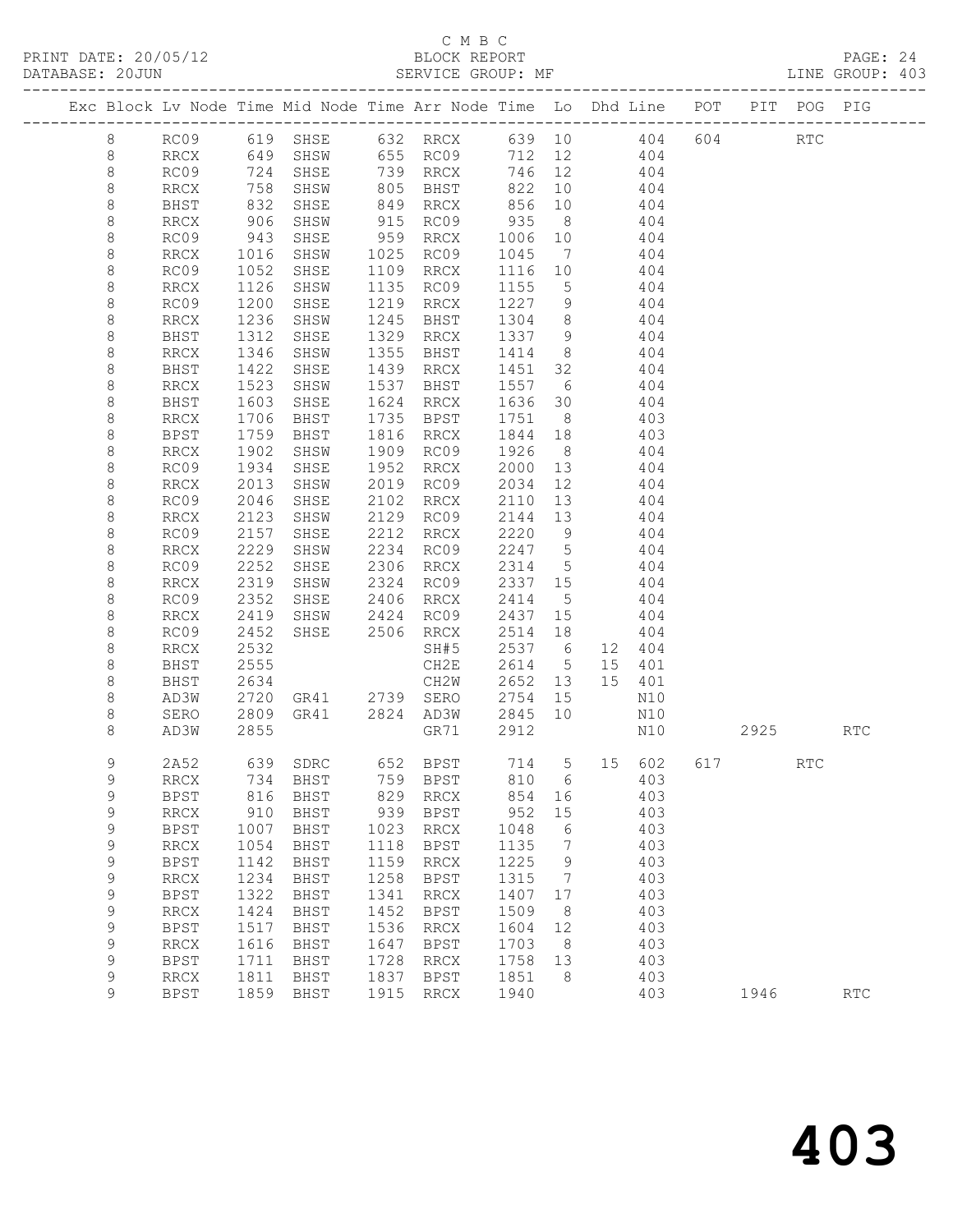PRINT DATE: 20/05/12 BLOCK REPORT BATABASE: 20JUN

#### C M B C<br>BLOCK REPORT

PAGE: 25<br>LINE GROUP: 403

|  |          | Exc Block Lv Node Time Mid Node Time Arr Node Time Lo Dhd Line POT PIT POG PIG |              |            |                                                                                                     |             |                             |           |     |                                          |            |                             |
|--|----------|--------------------------------------------------------------------------------|--------------|------------|-----------------------------------------------------------------------------------------------------|-------------|-----------------------------|-----------|-----|------------------------------------------|------------|-----------------------------|
|  | 10       |                                                                                |              |            |                                                                                                     |             |                             |           |     |                                          |            |                             |
|  | 10       |                                                                                |              |            |                                                                                                     |             |                             |           | 412 | ACAE 653 0 412 617 RTC<br>BPST 706 7 412 |            |                             |
|  | 10       | <b>BPST</b>                                                                    | 653<br>713   |            |                                                                                                     | <b>ACAE</b> | 729 0                       | 412       |     |                                          |            |                             |
|  | 10       | ACAE                                                                           | 729          |            |                                                                                                     | <b>BPST</b> |                             | 742 7 412 |     |                                          |            |                             |
|  | 10       | BPST                                                                           |              |            |                                                                                                     |             |                             |           | 412 |                                          |            |                             |
|  | 10       | ACAE                                                                           | 749<br>804   |            |                                                                                                     |             | ACAE 804 0<br>BPST 817 17   |           | 412 |                                          |            |                             |
|  | 10       | BPST                                                                           | 834          |            |                                                                                                     |             | ULP 921 9                   | 480       |     |                                          |            |                             |
|  | 10       | ULP                                                                            | 930          |            |                                                                                                     | <b>BPST</b> | 1006                        |           |     | 480 1019                                 |            | $\mathop{\rm RTC}\nolimits$ |
|  | 11       | RRCX                                                                           |              |            |                                                                                                     |             |                             |           |     | 641 RTC                                  |            |                             |
|  | 11       | BPST                                                                           |              |            |                                                                                                     |             |                             |           |     |                                          |            |                             |
|  | 11       | RRCX                                                                           |              |            |                                                                                                     |             |                             |           |     | 403 912 RTC                              |            |                             |
|  | 12       | RRCX                                                                           |              |            | 722 BHST 747 BPST 758 6 403 714 RTC<br>804 BHST 817 RRCX 842 17 403<br>859 BHST 928 BPST 941 11 403 |             |                             |           |     |                                          |            |                             |
|  | 12       | BPST                                                                           |              |            |                                                                                                     |             |                             |           |     |                                          |            |                             |
|  | 12       | RRCX                                                                           |              | $859$ BHST |                                                                                                     |             |                             |           |     |                                          |            |                             |
|  | 12       | BPST                                                                           |              |            | 952 BHST 1007 RRCX                                                                                  |             | 1032                        |           |     | 403 1038                                 |            | <b>RTC</b>                  |
|  | 13       | SDRC                                                                           |              |            | 640         1AEB   653   0     604<br>653  SDRC    703  BPST    730   6   15  604                   |             |                             |           |     | 624 RTC                                  |            |                             |
|  | 13       | 1AEB                                                                           |              |            |                                                                                                     |             |                             |           |     |                                          |            |                             |
|  | 13       | RRCX                                                                           | 751          |            | BHST 820 BPST 832 8 403                                                                             |             |                             |           |     |                                          |            |                             |
|  | 13       | BPST                                                                           |              |            | 840 BHST 853 RRCX 918 13                                                                            |             |                             | 403       |     |                                          |            |                             |
|  | 13       | RRCX                                                                           |              |            | 931 BHST 1000 BPST 1015                                                                             |             |                             |           |     | 403 1028 RTC                             |            |                             |
|  | 14       | RRCX                                                                           | 1350         |            | BHST 1418 BPST 1435 5 403 1342                                                                      |             |                             |           |     |                                          | <b>RTC</b> |                             |
|  | 14       | BPST                                                                           | 1440         |            |                                                                                                     |             | ACAE 1454 0 412             |           |     |                                          |            |                             |
|  | 14       | ACAE                                                                           | 1454         |            |                                                                                                     |             | BPST 1509 11 412            |           |     |                                          |            |                             |
|  | 14       | BPST                                                                           | 1520<br>1534 |            |                                                                                                     |             | ACAE 1534 0<br>BPST 1551 9  |           | 412 |                                          |            |                             |
|  | 14       | ACAE                                                                           |              |            |                                                                                                     |             | ACAE 1612 0                 | 412       | 412 |                                          |            |                             |
|  | 14       | BPST                                                                           | 1600         |            |                                                                                                     |             |                             |           |     |                                          |            |                             |
|  | 14<br>14 | ACAE<br>BPST                                                                   | 1612<br>1640 |            |                                                                                                     |             | BPST 1629 11                | 412       | 412 |                                          |            |                             |
|  | 14       |                                                                                | 1652         |            |                                                                                                     |             | ACAE 1652 0<br>BPST 1709 11 |           | 412 |                                          |            |                             |
|  | 14       | ACAE<br>BPST                                                                   | 1720         |            |                                                                                                     |             | ACAE 1732 0                 |           | 412 |                                          |            |                             |
|  | 14       | ACAE                                                                           | 1732         |            |                                                                                                     |             | BPST 1749 13                | 412       |     |                                          |            |                             |
|  | 14       | BPST                                                                           | 1802         |            |                                                                                                     |             | ACAE 1814 0                 | 412       |     |                                          |            |                             |
|  | 14       | ACAE                                                                           | 1814         |            |                                                                                                     |             |                             |           | 412 |                                          |            |                             |
|  | 14       | <b>BPST</b>                                                                    | 1842         |            |                                                                                                     |             | BPST 1831 11<br>ACAE 1853 0 |           | 412 |                                          |            |                             |
|  | 14       | ACAE                                                                           | 1853         |            |                                                                                                     |             | BPST 1909                   |           | 412 | 1922 RTC                                 |            |                             |
|  |          |                                                                                |              |            |                                                                                                     |             |                             |           |     |                                          |            |                             |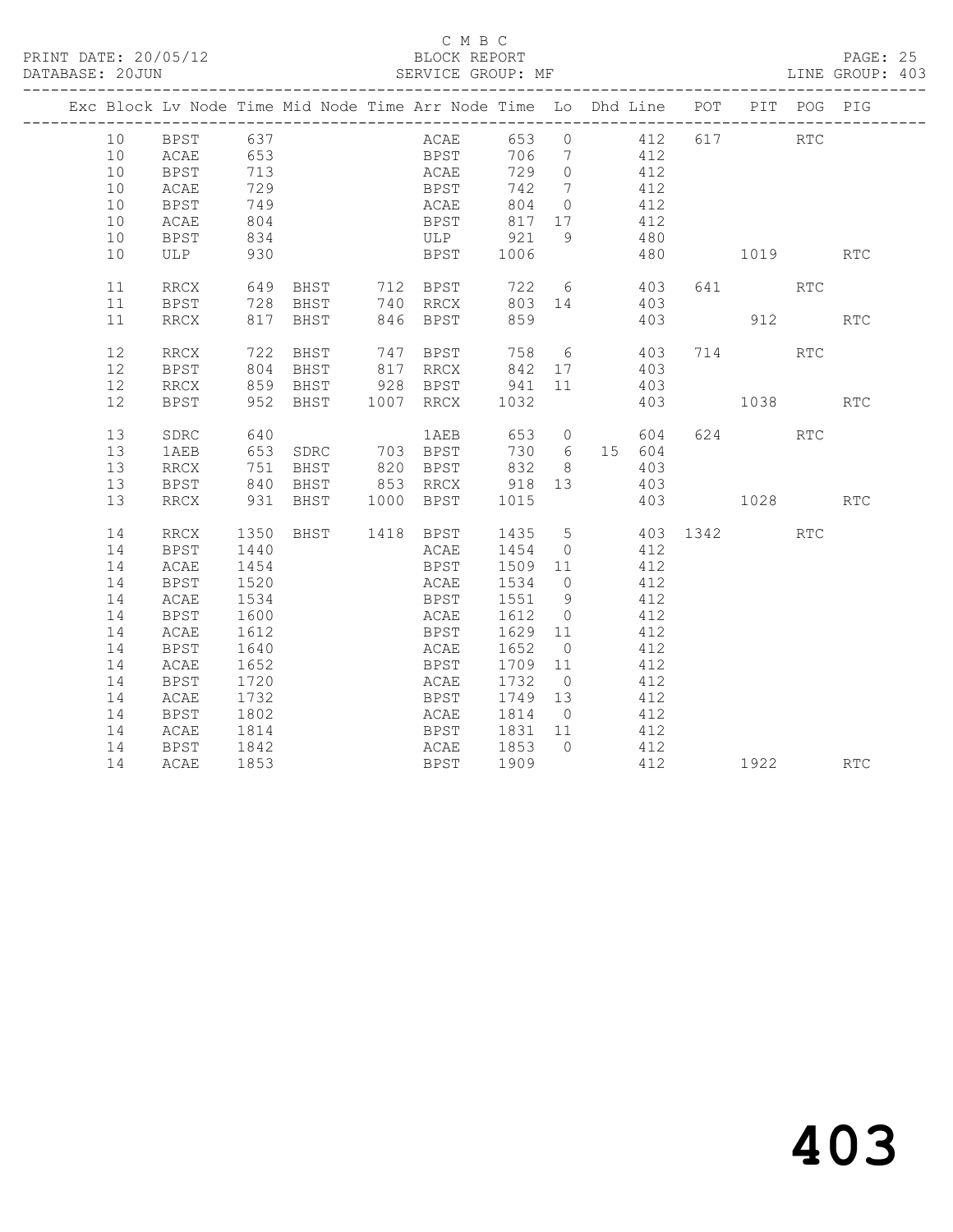#### C M B C<br>BLOCK REPORT SERVICE GROUP: MF

|  |    |             |                   | Exc Block Lv Node Time Mid Node Time Arr Node Time Lo Dhd Line POT PIT POG PIG |      |                                                  |             |                 |     |            |     |                  |            |                             |
|--|----|-------------|-------------------|--------------------------------------------------------------------------------|------|--------------------------------------------------|-------------|-----------------|-----|------------|-----|------------------|------------|-----------------------------|
|  | 15 | BPST 1426   |                   |                                                                                |      | ACAE 1438 0 412 1406 RTC                         |             |                 |     |            |     |                  |            |                             |
|  | 15 | ACAE        | 1438              |                                                                                |      | BPST 1453 7 412                                  |             |                 |     |            |     |                  |            |                             |
|  | 15 | <b>BPST</b> | 1500              |                                                                                |      | ACAE 1514 0                                      |             |                 | 412 |            |     |                  |            |                             |
|  | 15 | ACAE        | 1514              |                                                                                |      | <b>BPST</b>                                      | 1531 9      |                 |     | 412        |     |                  |            |                             |
|  | 15 | BPST        | 1540              |                                                                                |      | ACAE                                             | 1552 0      |                 |     | 412        |     |                  |            |                             |
|  | 15 | ACAE        | 1552              |                                                                                |      | <b>BPST</b>                                      | 1609 14     |                 | 412 |            |     |                  |            |                             |
|  | 15 | BPST        | 1623              | BHST 1640 RRCX                                                                 |      |                                                  | 1708 13     |                 | 403 |            |     |                  |            |                             |
|  | 15 | RRCX        | 1721              | BHST 1747 BPST                                                                 |      |                                                  | 1803 8      |                 |     | 403        |     |                  |            |                             |
|  | 15 | BPST        |                   | BHST                                                                           |      | 1828 RRCX                                        | 1855 10     |                 |     |            |     |                  |            |                             |
|  | 15 | RRCX        | 1811<br>1905      | BHST                                                                           |      | 1925 BPST 1937 9                                 |             |                 |     | 403<br>403 |     |                  |            |                             |
|  | 15 | BPST        | 1946              | BHST                                                                           |      | 1959 RRCX                                        | 2023 6      |                 | 403 |            |     |                  |            |                             |
|  | 15 | RRCX        | 2029              | BHST                                                                           | 2048 | <b>BPST</b>                                      | 2059 11     |                 | 403 |            |     |                  |            |                             |
|  | 15 | BPST        | 2110              | BHST                                                                           |      | 2123 RRCX                                        | 2147 13     |                 |     | 403        |     |                  |            |                             |
|  | 15 | RRCX        | 2200              | BHST                                                                           |      | $2219$ BPST                                      | 2229 11     |                 |     | 403        |     |                  |            |                             |
|  | 15 | BPST        | 2240              | BHST                                                                           |      | 2251 RRCX                                        | 2314        | 16              | 403 |            |     |                  |            |                             |
|  | 15 | RRCX        | 2330              | BHST                                                                           |      | 2348 BPST                                        | 2357 13     |                 | 403 |            |     |                  |            |                             |
|  | 15 | BPST        |                   |                                                                                |      |                                                  |             |                 |     | 403        |     |                  |            |                             |
|  | 15 | RRCX        | 2410<br>2500      |                                                                                |      | BHST 2419 RRCX 2437 23<br>BHST 2518 BPST 2527 16 |             |                 |     | 403        |     |                  |            |                             |
|  | 15 | BPST        | 2543              |                                                                                |      | BHST 2552 RRCX 2609 5 403                        |             |                 |     |            |     |                  |            |                             |
|  | 15 | RRCX        | 2614              |                                                                                |      | SH#5                                             | 2618        |                 |     |            | 403 | 2621 RTC         |            |                             |
|  |    |             |                   |                                                                                |      |                                                  |             |                 |     |            |     |                  |            |                             |
|  | 16 | RRCX        | 1416              | SHSW                                                                           |      | 1430 BHST 1450 6 404 1408 RTC                    |             |                 |     |            |     |                  |            |                             |
|  | 16 | BHST        | 1456              | SHSE                                                                           |      | 1514 RRCX                                        | 1526 32 404 |                 |     |            |     |                  |            |                             |
|  | 16 | RRCX        | 1558              | SHSW                                                                           |      | 1612 BHST                                        | 1632 5      |                 | 404 |            |     |                  |            |                             |
|  | 16 | BHST        | 1637              | SHSE                                                                           |      | 1658 RRCX                                        | 1708 5      |                 |     | 404        |     |                  |            |                             |
|  | 16 | RRCX        | 1637<br>1713      | SHSW                                                                           |      | 1724 RC09 1743 5                                 |             |                 |     | 404        |     |                  |            |                             |
|  | 16 | RC09        | $\frac{1}{1}$ 748 | SHSE                                                                           |      | 1807 RRCX 1815 11                                |             |                 | 404 |            |     |                  |            |                             |
|  | 16 | RRCX        |                   | 1826 SHSW                                                                      |      | 1834 RC09 1852 7 404                             |             |                 |     |            |     |                  |            |                             |
|  | 16 | RC09        | 1859              | SHSE                                                                           |      | 1917 RRCX                                        | 1925        |                 |     |            |     | 404 1931         |            | RTC                         |
|  | 17 | BPST        | 1447              | BHST                                                                           |      | 1506 RRCX                                        |             |                 |     |            |     | 1536 15 403 1427 | <b>RTC</b> |                             |
|  | 17 | RRCX        | 1551              | BHST                                                                           |      | 1622 BPST                                        | 1639 8      |                 | 403 |            |     |                  |            |                             |
|  | 17 | BPST        | 1647              | BHST                                                                           |      | 1704 RRCX                                        | 1734 11     |                 |     | 403        |     |                  |            |                             |
|  | 17 | RRCX        | 1745              | BHST                                                                           |      | 1811 BPST                                        | 1827 8      |                 |     | 403        |     |                  |            |                             |
|  | 17 | BPST        | $\frac{1}{1835}$  | BHST                                                                           |      | 1851 RRCX                                        | 1916 11     |                 |     | 403        |     |                  |            |                             |
|  | 17 | RRCX        | 1927              | BHST                                                                           |      | 1947 BPST 1959 14                                |             |                 | 403 |            |     |                  |            |                             |
|  | 17 | BPST        | 2013              | BHST                                                                           |      | 2026 RRCX 2050 9                                 |             |                 |     | 403        |     |                  |            |                             |
|  | 17 | RRCX        | 2059              | BHST                                                                           |      | 2118 BPST                                        | 2129 11     |                 |     | 403        |     |                  |            |                             |
|  | 17 | BPST        |                   | 2140 BHST                                                                      |      | 2153 RRCX                                        | 2217 13     |                 |     | 403        |     |                  |            |                             |
|  |    |             |                   | 17 RRCX 2230 BHST 2249 BPST 2259 11 403                                        |      |                                                  |             |                 |     |            |     |                  |            |                             |
|  | 17 | BPST        | 2310              | BHST                                                                           |      | 2321 RRCX                                        | 2341        | 19              |     | 403        |     |                  |            |                             |
|  | 17 | RRCX        | 2400              | BHST                                                                           |      | 2418 BPST                                        | 2427 8      |                 |     | 403        |     |                  |            |                             |
|  | 17 | BPST        | 2435              | BHST                                                                           |      | 2444 RRCX                                        | 2502        | $5\overline{)}$ |     | 403        |     |                  |            |                             |
|  | 17 | RRCX        | 2507              |                                                                                |      | SH#5                                             | 2511 12     |                 |     | 16 403     |     |                  |            |                             |
|  | 17 | AC#3        | 2539              |                                                                                |      | HW#5                                             | 2558        |                 |     | 408        |     | 2601             |            | RTC                         |
|  | 18 | RRCX        | 1450              | BHST                                                                           |      | 1522 BPST                                        | 1539        | 20              |     |            |     | 403 1442 RTC     |            |                             |
|  | 18 | <b>BPST</b> | 1559              | BHST                                                                           | 1617 | RRCX                                             | 1645        | 9               |     | 403        |     |                  |            |                             |
|  | 18 | RRCX        | 1654              | BHST                                                                           | 1723 | BPST                                             | 1739        | 8               |     | 403        |     |                  |            |                             |
|  | 18 | BPST        | 1747              | BHST                                                                           | 1804 | RRCX                                             | 1832        | 9               |     | 403        |     |                  |            |                             |
|  | 18 | RRCX        | 1841              | BHST                                                                           | 1902 | BPST                                             | 1915 11     |                 |     | 403        |     |                  |            |                             |
|  | 18 | <b>BPST</b> | 1926              | BHST                                                                           | 1942 | RRCX                                             | 2006        |                 |     | 403        |     | 2012             |            | $\mathop{\rm RTC}\nolimits$ |
|  |    |             |                   |                                                                                |      |                                                  |             |                 |     |            |     |                  |            |                             |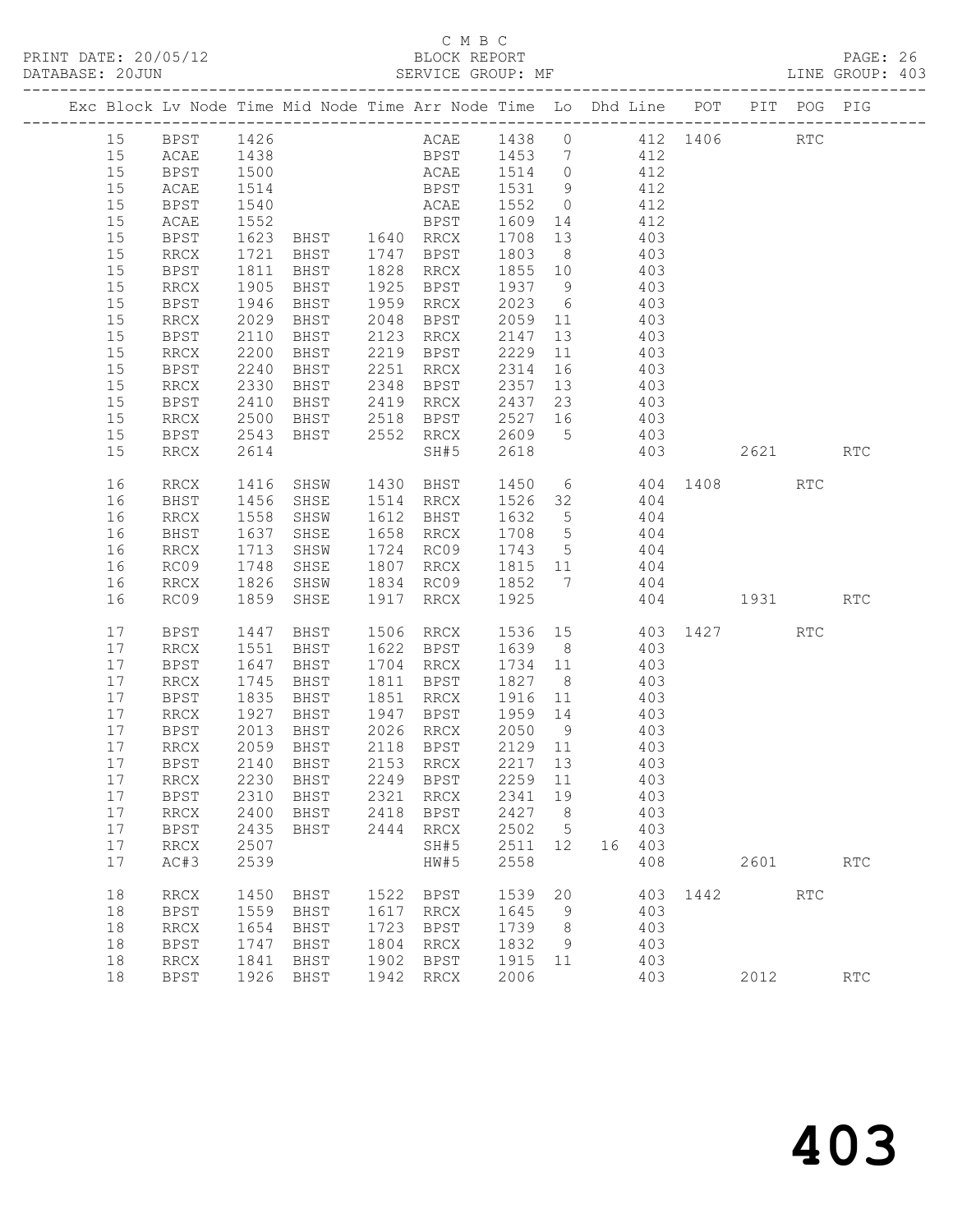#### C M B C<br>BLOCK REPORT SERVICE GROUP: MF

|    |             |      |      |      |             |      |    | Exc Block Ly Node Time Mid Node Time Arr Node Time Lo Dhd Line | POT      | PIT | POG        | PIG |
|----|-------------|------|------|------|-------------|------|----|----------------------------------------------------------------|----------|-----|------------|-----|
| 19 | BPST        | 1547 | BHST | 1605 | RRCX        | 1633 | 9  |                                                                | 403 1527 |     | <b>RTC</b> |     |
| 19 | RRCX        | 1642 | BHST | 1711 | BPST        | 1727 | 8  | 403                                                            |          |     |            |     |
| 19 | BPST        | 1735 | BHST | 1752 | <b>RRCX</b> | 1820 | 9  | 403                                                            |          |     |            |     |
| 19 | RRCX        | 1829 | BHST | 1850 | BPST        | 1903 | 8  | 403                                                            |          |     |            |     |
| 19 | BPST        | 1911 | BHST | 1927 | RRCX        | 1951 | 6  | 403                                                            |          |     |            |     |
| 19 | RRCX        | 1957 | BHST | 2017 | BPST        | 2029 | 11 | 403                                                            |          |     |            |     |
| 19 | BPST        | 2040 | BHST | 2053 | RRCX        | 2117 | 12 | 403                                                            |          |     |            |     |
| 19 | RRCX        | 2129 | BHST | 2148 | BPST        | 2159 | 11 | 403                                                            |          |     |            |     |
| 19 | <b>BPST</b> | 2210 | BHST | 2221 | <b>RRCX</b> | 2244 | 16 | 403                                                            |          |     |            |     |
| 19 | <b>RRCX</b> | 2300 | BHST | 2318 | <b>BPST</b> | 2327 | 13 | 403                                                            |          |     |            |     |
| 19 | BPST        | 2340 | BHST | 2351 | RRCX        | 2411 | 19 | 403                                                            |          |     |            |     |
| 19 | RRCX        | 2430 | BHST | 2448 | BPST        | 2457 | 8  | 403                                                            |          |     |            |     |
| 19 | BPST        | 2505 | BHST | 2514 | RRCX        | 2531 | 6  | 403                                                            |          |     |            |     |
|    |             |      |      |      |             |      |    |                                                                |          |     |            |     |

19 RRCX 2537 SH#5 2541 403 2544 RTC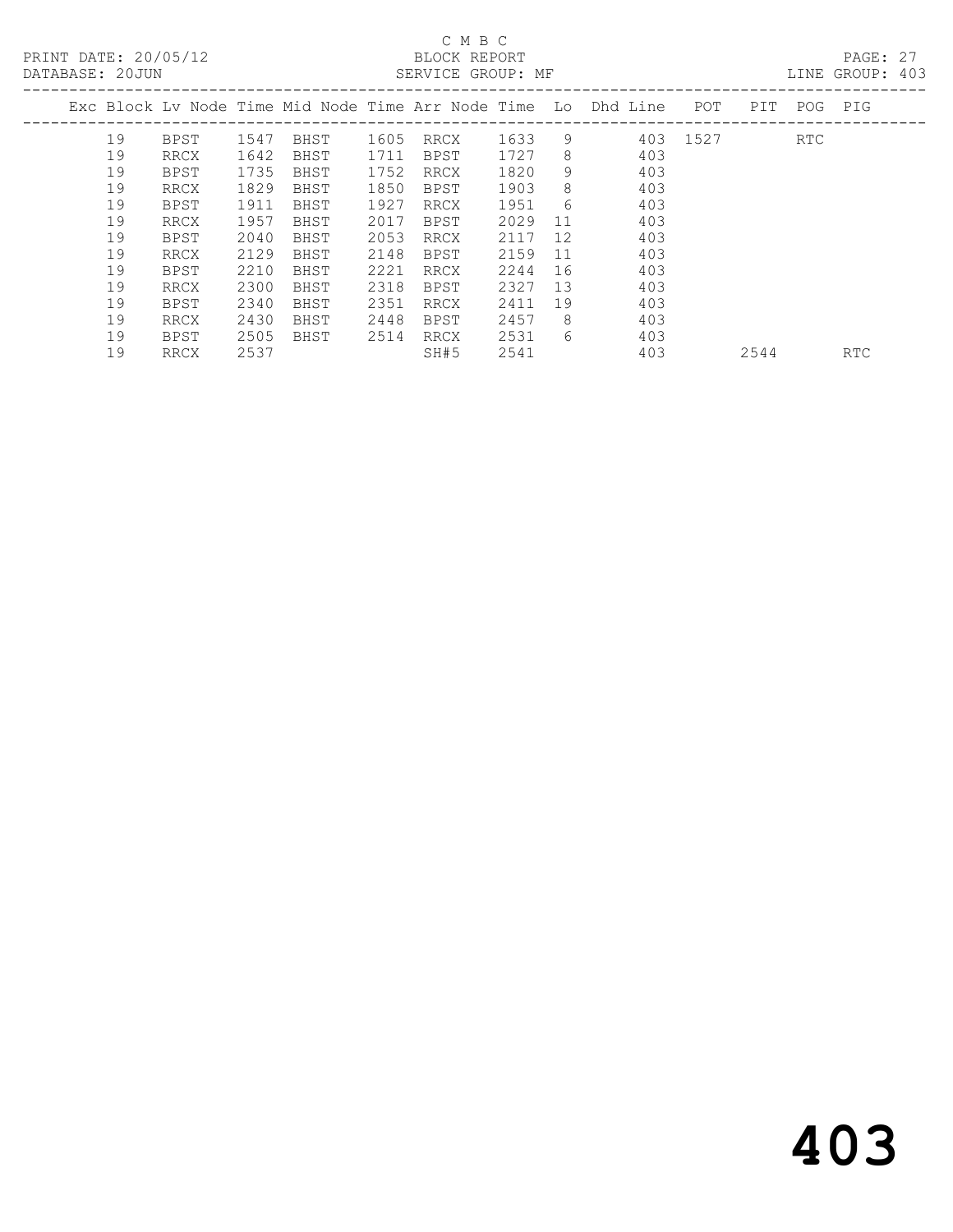|  | DATABASE: 20JUN                                                                                                                                                                                                                             | PRINT DATE: 20/05/12                                                                                                 |                                                                                                                 |                                                                                                                      |                                                                                                                  | BLOCK REPORT<br>TERROUP: MF                                                                                          |                                                                                                                  |                                                                                                                                                  | DATABASE: 20JUN SERVICE GROUP: MF LINE GROUP: 405                                                                                                                                                                                                                                                                                                                                                                                                                         |                 |            | PAGE: 28 |  |
|--|---------------------------------------------------------------------------------------------------------------------------------------------------------------------------------------------------------------------------------------------|----------------------------------------------------------------------------------------------------------------------|-----------------------------------------------------------------------------------------------------------------|----------------------------------------------------------------------------------------------------------------------|------------------------------------------------------------------------------------------------------------------|----------------------------------------------------------------------------------------------------------------------|------------------------------------------------------------------------------------------------------------------|--------------------------------------------------------------------------------------------------------------------------------------------------|---------------------------------------------------------------------------------------------------------------------------------------------------------------------------------------------------------------------------------------------------------------------------------------------------------------------------------------------------------------------------------------------------------------------------------------------------------------------------|-----------------|------------|----------|--|
|  |                                                                                                                                                                                                                                             | SERO SEYMOUR ST & ROBSON ST                                                                                          |                                                                                                                 |                                                                                                                      |                                                                                                                  |                                                                                                                      |                                                                                                                  |                                                                                                                                                  | RC09 RICHMOND CENTRE BAY 9 RTC Richmond Depot                                                                                                                                                                                                                                                                                                                                                                                                                             |                 |            |          |  |
|  |                                                                                                                                                                                                                                             |                                                                                                                      |                                                                                                                 |                                                                                                                      |                                                                                                                  |                                                                                                                      |                                                                                                                  |                                                                                                                                                  | Exc Block Lv Node Time Mid Node Time Arr Node Time Lo Dhd Line POT PIT POG PIG                                                                                                                                                                                                                                                                                                                                                                                            |                 |            |          |  |
|  | $\mathbf{1}$<br>$\mathbf{1}$<br>$\mathbf{1}$<br>$\mathbf{1}$<br>$\mathbf{1}$<br>$\mathbf{1}$<br>$\mathbf{1}$<br>$\mathbf{1}$                                                                                                                | MA5E<br>MAKN<br>MA5E<br>MAKN<br>MA5W<br>MAKN                                                                         |                                                                                                                 |                                                                                                                      |                                                                                                                  |                                                                                                                      |                                                                                                                  |                                                                                                                                                  | 1 MA5E 529 BHST 545 MAKN 610 12 405 525 RTC<br>1 MAKN 622 BHST 651 MA5E 714 10 405<br>1 MA5E 724 BHST 745 MAKN 813 6 405<br>1 MAKN 819 BHST 851 MAEH 917 5 405<br>922 BHST 945 MAKN 1009 18 405<br>MAKN 1027 BHST 1052 MA5E 1116 9 405<br>MA5E 1125 BHST 1146 MAKN 1210 15 405<br>1225 BHST 1252 MA5E 1318 6 405<br>1324 BHST 1346 MAKN 1413 10 405<br>1423 BHST 1451 MA5W 1512 6 405<br>1518 BHST 1548 MAKN 1624 7 405<br>1631 BHST 1717 CH2W 1743 13 407                |                 |            |          |  |
|  | $\mathbf{1}$<br>$\mathbf{1}$                                                                                                                                                                                                                | CH2W<br>MAKN                                                                                                         |                                                                                                                 | 1906 BHST                                                                                                            |                                                                                                                  | 1937 CH2W                                                                                                            |                                                                                                                  |                                                                                                                                                  | 1756 BHST 1822 MAKN 1901 5 407<br>2000 407 2012                                                                                                                                                                                                                                                                                                                                                                                                                           |                 |            | RTC      |  |
|  | $\mathbf{2}$<br>$\mathbf{2}$<br>$\mathbf{2}$<br>$\mathbf{2}$<br>$\mathbf{2}$<br>$\mathbf{2}$<br>$\mathbf{2}$<br>$\mathbf{2}$<br>2<br>$\mathbf{2}$<br>2<br>$\mathbf{2}$<br>$\mathbf{2}$<br>$\mathbf{2}$<br>$\mathbf{2}$<br>$\mathbf{2}$<br>2 | MA5E<br>MAKN<br>MA5E<br>MAKN<br>MA5E<br>MAKN<br>MA5E<br>MAKN<br>MA5E<br>MAKN<br>CH2W<br>AC#3<br>RC09<br>CH2W<br>MAKN | 1534<br>1647<br>1718<br>1828<br>1958                                                                            | 1900 BHST<br>BHST                                                                                                    |                                                                                                                  | CH2W<br>1921 MAKN<br>2020 MA5W                                                                                       | 1855<br>1952<br>2039                                                                                             | $5\overline{)}$<br>6                                                                                                                             | BHST 602 #5SH 616 MA5E 624 5 405<br>629 BHST 645 MAKN 710 11 405<br>721 BHST 751 MA5E 817 5 405<br>822 BHST 845 MAKN 913 5 405<br>918 BHST 952 MA5E 1016 9 405<br>1025 BHST 1046 MAKN 1110 17 405<br>1127 BHST 1152 MA5E 1218 6 405<br>1224 BHST 1246 MAKN 1311 14      405<br>1325 BHST 1352 MA5E 1418 6     405<br>1424 BHST 1446 MAKN 1517 17 405<br>BHST 1617 CH2W 1641 6 407<br>AC#3 1712 6 406<br>CH2E 1753 6 406<br>CH2E 1759 RC09 1823 5 402<br>402<br>407<br>405 | 547 RTC<br>2043 |            | RTC      |  |
|  | 3<br>3<br>3<br>3<br>3<br>3<br>3<br>3<br>$\mathsf 3$<br>3<br>$\mathsf 3$<br>3<br>3<br>3<br>3                                                                                                                                                 | MA5E<br>MAKN<br>MA5E<br>MAKN<br>MA5E<br>MAKN<br>MA5E<br>MAKN<br>MA5E<br>MAKN<br>MA5W<br>MAKN<br>MA5W<br>MAKN<br>MA5W | 559<br>652<br>752<br>848<br>953<br>1057<br>1155<br>1255<br>1354<br>1450<br>1550<br>1710<br>1823<br>1927<br>2024 | BHST<br>BHST<br>BHST<br>BHST<br>BHST<br>BHST<br>BHST<br>BHST<br>BHST<br>BHST<br>BHST<br>BHST<br>BHST<br>BHST<br>BHST | 615<br>721<br>815<br>922<br>1016<br>1122<br>1216<br>1322<br>1416<br>1520<br>1620<br>1750<br>1852<br>1950<br>2047 | MAKN<br>MA5E<br>MAKN<br>MA5E<br>MAKN<br>MA5E<br>MAKN<br>MA5E<br>MAKN<br>MA5W<br>MAKN<br>MA5W<br>MAKN<br>MA5W<br>MAKN | 640<br>746<br>843<br>948<br>1040<br>1147<br>1241<br>1348<br>1445<br>1545<br>1657<br>1812<br>1917<br>2009<br>2107 | 12<br>6<br>$5\phantom{.0}$<br>$5^{\circ}$<br>17<br>8 <sup>8</sup><br>14<br>$6\overline{6}$<br>$5^{\circ}$<br>$5^{\circ}$<br>13<br>11<br>10<br>15 | 405<br>405<br>405<br>405<br>405<br>405<br>405<br>405<br>405<br>405<br>405<br>405<br>405<br>405<br>405                                                                                                                                                                                                                                                                                                                                                                     | 555 000<br>2120 | <b>RTC</b> | RTC      |  |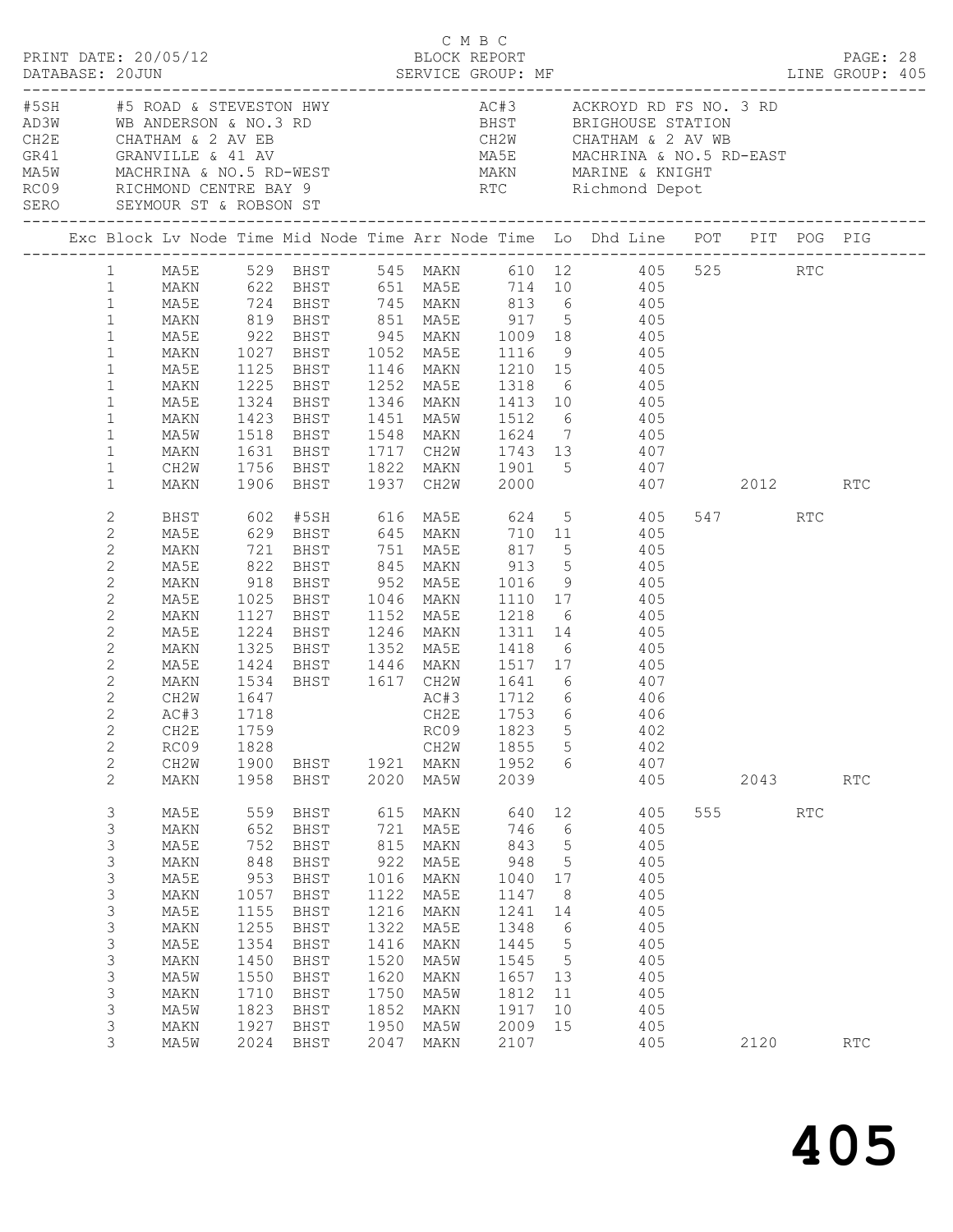#### C M B C<br>BLOCK REPORT

SERVICE GROUP: MF

|                  | Exc Block Lv Node Time Mid Node Time Arr Node Time Lo Dhd Line POT PIT POG PIG |      |           |                                            |           |      |                             |                 |       |            |                          |          |     |                             |
|------------------|--------------------------------------------------------------------------------|------|-----------|--------------------------------------------|-----------|------|-----------------------------|-----------------|-------|------------|--------------------------|----------|-----|-----------------------------|
| $4\overline{ }$  | CH2W                                                                           |      |           | 611 BHST 631 MAKN 702 10 407 557 RTC       |           |      |                             |                 |       |            |                          |          |     |                             |
| $\overline{4}$   | MAKN                                                                           |      |           | 712 BHST 745 CH2E 807 5 407                |           |      |                             |                 |       |            |                          |          |     |                             |
| 4                | CH2E                                                                           | 812  |           |                                            |           |      | RC09 840 10                 |                 | 402   |            |                          |          |     |                             |
| 4                | RC09                                                                           | 850  |           |                                            | CH2E      |      | 917                         | $\overline{7}$  | 402   |            |                          |          |     |                             |
| $\overline{4}$   | CH2E                                                                           | 924  |           |                                            |           | RC09 | 952                         |                 |       |            | 402 1006                 |          |     | <b>RTC</b>                  |
|                  |                                                                                |      |           |                                            |           |      |                             |                 |       |            |                          |          |     |                             |
| 5                | MA5E                                                                           | 656  |           | BHST 715 MAKN                              |           |      | 741                         |                 | 8 405 |            |                          | 652 000  | RTC |                             |
| 5                | MAKN                                                                           |      |           | 821 MA5E                                   |           |      | 847 5                       |                 |       | 405        |                          |          |     |                             |
| 5                | MA5E                                                                           |      |           |                                            |           |      | 939<br>1046                 | 15              |       | 405        |                          |          |     |                             |
| $\mathsf S$      | MAKN                                                                           |      |           |                                            |           |      |                             | 9               |       | 405        |                          |          |     |                             |
| 5                | MA5E                                                                           |      |           | 1055 BHST 1116 MAKN                        |           |      | 1140 15                     |                 | 405   |            |                          |          |     |                             |
| 5                | MAKN                                                                           | 1155 | BHST      | 1222 MA5E                                  |           |      | 1248                        | $6\overline{6}$ |       | 405        |                          |          |     |                             |
| $\mathsf S$      | MA5E                                                                           | 1254 | BHST      | 1316 MAKN<br>1422 MA5E                     |           |      | 1343 12<br>1448 6           |                 |       | 405        |                          |          |     |                             |
| $\mathsf S$      | MAKN                                                                           |      | 1355 BHST |                                            |           |      | 1549                        | $5\overline{)}$ | 405   | 405        |                          |          |     |                             |
| 5                | MA5E                                                                           |      | 1454 BHST | 1516 MAKN                                  |           |      |                             | $7\overline{)}$ |       |            |                          |          |     |                             |
| $\mathsf S$<br>5 | MAKN                                                                           | 1554 | BHST      | 1637 CH2W                                  |           |      | 1701                        |                 |       | 407        |                          |          |     |                             |
| $\mathsf S$      | CH2W<br>MAKN                                                                   |      |           | 1708 BHST 1734 MAKN<br>1824 BHST 1850 MA5W |           |      | 1819 5<br>1912 15           |                 |       | 407<br>405 |                          |          |     |                             |
| 5                | MA5W                                                                           |      |           | 1927 BHST 1950 MAKN                        |           |      | 2010 16                     |                 | 405   |            |                          |          |     |                             |
| $\mathsf S$      | MAKN                                                                           | 2026 |           | BHST 2055 CH2E                             |           |      | 2119 4                      |                 |       | 407        |                          |          |     |                             |
| 5                | CH2E                                                                           | 2123 |           |                                            | BHST      |      |                             |                 |       | 401        |                          |          |     |                             |
| $\mathsf S$      | BHST                                                                           | 2153 |           |                                            | CH2E      |      | $2145$ 8<br>2217 8          |                 |       | 401        |                          |          |     |                             |
| $\mathsf S$      | CH2E                                                                           | 2225 |           |                                            | BHST      |      | 2245 10                     |                 | 401   |            |                          |          |     |                             |
| 5                | BHST                                                                           | 2255 |           |                                            |           |      | CH2E 2316                   | 9               | 401   |            |                          |          |     |                             |
| 5                | CH2E                                                                           | 2325 |           |                                            |           |      |                             |                 |       | 401        |                          |          |     |                             |
| $\mathsf S$      | BHST                                                                           | 2355 |           |                                            |           |      | BHST 2345 10<br>CH2E 2416 5 |                 |       | 401        |                          |          |     |                             |
| 5                | CH2E                                                                           | 2421 |           |                                            |           | BHST | 2441                        |                 |       |            | 401                      | 2454 RTC |     |                             |
|                  |                                                                                |      |           |                                            |           |      |                             |                 |       |            |                          |          |     |                             |
| 6                | CH2E                                                                           | 728  |           |                                            |           |      | RC09 754                    | 8               |       | 402        |                          | 714 RTC  |     |                             |
| 6                | RC09                                                                           | 802  |           |                                            | CH2W      |      | 827                         | 6               |       | 402        |                          |          |     |                             |
| 6                | CH2W                                                                           | 833  |           |                                            |           |      | RC09 859                    |                 |       |            | 407 913                  |          |     | $\mathop{\rm RTC}\nolimits$ |
|                  |                                                                                |      |           |                                            |           |      |                             |                 |       |            |                          |          |     |                             |
| 7                | MAKN                                                                           | 1506 |           | BHST 1541 CH2E                             |           |      | 1608                        | $5\overline{)}$ |       |            | 407 1442                 |          | RTC |                             |
| $7\overline{ }$  | CH2E                                                                           | 1613 |           |                                            |           |      | RC09 1639                   | 8 <sup>8</sup>  |       | 402        |                          |          |     |                             |
| 7                | RC09                                                                           | 1647 |           |                                            | CH2E      |      | 1716                        | 9               |       | 402        |                          |          |     |                             |
| $7\phantom{.0}$  | CH2E                                                                           | 1725 |           |                                            |           |      | RC09 1749 10                |                 |       | 402        |                          |          |     |                             |
| 7                | RC09                                                                           | 1759 |           |                                            |           |      | CH2E 1828                   |                 |       |            | 402 1840 RTC             |          |     |                             |
| 8                | BHST                                                                           | 1519 |           |                                            |           |      |                             |                 |       |            | CH2W 1546 5 402 1504 RTC |          |     |                             |
| 8                |                                                                                |      |           | CH2W 1551 BHST 1617 MAKN 1704 5 407        |           |      |                             |                 |       |            |                          |          |     |                             |
| 8                | MAKN                                                                           | 1709 | BHST      |                                            | 1755 CH2E |      | 1822                        | $\overline{7}$  |       | 407        |                          |          |     |                             |
| $\,8\,$          | CH2E                                                                           | 1829 |           |                                            | RC09      |      | 1853                        | $5\overline{)}$ |       | 402        |                          |          |     |                             |
| 8                | RC09                                                                           | 1858 |           |                                            | CH2W      |      | 1925                        | $5^{\circ}$     |       | 402        |                          |          |     |                             |
| 8                | CH2W                                                                           | 1930 | BHST      |                                            | 1951 MAKN |      | 2019                        | 10              |       | 407        |                          |          |     |                             |
| 8                | MAKN                                                                           | 2029 |           |                                            | BHST      |      | 2050                        | 22              |       | 405        |                          |          |     |                             |
| $\,8\,$          | BHST                                                                           | 2112 | BHST      |                                            | 2112 MAKN |      | 2131                        | 6               |       | 405        |                          |          |     |                             |
| $\,8\,$          | MAKN                                                                           | 2137 |           |                                            | BHST      |      | 2158                        | 14              |       | 405        |                          |          |     |                             |
| 8                | BHST                                                                           | 2212 | BHST      | 2212 MAKN                                  |           |      | 2231                        | 13              |       | 405        |                          |          |     |                             |
| 8                | MAKN                                                                           | 2244 |           |                                            | BHST      |      | 2305                        | $5^{\circ}$     |       | 405        |                          |          |     |                             |
| 8                | BHST                                                                           | 2310 | BHST      |                                            | 2310 MAKN |      | 2329                        | 27              |       | 405        |                          |          |     |                             |
| 8                | MAKN                                                                           | 2356 |           |                                            | BHST      |      | 2416                        | 9               |       | 405        |                          |          |     |                             |
| $\,8\,$          | BHST                                                                           | 2425 |           |                                            | CH2W      |      | 2444                        | 17              |       | 15 401     |                          |          |     |                             |
| 8                | AD3W                                                                           | 2516 | GR41      | 2547 SERO                                  |           |      | 2602                        | $\overline{7}$  |       | N10        |                          |          |     |                             |
| 8                | SERO                                                                           | 2609 | GR41      | 2624 AD3W                                  |           |      | 2701                        | 6               |       | 32 N10     |                          |          |     |                             |
| 8                | SERO                                                                           |      | 2739 GR41 |                                            | 2754 AD3W |      | 2815                        |                 |       | N10        |                          | 2826     |     | RTC                         |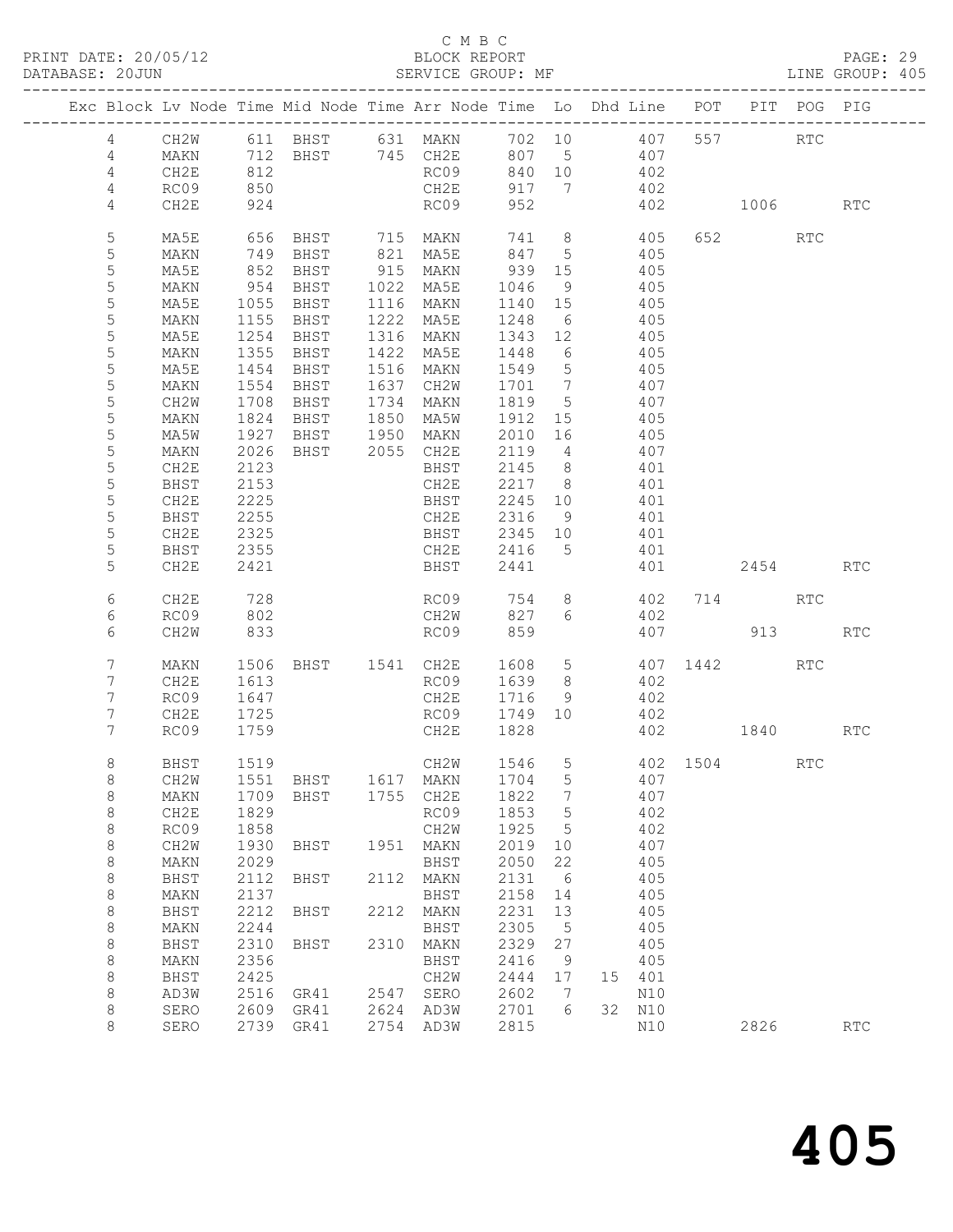#### C M B C<br>BLOCK REPORT SERVICE GROUP: MF

|  |             |                  |      |      |      | Exc Block Lv Node Time Mid Node Time Arr Node Time Lo Dhd Line POT |        |                 |    |     |          | PIT POG  |     | PIG        |
|--|-------------|------------------|------|------|------|--------------------------------------------------------------------|--------|-----------------|----|-----|----------|----------|-----|------------|
|  | 9           | MAKN             | 1516 | BHST | 1550 | MA5W                                                               | 1615 9 |                 |    |     |          | 405 1452 | RTC |            |
|  | $\mathsf 9$ | MA5W             | 1624 | BHST | 1652 | MAKN                                                               | 1730   | 14              |    | 405 |          |          |     |            |
|  | 9           | MAKN             | 1744 | BHST | 1820 | MA5W                                                               | 1842   | 13              |    | 405 |          |          |     |            |
|  | 9           | MA5W             | 1855 | BHST | 1922 | MAKN                                                               | 1945   | 12 <sup>°</sup> |    | 405 |          |          |     |            |
|  | $\mathsf 9$ | MAKN             | 1957 | BHST | 2027 | CH2W                                                               | 2050   | 16              |    | 407 |          |          |     |            |
|  | $\mathsf 9$ | CH2W             | 2106 | BHST | 2126 | MAKN                                                               | 2153   | 7               |    | 407 |          |          |     |            |
|  | 9           | MAKN             | 2200 | BHST | 2227 | CH2E                                                               | 2251   | 5               |    | 407 |          |          |     |            |
|  | $\mathsf 9$ | CH2E             | 2256 |      |      | RC09                                                               | 2316   | 5               |    | 402 |          |          |     |            |
|  | 9           | RC09             | 2321 |      |      | CH <sub>2</sub> W                                                  | 2342   | 6               |    | 402 |          |          |     |            |
|  | 9           | CH2W             | 2348 | BHST | 2406 | MAKN                                                               | 2431   | 12              |    | 407 |          |          |     |            |
|  | 9           | MAKN             | 2443 | BHST | 2507 | CH <sub>2</sub> W                                                  | 2522   | 9               | 15 | 407 |          |          |     |            |
|  | 9           | AD3W             | 2546 | GR41 | 2617 | SERO                                                               | 2632   | $\overline{7}$  |    | N10 |          |          |     |            |
|  | 9           | SERO             | 2639 | GR41 | 2654 | AD3W                                                               | 2731   | 22              |    | N10 |          |          |     |            |
|  | $\mathsf 9$ | AD3W             | 2753 | GR41 | 2812 | SERO                                                               | 2827   | 12 <sup>°</sup> |    | N10 |          |          |     |            |
|  | 9           | SERO             | 2839 | GR41 | 2854 | AD3W                                                               | 2915   |                 |    | N10 |          | 2926     |     | <b>RTC</b> |
|  | 10          | CH <sub>2E</sub> | 1511 |      |      | RC09                                                               | 1541   | 6               |    |     | 402 1457 |          | RTC |            |
|  | 10          | RC09             | 1547 |      |      | CH2E                                                               | 1616   | 9               |    | 402 |          |          |     |            |
|  | 10          | CH2E             | 1625 |      |      | RC09                                                               | 1651   | 8               |    | 402 |          |          |     |            |
|  | 10          | RC09             | 1659 |      |      | CH2E                                                               | 1728   | -9              |    | 402 |          |          |     |            |
|  | 10          | CH <sub>2E</sub> | 1737 |      |      | RC09                                                               | 1801   | 12 <sup>7</sup> |    | 402 |          |          |     |            |
|  | 10          | RC09             | 1813 |      |      | CH2W                                                               | 1840   |                 |    | 402 |          | 1852     |     | RTC        |
|  |             |                  |      |      |      |                                                                    |        |                 |    |     |          |          |     |            |
|  | 11          | MAKN             | 1614 | BHST | 1650 | MA5W                                                               | 1715   | $7\phantom{0}$  |    |     |          | 405 1556 | RTC |            |
|  | 11          | MA5W             | 1722 | BHST | 1752 | MAKN                                                               | 1825   |                 |    |     |          | 405 1840 |     | <b>RTC</b> |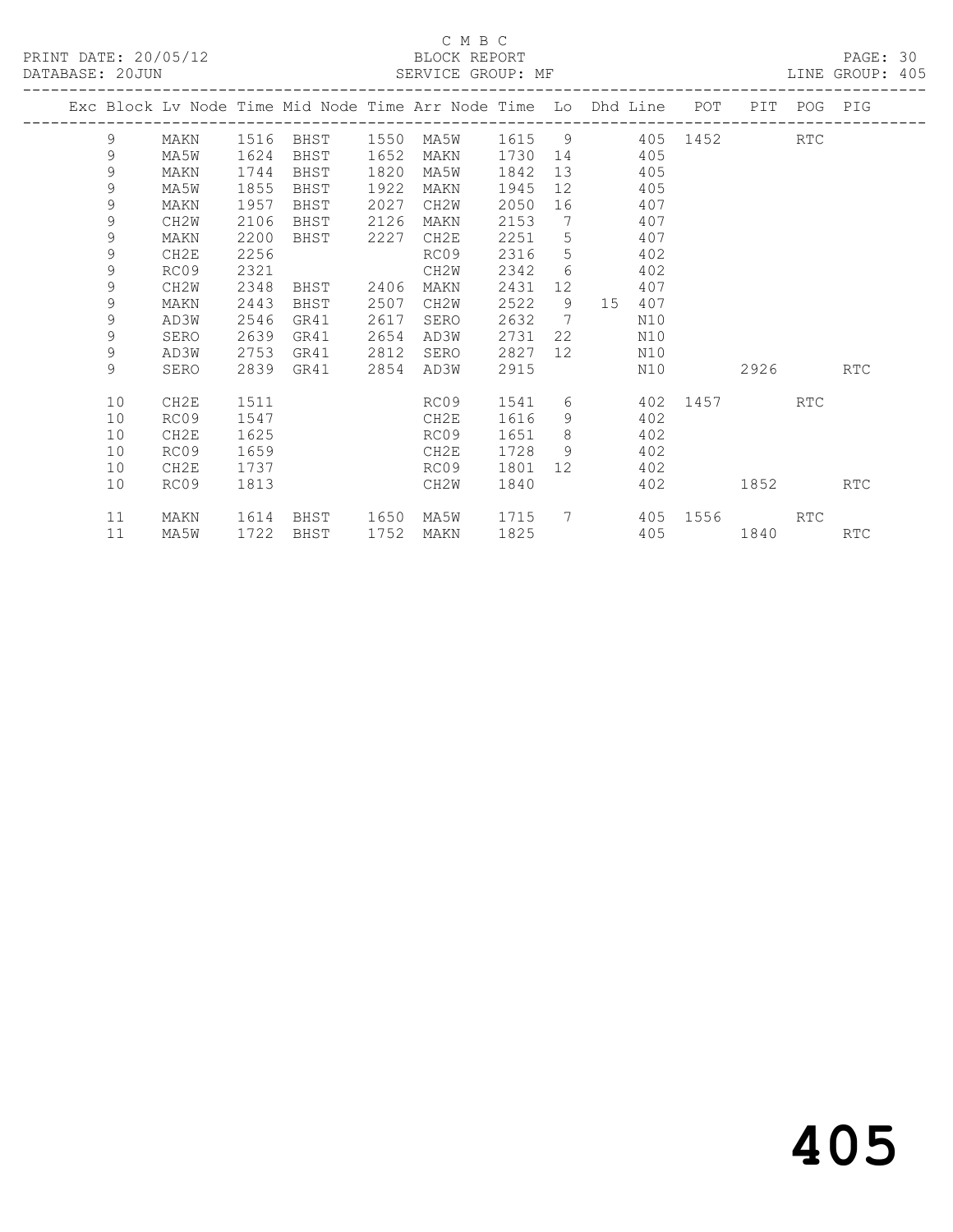|                                                                                                                                                                                                                                  |                                                                                                                                         |                                                                                                                        |                                                                                                                                                              |                                                                                                                         |                                                                                                                              |                                                                                                                         |                                                                                                                                                  |                                                                                                                                                                                                                                                                                                                                                                                                                                                                                                                                                          |     |      |            | PAGE: 31 |  |
|----------------------------------------------------------------------------------------------------------------------------------------------------------------------------------------------------------------------------------|-----------------------------------------------------------------------------------------------------------------------------------------|------------------------------------------------------------------------------------------------------------------------|--------------------------------------------------------------------------------------------------------------------------------------------------------------|-------------------------------------------------------------------------------------------------------------------------|------------------------------------------------------------------------------------------------------------------------------|-------------------------------------------------------------------------------------------------------------------------|--------------------------------------------------------------------------------------------------------------------------------------------------|----------------------------------------------------------------------------------------------------------------------------------------------------------------------------------------------------------------------------------------------------------------------------------------------------------------------------------------------------------------------------------------------------------------------------------------------------------------------------------------------------------------------------------------------------------|-----|------|------------|----------|--|
|                                                                                                                                                                                                                                  | 49CE 49 AV & CAMBIE<br>ULP UNIVERSITY LOOP                                                                                              |                                                                                                                        |                                                                                                                                                              |                                                                                                                         |                                                                                                                              |                                                                                                                         |                                                                                                                                                  | 49CW 49 AV & CAMBIE                                                                                                                                                                                                                                                                                                                                                                                                                                                                                                                                      |     |      |            |          |  |
|                                                                                                                                                                                                                                  |                                                                                                                                         |                                                                                                                        |                                                                                                                                                              |                                                                                                                         |                                                                                                                              |                                                                                                                         |                                                                                                                                                  |                                                                                                                                                                                                                                                                                                                                                                                                                                                                                                                                                          |     |      |            |          |  |
| 1<br>$\mathbf{1}$<br>$\mathbf{1}$<br>$\mathbf{1}$<br>$\mathbf{1}$<br>$\mathbf{1}$<br>$\mathbf{1}$<br>$\mathbf{1}$<br>$\mathbf{1}$<br>$\mathbf{1}$<br>$\mathbf{1}$<br>$\mathbf{1}$<br>$\mathbf{1}$<br>$\mathbf{1}$<br>$\mathbf 1$ | MTST<br>RC09<br>MTST 921<br>RC09 1014<br>MTST<br>MTST<br>RC09<br>MTST<br>RC09<br>MTST<br>RC09<br>MTST<br>RC09<br>MTST                   | 1116<br>1214<br>1316<br>1417<br>1536<br>1639<br>1752<br>1906<br>2002                                                   | KBMI<br>49KN<br>KBMI                                                                                                                                         |                                                                                                                         |                                                                                                                              |                                                                                                                         |                                                                                                                                                  | 1 RC09 506 49KN 534 MTST 544 5 430 451 RTC<br>MTST 549 KBMI 606 RC09 628 8     430<br>RC09    636  49KN    706  MTST     718   9         430<br>727 KBMI 751 RC09 816 7 430<br>823 49KN 859 MTST 915 6 430<br>921 KBMI 940 RC09 1008 6 430<br>1014 49KN 1051 MTST 1107 9 430<br>KBMI 1134 RC09 1204 10 430<br>49KN 1251 MTST 1307 9 430<br>1337 RC09 1407 10 430<br>1459 MTST 1519 17 430<br>KBMI 1558 RC09 1627 12 430<br>49KN 1726 MTST 1746 6 430<br>KBMI 1815 RC09 1847 19       430<br>49KN 1941 MTST 1957 5     430<br>$2021$ RC09 $2046$ 24 $430$ |     |      |            |          |  |
| $\mathbf{1}$<br>$\mathbf{1}$                                                                                                                                                                                                     | RC09<br>MTST                                                                                                                            | 2110<br>2202                                                                                                           |                                                                                                                                                              |                                                                                                                         |                                                                                                                              |                                                                                                                         |                                                                                                                                                  | 49KN 2143 MTST 2157 5 430<br>KBMI 2219 RC09 2244 430 2256 RTC                                                                                                                                                                                                                                                                                                                                                                                                                                                                                            |     |      |            |          |  |
| 2<br>$\mathbf{2}$<br>2<br>$\overline{c}$<br>2<br>$\mathbf{2}$<br>$\mathbf{2}$<br>$\mathbf{2}$<br>2<br>$\mathbf{2}$<br>$\mathbf{2}$<br>$\mathbf{2}$<br>$\mathbf{2}$                                                               | RC09<br>MTST<br>RC09<br>MTST<br>RC09<br>MTST<br>RC09<br>MTST<br>RC09<br>RC09<br>MTST<br>RC09                                            | 520<br>651<br>742<br>838<br>936<br>1034<br>1438<br>1550<br>1659                                                        | 49KN 548 MTST<br>604 KBMI 621 RC09<br>49KN<br>1136 KBMI     1154   RC09      1224   10<br>1234   49KN      1311   MTST     1327    9<br>49KN<br>KBMI<br>49KN |                                                                                                                         | 722 MTST<br>1522 MTST<br>1614 RC09<br>1746 MTST                                                                              | 1542<br>1647 12<br>1806                                                                                                 | 8 <sup>8</sup><br>11                                                                                                                             | 558 6 430<br>645 6 430<br>734 8 430<br>XBMI 806 RC09 831 7 430<br>49KN 914 MTST 930 6 430<br>KBMI 955 RC09 1023 11 430<br>49KN 1111 MTST 1127 9 430<br>430<br>430<br>MTST 1336 KBMI 1357 RC09 1427 11 430<br>430<br>430<br>430                                                                                                                                                                                                                                                                                                                           |     | 505  | RTC        |          |  |
| 2<br>3<br>3<br>3<br>3<br>$\mathsf 3$<br>$\mathsf 3$<br>$\mathsf 3$<br>3<br>$\mathsf 3$<br>$\mathsf 3$<br>3<br>3<br>3<br>3<br>3                                                                                                   | MTST<br>RC09<br>MTST<br>RC09<br>MTST<br>RC09<br>$\mathtt{MTST}$<br>RC09<br>MTST<br>RC09<br>MTST<br>RC09<br>MTST<br>RC09<br>MTST<br>RC09 | 1817<br>535<br>620<br>706<br>757<br>854<br>955<br>1054<br>1157<br>1254<br>1356<br>1459<br>1610<br>1719<br>1835<br>1930 | KBMI<br>49KN<br>KBMI<br>49KN<br>KBMI<br>49KN<br>KBMI<br>49KN<br>KBMI<br>49KN<br>KBMI<br>49KN<br>KBMI<br>49KN<br>KBMI<br>49KN                                 | 1837<br>603<br>637<br>738<br>821<br>930<br>1013<br>1131<br>1215<br>1331<br>1418<br>1543<br>1634<br>1804<br>1855<br>2004 | RC09<br>MTST<br>RC09<br>MTST<br>RC09<br>MTST<br>RC09<br>MTST<br>RC09<br>MTST<br>RC09<br>MTST<br>RC09<br>MTST<br>RC09<br>MTST | 1905<br>613<br>701<br>752<br>846<br>946<br>1043<br>1147<br>1245<br>1347<br>1447<br>1603<br>1707<br>1824<br>1923<br>2018 | $\overline{7}$<br>$5\phantom{.0}$<br>5<br>8<br>9<br>11<br>10<br>9<br>9<br>12<br>$7\phantom{.0}$<br>12<br>11<br>$7\phantom{.0}\phantom{.0}7$<br>9 | 430<br>430<br>430<br>430<br>430<br>430<br>430<br>430<br>430<br>430<br>430<br>430<br>430<br>430<br>430<br>430                                                                                                                                                                                                                                                                                                                                                                                                                                             | 520 | 1919 | <b>RTC</b> | RTC      |  |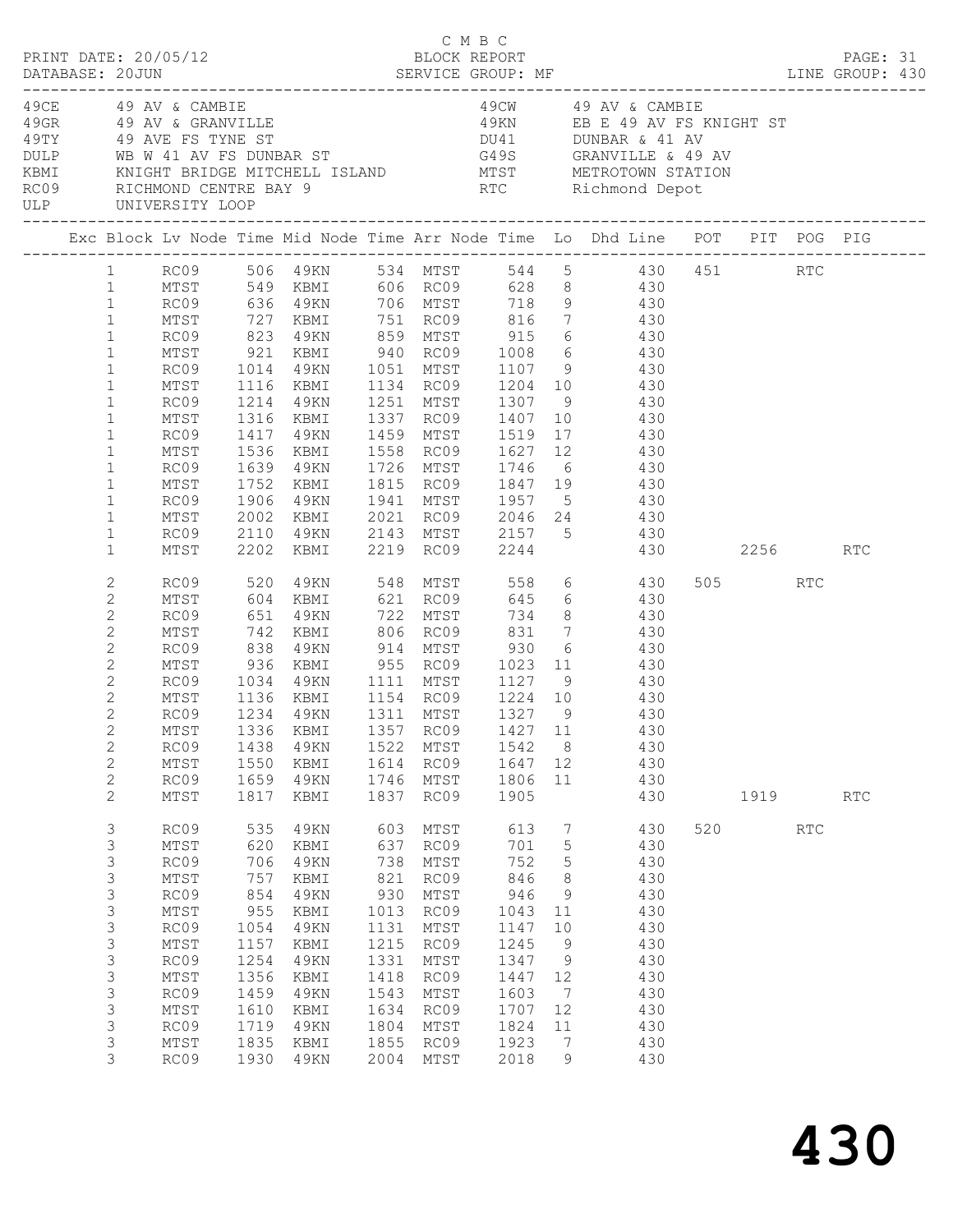PRINT DATE: 20/05/12 BLOCK REPORT PAGE: 32 DATABASE: 20JUN SERVICE GROUP: MF LINE GROUP: 430

#### C M B C

|                |      |      |            |      |                  |         |                 | Exc Block Lv Node Time Mid Node Time Arr Node Time Lo Dhd Line POT |      |          | PIT POG PIG |            |
|----------------|------|------|------------|------|------------------|---------|-----------------|--------------------------------------------------------------------|------|----------|-------------|------------|
| $\mathcal{S}$  |      |      |            |      |                  |         |                 | MTST 2027 KBMI 2046 RC09 2111 430                                  |      | 2123     |             | <b>RTC</b> |
| 4              | RC09 | 548  | 4 9 K N    |      |                  |         |                 | 616 MTST 626 9 430                                                 |      | 533 RTC  |             |            |
| 4              | MTST | 635  | KBMI       |      | 652 RC09         | 716 5   |                 | 430                                                                |      |          |             |            |
| 4              | RC09 | 721  | 49KN       |      | 755 MTST         | 810     | 6               | 430                                                                |      |          |             |            |
| $\overline{4}$ | MTST | 816  | KBMI       |      | 838 RC09         | 904     | 10              | 430                                                                |      |          |             |            |
| 4              | RC09 | 914  | 49KN       |      | 950 MTST         | 1006    | 9               | 430                                                                |      |          |             |            |
| 4              | MTST | 1015 | KBMI       |      | 1033 RC09        | 1103 11 |                 | 430                                                                |      |          |             |            |
| 4              | RC09 | 1114 | 49KN       | 1151 | MTST             | 1207 8  |                 | 430                                                                |      |          |             |            |
| 4              | MTST | 1215 | KBMI       |      | 1236 RC09        | 1306 8  |                 | 430                                                                |      |          |             |            |
| 4              | RC09 | 1314 | 49KN       | 1351 | MTST             | 1407 9  |                 | 430                                                                |      |          |             |            |
| 4              | MTST | 1416 | KBMI       | 1438 | RC09             | 1507 12 |                 | 430                                                                |      |          |             |            |
| 4              | RC09 | 1519 | 49KN       | 1604 | MTST             | 1624    | 6               | 430                                                                |      |          |             |            |
| 4              | MTST | 1630 | KBMI       |      | 1654 RC09        | 1727 10 |                 | 430                                                                |      |          |             |            |
| 4              | RC09 | 1737 | 49KN       | 1820 | MTST             | 1838    | 19              | 430                                                                |      |          |             |            |
| 4              | MTST | 1857 | KBMI       |      | 1916 RC09        | 1941    |                 | 430                                                                |      | 1955     |             | <b>RTC</b> |
|                |      |      |            |      |                  |         |                 |                                                                    |      |          |             |            |
| 5              | RC09 | 601  | 49KN       | 629  | MTST             | 641 5   |                 | 430                                                                |      | 546 RTC  |             |            |
| 5              | MTST | 646  | KBMI       | 708  | RC09             | 733     | $5\overline{)}$ | 430                                                                |      |          |             |            |
| 5              | RC09 | 738  | 49KN       | 812  | MTST             | 829     | $5\overline{)}$ | 430                                                                |      |          |             |            |
| 5              | MTST | 834  | KBMI       | 856  | RC09             | 922     | 12              | 430                                                                |      |          |             |            |
| 5              | RC09 | 934  | 49KN       |      | 1010 MTST        | 1026    | 10              | 430                                                                |      |          |             |            |
| 5              | MTST | 1036 | KBMI       |      | 1054 RC09        | 1124    | 10              | 430                                                                |      |          |             |            |
| 5              | RC09 | 1134 | 49KN       | 1211 | MTST             | 1227 9  |                 | 430                                                                |      |          |             |            |
| 5              | MTST | 1236 | KBMI       | 1257 | RC09             | 1327 8  |                 | 430                                                                |      |          |             |            |
| $\mathsf S$    | RC09 | 1335 | 49KN       |      | 1413 MTST        | 1431 5  |                 | 430                                                                |      |          |             |            |
| $\mathsf S$    | MTST | 1436 | KBMI       |      | 1458 RC09        | 1527 12 |                 | 430                                                                |      |          |             |            |
| 5              | RC09 | 1539 | 49KN       |      | 1624 MTST        | 1644 8  |                 | 430                                                                |      |          |             |            |
| 5              | MTST | 1652 | KBMI       |      | 1715 RC09 1747 5 |         |                 | 430                                                                |      |          |             |            |
| 5              | RC09 | 1752 | 49KN       |      | 1835 MTST        | 1853    |                 | 430                                                                |      | 1923 RTC |             |            |
|                |      |      |            |      |                  |         |                 |                                                                    |      |          |             |            |
| 6              | RC09 | 619  | 49KN       | 647  | MTST             |         |                 | 659 15 430                                                         |      | 604      | RTC         |            |
| 6              | MTST | 714  | KBMI       |      | 736 RC09         | 801 7   |                 | 430                                                                |      |          |             |            |
| 6              | RC09 | 808  | 49KN       |      | 844 MTST         | 901     | 5               | 430                                                                |      |          |             |            |
| 6              | MTST | 906  | KBMI       |      | 926 RC09         | 954     |                 | 430                                                                |      | 1008 RTC |             |            |
|                |      |      |            |      |                  |         |                 |                                                                    |      |          |             |            |
| 7              | MTST |      | 659 KBMI   |      | 721 RC09         |         |                 | 746 7 430                                                          |      | 629 RTC  |             |            |
| 7              | RC09 |      | $753$ 49KN |      | 829 MTST         | 846 6   |                 | 430                                                                |      |          |             |            |
| 7              | MTST |      | 852 KBMI   |      | 912 RC09         | 940 14  |                 | 430                                                                |      |          |             |            |
| $7\phantom{.}$ |      |      |            |      |                  |         |                 | RC09 954 49KN 1030 MTST 1046 10 430                                |      |          |             |            |
| 7              | MTST | 1056 | KBMI       | 1114 | RC09             | 1144    | 10              | 430                                                                |      |          |             |            |
| 7              | RC09 | 1154 | 49KN       | 1231 | MTST             | 1247    | 9               | 430                                                                |      |          |             |            |
| 7              | MTST | 1256 | KBMI       | 1317 | RC09             | 1347    | $\overline{9}$  | 430                                                                |      |          |             |            |
| 7              | RC09 | 1356 | 49KN       | 1434 | MTST             | 1452    | 24              | 430                                                                |      |          |             |            |
| 7              | MTST | 1516 | KBMI       | 1538 | RC09             | 1607    | 12              | 430                                                                |      |          |             |            |
| 7              | RC09 | 1619 | 49KN       | 1706 | MTST             | 1726    | 6               | 430                                                                |      |          |             |            |
| 7              | MTST | 1732 | KBMI       | 1755 | RC09             | 1827    | 9               | 430                                                                |      |          |             |            |
| 7              | RC09 | 1836 | 49KN       | 1914 | MTST             | 1932    | $5^{\circ}$     | 430                                                                |      |          |             |            |
| 7              | MTST | 1937 | KBMI       | 1956 | RC09             | 2021 16 |                 | 430                                                                |      |          |             |            |
| 7              | RC09 | 2037 | 49KN       | 2110 | MTST             | 2124    | 5               | 430                                                                |      |          |             |            |
| 7              | MTST | 2129 | KBMI       | 2146 | RC09             | 2211    |                 | 430                                                                |      | 2223     |             | RTC        |
|                |      |      |            |      |                  |         |                 |                                                                    |      |          |             |            |
| 8              | MTST | 1456 | KBMI       | 1518 | RC09             | 1547    | 12              | 430                                                                | 1415 |          | <b>RTC</b>  |            |
| 8              | RC09 | 1559 | 49KN       |      | 1646 MTST        | 1706    | 6               | 430                                                                |      |          |             |            |
| 8              | MTST | 1712 | KBMI       |      | 1735 RC09        | 1807    |                 | 430                                                                |      | 1821     |             | <b>RTC</b> |
|                |      |      |            |      |                  |         |                 |                                                                    |      |          |             |            |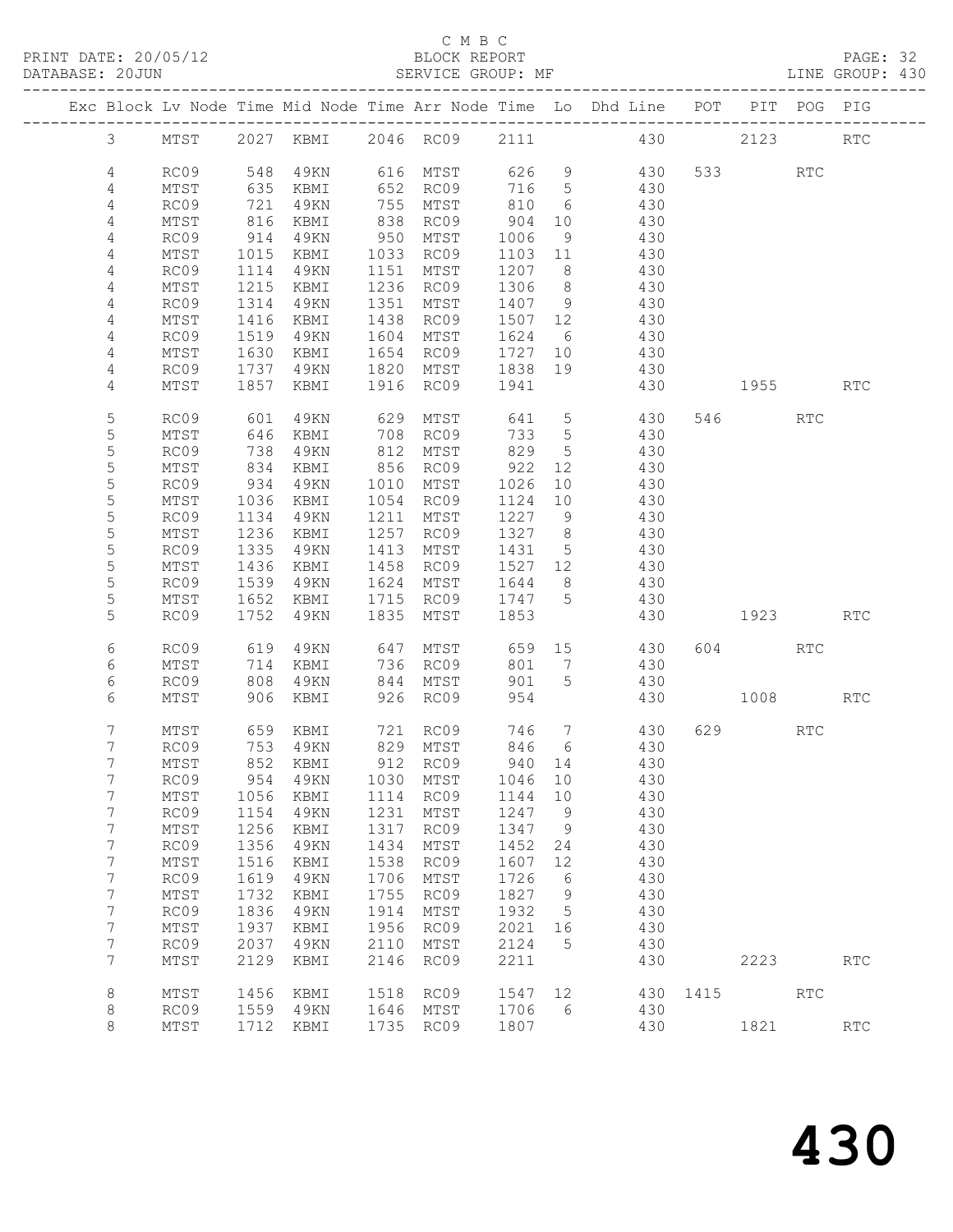PRINT DATE: 20/05/12 BLOCK REPORT BATABASE: 20JUN

### C M B C<br>BLOCK REPORT

PAGE: 33<br>LINE GROUP: 430

|  |          |                  |              |              |              |                                   |                   |                | Exc Block Lv Node Time Mid Node Time Arr Node Time Lo Dhd Line POT PIT POG PIG |          |     |                             |
|--|----------|------------------|--------------|--------------|--------------|-----------------------------------|-------------------|----------------|--------------------------------------------------------------------------------|----------|-----|-----------------------------|
|  | 30       | 49GR             |              | 517 49CE     |              |                                   |                   |                | 520 MTST 541 5 049                                                             | 457      | RTC |                             |
|  | 30       | MTST             |              |              |              |                                   |                   |                |                                                                                |          |     |                             |
|  | 30       | ULP              |              |              |              |                                   |                   |                |                                                                                |          |     |                             |
|  | 30       | MTST             | 753          | 49CW         | 829          | ULP 906 11                        |                   |                | 049                                                                            |          |     |                             |
|  | 30       | ULP              | 917          | 49CE         | 944          | MTST                              | 1012              | 10             | 049                                                                            |          |     |                             |
|  | 30       | MTST             | 1022<br>1134 | 49CW         | 1053         | ULP                               | 1122              | 12             | 049                                                                            |          |     |                             |
|  | 30       | ULP              | 1134         | 49CE         | 1202         | MTST                              | 1233              | 14             | 049                                                                            |          |     |                             |
|  | 30       | MTST             | 1247         | 49CW         | 1318         | ULP                               | 1348              |                | 8 049                                                                          |          |     |                             |
|  | 30       | ULP              | 1356         | 49CE         | 1424         | MTST                              |                   |                | 1456 12 049                                                                    |          |     |                             |
|  | 30       | MTST             | 1508         | 49CW         | 1542         | ULP                               | 1614              | 11             | 049                                                                            |          |     |                             |
|  | 30       | ULP              | 1625         | 49CE         | 1658         | MTST                              | 1734 11           |                | 049                                                                            |          |     |                             |
|  | 30       | MTST             | 1745         | 49CW         | 1817         | ULP                               | 1846              |                | 049                                                                            | 1919 RTC |     |                             |
|  | 31       | 49GR             | 529          | 49CE         | 532          | MTST                              | 553               |                | 5 049                                                                          | 509      | RTC |                             |
|  | 31       | MTST             | 558          | 49CW         | 624          | ULP                               | 652               | 7              | 049                                                                            |          |     |                             |
|  | 31       | ULP              | 659          | 49CE         | 731          | MTST                              | 800               | 11             | 049                                                                            |          |     |                             |
|  | 31       | MTST             | 811          | 49CW         | 847          | ULP 922                           |                   | 9              | 049                                                                            |          |     |                             |
|  | 31       | ULP              | 931          | 49CE         | 958          | MTST                              | 1026              | 11             | 049                                                                            |          |     |                             |
|  | 31       | MTST<br>ULP 1150 | 1037         | 49CW         | 1108         | ULP                               | 1138              | 12             | 049                                                                            |          |     |                             |
|  | 31       |                  |              | 49CE         | 1218         | MTST                              | 1249              | 15             | 049                                                                            |          |     |                             |
|  | 31       | MTST             | 1304         | 49CW         | 1335         | ULP                               |                   |                | 1405 11 049                                                                    |          |     |                             |
|  | 31       | ULP              | 1416         | 49CE         | 1444         | MTST                              | 1518              | 8 <sup>8</sup> | 049                                                                            |          |     |                             |
|  | 31       | MTST             | 1526         | 49CW         | 1559         | ULP                               | 1630              | 8 <sup>1</sup> | 049                                                                            |          |     |                             |
|  | 31       | ULP              | 1638         | 49CE         | 1712         | MTST                              | 1748              | 14             | 049<br>11 049                                                                  |          |     |                             |
|  | 31<br>31 | MTST             | 1802         | 49CW         | 1834<br>1940 | ULP                               | 1902              |                | 049                                                                            |          |     |                             |
|  |          | ULP              | 1913         | 49CE         |              | MTST                              | 2009              | 15             |                                                                                |          |     |                             |
|  | 31<br>31 | MTST             | 2024<br>2115 | 49CW<br>49CE | 2051<br>2127 | DULP                              | 2106 9<br>2157 10 |                | 049<br>049                                                                     |          |     |                             |
|  | 31       | DULP<br>MTST     | 2207         | 49CW         | 2234         | MTST<br>ULP                       | 2300              | 10             | 049                                                                            |          |     |                             |
|  | 31       | ULP              | 2310         | 49CE         | 2333         | MTST                              | 2401              |                | 11 049                                                                         |          |     |                             |
|  | 31       | MTST             | 2412         | 49CW         | 2432         | G49S                              | 2435              |                | 049                                                                            | 2450     |     | <b>RTC</b>                  |
|  |          |                  |              |              |              |                                   |                   |                |                                                                                |          |     |                             |
|  | 32       | 49GR             | 541          | 49CE         | 544          | MTST                              | 605               |                | $5 - 5$<br>049                                                                 | 521 72   | RTC |                             |
|  | 32       | MTST             | 610          | 49CW         |              | 636 ULP                           | 704 15            |                | 049                                                                            |          |     |                             |
|  | 32       | ULP              | 719          | 49CE         | 751          | MTST                              | 820               | 10             | 049                                                                            |          |     |                             |
|  | 32       | MTST             | 830          | 49CW         | 905          | ULP                               | 936               | 10             | 049                                                                            |          |     |                             |
|  | 32       | ULP 946 49CE     |              |              |              | 1013 MTST                         | 1041              | 11             | 049                                                                            |          |     |                             |
|  | 32       | MTST             | 1052         | 49CW         |              | 1123 ULP 1153 13                  |                   |                | 049                                                                            |          |     |                             |
|  | 32       | ULP              |              | 1206 49CE    |              | 1234 MTST                         | 1305 15           |                | 049                                                                            |          |     |                             |
|  |          |                  |              |              |              | 32 MTST 1320 49CW 1351 ULP 1421 9 |                   |                | 049                                                                            |          |     |                             |
|  | 32       | ULP              | 1430         | 49CE         | 1458         | MTST                              | 1532              | 8              | 049                                                                            |          |     |                             |
|  | 32       | MTST             | 1540         | 49CW         | 1612         | ULP                               | 1643              | 8              | 049                                                                            |          |     |                             |
|  | 32       | ULP              | 1651         | 49CE         | 1725         | MTST                              | 1801              | 14             | 049                                                                            |          |     |                             |
|  | 32       | MTST             | 1815         | 49CW         | 1847         | ULP                               | 1915              | 9              | 049                                                                            |          |     |                             |
|  | 32       | ULP              | 1924         | 49CE         | 1951         | MTST                              | 2020              | 16             | 049                                                                            |          |     |                             |
|  | 32       | MTST             | 2036         | 49CW         | 2103         | ULP                               | 2129              | 11             | 049                                                                            |          |     |                             |
|  | 32<br>32 | ULP              | 2140         | 49CE         | 2203         | MTST                              | 2231              | 6              | 049                                                                            |          |     |                             |
|  | 32       | MTST             | 2237<br>2340 | 49CW         | 2304<br>2403 | ULP<br>MTST                       | 2330<br>2428      | 10             | 049                                                                            | 2453     |     |                             |
|  |          | ULP              |              | 49CE         |              |                                   |                   |                | 049                                                                            |          |     | $\mathop{\rm RTC}\nolimits$ |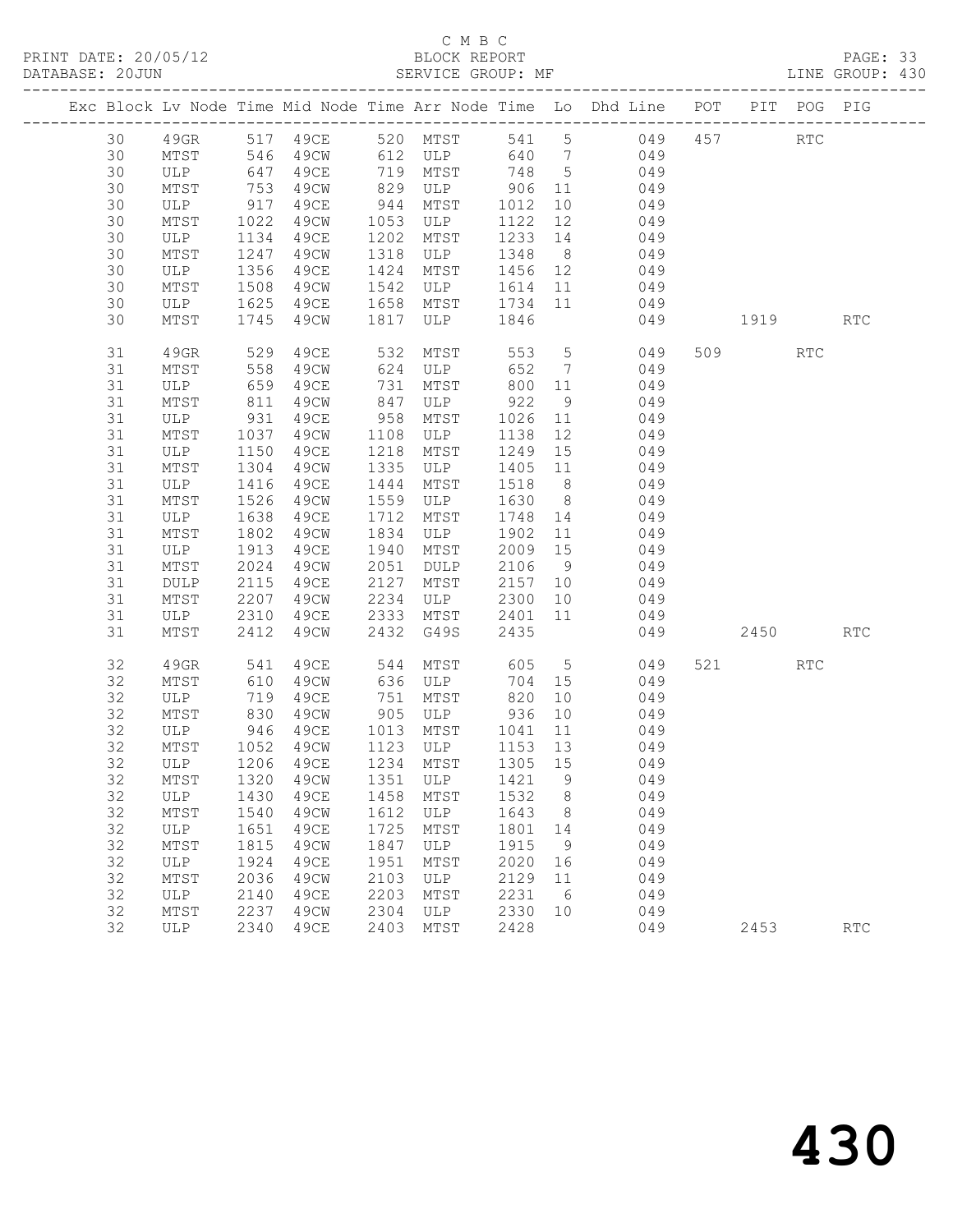#### C M B C DATABASE: 20JUN SERVICE GROUP: MF LINE GROUP: 430

|    |                               |                  |           |      |                             |         |                 | Exc Block Lv Node Time Mid Node Time Arr Node Time Lo Dhd Line POT PIT POG PIG |          |            |            |
|----|-------------------------------|------------------|-----------|------|-----------------------------|---------|-----------------|--------------------------------------------------------------------------------|----------|------------|------------|
| 33 |                               |                  |           |      |                             |         |                 | 49GR 553 49CE 556 MTST 617 5 049 533 RTC<br>MTST 622 49CW 648 ULP 716 11 049   |          |            |            |
| 33 | MTST                          |                  |           |      |                             |         |                 |                                                                                |          |            |            |
| 33 | ULP 727 49CE<br>MTST 836 49CW |                  |           |      | 759 MTST<br>911 ULP         | 828 8   |                 | 049<br>049                                                                     |          |            |            |
| 33 |                               |                  |           |      |                             | 942     | 12              |                                                                                |          |            |            |
| 33 | ULP                           | 954<br>1059      | 49ce      | 1021 | MTST                        | 1049    | 10              | 049                                                                            |          |            |            |
| 33 | MTST                          |                  | 49CW      |      | 1130 ULP                    | 1200    | 14              | $049$                                                                          |          |            |            |
| 33 | ULP                           | 1214<br>1327     | 49ce      | 1242 | MTST                        | 1313    | 14              | 049                                                                            |          |            |            |
| 33 | MTST                          |                  | 49CW      | 1358 | ULP                         | 1428    | 5 <sup>5</sup>  | 049                                                                            |          |            |            |
| 33 | ULP                           | 1433<br>1554     | 49CE      | 1505 | MTST                        | 1539 15 |                 | 049                                                                            |          |            |            |
| 33 | MTST                          |                  | 49CW      | 1626 | ULP                         | 1658    | $\overline{7}$  | 049                                                                            |          |            |            |
| 33 | ULP                           | 1705<br>1829     | 49CE      |      | 1739 MTST                   | 1816 13 |                 | 049                                                                            |          |            |            |
| 33 | MTST                          |                  | 49CW      |      | 1900 ULP                    | 1928 8  |                 | 049                                                                            |          |            |            |
| 33 | ULP                           | 1936             | 49CE      |      | 2003 MTST                   | 2032 16 |                 | 049                                                                            |          |            |            |
| 33 | MTST                          | 2048             | 49CW      | 2115 | DULP                        | 2128 11 |                 | 049                                                                            |          |            |            |
| 33 | <b>DULP</b>                   | 2139             | 49CE      | 2151 | MTST                        | 2221    |                 | 049                                                                            | 2246     |            | RTC        |
| 34 | 49GR                          | 607              | 49CE      |      | 610 MTST                    | 631     | $\overline{7}$  | 049                                                                            | 547      | <b>RTC</b> |            |
| 34 | MTST                          | 638              | 49CW      | 706  | ULP                         | 734     | 8 <sup>8</sup>  | 049                                                                            |          |            |            |
| 34 | ULP                           | 742              | 49CE      |      | $815$ MTST                  | 847     | $\overline{7}$  | 049                                                                            |          |            |            |
| 34 | MTST                          | 854              | 49CW      | 929  | ULP 1000<br>MTST 1111       |         | 16              | 049                                                                            |          |            |            |
| 34 | ULP                           | 1016             | 49CE      | 1043 |                             |         | 11              | 049                                                                            |          |            |            |
| 34 | MTST                          | 1122             | 49CW      | 1153 |                             | 1223    | 15              | 049                                                                            |          |            |            |
| 34 | ULP                           | $1122$<br>$1238$ | 49CE      | 1306 | ULP<br>MTST<br>MTST         | 1337    | 12              | 049                                                                            |          |            |            |
| 34 | MTST                          | 1349             | 49CW      | 1420 |                             | 1450    | $5^{\circ}$     | 049                                                                            |          |            |            |
| 34 | ULP                           | $134$<br>$1455$  | 49CE      | 1533 | ULP<br>MTST<br>MTST         | 1610 10 |                 | 049                                                                            |          |            |            |
| 34 | MTST                          | 1620             | 49CW      | 1652 | ULP                         | 1724    | 8 <sup>8</sup>  | 049                                                                            |          |            |            |
| 34 | ULP                           | 1732             | 49CE      | 1805 | MTST                        | 1842    |                 | 049                                                                            | 1912     |            | <b>RTC</b> |
| 35 | DULP                          | 621              | 49CE      |      |                             |         |                 | 634 MTST 658 9 049                                                             | 551 RTC  |            |            |
| 35 | MTST                          | 707              | 49CW      |      | 736 ULP 808 11              |         |                 | 049                                                                            |          |            |            |
| 35 | ULP                           | 819              | 49CE      |      | 849 MTST 921                |         | 12              | 049                                                                            |          |            |            |
| 35 | MTST                          | 933              | 49CW      | 1005 | ULP                         | 1035    |                 | 049                                                                            | 1110     |            | RTC        |
|    |                               |                  |           |      |                             |         |                 |                                                                                |          |            |            |
| 36 | DULP                          | 633              | 49CE      |      | 646 MTST                    | 710     |                 | 9<br>049                                                                       | 558 30   | <b>RTC</b> |            |
| 36 | MTST                          | 719<br>835       | 49CW      |      | 751 ULP                     | 824 11  |                 | 049                                                                            |          |            |            |
| 36 | ULP                           |                  | 49CE      |      | 902 MTST                    | 931 14  |                 | 049                                                                            |          |            |            |
| 36 | MTST                          | 945              | 49CW      |      | 1017 ULP                    | 1047    | 8 <sup>8</sup>  | 049                                                                            |          |            |            |
| 36 | ULP                           | 1055             | 49ce      | 1123 | MTST                        | 1153    | 12              | 049                                                                            |          |            |            |
| 36 | MTST                          | 1205             | 49CW      | 1236 | ULP                         | 1306    | 12              | 049                                                                            |          |            |            |
| 36 | ULP                           | 1318             | 49CE      | 1346 | MTST                        | 1417 11 |                 | 049                                                                            |          |            |            |
| 36 | MTST                          | 1428             | 49CW      | 1500 | ULP<br>MTST                 | 1532    | $5\overline{)}$ | 049                                                                            |          |            |            |
| 36 | ULP                           | 1537             | 49CE      | 1614 | MTST                        | 1650    | 10              | 049                                                                            |          |            |            |
| 36 | MTST                          | 1700             | 49CW      | 1732 | ULP 1803 17<br>MTST 1924 12 |         |                 | 049<br>049                                                                     |          |            |            |
| 36 | ULP                           | 1820             | 49CE      | 1851 |                             |         |                 |                                                                                |          |            |            |
| 36 | MTST                          | 1936             | 49CW      | 2003 | DULP 2018 8                 |         |                 | 049                                                                            |          |            |            |
| 36 | <b>DULP</b>                   |                  | 2026 49CE |      | 2039 MTST                   | 2108    |                 | 049                                                                            | 2138 RTC |            |            |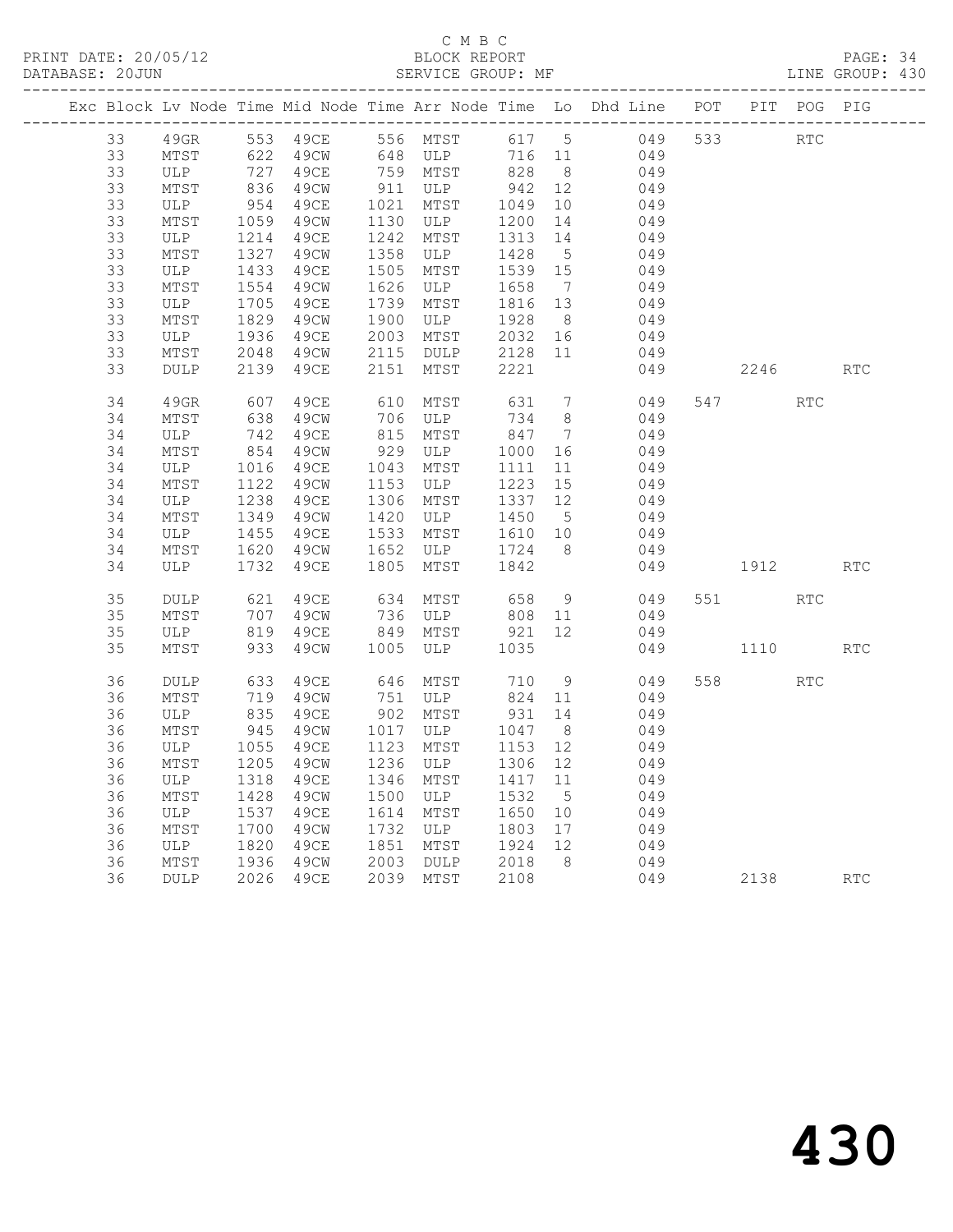PRINT DATE: 20/05/12 BLOCK REPORT BATABASE: 20JUN

### C M B C<br>BLOCK REPORT

PAGE: 35<br>LINE GROUP: 430

|    |              |      |             |      |                 |      |                 | Exc Block Lv Node Time Mid Node Time Arr Node Time Lo Dhd Line POT PIT POG PIG |     |         |                      |                             |
|----|--------------|------|-------------|------|-----------------|------|-----------------|--------------------------------------------------------------------------------|-----|---------|----------------------|-----------------------------|
| 37 | 49GR         |      | 619 49CE    |      | 622 MTST        |      | 644 9           | 049                                                                            | 559 |         | $\operatorname{RTC}$ |                             |
| 37 | MTST         | 653  | 49CW        | 721  | ULP             | 750  | 11              | 049                                                                            |     |         |                      |                             |
| 37 | ULP          | 801  | 49CE        | 831  | MTST            | 903  | 11              | 049                                                                            |     |         |                      |                             |
| 37 | MTST         | 914  | 49CW        | 947  | ULP             | 1017 | 15              | 049                                                                            |     |         |                      |                             |
| 37 | ULP          | 1032 | 49CE        | 1059 | MTST            | 1127 | 12              | 049                                                                            |     |         |                      |                             |
| 37 | MTST         | 1139 | 49CW        | 1210 | ULP             | 1240 | 14              | 049                                                                            |     |         |                      |                             |
| 37 | ULP          | 1254 | 49CE        | 1322 | MTST            | 1353 | 9               | 049                                                                            |     |         |                      |                             |
| 37 | MTST         | 1402 | 49CW        | 1434 | ULP             | 1506 | 8 <sup>8</sup>  | 049                                                                            |     |         |                      |                             |
| 37 | ULP          | 1514 | 49CE        | 1550 | MTST            | 1626 | 9               | 049                                                                            |     |         |                      |                             |
| 37 | MTST         | 1635 | 49CW        | 1707 | ULP             | 1738 | 15              | 049                                                                            |     |         |                      |                             |
| 37 | ULP          | 1753 | 49CE        | 1825 | MTST            | 1901 | 10              | 049                                                                            |     |         |                      |                             |
| 37 | MTST         | 1911 | 49CW        | 1940 | DULP            | 1955 | $7\overline{ }$ | 049                                                                            |     |         |                      |                             |
| 37 | <b>DULP</b>  | 2002 | 49CE        | 2015 | MTST            | 2044 | 16              | 049                                                                            |     |         |                      |                             |
| 37 | MTST         | 2100 | 49CW        | 2127 | ULP             | 2153 |                 | 049                                                                            |     | 2226    |                      | <b>RTC</b>                  |
| 38 | MTST         | 632  | 49CW        | 658  | ULP             | 726  | 9               | 049                                                                            |     | 602 000 | <b>RTC</b>           |                             |
| 38 | ULP          | 735  | 49CE        | 807  | MTST            | 836  | 12              | 049                                                                            |     |         |                      |                             |
| 38 | MTST         | 848  | 49CW        | 923  | ULP             | 954  | 15              | 049                                                                            |     |         |                      |                             |
| 38 | ULP          | 1009 | 49CE        | 1036 | MTST            | 1104 | 10              | 049                                                                            |     |         |                      |                             |
| 38 | MTST         | 1114 | 49CW        | 1145 | ULP             | 1215 | 15              | 049                                                                            |     |         |                      |                             |
| 38 | ULP          | 1230 | 49CE        | 1258 | MTST            | 1329 | 13              | 049                                                                            |     |         |                      |                             |
| 38 | MTST         | 1342 | 49CW        | 1413 | ULP             | 1443 | 8 <sup>8</sup>  | 049                                                                            |     |         |                      |                             |
| 38 | ULP          | 1451 | 49CE        | 1527 | MTST            | 1604 | 11              | 049                                                                            |     |         |                      |                             |
| 38 | MTST         | 1615 | 49CW        | 1647 | ULP             | 1719 |                 | 049                                                                            |     | 1802    |                      | <b>RTC</b>                  |
| 39 | <b>DULP</b>  | 648  | 49CE        | 701  | MTST            | 725  | 13              | 049                                                                            |     | 613     | <b>RTC</b>           |                             |
| 39 | MTST         | 738  | 49CW        | 812  | ULP             | 848  | 8 <sup>8</sup>  | 049                                                                            |     |         |                      |                             |
| 39 | ULP          | 856  | 49CE        | 923  | MTST            | 952  | 12              | 049                                                                            |     |         |                      |                             |
| 39 | MTST         | 1004 | 49CW        | 1035 | ULP             | 1104 | 6               | 049                                                                            |     |         |                      |                             |
| 39 | ULP          | 1110 | 49CE        | 1139 | MTST            | 1209 | 13              | 049                                                                            |     |         |                      |                             |
| 39 | MTST         | 1222 | 49CW        | 1253 | ULP             | 1323 | 11              | 049                                                                            |     |         |                      |                             |
| 39 | ULP          | 1334 | 49CE        | 1402 | MTST            | 1434 | 16              | 049                                                                            |     |         |                      |                             |
| 39 | MTST         | 1450 | 49CW        | 1524 | ULP             | 1556 | 11              | 049                                                                            |     |         |                      |                             |
| 39 | ULP          | 1607 | 49CE        | 1641 | MTST            | 1717 | 13              | 049                                                                            |     |         |                      |                             |
| 39 | MTST         | 1730 | 49CW        | 1802 | ULP             | 1831 | 11              | 049                                                                            |     |         |                      |                             |
| 39 | ULP          | 1842 | 49CE        | 1910 | MTST            | 1942 | 6               | 049                                                                            |     |         |                      |                             |
| 39 | MTST         | 1948 | 49CW        | 2015 | ULP             | 2043 | 8               | 049                                                                            |     |         |                      |                             |
| 39 | ULP          | 2051 | 49CE        | 2115 | MTST            | 2145 | 9               | 049                                                                            |     |         |                      |                             |
| 39 | MTST         | 2154 | 49CW        | 2219 | G49S            | 2223 |                 | 049                                                                            |     | 2238    |                      | <b>RTC</b>                  |
| 40 | MTST         | 645  | 49CW        | 713  | ULP             | 741  | 9               | 049                                                                            | 615 |         | <b>RTC</b>           |                             |
| 40 | ULP          | 750  | <b>49CE</b> | 823  | MTST            | 855  | 13              | 049                                                                            |     |         |                      |                             |
| 40 | MTST         | 908  | 49CW        | 941  | ULP             | 1011 | 13              | 049                                                                            |     |         |                      |                             |
| 40 | ULP          | 1024 | 49CE        | 1051 | MTST            | 1119 | 12              | 049                                                                            |     |         |                      |                             |
| 40 | MTST         | 1131 | 49CW        | 1202 | ULP             | 1232 | 14              | 049                                                                            |     |         |                      |                             |
| 40 | $_{\rm ULP}$ | 1246 | <b>49CE</b> | 1314 | MTST            | 1345 | 11              | 049                                                                            |     |         |                      |                             |
| 40 | MTST         | 1356 | 49CW        | 1427 | ULP             | 1457 | 12              | 049                                                                            |     |         |                      |                             |
| 40 | $_{\rm ULP}$ | 1509 | 49CE        | 1545 | MTST            | 1621 | 9               | 049                                                                            |     |         |                      |                             |
| 40 | MTST         | 1630 | 49CW        | 1702 | ULP             | 1733 | 13              | 049                                                                            |     |         |                      |                             |
| 40 | ULP          | 1746 | 49CE        | 1818 | MTST            | 1854 | 7               | 049                                                                            |     |         |                      |                             |
| 40 | MTST         | 1901 | 49CW        | 1930 | $\texttt{DULP}$ | 1945 |                 | 049                                                                            |     | 2006    |                      | $\mathop{\rm RTC}\nolimits$ |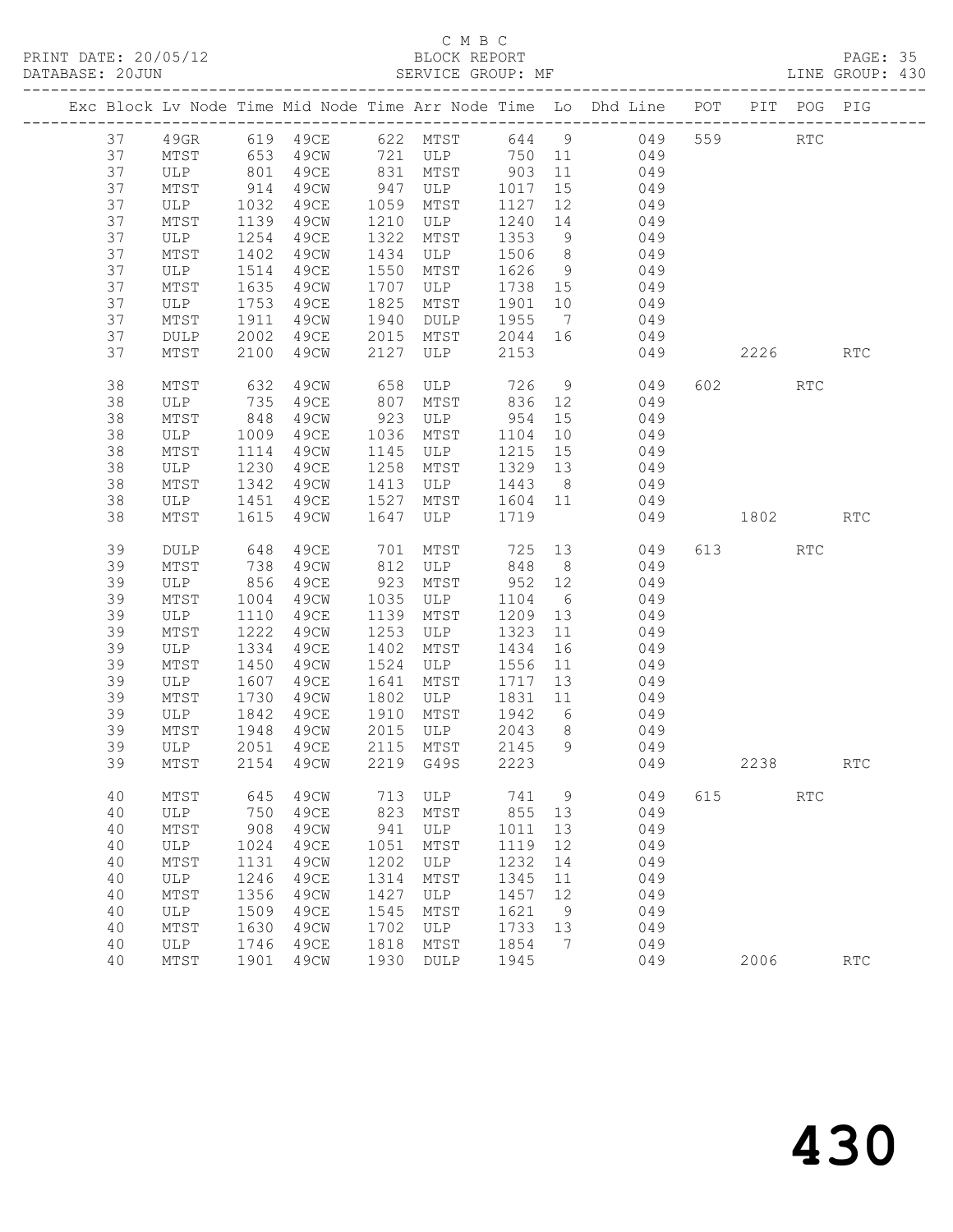PRINT DATE: 20/05/12 BLOCK REPORT BATABASE: 20JUN

### C M B C<br>BLOCK REPORT

PAGE: 36<br>LINE GROUP: 430

|          |                 |                                                         |                       |              |                             |                  |                | Exc Block Lv Node Time Mid Node Time Arr Node Time Lo Dhd Line POT PIT POG PIG |          |                      |            |
|----------|-----------------|---------------------------------------------------------|-----------------------|--------------|-----------------------------|------------------|----------------|--------------------------------------------------------------------------------|----------|----------------------|------------|
| 41       |                 |                                                         |                       |              |                             |                  |                | ULP 705 49CE 737 MTST 806 11 049                                               | 620 RTC  |                      |            |
| 41       | MTST            |                                                         |                       |              |                             |                  |                | 817 49CW 853 ULP 928 11 049                                                    |          |                      |            |
| 41       | ULP 939         |                                                         |                       |              | 49CE 1006 MTST 1034 10      |                  |                | 049                                                                            |          |                      |            |
| 41       | MTST            | 1044                                                    | 49CW                  |              | 1115 ULP                    | 1145 13          |                | 049                                                                            |          |                      |            |
| 41       | ULP             | 1158                                                    | 49CE                  |              | 1226 MTST                   | 1257 15          |                | 049                                                                            |          |                      |            |
| 41       | $\mathtt{MTST}$ | 1312                                                    | 49CW                  |              | 1343 ULP                    | 1413 10          |                | 049                                                                            |          |                      |            |
| 41       | ULP             | 1423                                                    | 49CE                  | 1451         | MTST                        | 1525 11          |                | 049                                                                            |          |                      |            |
| 41       | MTST            | 1536                                                    | 49CW                  | 1608         | ULP                         | 1639 8           |                | 049                                                                            |          |                      |            |
| 41       | ULP             | 1647                                                    | 49CE                  | 1721         | MTST 1757 11<br>ULP 1908    |                  |                | 049                                                                            |          |                      |            |
| 41       | MTST            |                                                         | 1808 49CW             | 1840         |                             |                  |                | 049                                                                            | 1941 RTC |                      |            |
| 42       | DU41            | 654                                                     | 49CE                  | 707          | MTST                        |                  |                | 731 9 049                                                                      | 621 000  | RTC                  |            |
| 42       | MTST            | 740<br>903                                              | 49CW                  |              | 816 ULP                     | 853 10<br>958 12 |                | 049                                                                            |          |                      |            |
| 42       | ULP             |                                                         | 49CE                  | 930          | MTST                        |                  |                | 049                                                                            |          |                      |            |
| 42       | MTST            | 1010                                                    | 49CW                  | 1041         | ULP                         | 1110 8           |                | 049                                                                            |          |                      |            |
| 42       | ULP             | 1118                                                    | 49CE                  | 1147         | MTST                        | 1217 13          |                | 049                                                                            |          |                      |            |
| 42       | MTST            | 1230                                                    | 49CW                  |              | 114/<br>1301 ULP<br>22 MTST | 1331 11          |                | $049$                                                                          |          |                      |            |
| 42       | ULP             | 1342                                                    | 49CE                  |              |                             | 1442 14          |                | 049                                                                            |          |                      |            |
| 42       | MTST            | 1456                                                    | 49CW                  | 1530         | ULP                         | 1602 11          |                | 049                                                                            |          |                      |            |
| 42       | ULP             | 1613                                                    | 49CE                  | 1646         | MTST 1722 13                |                  |                | 049                                                                            |          |                      |            |
| 42       | MTST            | 1735                                                    | 49CW                  | 1807         | ULP                         | 1836             |                | 049                                                                            | 1909     |                      | RTC        |
| 43       | DU41            | 700                                                     | 49CE                  | 713          | MTST                        |                  |                | 737 7 049                                                                      | 627      | RTC                  |            |
| 43       | MTST            | 744                                                     | 49CW                  |              | 820 ULP 857 13              |                  |                | 049                                                                            |          |                      |            |
| 43       | ULP             | $\begin{array}{c}\n 910 \\  \hline\n 101\n \end{array}$ | 49CE 937<br>49CW 1047 |              | MTST                        | 1005 11          |                | 049                                                                            |          |                      |            |
| 43       | MTST            | 1016                                                    |                       |              | ULP                         | 1116 10          |                | 049                                                                            |          |                      |            |
| 43       | ULP             | 1126                                                    | 49CE                  | 1155         | MTST                        | 1225 14          |                | 049                                                                            |          |                      |            |
| 43       | MTST            | 1239                                                    | 49CW                  | 1310         | ULP                         | 1340 9           |                | 049                                                                            |          |                      |            |
| 43       | ULP             | 1349                                                    | 49CE                  | 1417         | MTST                        | 1449 13          |                | 049                                                                            |          |                      |            |
| 43       | MTST            | 1502                                                    | 49CW                  | 1536         | ULP                         | 1608 13          |                | 049<br>049                                                                     |          |                      |            |
| 43       | ULP             | 1621                                                    | 49CE                  | 1654         | MTST                        | 1730 10          |                |                                                                                |          |                      |            |
| 43       | MTST            | 1740                                                    | 49CW                  | 1812         | <b>ULP</b>                  | 1841 11          | 8 <sup>8</sup> | 049                                                                            |          |                      |            |
| 43       | ULP             | 1852                                                    | 49CE                  | 1920<br>2027 | MTST                        | 1952<br>2042 9   |                | 049                                                                            |          |                      |            |
| 43<br>43 | MTST<br>DULP    | 2000<br>2051                                            | 49CW<br>49CE          | 2103         | DULP<br>MTST                | 2133 5           |                | 049<br>049                                                                     |          |                      |            |
| 43       | MTST            | 2138                                                    | 49CW                  | 2205         | ULP                         | 2231 9           |                | 049                                                                            |          |                      |            |
| 43       | ULP             | 2240                                                    | 49CE                  | 2303         | MTST                        | 2331 13          |                | 049                                                                            |          |                      |            |
| 43       | MTST            | 2344                                                    | 49CW                  |              | 2404 G49S                   | 2407             |                | 049                                                                            | 2422     |                      | <b>RTC</b> |
| 44       |                 |                                                         |                       |              |                             |                  |                | 49CE 655 49CE 655 MTST 719 6 049 630                                           |          | $\operatorname{RTC}$ |            |
| 44       | MTST            | 725                                                     | 49CW                  | 757          | ULP                         | 830              | 12             | 049                                                                            |          |                      |            |
| 44       | ULP             | 842                                                     | 49CE                  | 909          | MTST                        | 938              | 13             | 049                                                                            |          |                      |            |
| 44       | MTST            | 951                                                     | 49CW                  | 1023         | ULP                         | 1053             | 9              | 049                                                                            |          |                      |            |
| 44       | ULP             | 1102                                                    | 49CE                  | 1131         | MTST                        | 1201             | 12             | 049                                                                            |          |                      |            |
| 44       | MTST            | 1213                                                    | 49CW                  | 1244         | ULP                         | 1314             | 12             | 049                                                                            |          |                      |            |
| 44       | ULP             | 1326                                                    | 49CE                  | 1354         | MTST                        | 1425             | 15             | 049                                                                            |          |                      |            |
| 44       | MTST            | 1440                                                    | 49CW                  | 1512         | ULP                         | 1544             | 9              | 049                                                                            |          |                      |            |
| 44       | ULP             | 1553                                                    | 49CE                  | 1628         | MTST                        | 1704             | 11             | 049                                                                            |          |                      |            |
| 44       | MTST            | 1715                                                    | 49CW                  | 1747         | ULP                         | 1817             | 15             | 049                                                                            |          |                      |            |
| 44       | ULP             | 1832                                                    | 49CE                  | 1900         | MTST                        | 1932             |                | 049                                                                            | 2002     |                      | RTC        |
|          |                 |                                                         |                       |              |                             |                  |                |                                                                                |          |                      |            |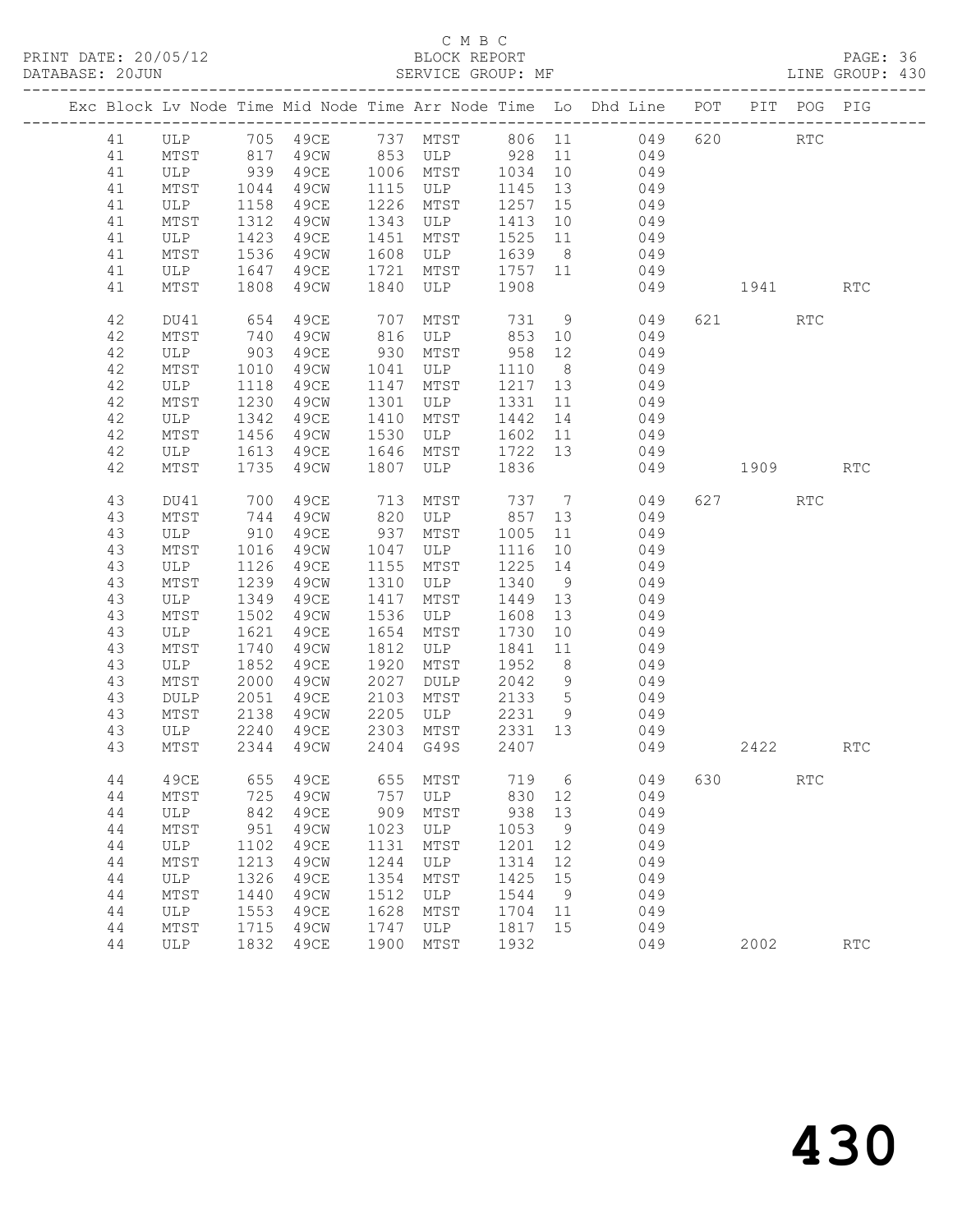### C M B C<br>BLOCK REPORT

| DATABASE: 20JUN |    |                                   |             |           |      | SERVICE GROUP: MF      |         |                 | LINE GROUP: 430                                                                |     |          |            |            |  |
|-----------------|----|-----------------------------------|-------------|-----------|------|------------------------|---------|-----------------|--------------------------------------------------------------------------------|-----|----------|------------|------------|--|
|                 |    |                                   |             |           |      |                        |         |                 | Exc Block Lv Node Time Mid Node Time Arr Node Time Lo Dhd Line POT PIT POG PIG |     |          |            |            |  |
|                 | 45 |                                   |             |           |      |                        |         |                 | MTST 700 49CW 728 ULP 757 10 049 630 RTC                                       |     |          |            |            |  |
|                 | 45 | ULP 807                           |             |           |      |                        |         |                 | 49CE 837 MTST 909 11 049                                                       |     |          |            |            |  |
|                 | 45 |                                   |             |           |      |                        |         |                 | 49CW 953 ULP 1023 16 049                                                       |     |          |            |            |  |
|                 | 45 | MTST 920<br>ULP 1039<br>MTST 1148 |             |           |      | 49CE 1107 MTST         | 1137 11 |                 | 049                                                                            |     |          |            |            |  |
|                 |    |                                   |             |           |      | 1219 ULP               |         |                 | $\frac{11}{13}$ 049                                                            |     |          |            |            |  |
|                 | 45 |                                   |             | 49CW      |      |                        | 1249    |                 |                                                                                |     |          |            |            |  |
|                 | 45 | ULP                               | 1302        | 49CE      | 1330 | MTST                   | 1401 15 |                 | 049                                                                            |     |          |            |            |  |
|                 | 45 | MTST                              | 1416        | 49CW      | 1448 | ULP                    | 1520 8  |                 | 049                                                                            |     |          |            |            |  |
|                 | 45 | ULP                               | 1528        | 49CE      | 1605 | MTST                   | 1641 9  |                 | 049                                                                            |     |          |            |            |  |
|                 | 45 | MTST                              | 1650        | 49CW      | 1722 | ULP                    |         |                 | 1753 14 049                                                                    |     |          |            |            |  |
|                 | 45 | ULP                               | 1807        | 49CE      | 1838 | MTST                   |         |                 | 1911 11 049                                                                    |     |          |            |            |  |
|                 | 45 | MTST                              | 1922        | 49CW      | 1951 | ULP                    | 2019    | 5 <sup>5</sup>  | 049                                                                            |     |          |            |            |  |
|                 | 45 | ULP                               | 2024        | 49CE      |      |                        | 2120 5  |                 | 049                                                                            |     |          |            |            |  |
|                 | 45 | MTST                              | 2125        | 49CW      |      | 2051 MTST<br>2152 G49S | 2156    |                 | 049                                                                            |     | 2211     |            | <b>RTC</b> |  |
|                 | 46 | MTST                              | 714         | 49CW      |      | 743 ULP 815            |         |                 | 10 049                                                                         |     | 644      | RTC        |            |  |
|                 | 46 | ULP                               |             | 49CE      |      | 855 MTST               | 927 12  |                 | 049                                                                            |     |          |            |            |  |
|                 |    |                                   | 825<br>939  |           |      |                        |         |                 |                                                                                |     |          |            |            |  |
|                 | 46 | MTST                              |             | 49CW      |      | 1011 ULP               | 1041 6  |                 | 049                                                                            |     |          |            |            |  |
|                 | 46 | ULP                               | 1047        | 49CE      | 1115 | MTST                   | 1145 11 |                 | 049                                                                            |     |          |            |            |  |
|                 | 46 | MTST                              | 1156        | 49CW      | 1227 | ULP                    | 1257    | 13              | 049                                                                            |     |          |            |            |  |
|                 | 46 | ULP                               | $13 + 1422$ | 49ce      | 1338 | MTST                   | 1409 13 |                 | 049                                                                            |     |          |            |            |  |
|                 | 46 | MTST                              |             | 49CW      | 1454 | ULP                    | 1526 7  |                 | 049                                                                            |     |          |            |            |  |
|                 | 46 | ULP                               | 1533        | 49CE      | 1610 | MTST                   |         |                 | 1646 9 049                                                                     |     |          |            |            |  |
|                 | 46 | MTST                              | 1655        | 49CW      | 1727 | <b>ULP</b>             |         |                 | 1758 15 049                                                                    |     |          |            |            |  |
|                 | 46 | ULP                               | 1813        | 49CE      | 1844 | MTST                   | 1917    |                 |                                                                                |     | 049 1947 |            | <b>RTC</b> |  |
|                 | 47 | MTST                              | 728         | 49CW      |      | 802 ULP 838 11         |         |                 | 049                                                                            |     | 658 RTC  |            |            |  |
|                 |    |                                   | 849         |           |      |                        |         |                 |                                                                                |     |          |            |            |  |
|                 | 47 | ULP                               |             | 49CE      |      | 916 MTST 945 12        |         |                 | 049                                                                            |     |          |            |            |  |
|                 | 47 | MTST                              | 957         | 49CW 1029 |      | ULP 1059               |         |                 | 049                                                                            |     | 1134     |            | <b>RTC</b> |  |
|                 | 48 | 49GR                              | 721         | 49CE      |      | 725 MTST               | 750 15  |                 | 049                                                                            |     | 701 701  | RTC        |            |  |
|                 | 48 | MTST                              | 805         | 49CW      |      | 841 ULP 918 6          |         |                 | 049                                                                            |     |          |            |            |  |
|                 | 48 | ULP                               | 924         | 49CE      | 951  | MTST                   | 1019    | 10              | 049                                                                            |     |          |            |            |  |
|                 | 48 | MTST                              | 1029        | 49CW      |      | 1100 ULP               | 1130 12 |                 | 049                                                                            |     |          |            |            |  |
|                 | 48 | ULP                               | 1142        | 49CE      | 1210 | MTST                   | 1241    | 15              | 049                                                                            |     |          |            |            |  |
|                 | 48 | MTST                              | 1256        | 49CW      | 1327 | ULP                    | 1357 12 |                 | 049                                                                            |     |          |            |            |  |
|                 | 48 | ULP                               | 1409        | 49CE      | 1437 | MTST                   |         | 10              |                                                                                |     |          |            |            |  |
|                 |    |                                   |             |           |      |                        | 1511    |                 | 049                                                                            |     |          |            |            |  |
|                 | 48 | MTST<br>ULP 1633 49CE             | 1521        | 49CW      |      |                        |         |                 |                                                                                |     |          |            |            |  |
|                 | 48 |                                   |             |           |      |                        |         |                 |                                                                                |     |          |            |            |  |
|                 | 48 |                                   |             |           |      |                        |         |                 | MTST 1756 49CW 1828 ULP 1857 049 1930                                          |     |          |            | RTC        |  |
|                 | 49 | 49GR                              | 738         | 49CE      | 743  | MTST                   | 810     | 13              | 049                                                                            | 708 |          | <b>RTC</b> |            |  |
|                 | 49 | MTST                              | 823         | 49CW      |      | 859 ULP                | 934     |                 | 049                                                                            |     | 1009     |            | <b>RTC</b> |  |
|                 | 50 | 49TY                              | 745         |           |      | 49CW                   | 808     | 8 <sup>8</sup>  | 26<br>049                                                                      |     | 715      | RTC        |            |  |
|                 | 50 | MTST                              | 842         | 49CW      | 917  | ULP                    | 948     | 13              | 049                                                                            |     |          |            |            |  |
|                 | 50 | ULP                               | 1001        | 49CE      | 1028 | MTST                   | 1056    | 11              | 049                                                                            |     |          |            |            |  |
|                 | 50 | MTST                              | 1107        | 49CW      | 1138 | ULP                    | 1208    | 14              | 049                                                                            |     |          |            |            |  |
|                 | 50 |                                   | 1222        |           | 1250 |                        | 1321    | 14              | 049                                                                            |     |          |            |            |  |
|                 |    | ULP                               |             | 49CE      |      | MTST                   |         |                 |                                                                                |     |          |            |            |  |
|                 | 50 | MTST                              | 1335        | 49CW      | 1406 | ULP                    | 1436    | 10              | 049                                                                            |     |          |            |            |  |
|                 | 50 | ULP                               | 1446        | 49CE      | 1522 | MTST                   | 1559    | 11              | 049                                                                            |     |          |            |            |  |
|                 | 50 | MTST                              | 1610        | 49CW      | 1642 | ULP                    | 1714    | 11              | 049                                                                            |     |          |            |            |  |
|                 | 50 | ULP                               | 1725        | 49CE      | 1759 | MTST                   | 1836    | 13              | 049                                                                            |     |          |            |            |  |
|                 | 50 | MTST                              | 1849        | 49CW      | 1920 | ULP                    | 1948    | 12              | 049                                                                            |     |          |            |            |  |
|                 | 50 | ULP                               | 2000        | 49CE      | 2027 | MTST                   | 2056    | 16              | 049                                                                            |     |          |            |            |  |
|                 | 50 | MTST                              | 2112        | 49CW      | 2139 | ULP                    | 2205    | $5\overline{)}$ | 049                                                                            |     |          |            |            |  |
|                 |    |                                   |             |           |      |                        |         |                 |                                                                                |     |          |            |            |  |
|                 | 50 | ULP                               | 2210        | 49CE      | 2233 | MTST                   | 2301    | 8 <sup>8</sup>  | 049                                                                            |     |          |            |            |  |
|                 | 50 | MTST                              | 2309        | 49CW      | 2336 | ULP                    | 2402    | 13              | 049                                                                            |     |          |            |            |  |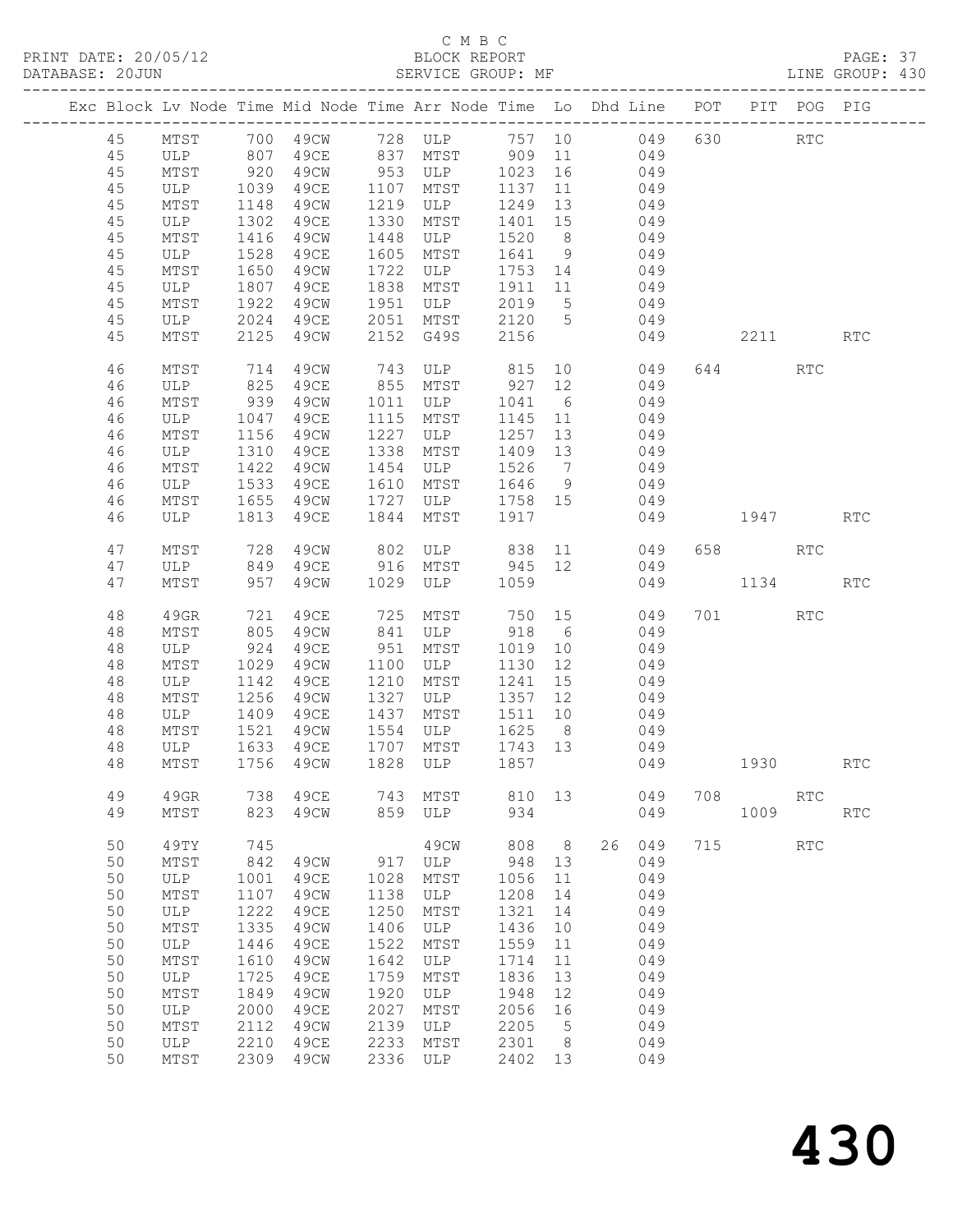PRINT DATE: 20/05/12 BLOCK REPORT BATABASE: 20JUN

#### C M B C<br>BLOCK REPORT

PAGE: 38<br>LINE GROUP: 430

|          |              |              |                        |              | Exc Block Lv Node Time Mid Node Time Arr Node Time Lo Dhd Line POT PIT POG PIG |                    |    |               |      |                       |     |            |
|----------|--------------|--------------|------------------------|--------------|--------------------------------------------------------------------------------|--------------------|----|---------------|------|-----------------------|-----|------------|
| 50       |              |              |                        |              | ULP 2415 49CE 2438 MTST 2503                                                   |                    |    | 049           |      | 2528                  |     | <b>RTC</b> |
| 51       | MTST         |              | 759 49CW               |              | 835 ULP 912                                                                    |                    |    | 049           |      | 724 947 RTC RTC       |     |            |
| 52       |              |              |                        |              | ULP 813 49CE 843 MTST 915 11 049<br>MTST 926 49CW 959 ULP 1029 049             |                    |    |               | 728  |                       | RTC |            |
| 52       |              |              | 926 49CW               |              |                                                                                |                    |    |               |      | 1104                  |     | RTC        |
| 53<br>53 | 49TY<br>MTST | 800          | 902 49CW 935 ULP       |              | 49CW 825 11                                                                    | 1005               |    | 26 049<br>049 |      | 730<br>1040           | RTC | RTC        |
| 54       | ULP          |              |                        |              | 1403 49CE 1431 MTST 1505 10                                                    |                    |    |               |      | 049 1323 RTC          |     |            |
| 54<br>54 | MTST<br>ULP  | 1515<br>1629 | 49CW 1548 ULP<br>49CE  |              | 1703 MTST                                                                      | 1619 10<br>1739 11 |    | 049<br>049    |      |                       |     |            |
| 54       | MTST         | 1750         | 49CW                   |              | 1822 ULP                                                                       | 1851 12            |    | 049           |      |                       |     |            |
| 54       | ULP          | 1903         | 49CE                   | 1930         | MTST                                                                           | 1959 13            |    | 049           |      |                       |     |            |
| 54       | MTST         | 2012         | 49CW                   |              | 2039 ULP 2107 8                                                                |                    |    | 049           |      |                       |     |            |
| 54       | ULP          |              | 2115 49CE              | 2139         | MTST                                                                           | 2209               |    |               |      | 049 2234              |     | <b>RTC</b> |
| 55       | MTST         |              | 1409 49CW              |              | 1441 ULP                                                                       | 1513 11            |    |               |      | 049 1328 RTC          |     |            |
| 55       | ULP          | 1524         | 49CE                   |              | 1601 MTST                                                                      | 1637 8             |    | 049           |      |                       |     |            |
| 55       | MTST         |              | 1645 49CW              |              | 1717 ULP                                                                       | 1748 12            |    | 049           |      |                       |     |            |
| 55       | ULP          |              | 1800 49CE              |              | 1831 MTST                                                                      | 1904               |    |               |      | 049 1934              |     | RTC        |
| 56       | MTST         | 1434         | 49CW                   |              | 1506 ULP                                                                       | 1538 10            |    |               |      | 049 1353 RTC          |     |            |
| 56       | ULP          |              | 1548 49CE              |              | 1623 MTST                                                                      | 1659 11            |    | 049           |      |                       |     |            |
| 56       | MTST         |              | 1710 49CW              |              | 1742 ULP                                                                       | 1813               |    |               |      | 049 1850              |     | RTC        |
| 57       | MTST         |              |                        |              | 1444 49CW 1518 ULP 1550 8                                                      |                    |    |               |      | 049 1403 RTC          |     |            |
| 57       | ULP          | 1558         | 49CE                   |              | 1632 MTST                                                                      | 1708 12            |    | 049           |      |                       |     |            |
| 57       | MTST         |              | 1720 49CW              |              | 1752 ULP                                                                       | 1822               |    |               |      | 049 1859              |     | RTC        |
| 58<br>58 | ULP          | 1501         | 49CE                   |              | 1539 MTST<br>1657 ULP                                                          | 1616               | 9  |               |      | 049 1415              | RTC |            |
| 58       | MTST<br>ULP  |              | 1625 49CW<br>1739 49CE |              | 1812 MTST                                                                      | 1729 10<br>1849    |    | 049           |      | 049 1919              |     | RTC        |
|          |              |              |                        |              |                                                                                |                    |    |               |      |                       |     |            |
| 59       | MTST         |              |                        |              | 1600 49CW 1632 ULP 1704 8                                                      |                    |    |               |      | 049 1525              | RTC |            |
| 59       | ULP          |              | 1712 49CE              |              | 1746 MTST                                                                      | 1823               |    |               | 049  | 1853                  |     | <b>RTC</b> |
| 60       |              |              |                        |              | ULP 1617 49CE 1650 MTST 1726                                                   |                    |    |               |      | 049 1531 1756 RTC RTC |     |            |
| 61       | MTST         | 1531         | 49CW                   | 1603         | ULP                                                                            | 1634               | 8  | 049           | 1446 | <b>RTC</b>            |     |            |
| 61       | ULP          | 1642         | 49CE                   | 1716         | MTST                                                                           | 1752               |    | 049           |      | 1822                  |     | RTC        |
| 62       | 49CE         | 1517         | 49CE                   | 1517         | MTST                                                                           | 1555               | 9  | 049           |      | 1450 30               | RTC |            |
| 62       | MTST         | 1604         | 49CW                   | 1636         | ULP                                                                            | 1708               | 10 | 049           |      |                       |     |            |
| 62       | ULP          | 1718         | 49CE                   | 1752         | MTST                                                                           | 1829               | 10 | 049           |      |                       |     |            |
| 62       | MTST         | 1839         | 49CW                   | 1910         | DULP                                                                           | 1925               |    | 049           |      | 1946 RTC              |     |            |
| 63       | ULP          | 1544         | 49CE                   | 1619         | MTST                                                                           | 1655 10            |    | 049           | 1458 | RTC                   |     |            |
| 63       | MTST         | 1705         | 49CW                   |              | 1737 ULP                                                                       | 1808               |    | 049           |      | 1845                  |     | RTC        |
|          |              |              |                        |              |                                                                                |                    |    |               |      |                       |     |            |
| 64<br>64 | MTST<br>ULP  | 1545<br>1656 | 49CW<br>49CE           | 1617<br>1730 | ULP<br>MTST                                                                    | 1649<br>1807       | 7  | 049<br>049    | 1500 | 1837                  | RTC | <b>RTC</b> |
|          |              |              |                        |              |                                                                                |                    |    |               |      |                       |     |            |
| 65       | MTST         | 1549         | 49CW                   |              | 1621 ULP                                                                       | 1653 7             |    | 049           |      | 1504 RTC              |     |            |
| 65       | ULP          | 1700         | 49CE                   |              | 1734 MTST                                                                      | 1811 10            |    | 049           |      |                       |     |            |
| 65       | MTST         | 1821         | 49CW                   |              | 1853 ULP                                                                       | 1921               |    | 049           |      | 1954                  |     | <b>RTC</b> |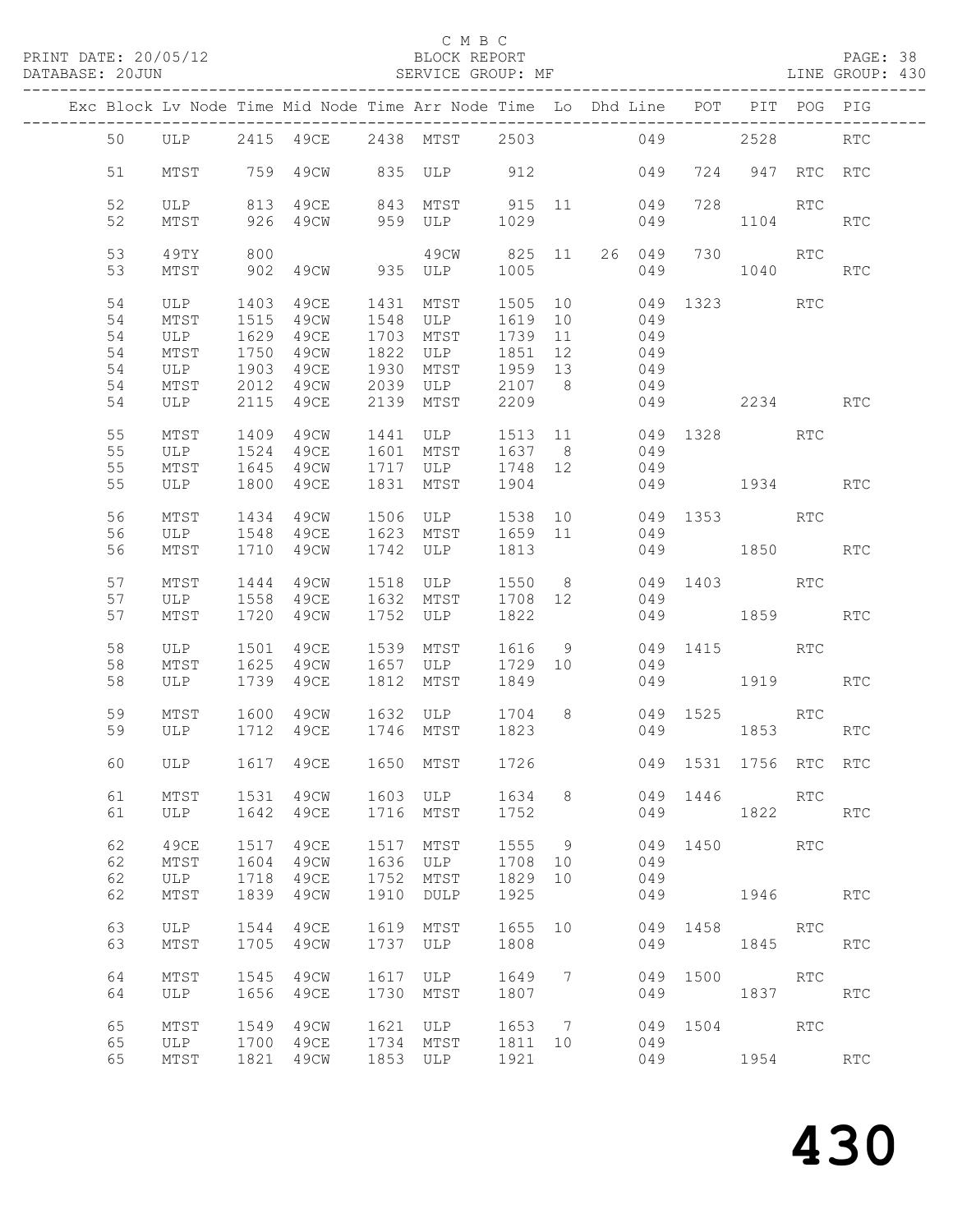| PRINT DATE: 20/05/12<br>DATABASE: 20JUN |              |              |              |              | C M B C<br>BLOCK REPORT<br>SERVICE GROUP: MF |              |     |                                                                           |          |      |      | PAGE: 39<br>LINE GROUP: 430 |  |
|-----------------------------------------|--------------|--------------|--------------|--------------|----------------------------------------------|--------------|-----|---------------------------------------------------------------------------|----------|------|------|-----------------------------|--|
|                                         |              |              |              |              |                                              |              |     | Exc Block Lv Node Time Mid Node Time Arr Node Time   Lo   Dhd Line    POT |          | PTT  |      | POG PIG                     |  |
| 66<br>66                                | ULP<br>MTST  | 1603<br>1725 | 49CE<br>49CW | 1637<br>1757 | MTST<br>UL P                                 | 1713<br>1827 | 12  | 049<br>049                                                                | 1517     | 1904 | RTC. | RTC                         |  |
| 67<br>67                                | 49CE<br>MTST | 1556<br>1640 | 49CE<br>49CW | 1556<br>1712 | MTST<br>IIT.P                                | 1632<br>1743 | - 8 | 049                                                                       | 049 1529 | 1826 | RTC. | <b>RTC</b>                  |  |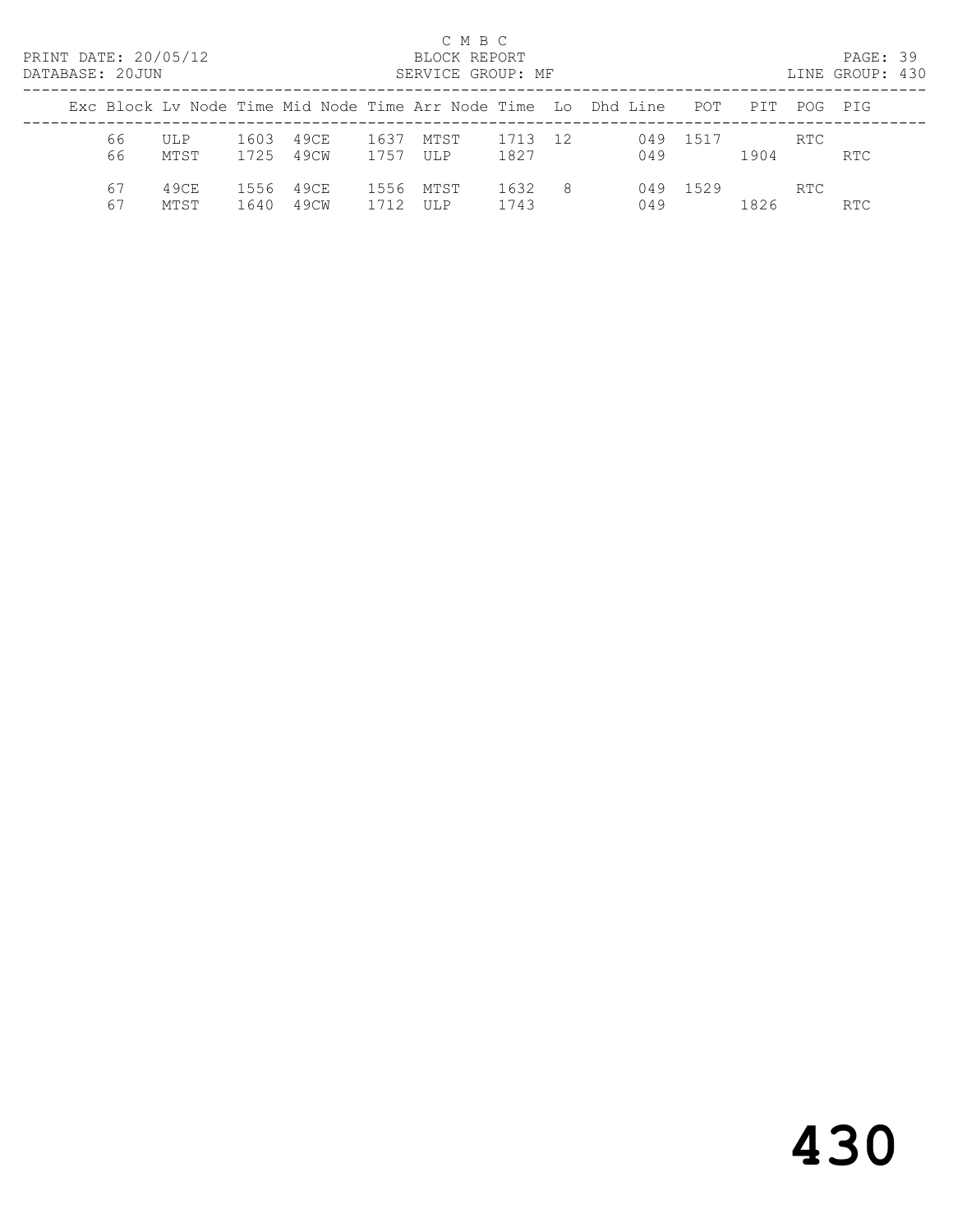| DATABASE: 20JUN           | PRINT DATE: 20/05/12                                                                                                                          |                              |                   | C M B C                                                                         |                                    |                             |                        |                          |                                    |              |                      |            |  |
|---------------------------|-----------------------------------------------------------------------------------------------------------------------------------------------|------------------------------|-------------------|---------------------------------------------------------------------------------|------------------------------------|-----------------------------|------------------------|--------------------------|------------------------------------|--------------|----------------------|------------|--|
|                           | 1AEB 1 AV & ENGLISH BLUFF<br>BPST BRIDGEPORT STN<br>RTC Richmond Depot<br>SSPR SOUTH SURREY PARK N RIDE                                       |                              |                   | OXVN OXFORD ST FS VINE AV<br>SDRC SOUTH DELTA REC CENTRE<br>ULP UNIVERSITY LOOP | 4826 148 ST & 26 AV                |                             |                        |                          |                                    |              |                      |            |  |
|                           | Exc Block Lv Node Time Mid Node Time Arr Node Time Lo Dhd Line POT PIT POG PIG                                                                |                              |                   |                                                                                 |                                    |                             |                        |                          |                                    |              |                      |            |  |
| $\mathbf{1}$              | 1 4826 645 SSPR 707 BPST 740 14 352 623 RTC<br>1 BPST 754 ULP 837 13 480<br>1 BPST 754 ULP 837 13 480<br>1 ULP 850 BPST 926 8 480<br>BPST 934 |                              |                   | ULP 1014 480 1049 RTC                                                           |                                    |                             |                        |                          |                                    |              |                      |            |  |
| 3<br>3                    | BPST<br>ULP 750                                                                                                                               | 650                          |                   | <b>BPST</b>                                                                     | ULP 725 25 480                     |                             | 828 328                |                          | 480 843                            | 630 RTC      |                      | RTC        |  |
| 4<br>4<br>4               | SDRC<br>1AEB<br>ULP 830                                                                                                                       |                              |                   | <b>BPST</b><br>ULP                                                              | 906 8                              |                             | 656 0<br>737 23 30 603 | 603<br>480               |                                    | 630 RTC      |                      |            |  |
| 4<br>5<br>5<br>5          | BPST 914<br>OXVN<br>BPST<br>ULP 910                                                                                                           | 814                          | 709 SSPR 725 BPST | ULP                                                                             | BPST 946 8 480                     |                             | 954 200<br>900 10 480  |                          | 480 1029 RTC<br>759 15 351 642 RTC |              |                      |            |  |
| 5                         | BPST                                                                                                                                          | 954                          |                   |                                                                                 | ULP 1034 480 1109 RTC              |                             |                        |                          |                                    |              |                      |            |  |
| 6<br>6                    | BPST 712<br>ULP 810                                                                                                                           |                              |                   |                                                                                 | ULP 749 21 480 652 RTC<br>BPST 848 |                             |                        |                          | 480 901 RTC                        |              |                      |            |  |
| 7<br>7<br>$7\phantom{.0}$ | ULP<br>BPST<br>ULP                                                                                                                            | 1458<br>1554<br>1659         |                   | BPST 1540 14 480 1418 RTC<br>ULP 1639 20 480<br><b>BPST</b>                     | 1745                               |                             |                        |                          | 480 1758                           |              |                      | <b>RTC</b> |  |
| 8<br>8<br>8               | ULP<br>BPST<br>ULP                                                                                                                            | 1518<br>1614<br>1722         |                   | BPST 1603 11 480 1432 RTC<br>ULP 1659 23 480                                    | BPST 1808                          |                             |                        |                          | 480 1821 RTC                       |              |                      |            |  |
| 9<br>9                    | ULP<br>BPST                                                                                                                                   | 1538<br>1634                 |                   | BPST 1623 11 480 1452 RTC<br>ULP 1719 480 1802                                  |                                    |                             |                        |                          | 480 1802 RTC                       |              |                      |            |  |
| 10<br>10<br>10<br>10      | BPST<br>ULP<br><b>BPST</b><br>ULP                                                                                                             | 1514<br>1618<br>1714<br>1806 |                   | ULP<br><b>BPST</b><br>ULP<br><b>BPST</b>                                        | 1559<br>1702<br>1759<br>1850       | 19<br>12<br>$7\phantom{.0}$ |                        | 480<br>480<br>480<br>480 | 1454                               | 1903         | RTC                  | RTC        |  |
| 11<br>11<br>11            | ULP<br><b>BPST</b><br><b>ULP</b>                                                                                                              | 1558<br>1654<br>1744         |                   | BPST<br>ULP<br><b>BPST</b>                                                      | 1642<br>1739<br>1830               | 12<br>5                     |                        | 480<br>480<br>480        | 1512                               | 1843         | RTC                  | RTC        |  |
| 12<br>12<br>12            | <b>BPST</b><br>ULP<br><b>BPST</b>                                                                                                             | 1534<br>1638<br>1730         |                   | ULP<br><b>BPST</b><br>4826                                                      | 1619<br>1722<br>1830               | 19<br>8                     |                        | 480<br>480<br>352        |                                    | 1514<br>1855 | $\operatorname{RTC}$ | RTC        |  |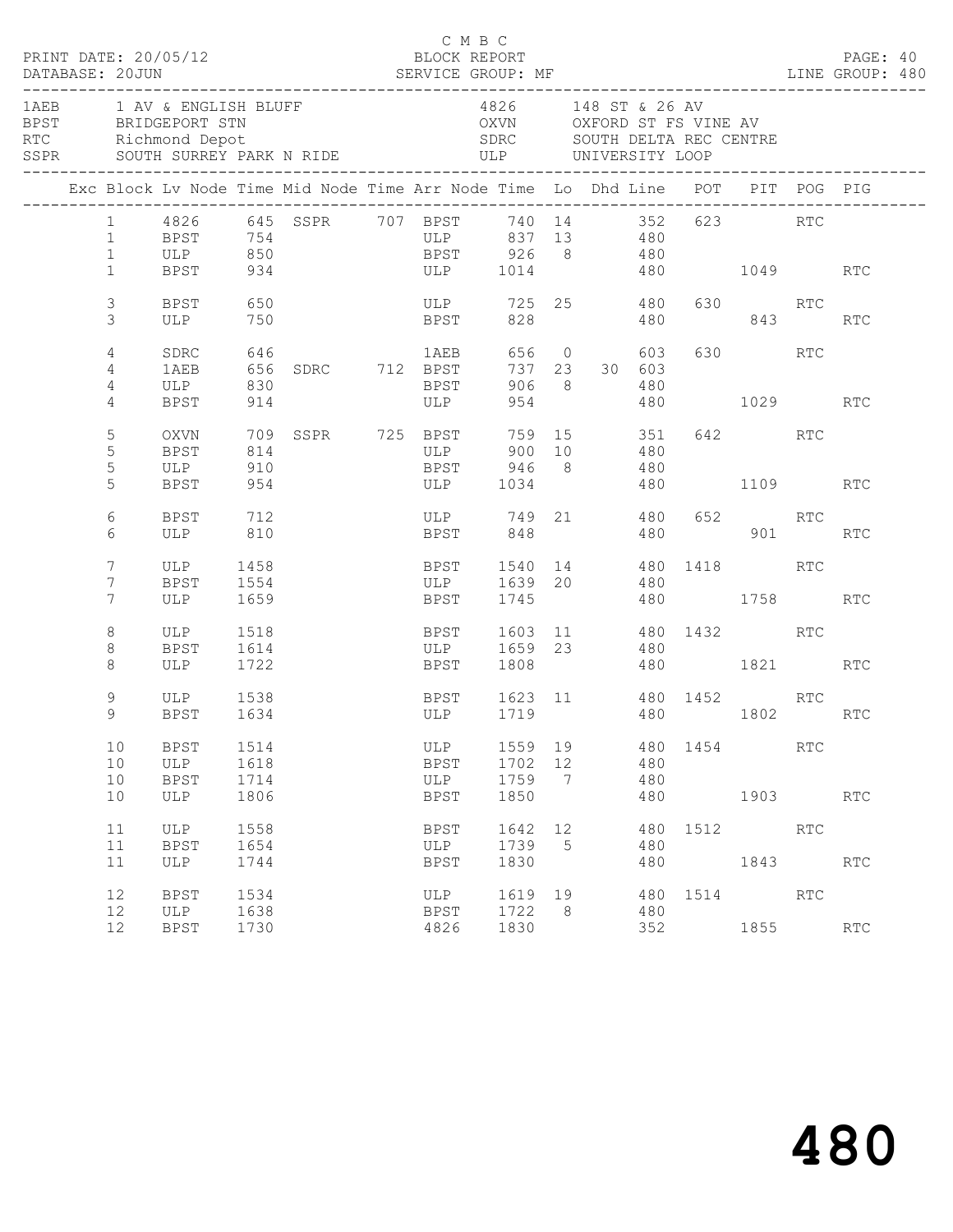|  |                              | PRINT DATE: 20/05/12                                                                   |              |  |      |              | C M B C |                             |                 |                                       |                                   |     |          |            |                      |  |
|--|------------------------------|----------------------------------------------------------------------------------------|--------------|--|------|--------------|---------|-----------------------------|-----------------|---------------------------------------|-----------------------------------|-----|----------|------------|----------------------|--|
|  |                              | PRINT DATE: 20/05/12 BLOCK REPORT<br>DATABASE: 20JUN SERVICE GROUP: MF LINE GROUP: 555 |              |  |      |              |         |                             |                 |                                       |                                   |     |          |            |                      |  |
|  |                              |                                                                                        |              |  |      |              |         |                             |                 |                                       |                                   |     |          |            |                      |  |
|  |                              | Exc Block Lv Node Time Mid Node Time Arr Node Time Lo Dhd Line POT PIT POG PIG         |              |  |      |              |         |                             |                 |                                       |                                   |     |          |            |                      |  |
|  |                              | 1 CAEX 458                                                                             |              |  |      |              |         |                             |                 |                                       | LOST 520 6 555 408 RTC            |     |          |            |                      |  |
|  | 1                            | LOST                                                                                   |              |  |      |              |         | 526 CAEX 545 13 555         |                 |                                       |                                   |     |          |            |                      |  |
|  | $\mathbf{1}$                 | CAEX                                                                                   |              |  |      |              |         |                             |                 |                                       | 555<br>$645$ $11$ $555$           |     |          |            |                      |  |
|  | $\mathbf{1}$<br>$\mathbf{1}$ | LOST<br>CAEX                                                                           | 656 LOST     |  |      |              |         | 720                         |                 |                                       | 5 555                             |     |          |            |                      |  |
|  | $\mathbf{1}$                 | LOST                                                                                   | 725          |  |      |              |         | 744                         |                 |                                       | 8 555                             |     |          |            |                      |  |
|  | $\mathbf{1}$                 | CAEX                                                                                   | 752          |  | CAEX |              |         |                             |                 |                                       | 555                               |     |          |            |                      |  |
|  | $\mathbf{1}$                 | LOST                                                                                   | $827$        |  |      | LOST<br>CAEX |         |                             |                 | 816 11<br>846 7                       | 555                               |     |          |            |                      |  |
|  | $\mathbf{1}$                 | CAEX                                                                                   | 853          |  |      |              |         | LOST 915 14 555             |                 |                                       |                                   |     |          |            |                      |  |
|  | $\mathbf{1}$                 | LOST                                                                                   | 929          |  |      | CAEX         |         | 948                         |                 |                                       | 6 555                             |     |          |            |                      |  |
|  | $\mathbf{1}$                 | CAEX                                                                                   | 954          |  |      |              |         | LOST 1014 15<br>CAEX 1048 6 |                 |                                       | 555                               |     |          |            |                      |  |
|  | 1                            | LOST                                                                                   | 1029         |  |      |              |         |                             |                 |                                       | 555                               |     |          |            |                      |  |
|  | $\mathbf{1}$                 | CAEX                                                                                   | 1054         |  |      |              |         | LOST 1114 15 555            |                 |                                       |                                   |     |          |            |                      |  |
|  | $\mathbf{1}$                 | LOST                                                                                   | 1129         |  |      |              | CAEX    | 1148                        |                 |                                       | 6 555                             |     |          |            |                      |  |
|  | $\mathbf{1}$                 | CAEX                                                                                   | 1154         |  |      | LOST         |         | 1214 15                     |                 |                                       | 555                               |     |          |            |                      |  |
|  | 1                            | LOST                                                                                   | 1229         |  |      | CAEX         |         | 1248                        | $6\overline{6}$ |                                       | 555<br>11 555                     |     |          |            |                      |  |
|  | $\mathbf{1}$<br>$\mathbf{1}$ | CAEX<br>LOST                                                                           | 1254<br>1324 |  |      |              |         | LOST 1313<br>CAEX 1343      |                 |                                       |                                   |     |          |            |                      |  |
|  | $\mathbf{1}$                 | CAEX                                                                                   | 1354         |  |      | LOST         |         | 1413                        | 11              |                                       | 11 555<br>555                     |     |          |            |                      |  |
|  | $\mathbf{1}$                 | LOST                                                                                   | 1424         |  |      | CAEX         |         | 1443                        | 11              |                                       | 555                               |     |          |            |                      |  |
|  | $\mathbf{1}$                 | CAEX                                                                                   | 1454         |  |      |              |         | LOST 1513                   |                 |                                       | 15 555                            |     |          |            |                      |  |
|  | $\mathbf{1}$                 | LOST                                                                                   | 1528         |  |      |              | CAEX    | 1547                        |                 |                                       | 11 555                            |     |          |            |                      |  |
|  | $\mathbf{1}$                 | CAEX                                                                                   | 1558         |  |      | LOST         |         | 1617                        |                 | $7\overline{ }$                       | 555                               |     |          |            |                      |  |
|  | $\mathbf{1}$                 | LOST                                                                                   | 1624         |  |      | CAEX         |         | 1646                        | 8               |                                       | 555                               |     |          |            |                      |  |
|  | $\mathbf{1}$                 | CAEX                                                                                   | 1654         |  |      | LOST         |         | 1713                        |                 |                                       | $\frac{333}{7}$ 555               |     |          |            |                      |  |
|  | $\mathbf{1}$                 | LOST                                                                                   | 1720         |  |      |              |         | CAEX 1742                   |                 |                                       | 5 555                             |     |          |            |                      |  |
|  | $\mathbf{1}$                 | CAEX                                                                                   | 1747         |  |      |              |         | $LOST$ 1806                 |                 |                                       | 6 555                             |     |          |            |                      |  |
|  | $\mathbf{1}$                 | LOST                                                                                   | 1812         |  |      |              |         | CAEX 1831<br>LOST 1856      |                 | $\begin{array}{c} 6 \\ 6 \end{array}$ | 555                               |     |          |            |                      |  |
|  | $\mathbf{1}$<br>$\mathbf{1}$ | CAEX                                                                                   | 1837<br>1902 |  |      |              | CAEX    | 1921                        |                 |                                       | 555<br>555 2011 RTC               |     |          |            |                      |  |
|  |                              | LOST                                                                                   |              |  |      |              |         |                             |                 |                                       |                                   |     |          |            |                      |  |
|  | 2                            | CAEX                                                                                   | 508<br>536   |  |      |              |         |                             |                 |                                       | LOST 530 6 555<br>CAEX 555 12 555 |     | 418 — 18 | RTC        |                      |  |
|  | 2                            | LOST                                                                                   |              |  |      |              |         |                             |                 |                                       |                                   |     |          |            |                      |  |
|  | $\overline{2}$               | CAEX 607                                                                               |              |  |      |              |         | LOST 629 7                  |                 |                                       | 555                               |     |          |            |                      |  |
|  | $\overline{c}$               | LOST                                                                                   | 636          |  |      | CAEX         |         | 655                         | 8               |                                       | 555                               |     |          |            |                      |  |
|  | $\mathbf{2}$                 | CAEX<br>LOST                                                                           | 703<br>732   |  |      | LOST<br>CAEX |         | 727<br>751                  | 5               |                                       | 555<br>555                        |     |          |            |                      |  |
|  | $\overline{c}$<br>2          | CAEX                                                                                   | 759          |  |      | LOST         |         | 823                         | 8               |                                       | 555                               |     | 908      |            | $\operatorname{RTC}$ |  |
|  |                              |                                                                                        |              |  |      |              |         |                             |                 |                                       |                                   |     |          |            |                      |  |
|  | $\mathfrak{Z}$               | CAEX                                                                                   | 518          |  |      | LOST         |         | 540                         | 6               |                                       | 555                               | 428 |          | <b>RTC</b> |                      |  |
|  | 3                            | LOST                                                                                   | 546          |  |      | CAEX         |         | 605                         | 9               |                                       | 555                               |     |          |            |                      |  |
|  | 3                            | CAEX                                                                                   | 614          |  |      | LOST         |         | 636                         | 7               |                                       | 555                               |     |          |            |                      |  |
|  | 3                            | LOST                                                                                   | 643          |  |      | CAEX         |         | 702                         | 8               |                                       | 555                               |     |          |            |                      |  |
|  | 3                            | CAEX                                                                                   | 710          |  |      | LOST         |         | 734                         | 5               |                                       | 555                               |     |          |            |                      |  |
|  | 3                            | LOST                                                                                   | 739          |  |      | CAEX         |         | 758                         | 8               |                                       | 555                               |     |          |            |                      |  |
|  | 3<br>3                       | CAEX<br>LOST                                                                           | 806<br>837   |  |      | LOST<br>CAEX |         | 830<br>856                  | 7<br>7          |                                       | 555<br>555                        |     |          |            |                      |  |
|  | 3                            | CAEX                                                                                   | 903          |  |      | LOST         |         | 923                         |                 |                                       | 555                               |     | 1008     |            | <b>RTC</b>           |  |
|  |                              |                                                                                        |              |  |      |              |         |                             |                 |                                       |                                   |     |          |            |                      |  |
|  | 4                            | CAEX                                                                                   | 528          |  |      | LOST         |         | 550                         | 6               |                                       | 555                               | 438 |          | <b>RTC</b> |                      |  |
|  | 4                            | LOST                                                                                   | 556          |  |      | CAEX         |         | 615                         | 13              |                                       | 555                               |     |          |            |                      |  |
|  | 4                            | CAEX                                                                                   | 628<br>657   |  |      | LOST<br>CAEX |         | 650<br>716                  | 7               |                                       | 555<br>555                        |     |          |            |                      |  |
|  | 4<br>4                       | LOST<br>CAEX                                                                           | 724          |  |      | LOST         |         | 748                         | 8<br>9          |                                       | 555                               |     |          |            |                      |  |
|  |                              |                                                                                        |              |  |      |              |         |                             |                 |                                       |                                   |     |          |            |                      |  |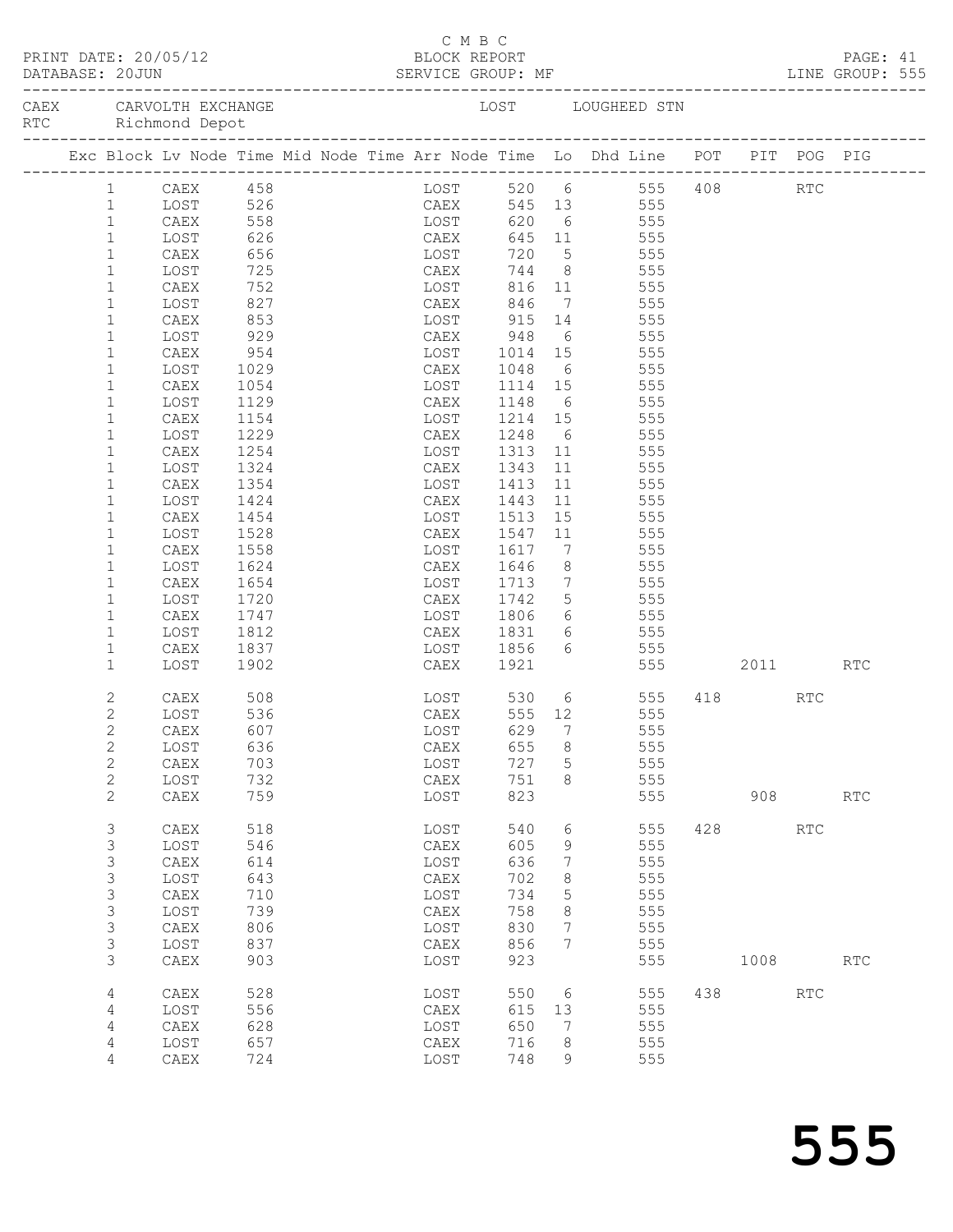PRINT DATE: 20/05/12 BLOCK REPORT<br>DATABASE: 20JUN BATABASE: 2010

#### C M B C<br>BLOCK REPORT

PAGE: 42<br>LINE GROUP: 555

|                 | Exc Block Lv Node Time Mid Node Time Arr Node Time Lo Dhd Line POT |      |  |              |      |      |                 |                 |                |       |         | PIT POG PIG |            |
|-----------------|--------------------------------------------------------------------|------|--|--------------|------|------|-----------------|-----------------|----------------|-------|---------|-------------|------------|
| $4\overline{ }$ | LOST 757                                                           |      |  |              |      |      |                 |                 | CAEX 816 7 555 |       |         |             |            |
| $\overline{4}$  | CAEX                                                               | 823  |  |              | LOST |      |                 |                 | 847 555 932    |       |         |             | <b>RTC</b> |
|                 |                                                                    |      |  |              |      |      |                 |                 |                |       |         |             |            |
| 5               | CAEX                                                               | 538  |  |              | LOST | 600  |                 | $6\overline{6}$ | 555            |       | 448     | RTC         |            |
| 5               | LOST                                                               | 606  |  | CAEX         |      | 625  | 10              |                 | 555            |       |         |             |            |
| 5               | CAEX                                                               | 635  |  | LOST         |      | 659  | $5^{\circ}$     |                 | 555            |       |         |             |            |
| 5               | LOST                                                               | 704  |  | CAEX         |      | 723  | 8               |                 | 555            |       |         |             |            |
| 5               | CAEX                                                               | 731  |  | LOST         |      | 755  |                 |                 | 555            | 840   |         |             | <b>RTC</b> |
| 6               |                                                                    | 548  |  |              |      | 610  | 6               |                 | 555            |       | 458 3   | RTC         |            |
| 6               | CAEX<br>LOST                                                       | 616  |  | LOST<br>CAEX |      | 635  | 14              |                 | 555            |       |         |             |            |
| 6               | CAEX                                                               | 649  |  | LOST         |      | 713  | 5               |                 | 555            |       |         |             |            |
| 6               | LOST                                                               | 718  |  | CAEX         |      | 737  | 8               |                 | 555            |       |         |             |            |
| 6               | CAEX                                                               | 745  |  | LOST         |      | 809  | 8               |                 | 555            |       |         |             |            |
| 6               | LOST                                                               | 817  |  | CAEX         |      | 836  | $7^{\circ}$     |                 | 555            |       |         |             |            |
| 6               | CAEX                                                               | 843  |  | LOST         |      | 905  |                 |                 | 555            |       | 950 000 |             | RTC        |
|                 |                                                                    |      |  |              |      |      |                 |                 |                |       |         |             |            |
| 7               | CAEX                                                               | 621  |  | LOST         |      | 643  | $7\overline{ }$ |                 | 555            | 531 7 |         | <b>RTC</b>  |            |
| 7               | LOST                                                               | 650  |  | CAEX         |      | 709  | 8               |                 | 555            |       |         |             |            |
| 7               | CAEX                                                               | 717  |  | LOST         |      | 741  | $5\overline{)}$ |                 | 555            |       |         |             |            |
| 7               | LOST                                                               | 746  |  | CAEX         |      | 805  | 8               |                 | 555            |       |         |             |            |
| 7               | CAEX                                                               | 813  |  | LOST         |      | 837  | 12              |                 | 555            |       |         |             |            |
| 7               | LOST                                                               | 849  |  | CAEX         |      | 908  | 6               |                 | 555            |       |         |             |            |
| 7               | CAEX                                                               | 914  |  | LOST         |      | 934  | 15              |                 | 555            |       |         |             |            |
| 7               | LOST                                                               | 949  |  | CAEX         |      | 1008 | 6               |                 | 555            |       |         |             |            |
| 7               | CAEX                                                               | 1014 |  | LOST         |      | 1034 | 15              |                 | 555            |       |         |             |            |
| 7               | LOST                                                               | 1049 |  | CAEX         |      | 1108 | 6               |                 | 555            |       |         |             |            |
| 7               | CAEX                                                               | 1114 |  | LOST         |      | 1134 | 15              |                 | 555            |       |         |             |            |
| 7               | LOST                                                               | 1149 |  | CAEX         |      | 1208 | 6               |                 | 555            |       |         |             |            |
| 7               | CAEX                                                               | 1214 |  | LOST         |      | 1233 | 16              |                 | 555            |       |         |             |            |
| 7               | LOST                                                               | 1249 |  | CAEX         |      | 1308 | 6               |                 | 555            |       |         |             |            |
| 7               | CAEX                                                               | 1314 |  | LOST         |      | 1333 | 6               |                 | 555            |       |         |             |            |
| 7               | LOST                                                               | 1339 |  | CAEX         |      | 1358 | 11              |                 | 555            |       |         |             |            |
| 7               | CAEX                                                               | 1409 |  | LOST         |      | 1428 | 11              |                 | 555            |       |         |             |            |
| 7               | LOST                                                               | 1439 |  | CAEX         |      | 1458 | 8 <sup>8</sup>  |                 | 555            |       |         |             |            |
| 7               | CAEX                                                               | 1506 |  | LOST         |      | 1525 | 10              |                 | 555            |       |         |             |            |
| 7               | LOST                                                               | 1535 |  | CAEX         |      | 1554 | 11              |                 | 555            |       |         |             |            |
| 7               | CAEX                                                               | 1605 |  | LOST         |      | 1624 | $\overline{7}$  |                 | 555            |       |         |             |            |
| 7               | LOST                                                               | 1631 |  | CAEX         |      | 1653 | 8 <sup>8</sup>  |                 | 555            |       |         |             |            |
| 7               | CAEX                                                               | 1701 |  |              | LOST | 1720 | $7\phantom{.0}$ |                 | 555            |       |         |             |            |
| 7               | LOST                                                               | 1727 |  | CAEX         |      | 1749 |                 |                 | 555            |       | 1839    |             | RTC        |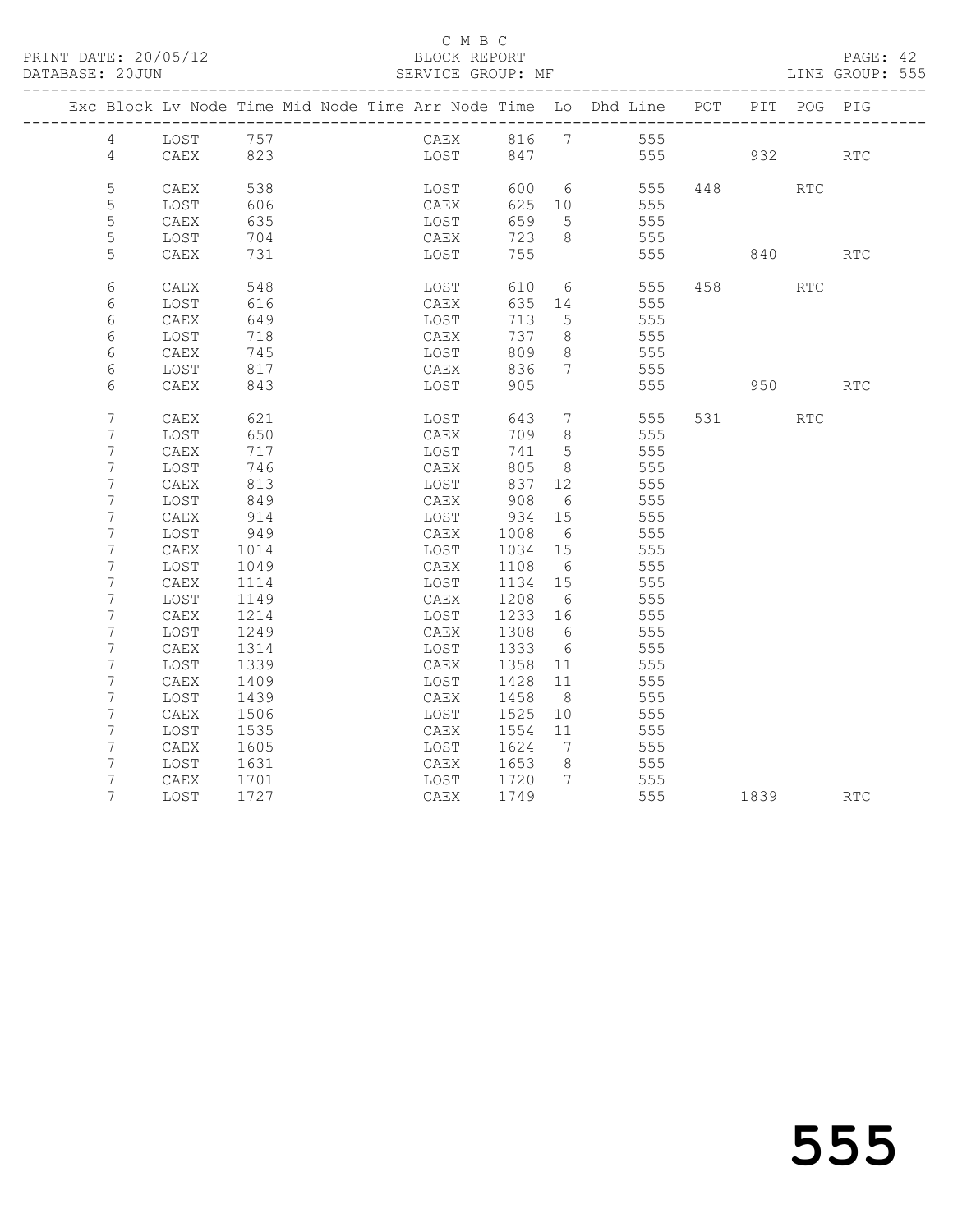### C M B C

|             |              |            |  |              |                  |                 |                                                                                |      |      |                      | PAGE: 43<br>LINE GROUP: 555 |  |
|-------------|--------------|------------|--|--------------|------------------|-----------------|--------------------------------------------------------------------------------|------|------|----------------------|-----------------------------|--|
|             |              |            |  |              |                  |                 | Exc Block Lv Node Time Mid Node Time Arr Node Time Lo Dhd Line POT PIT POG PIG |      |      |                      |                             |  |
| $8 - 8$     | CAEX 642     |            |  |              |                  |                 | LOST 706 5 555 552                                                             |      |      | $\operatorname{RTC}$ |                             |  |
| $\,8\,$     | LOST         |            |  |              |                  |                 | 711 CAEX 730 8 555                                                             |      |      |                      |                             |  |
| $\,8\,$     | CAEX         |            |  |              |                  |                 |                                                                                |      |      |                      |                             |  |
| $\,8\,$     | LOST         | 738<br>807 |  | LOST<br>CAEX |                  |                 | 802 5 555<br>826 7 555                                                         |      |      |                      |                             |  |
| $\,8\,$     | CAEX         | 833        |  | LOST         |                  |                 | 855 14 555                                                                     |      |      |                      |                             |  |
| $\,8\,$     | LOST         | 909        |  | CAEX         | 928              |                 | 6 555                                                                          |      |      |                      |                             |  |
| $\,8\,$     | CAEX         | 934        |  | LOST         |                  |                 |                                                                                |      |      |                      |                             |  |
| 8           | LOST         | 1009       |  | CAEX         | 954 15<br>1028 6 |                 | ט ט<br>555<br>הבר                                                              |      |      |                      |                             |  |
| 8           | CAEX         | 1034       |  | LOST         |                  |                 | 1054 15 555                                                                    |      |      |                      |                             |  |
| 8           | LOST         | 1109       |  | CAEX         |                  |                 | 1128 6 555                                                                     |      |      |                      |                             |  |
| $\,8\,$     | CAEX         | 1134       |  | LOST         | 1154 15          |                 | 555                                                                            |      |      |                      |                             |  |
| 8           | LOST         | 1209       |  | CAEX         | 1228             | $6\overline{6}$ | 555                                                                            |      |      |                      |                             |  |
| 8           | CAEX         | 1234       |  | LOST         |                  |                 | 1253 16 555                                                                    |      |      |                      |                             |  |
| 8           | LOST         | 1309       |  | CAEX         | 1328             |                 | 6 555                                                                          |      |      |                      |                             |  |
| 8           | CAEX         | 1334       |  | LOST         | 1353             |                 | 555                                                                            |      |      |                      |                             |  |
| 8           | LOST         | 1409       |  | CAEX         | 1428             | 11              | 555                                                                            |      |      |                      |                             |  |
| 8           | CAEX         | 1439       |  | LOST         | 1458             |                 | 16<br>555                                                                      |      |      |                      |                             |  |
| 8           | LOST         | 1514       |  | CAEX         | 1533             | $\overline{7}$  | 555                                                                            |      |      |                      |                             |  |
| 8           | CAEX         | 1540       |  | LOST         | 1559             | 11              | 555                                                                            |      |      |                      |                             |  |
| 8           | LOST         | 1610       |  | CAEX         | 1631             | 9               | 555                                                                            |      |      |                      |                             |  |
| 8           | CAEX         | 1640       |  | LOST         | 1659             |                 | $7\overline{ }$<br>555                                                         |      |      |                      |                             |  |
| 8           | LOST         | 1706       |  | CAEX         | 1728             |                 | 9 555                                                                          |      |      |                      |                             |  |
| 8           | CAEX         | 1737       |  | LOST         | 1756             |                 | 6 555                                                                          |      |      |                      |                             |  |
| 8           | LOST         | 1802       |  | CAEX         |                  |                 |                                                                                |      |      |                      |                             |  |
| 8           | CAEX         | 1827       |  | LOST         | 1846             |                 | 1821 6 555<br>1846 6 555                                                       |      |      |                      |                             |  |
| 8           | LOST         | 1852       |  | CAEX         |                  |                 | 1911 11 555                                                                    |      |      |                      |                             |  |
| 8           | CAEX         | 1922       |  | LOST         |                  |                 | 1941 6 555                                                                     |      |      |                      |                             |  |
| 8           | LOST         | 1947       |  | CAEX         | 2006             |                 | 555                                                                            | 2056 |      |                      | <b>RTC</b>                  |  |
| 9           | LOST         | 1354       |  | CAEX         |                  |                 | 1413 11 555 1254 RTC                                                           |      |      |                      |                             |  |
| $\mathsf 9$ | CAEX         | 1424       |  | LOST         | 1443             | 11              | 555                                                                            |      |      |                      |                             |  |
| $\mathsf 9$ | LOST         | 1454       |  | CAEX         | 1513             | 5 <sup>5</sup>  | 555                                                                            |      |      |                      |                             |  |
| $\mathsf 9$ | CAEX         | 1518       |  | LOST         | 1537             | 12              | 555                                                                            |      |      |                      |                             |  |
| 9           | LOST         | 1549       |  | CAEX         | 1609             | 10              | 555                                                                            |      |      |                      |                             |  |
| 9           | CAEX         | 1619       |  | LOST         | 1638             | $\overline{7}$  | 555                                                                            |      |      |                      |                             |  |
| 9           | LOST         | 1645       |  | CAEX         | 1707 8           |                 | 555                                                                            |      |      |                      |                             |  |
| 9           | CAEX         | 1715       |  | LOST         | 1734             | $\overline{7}$  | 555                                                                            |      |      |                      |                             |  |
| 9           | LOST         | 1741       |  | ${\tt CAEX}$ | 1802             | 5               | 555                                                                            |      |      |                      |                             |  |
| 9           | ${\tt CAEX}$ | 1807       |  | LOST         | 1826             | 6               | 555                                                                            |      |      |                      |                             |  |
| 9           | LOST         | 1832       |  | CAEX         | 1851             | 16              | 555                                                                            |      |      |                      |                             |  |
| $\mathsf 9$ | CAEX         | 1907       |  | LOST         | 1926             | 6               | 555                                                                            |      |      |                      |                             |  |
| 9           | LOST         | 1932       |  | ${\tt CAEX}$ | 1951             | 19              | 555                                                                            |      |      |                      |                             |  |
| 9           | CAEX         | 2010       |  | LOST         | 2029             | 11              | 555                                                                            |      |      |                      |                             |  |
| 9           | LOST         | 2040       |  | CAEX         | 2059             | 11              | 555                                                                            |      |      |                      |                             |  |
| 9           | CAEX         | 2110       |  | LOST         | 2129             | 11              | 555                                                                            |      |      |                      |                             |  |
| 9           | LOST         | 2140       |  | ${\tt CAEX}$ | 2158             | 12              | 555                                                                            |      |      |                      |                             |  |
| 9           | CAEX         | 2210       |  | LOST         | 2228             | 12              | 555                                                                            |      |      |                      |                             |  |
| 9           | LOST         | 2240       |  | CAEX         | 2258             |                 | 555                                                                            |      | 2348 |                      | $\operatorname{RTC}$        |  |
| 10          | LOST         | 1504       |  | CAEX         | 1523             | 7               | 555                                                                            | 1404 |      | $\operatorname{RTC}$ |                             |  |
| $10$        | CAEX         | 1530       |  | LOST         | 1549             | 7               | 555                                                                            |      |      |                      |                             |  |
| 10          | LOST         | 1556       |  | CAEX         | 1616             | 10              | 555                                                                            |      |      |                      |                             |  |
| $10$        | CAEX         | 1626       |  | LOST         | 1645             | 7               | 555                                                                            |      |      |                      |                             |  |
| 10          | LOST         | 1652       |  | CAEX         | 1714             | 8               | 555                                                                            |      |      |                      |                             |  |
| 10          | CAEX         | 1722       |  | LOST         | 1741             | 7               | 555                                                                            |      |      |                      |                             |  |
| 10          | LOST         | 1748       |  | CAEX         | 1808             | 9               | 555                                                                            |      |      |                      |                             |  |
| 10          | CAEX         | 1817       |  | LOST         | 1836             | 6               | 555                                                                            |      |      |                      |                             |  |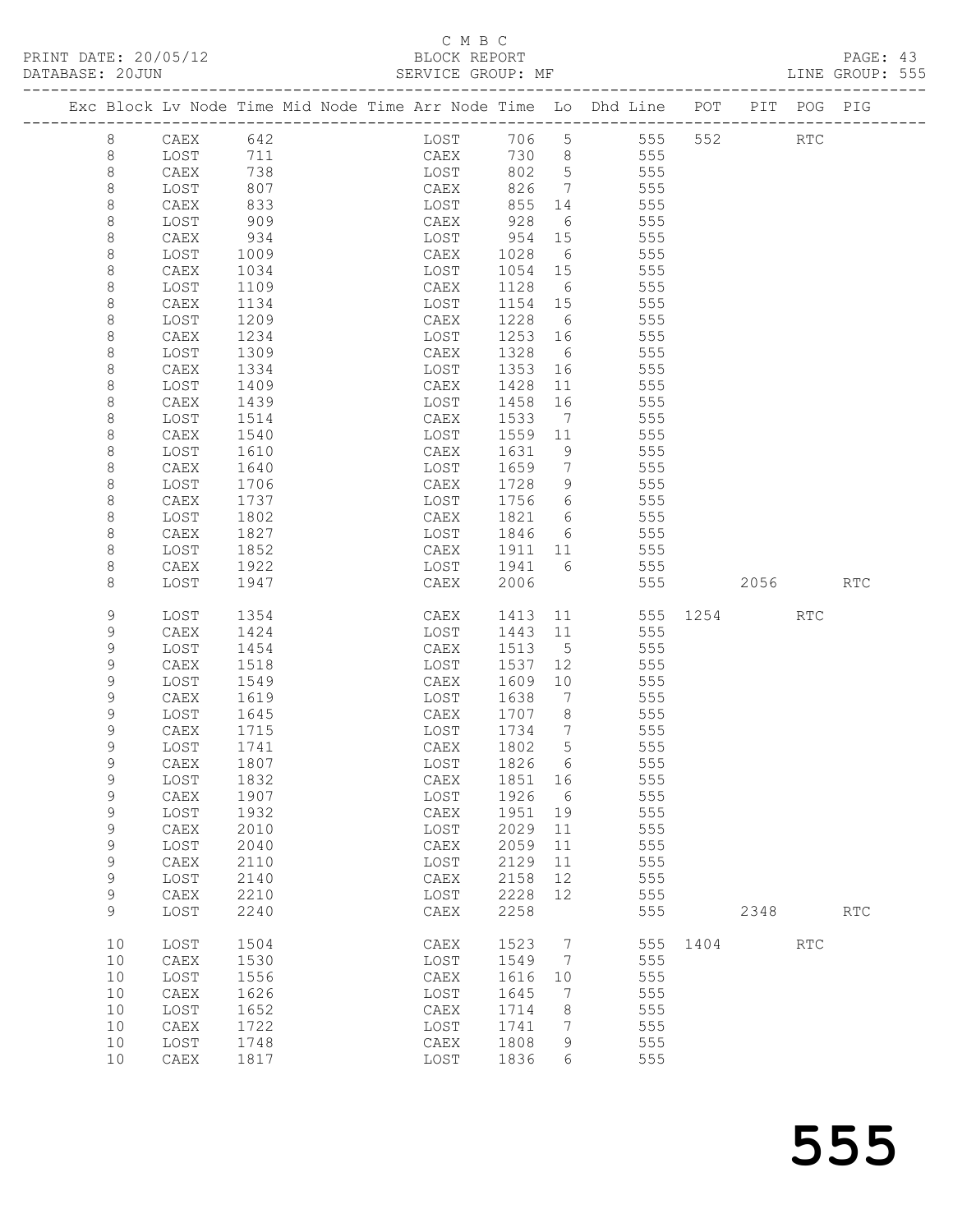#### C M B C<br>BLOCK REPORT SERVICE GROUP: MF

|  |    |      | Exc Block Lv Node Time Mid Node Time Arr Node Time Lo Dhd Line POT PIT POG PIG |                    |         |                              |                   |                                                                                                                                                                                                                                 |            |            |
|--|----|------|--------------------------------------------------------------------------------|--------------------|---------|------------------------------|-------------------|---------------------------------------------------------------------------------------------------------------------------------------------------------------------------------------------------------------------------------|------------|------------|
|  | 10 | LOST | 1842                                                                           | CAEX 1901 555 1951 |         |                              |                   |                                                                                                                                                                                                                                 |            | <b>RTC</b> |
|  | 11 | LOST | 1521                                                                           | CAEX               | 1540    |                              | 10 555 1421       |                                                                                                                                                                                                                                 | <b>RTC</b> |            |
|  | 11 | CAEX | 1550                                                                           | LOST               | 1609    | 8 <sup>8</sup>               | 555               |                                                                                                                                                                                                                                 |            |            |
|  | 11 | LOST | 1617                                                                           | CAEX               | 1639    | 8 <sup>8</sup>               | 555               |                                                                                                                                                                                                                                 |            |            |
|  | 11 | CAEX | 1647                                                                           | LOST               | 1706    | $7\phantom{.0}\phantom{.0}7$ | 555               |                                                                                                                                                                                                                                 |            |            |
|  | 11 | LOST | 1713                                                                           | CAEX               | 1735    | 22                           | 555               |                                                                                                                                                                                                                                 |            |            |
|  | 11 | CAEX | 1757                                                                           | LOST               | 1816    | 6                            | 555               |                                                                                                                                                                                                                                 |            |            |
|  | 11 | LOST | 1822                                                                           | CAEX               | 1841 11 |                              | 555               |                                                                                                                                                                                                                                 |            |            |
|  | 11 | CAEX | 1852                                                                           | LOST               | 1911    |                              | $6\degree$<br>555 |                                                                                                                                                                                                                                 |            |            |
|  | 11 | LOST | 1917                                                                           | CAEX               | 1936 10 |                              | 555               |                                                                                                                                                                                                                                 |            |            |
|  | 11 | CAEX | 1946                                                                           | LOST               | 2005    | $\overline{7}$               | 555               |                                                                                                                                                                                                                                 |            |            |
|  | 11 | LOST | 2012                                                                           | CAEX               | 2031    | 9                            | 555               |                                                                                                                                                                                                                                 |            |            |
|  | 11 | CAEX | 2040                                                                           | LOST               | 2059    | 11                           | 555               |                                                                                                                                                                                                                                 |            |            |
|  | 11 | LOST | 2110                                                                           | CAEX               | 2128    | 12                           | 555               |                                                                                                                                                                                                                                 |            |            |
|  | 11 | CAEX | 2140                                                                           | LOST               | 2159    | 11                           | 555               |                                                                                                                                                                                                                                 |            |            |
|  | 11 | LOST | 2210                                                                           | CAEX               | 2228    | 12                           | 555               |                                                                                                                                                                                                                                 |            |            |
|  | 11 | CAEX | 2240                                                                           | LOST               | 2258    | 12                           | 555               |                                                                                                                                                                                                                                 |            |            |
|  | 11 | LOST | 2310                                                                           | CAEX               | 2328    |                              | 555               | 2418                                                                                                                                                                                                                            |            | <b>RTC</b> |
|  | 12 | LOST | 1542                                                                           | CAEX               |         |                              | 1601 11           | 555 1442                                                                                                                                                                                                                        | <b>RTC</b> |            |
|  | 12 | CAEX | 1612                                                                           | LOST               | 1631    | $7\overline{ }$              | 555               |                                                                                                                                                                                                                                 |            |            |
|  | 12 | LOST | 1638                                                                           | CAEX               | 1700    | 8 <sup>8</sup>               | 555               |                                                                                                                                                                                                                                 |            |            |
|  | 12 | CAEX | 1708                                                                           | LOST               | 1727    | $7\phantom{0}$               | 555               |                                                                                                                                                                                                                                 |            |            |
|  | 12 | LOST | 1734                                                                           | CAEX               | 1755    |                              | 555               | 1845                                                                                                                                                                                                                            |            | <b>RTC</b> |
|  |    |      |                                                                                |                    |         |                              |                   |                                                                                                                                                                                                                                 |            |            |
|  | 13 | LOST | 1603                                                                           | CAEX               | 1624    | 9                            |                   | 555 1503                                                                                                                                                                                                                        | <b>RTC</b> |            |
|  | 13 | CAEX | 1633                                                                           | LOST               | 1652    |                              | 555<br>7          |                                                                                                                                                                                                                                 |            |            |
|  | 13 | LOST | 1659                                                                           | CAEX               | 1721    | 8                            | 555               |                                                                                                                                                                                                                                 |            |            |
|  | 13 | CAEX | 1729                                                                           | LOST               | 1748    |                              | 7 555             |                                                                                                                                                                                                                                 |            |            |
|  | 13 | LOST | 1755                                                                           | CAEX               | 1815    |                              | 555 300           | 1905 - 1905 - 1906 - 1910 - 1920 - 1920 - 1930 - 1930 - 1930 - 1930 - 1930 - 1930 - 1930 - 1930 - 1930 - 1930 - 1930 - 1930 - 1930 - 1930 - 1930 - 1930 - 1930 - 1930 - 1930 - 1930 - 1930 - 1930 - 1930 - 1930 - 1930 - 1930 - |            | <b>RTC</b> |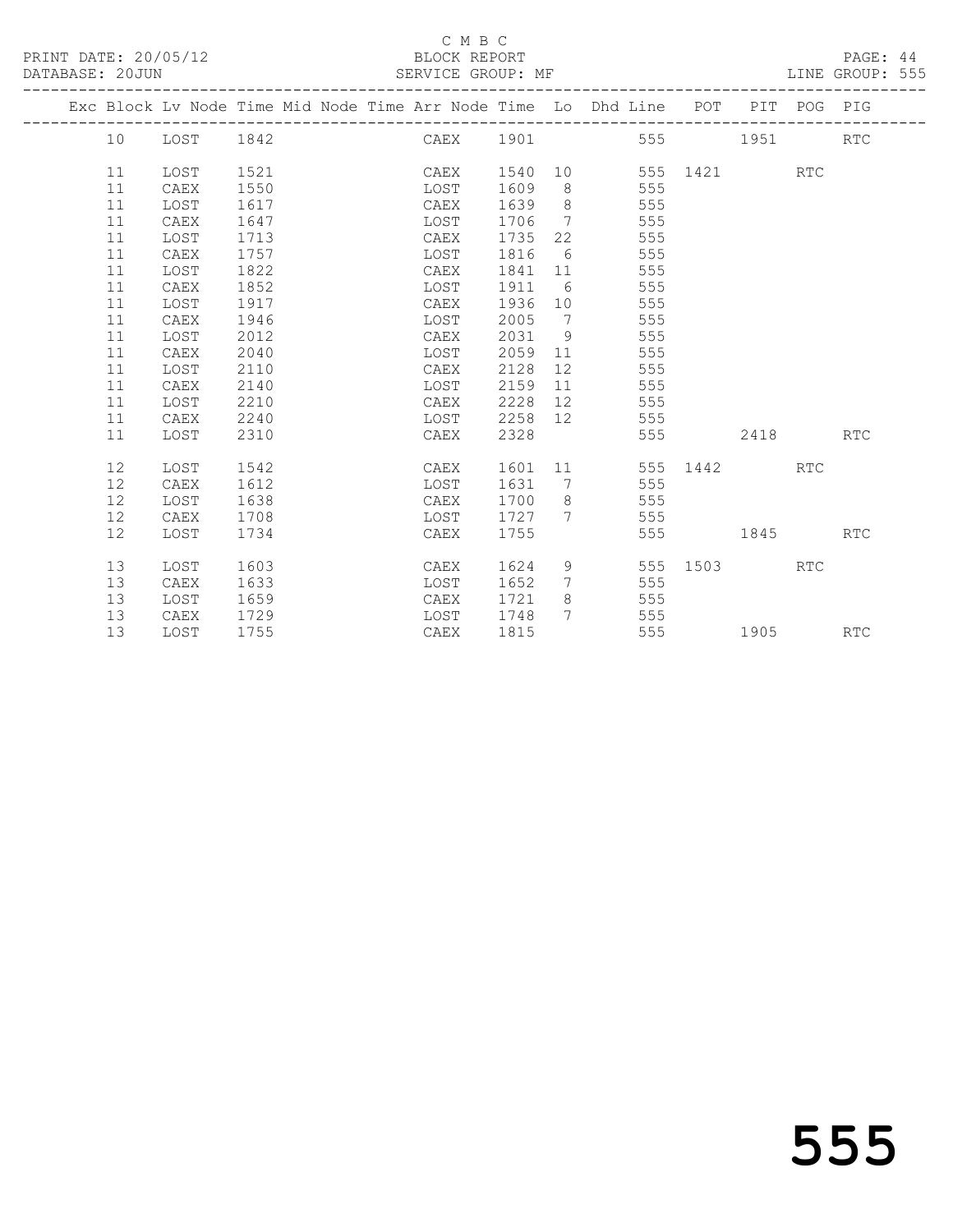|  |                                                                                                                                                                                                                                    | PRINT DATE: 20/05/12                                                                                                             |                                                                     |                                                                                                                                                                                                                                                                                                                                          |      | C M B C                                                                     | BLOCK REPORT                                                                            |                                              |                                                      |                 |     | PAGE: 45   |  |
|--|------------------------------------------------------------------------------------------------------------------------------------------------------------------------------------------------------------------------------------|----------------------------------------------------------------------------------------------------------------------------------|---------------------------------------------------------------------|------------------------------------------------------------------------------------------------------------------------------------------------------------------------------------------------------------------------------------------------------------------------------------------------------------------------------------------|------|-----------------------------------------------------------------------------|-----------------------------------------------------------------------------------------|----------------------------------------------|------------------------------------------------------|-----------------|-----|------------|--|
|  |                                                                                                                                                                                                                                    | 1A67 1A AV & 67 ST<br>ULP UNIVERSITY LOOP                                                                                        |                                                                     | 1 AV & ENGLISH BLUF<br>1 AV & ENGLISH BLUF<br>1 AV & ENGLISH BLUF<br>1 AV & ENGLISH BLUF<br>1 AV & ENGLISH BLUF<br>1 AV & ENGLISH BLUF<br>2 ASS<br>2 2 AD AV & ENGLISH BLUF<br>2 ASS<br>1 AV & ENGLISH BLUF<br>2 ASS<br>2 2 AD AV & ENGLISH BLUF<br>2<br>SSPR SOUTH SURREY PARK N RIDE SUKD SULLIVAN & KIDD<br>WRC1 WHITE ROCK CTR BAY 1 |      |                                                                             | 1AEB 1 AV & ENGLISH BLUFF<br>WR10 WHITE ROCK CTR BAY 10<br>____________________________ |                                              |                                                      |                 |     |            |  |
|  |                                                                                                                                                                                                                                    |                                                                                                                                  |                                                                     | Exc Block Lv Node Time Mid Node Time Arr Node Time Lo Dhd Line POT PIT POG PIG                                                                                                                                                                                                                                                           |      |                                                                             |                                                                                         |                                              |                                                      |                 |     |            |  |
|  | $\mathbf{1}$<br>$\mathbf{1}$<br>$\mathbf{1}$<br>$\mathbf{1}$<br>$\mathbf{1}$<br>$\mathbf{1}$<br>$\mathbf{1}$<br>$\mathbf 1$<br>$\mathbf{1}$<br>$\mathbf{1}$<br>$\mathbf{1}$                                                        | BPST<br>SUKD<br>BPST<br>OXVN<br>BPST<br>OXVN<br>BPST<br>OXVN<br>BPST<br>SUKD<br>BPST                                             |                                                                     | 1 28CR 417 J&N5 BPST 505 10 351 350 RTC<br>1 BPST 515 J&N3 SUKD 606 6 351<br>1 SUKD 612 J&N5 BPST 713 16 351<br>729 J&N3 SUKD 830 7 351<br>1045 SSPR 1105 BPST 1134 13 351<br>1147 MAEX<br>1244 SSPR 1304 BPST 1333 14 351<br>1347 MAEX 1406 OXVN 1432 12 351<br>1444 SSPR 1505 BPST 1538 22 351<br>1600 MAEX 1627 SUKD 1717 17 351      |      |                                                                             | 1206 OXVN 1232 12 351                                                                   |                                              |                                                      |                 |     |            |  |
|  | 2<br>2<br>$\mathbf{2}$<br>$\mathbf{2}$<br>$\mathbf{2}$<br>2<br>$\mathbf{2}$<br>$\mathbf{2}$<br>$\overline{c}$<br>2<br>$\mathbf{2}$<br>$\sqrt{2}$<br>$\mathbf{2}$<br>$\mathbf{2}$<br>$\mathbf{2}$<br>$\mathbf{2}$<br>$\overline{2}$ | 2A52<br>SCDL<br>WR10<br>RRCX<br>2A52 1026<br>BPST<br>2A52<br>2A52<br>BPST<br>2A52<br><b>BPST</b><br>LADX<br>46RR<br>LADX<br>46RR | 545<br>1439<br>1552<br>1654<br>1755<br>1820<br>1827<br>1900<br>1907 | 416 LADX 440 BPST 456 19 30 601<br>BPST 925 LADX 942 2A52 1016 10 601<br>1026 LADX 1058 BPST 1119 6 601<br>1125 LADX 1144 2A52 1220 5 601<br>1225 LADX 1301 BPST 1320 5 601<br>BPST 1325 LADX 1345 2A52 1423 16 601<br>LADX<br>LADX<br>LADX<br>LADX                                                                                      | 1815 | 1519 BPST<br>1613 2A52<br>1726 BPST<br>LADX<br>46RR<br>LADX<br>46RR<br>LADX | 1542<br>1649<br>1748<br>1815<br>1827<br>1848<br>1907<br>1923                            | 10<br>5<br>7<br>5<br>0<br>12<br>$\mathbf{0}$ | 601<br>601<br>601<br>601<br>606<br>606<br>606<br>606 | 354 356<br>1934 | RTC | <b>RTC</b> |  |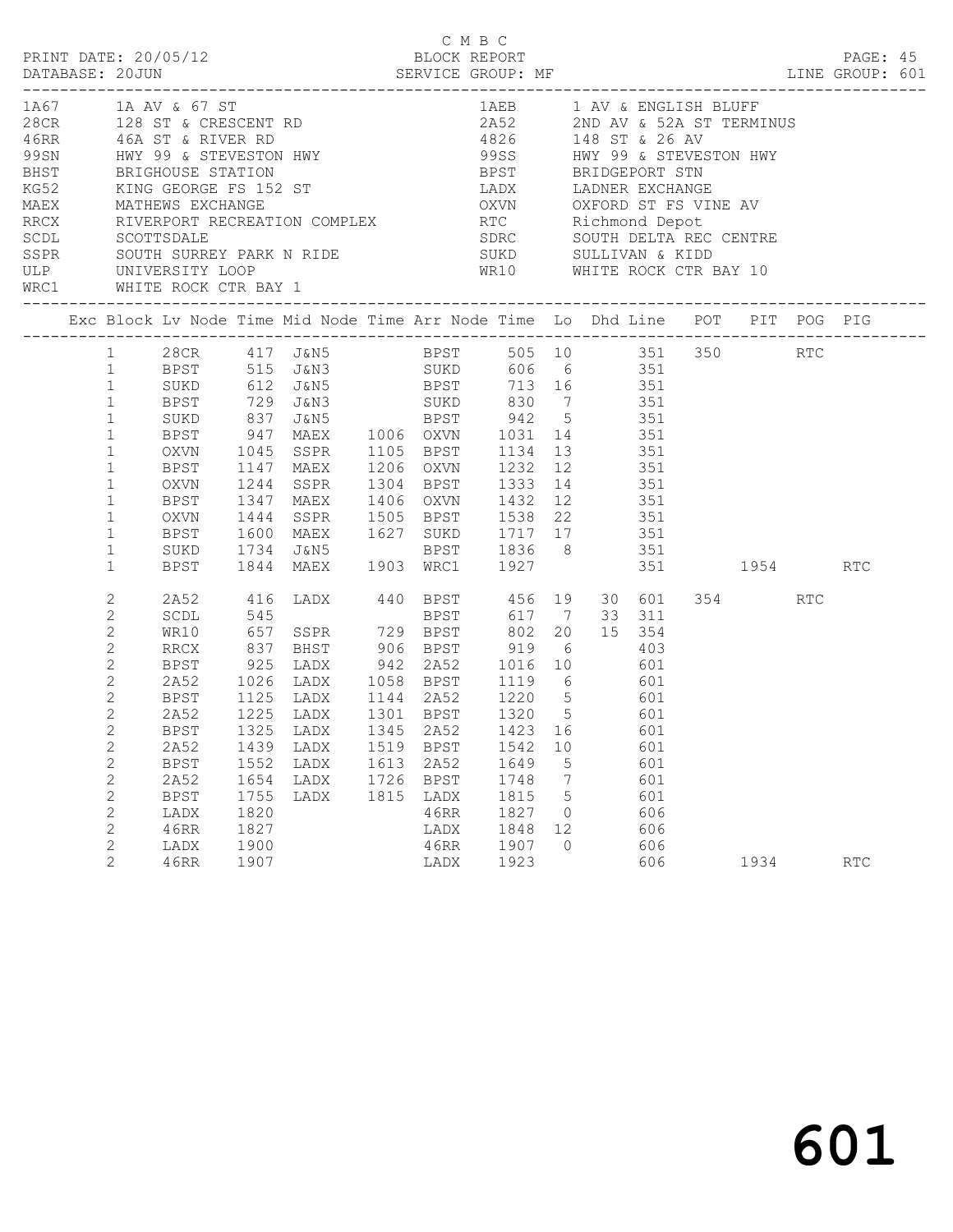#### C M B C<br>BLOCK REPORT SERVICE GROUP: MF

|                |             |      | Exc Block Lv Node Time Mid Node Time Arr Node Time Lo Dhd Line POT PIT POG PIG |      |             |         |                 |        |                |          |                      |            |
|----------------|-------------|------|--------------------------------------------------------------------------------|------|-------------|---------|-----------------|--------|----------------|----------|----------------------|------------|
| $\mathcal{S}$  | OXVN        |      | 442 SSPR                                                                       |      | 458 BPST    |         |                 |        | 524 20 351 415 |          | $\operatorname{RTC}$ |            |
| $\mathfrak{Z}$ | <b>BPST</b> |      | 544 MAEX<br>648 SSPR                                                           |      | 601 OXVN    | 627     | 21              | 351    |                |          |                      |            |
| $\mathfrak{Z}$ | OXVN        |      |                                                                                |      | 704 BPST    | 738     | 21              | 351    |                |          |                      |            |
| 3              | BPST        | 759  | J&N3                                                                           |      | SUKD        | 900     | 17              | 351    |                |          |                      |            |
| 3              | SUKD        | 917  | J&N5                                                                           |      | BPST        | 1022    | 10              | 351    |                |          |                      |            |
| 3              | BPST        | 1032 | MAEX                                                                           |      | 1052 SUKD   | 1136    | $\overline{7}$  | 351    |                |          |                      |            |
| $\mathsf 3$    | SUKD        | 1143 | J&N5                                                                           |      | BPST        | 1249    | 13              | 351    |                |          |                      |            |
| 3              | BPST        | 1302 | MAEX                                                                           |      | 1321 SUKD   | 1408    | $5^{\circ}$     | 351    |                |          |                      |            |
| 3              | SUKD        | 1413 | J&N5                                                                           |      | BPST        | 1520    | 9               | 351    |                |          |                      |            |
| 3              | <b>BPST</b> | 1529 | MAEX                                                                           |      | 1553 SUKD   | 1643    | $\overline{7}$  | 351    |                |          |                      |            |
| 3              | SUKD        | 1650 | J&N5                                                                           |      | BPST        | 1757 13 |                 | 351    |                |          |                      |            |
| 3              | <b>BPST</b> | 1810 | MAEX                                                                           |      | 1831 SUKD   | 1917    | 21              | 351    |                |          |                      |            |
| 3              | SUKD        | 1938 | J&N5                                                                           |      | BPST        | 2033    | 10              | 351    |                |          |                      |            |
| 3              | <b>BPST</b> | 2043 | MAEX                                                                           |      | 2101 SUKD   | 2142    |                 | 351    |                | 2212     |                      | <b>RTC</b> |
| 4              | 4826        | 439  | SSPR                                                                           | 500  | BPST        | 523     | $5\overline{)}$ | 30 352 |                | 417      | RTC                  |            |
| 4              | 4826        | 558  | SSPR                                                                           | 620  | BPST        | 648     | 12              | 22 352 |                |          |                      |            |
| 4              | SDRC        | 722  | LADX                                                                           | 740  | BPST        | 804     | 16              | 601    |                |          |                      |            |
| $\overline{4}$ | BPST        | 820  | LADX                                                                           | 840  | 2A52        | 914     | 12              | 601    |                |          |                      |            |
| 4              | 2A52        | 926  | LADX                                                                           | 957  | BPST        | 1018    | $\overline{7}$  | 601    |                |          |                      |            |
| 4              | BPST        | 1025 | LADX                                                                           | 1044 | 2A52        | 1119    | $5^{\circ}$     | 601    |                |          |                      |            |
| 4              | 2A52        | 1124 | LADX                                                                           | 1158 | BPST        | 1219    | $6\overline{6}$ | 601    |                |          |                      |            |
| 4              | <b>BPST</b> | 1225 | LADX                                                                           | 1245 | 2A52        | 1321    | $5\overline{)}$ | 601    |                |          |                      |            |
| 4              | 2A52        | 1326 | LADX                                                                           |      | 1402 BPST   | 1421    | 19              | 601    |                |          |                      |            |
| 4              | <b>BPST</b> | 1440 |                                                                                |      | 2A52        | 1518    | 15              | 27 602 |                |          |                      |            |
| 4              | BPST        | 1600 | SDRC                                                                           | 1626 | 1AEB        | 1637    | $\overline{0}$  | 603    |                |          |                      |            |
| 4              | 1AEB        | 1637 |                                                                                |      | SDRC        | 1654    | 16              | 27 603 |                |          |                      |            |
| $\overline{4}$ | BPST        | 1737 | LADX                                                                           | 1758 | 2A52        | 1832    | 6               | 601    |                |          |                      |            |
| 4              | 2A52        | 1838 | LADX                                                                           | 1906 | BPST        | 1924    | 17              | 601    |                |          |                      |            |
| 4              | BPST        | 1941 | LADX                                                                           | 1959 | 2A52        | 2029    | 9               | 601    |                |          |                      |            |
| 4              | 2A52        | 2038 | LADX                                                                           | 2104 | BPST        | 2122    | 8 <sup>8</sup>  | 601    |                |          |                      |            |
| 4              | BPST        | 2130 | LADX                                                                           | 2147 | 2A52        | 2218    | 12              | 601    |                |          |                      |            |
| 4              | 2A52        | 2230 | LADX                                                                           | 2256 | BPST        | 2313    | $5\overline{)}$ | 601    |                |          |                      |            |
| 4              | BPST        | 2318 | LADX                                                                           | 2334 | 2A52        | 2403    | $5\overline{)}$ | 601    |                |          |                      |            |
| 4              | 2A52        | 2408 | LADX                                                                           | 2431 | BPST        | 2448    |                 | 601    |                | 2501 250 |                      | <b>RTC</b> |
| 5              | SCDL        | 445  |                                                                                |      | <b>BPST</b> | 511 18  |                 | 311    |                | 419      | <b>RTC</b>           |            |
| 5              | BPST        |      | 529 J&N3 SUKD                                                                  |      |             | 620     | $\overline{7}$  | 351    |                |          |                      |            |
| 5              | SUKD        |      | 627 J&N5                                                                       |      | BPST        | 729 15  |                 | 351    |                |          |                      |            |
| 5              | BPST        |      | 744 J&N3                                                                       |      | SUKD        | 845 17  |                 | 351    |                |          |                      |            |
| 5              | SUKD        | 902  | <b>J&amp;N5</b>                                                                |      | <b>BPST</b> | 1007    | 10              | 351    |                |          |                      |            |
| 5              | <b>BPST</b> | 1017 | MAEX                                                                           | 1037 | <b>OXVN</b> | 1102    | 13              | 351    |                |          |                      |            |
| 5              | <b>OXVN</b> | 1115 | SSPR                                                                           | 1135 | <b>BPST</b> | 1204    | 13              | 351    |                |          |                      |            |
| $\mathsf S$    | <b>BPST</b> | 1217 | MAEX                                                                           | 1236 | <b>OXVN</b> | 1302    | 12              | 351    |                |          |                      |            |
| 5              | OXVN        | 1314 | SSPR                                                                           | 1334 | <b>BPST</b> | 1403    | 14              | 351    |                |          |                      |            |
| 5              | <b>BPST</b> | 1417 | MAEX                                                                           | 1438 | SUKD        | 1526    | 10              | 351    |                |          |                      |            |
| 5              | SUKD        | 1536 | J&N5                                                                           |      | <b>BPST</b> | 1645    | 5               | 351    |                |          |                      |            |
| $\mathsf S$    | <b>BPST</b> | 1650 | MAEX                                                                           | 1717 | SUKD        | 1806    | 15              | 351    |                |          |                      |            |
| 5              | SUKD        | 1821 | J&N5                                                                           |      | <b>BPST</b> | 1920    | 8               | 351    |                |          |                      |            |
| 5              | <b>BPST</b> | 1928 | MAEX                                                                           | 1946 | SUKD        | 2029    |                 | 351    |                | 2059     |                      | RTC        |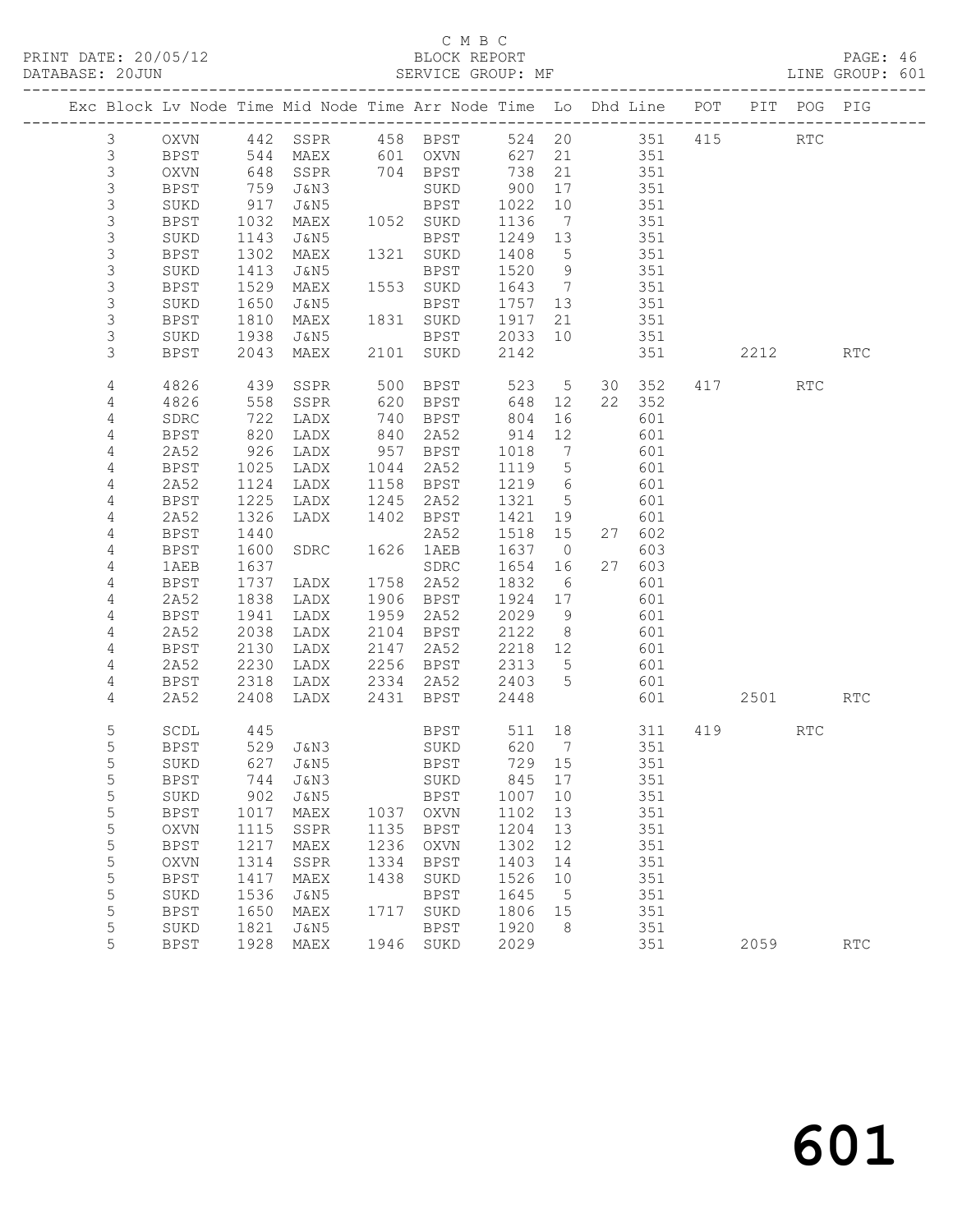### C M B C<br>BLOCK REPORT

| DATABASE: 20JUN  | 11.11.1 <i>DI</i> III. 20709712 |                  |                                                                                                                                                  | LUUCIN IWI UINI<br>SERVICE GROUP: MF                                          |                |       |               |            |              |      | LINE GROUP: 601 |
|------------------|---------------------------------|------------------|--------------------------------------------------------------------------------------------------------------------------------------------------|-------------------------------------------------------------------------------|----------------|-------|---------------|------------|--------------|------|-----------------|
|                  |                                 |                  | Exc Block Lv Node Time Mid Node Time Arr Node Time Lo Dhd Line POT PIT POG PIG                                                                   |                                                                               |                |       |               |            |              |      |                 |
| 6                |                                 |                  | 2A52 445 LADX 510 BPST 526 10 22 601 423 RTC                                                                                                     |                                                                               |                |       |               |            |              |      |                 |
| $6\phantom{.}6$  |                                 |                  | SDRC 558 1AEB 611 0<br>1AEB 611 SDRC 621 SDRC 621 9                                                                                              |                                                                               |                |       |               | 604        |              |      |                 |
| 6                | 1AEB                            |                  |                                                                                                                                                  |                                                                               |                |       | $621$ 9 604   |            |              |      |                 |
| 6                | SDRC                            |                  |                                                                                                                                                  |                                                                               |                |       | 705 10 17 601 |            |              |      |                 |
| 6                | LADX                            |                  |                                                                                                                                                  |                                                                               | 747 0          |       |               | 608        |              |      |                 |
| 6                | 46RR                            | 747<br>801       |                                                                                                                                                  | LADX<br>BPST                                                                  | 755 6          |       |               | 608        |              |      |                 |
| 6                | LADX                            |                  |                                                                                                                                                  |                                                                               | 824 11         |       |               | 601        |              |      |                 |
| 6                | BPST                            |                  | 835 LADX 855 2A52 929 13<br>942 LADX 1014 BPST 1035 20<br>1055 LADX 1114 2A52 1149 6<br>1155 LADX 1229 BPST 1250 5<br>1255 LADX 1315 2A52 1351 7 |                                                                               |                |       |               | 601        |              |      |                 |
| 6                | 2A52                            |                  |                                                                                                                                                  |                                                                               |                |       |               | 601        |              |      |                 |
| 6                | BPST                            |                  |                                                                                                                                                  |                                                                               |                |       |               | 601        |              |      |                 |
| 6                | 2A52                            |                  |                                                                                                                                                  |                                                                               |                |       |               | 601        |              |      |                 |
| 6                | BPST                            |                  |                                                                                                                                                  | LADX 1225 13<br>LADX 1315 2A52 1351 /<br>LADX 1432 BPST 1452 8<br>2A52 1538 9 |                |       |               | 601        |              |      |                 |
| 6                | 2A52                            | $1358$<br>$1500$ |                                                                                                                                                  |                                                                               |                |       |               | 601        |              |      |                 |
| 6                | BPST                            |                  |                                                                                                                                                  |                                                                               |                |       |               | 33 602     |              |      |                 |
| 6                | BPST                            |                  |                                                                                                                                                  |                                                                               |                |       |               | 602        |              |      |                 |
| 6                | 2A52                            |                  |                                                                                                                                                  |                                                                               |                |       |               | 601        |              |      |                 |
| 6                | BPST                            |                  | 1620 2A52 1701 10<br>1711 LADX 1741 BPST 1805 10<br>1815 SDRC 1839 1AEB 1854 0<br>1854 SDRC 1903 SDRC 1903                                       |                                                                               |                |       |               | 604        |              |      |                 |
| 6                | 1AEB                            |                  |                                                                                                                                                  |                                                                               |                |       |               |            | 604 1918 RTC |      |                 |
| $\overline{7}$   | 28CR                            | 451              | J&N5 – J                                                                                                                                         | BPST 544 15 351 424                                                           |                |       |               |            |              | RTC  |                 |
| $\overline{7}$   | BPST                            | 559              | J&N3                                                                                                                                             | SUKD 652 17                                                                   |                |       |               | 351        |              |      |                 |
| 7                | SUKD                            | 709<br>829       | J&N5<br>J&N3                                                                                                                                     | BPST 813 16<br>SUKD 930 15                                                    |                |       |               | 351        |              |      |                 |
| 7                | BPST                            |                  |                                                                                                                                                  |                                                                               |                |       |               | 351        |              |      |                 |
| 7                | SUKD                            | $945$<br>1102    |                                                                                                                                                  | J&N5 BPST 1050 12<br>MAEX 1122 SUKD 1206 6                                    |                |       |               | 351        |              |      |                 |
| $\overline{7}$   | BPST                            |                  |                                                                                                                                                  |                                                                               |                |       |               | 351        |              |      |                 |
| 7                | SUKD                            |                  | 1212 J&N5<br>1332 MAEX 1351 SUKD<br>1451 J&N5 BPST                                                                                               | BPST 1318 14                                                                  |                |       |               | 351        |              |      |                 |
| $\overline{7}$   | BPST                            |                  |                                                                                                                                                  |                                                                               | 1438 13        |       |               | 351        |              |      |                 |
| $7\phantom{.}$   | SUKD                            |                  |                                                                                                                                                  | BPST 1604 16                                                                  |                |       |               | 351        |              |      |                 |
| 7                | BPST                            | 1620<br>1749     |                                                                                                                                                  | MAEX 1647 SUKD<br>J&N5 BPST                                                   | 1737 12        |       |               | 351        |              |      |                 |
| $\boldsymbol{7}$ | SUKD                            |                  |                                                                                                                                                  | BPST 1851 13                                                                  |                |       |               | 351        |              |      |                 |
| 7                | <b>BPST</b>                     | 1904<br>2012     |                                                                                                                                                  | MAEX 1922 SUKD 2005 7<br>J&N5 BPST 2107 12                                    |                |       |               | 351        |              |      |                 |
| $\overline{7}$   | SUKD                            |                  |                                                                                                                                                  |                                                                               |                |       |               | 351        |              |      |                 |
| 7                | BPST                            | 2119             |                                                                                                                                                  | MAEX 2137 SUKD                                                                | 2218 15        |       |               | 351        |              |      |                 |
| 7                | SUKD                            | 2233             | J&N5 STATISTICS                                                                                                                                  | BPST                                                                          | 2326           |       |               |            |              | 2339 | RTC             |
| 8                | 99SS                            | 440              |                                                                                                                                                  | SDRC 456 2A52                                                                 |                | 508 7 |               |            | 601 436 RTC  |      |                 |
| 8                | 2A52                            | 515              | LADX                                                                                                                                             | 540 BPST                                                                      | 556            | - 9   |               | 601        |              |      |                 |
| 8                | BPST                            | 605              |                                                                                                                                                  | 1A67                                                                          | 645            | 6     |               | 601        |              |      |                 |
| 8                | 1A67                            | 651              | LADX 719 BPST                                                                                                                                    |                                                                               | 740 10         |       |               | 601        |              |      |                 |
| $\,8\,$          | BPST                            | 750<br>835       | LADX 807 SDRC                                                                                                                                    |                                                                               | 826            | 9     |               | 601        |              |      |                 |
| $\,8\,$          | SDRC                            |                  |                                                                                                                                                  | 1AEB                                                                          | 845 0          |       |               | 603        |              |      |                 |
| 8                | 1AEB                            |                  |                                                                                                                                                  |                                                                               | 902 5<br>949 6 |       |               | 603<br>601 |              |      |                 |
| 8                | SDRC                            |                  |                                                                                                                                                  |                                                                               |                |       |               |            |              |      |                 |
| 8                | BPST                            |                  | 955 LADX 1014 2A52 1048 8                                                                                                                        |                                                                               |                |       |               | 601        |              |      |                 |

8 2A52 2204 LADX 2230 BPST 2247 601 2300 RTC

8 BPST 955 LADX 1014 2A52 1048 8 601

 8 BPST 1155 LADX 1214 2A52 1250 6 601 8 2A52 1256 LADX 1332 BPST 1351 11 601 8 BPST 1402 BHST 1420 RRCX 1450 15 403 8 RRCX 1505 BHST 1537 BPST 1554 17 403 8 BPST 1611 BHST 1628 RRCX 1656 9 15 403 8 BPST 1720 WRC1 1830 17 33 354 8 BPST 1920 LADX 1938 2A52 2008 6 601 8 2A52 2014 LADX 2040 BPST 2058 7 601 8 BPST 2105 LADX 2122 2A52 2153 11 601

8 2A52 1056 LADX 1128 BPST 1149 6 601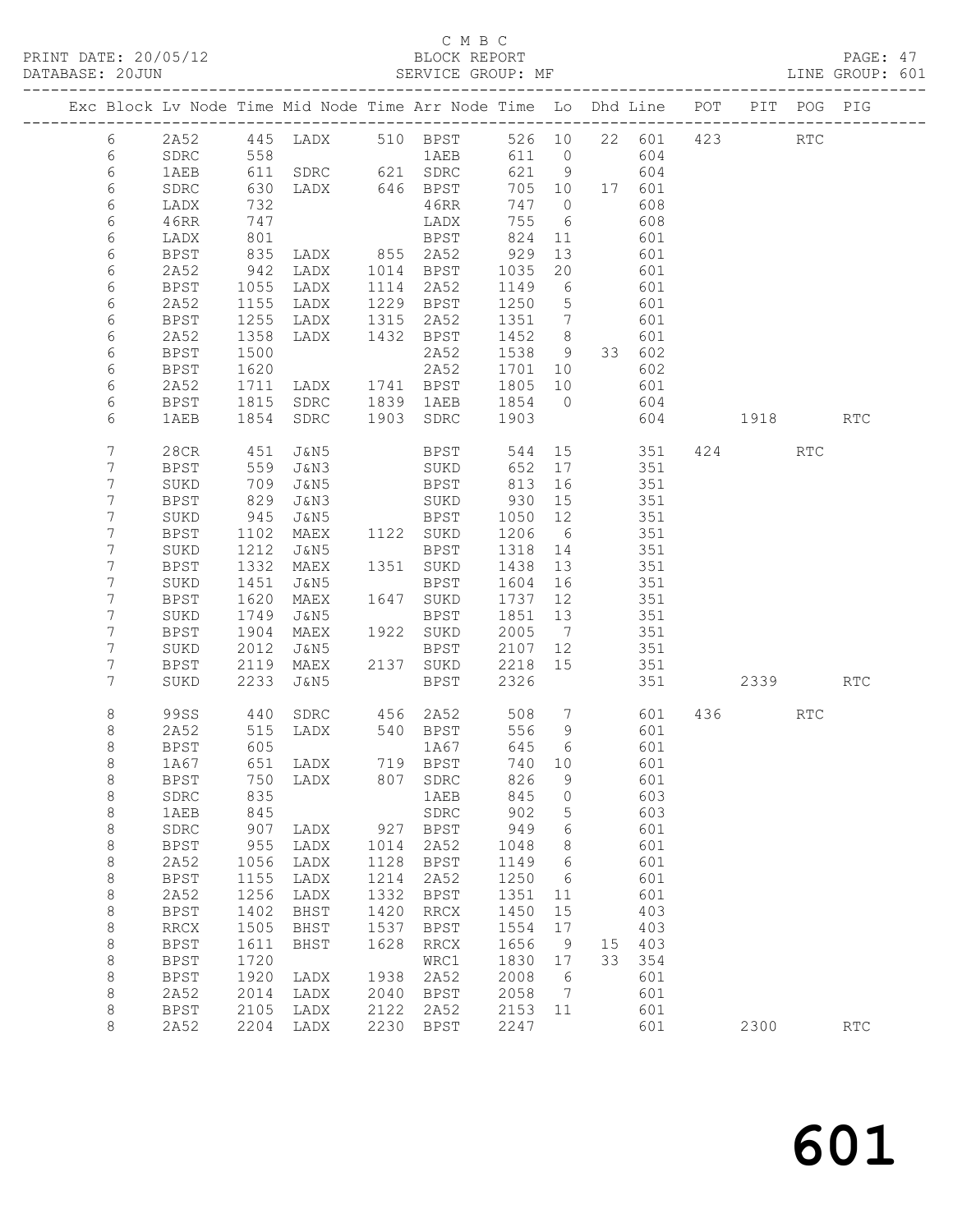## C M B C<br>BLOCK REPORT<br>SERVICE GROUP: MF

| DATABASE: 20JUN |                |                     |            | SERVICE GROUP: MF                                                              |     |                            |            |                     |     |                  |         |             |         | LINE GROUP: 601 |
|-----------------|----------------|---------------------|------------|--------------------------------------------------------------------------------|-----|----------------------------|------------|---------------------|-----|------------------|---------|-------------|---------|-----------------|
|                 |                |                     |            | Exc Block Lv Node Time Mid Node Time Arr Node Time Lo Dhd Line POT PIT POG PIG |     |                            |            |                     |     |                  |         |             |         |                 |
|                 | 9              | SCDL 505            |            |                                                                                |     | BPST 533 17 30 311 439 RTC |            |                     |     |                  |         |             |         |                 |
|                 | 9              | SCDL                |            | 620 BPST 659 11 22 311                                                         |     |                            |            |                     |     |                  |         |             |         |                 |
|                 | 9              | SDRC                |            |                                                                                |     | 1AEB 745 0                 |            |                     |     | 604              |         |             |         |                 |
|                 | $\overline{9}$ | 1AEB                |            |                                                                                |     |                            | 823        |                     |     |                  |         | 604 838     |         | <b>RTC</b>      |
|                 |                |                     |            |                                                                                |     |                            |            |                     |     |                  |         |             |         |                 |
|                 | 10             | WR10                | 514        | SSPR                                                                           |     | 545 BPST                   |            | 611 10              |     | 22 354           |         | 447         | RTC     |                 |
|                 | 10             | SDRC                | 643        | LADX                                                                           |     | 659 BPST                   | 718 6      |                     |     | 22 601           |         |             |         |                 |
|                 | 10             | SDRC                |            |                                                                                |     |                            | 756 0      |                     |     | 603              |         |             |         |                 |
|                 | 10             | 1AEB                |            |                                                                                |     |                            | 839 11     |                     | 603 |                  |         |             |         |                 |
|                 | 10             | BPST                |            | 850 LADX                                                                       |     | 907 2A52 941 16            |            |                     | 601 |                  |         |             |         |                 |
|                 | 10             | 2A52                |            | 957 LADX                                                                       |     | 1029 BPST                  | 1050       |                     |     |                  | 601 000 | 1103        |         | <b>RTC</b>      |
|                 | 11             | 4826                | 514        | SSPR                                                                           |     | 535 BPST                   |            |                     |     | 559 17 17 352    |         | 452         | RTC     |                 |
|                 | 11             | LADX                | 633        |                                                                                |     | <b>BPST</b>                | 654 8      |                     |     | 33 601           |         |             |         |                 |
|                 | 11             | WR10                |            | 735 SSPR                                                                       |     | 809 BPST                   | 842        |                     |     |                  | 354     |             | 857   1 | <b>RTC</b>      |
|                 |                |                     |            |                                                                                |     |                            |            |                     |     |                  |         |             |         |                 |
|                 | 12             | OXVN                |            | 522 SSPR 538 BPST                                                              |     |                            |            | 606 8               |     |                  |         | 351 455 RTC |         |                 |
|                 | 12             | BPST                |            | 614 J&N3                                                                       |     | SUKD                       | 707 16     |                     | 351 |                  |         |             |         |                 |
|                 | 12             | SUKD                |            | 723 J&N5                                                                       |     | BPST                       | 827        |                     |     |                  | 351     |             | 842     | RTC             |
|                 | 13             | SCDL                | 525        |                                                                                |     | <b>BPST</b>                |            |                     |     | 555 15 33 311    | 459     |             | RTC     |                 |
|                 | 13             | WR10                |            | 643 SSPR 715 BPST                                                              |     |                            | 748        |                     |     | 354              |         | 803         |         | <b>RTC</b>      |
|                 |                |                     |            |                                                                                |     |                            |            |                     |     |                  |         |             |         |                 |
|                 | 14             | 28CR                | 531        | J&N5                                                                           |     | BPST                       |            | 626 18              |     | 351              |         | 504 700     | RTC     |                 |
|                 | 14             | BPST                | 644        | J&N3                                                                           |     | SUKD                       | 740 6      |                     |     | 351              |         |             |         |                 |
|                 | 14             | SUKD                |            | 746 J&N5                                                                       |     | <b>BPST</b>                | 852        | 8 <sup>8</sup>      | 351 |                  |         |             |         |                 |
|                 | 14             | BPST                | 900        | MAEX                                                                           |     | 919 SUKD                   | 1001 12    |                     | 351 |                  |         |             |         |                 |
|                 | 14             | SUKD                | 1013       | J&N5                                                                           |     | BPST                       | 1119       | 13                  | 351 |                  |         |             |         |                 |
|                 | 14             | BPST                | 1132       | MAEX                                                                           |     | 1151 SUKD                  | 1235       | $7\overline{ }$     |     | 351              |         |             |         |                 |
|                 | 14             | SUKD                | 1242       | J&N5                                                                           |     | BPST                       | 1348 14    |                     |     | $\frac{1}{351}$  |         |             |         |                 |
|                 | 14             | BPST                | 1402       | MAEX                                                                           |     | 1423 SUKD                  | 1511       | $5\overline{)}$     | 351 |                  |         |             |         |                 |
|                 | 14             | SUKD                | 1516       | J&N5                                                                           |     | BPST                       | 1626 14    |                     |     | 351              |         |             |         |                 |
|                 | 14             | BPST                | 1640       | MAEX                                                                           |     | 1707 SUKD                  | 1757 9     |                     |     | 351              |         |             |         |                 |
|                 | 14             | SUKD                | 1806       | J&N5                                                                           |     | BPST                       | 1905       | 11                  | 351 |                  |         |             |         |                 |
|                 | 14             | <b>BPST</b>         | 1916       | MAEX                                                                           |     | 1934 SUKD 2017             |            | 16                  | 351 |                  |         |             |         |                 |
|                 | 14             | SUKD                | 2033       | J&N5                                                                           |     | BPST 2127                  |            | 13                  | 351 |                  |         |             |         |                 |
|                 | 14             | BPST                |            | 2140 MAEX                                                                      |     | 2158 SUKD 2239             |            |                     |     | 351              |         | 2307        |         | RTC             |
|                 |                |                     |            |                                                                                |     | 1AEB 531 0 603 505         |            |                     |     |                  |         |             |         |                 |
|                 | 15             | SDRC                | 521        |                                                                                |     |                            |            |                     |     |                  |         |             | RTC     |                 |
|                 | 15             | 1AEB                | 531        |                                                                                |     | SDRC                       | 546        | 5                   |     | 7 603            |         |             |         |                 |
|                 | 15             | 2A52                | 558        | LADX                                                                           |     | 626 BPST                   | 644        | 5 <sup>5</sup>      |     | 22 601           |         |             |         |                 |
|                 | 15             | SDRC                | 711        |                                                                                |     | 1AEB                       | 724        | $\Omega$            |     | 604              |         |             |         |                 |
|                 | 15             | 1AEB                | 724        | SDRC                                                                           |     | 736 BPST                   | 804        |                     |     | 604              |         | 819         |         | <b>RTC</b>      |
|                 | 16             | 2A52                | 531        | LADX                                                                           |     | 556 BPST                   | 612        | 8                   |     | 601              |         | 509 RTC     |         |                 |
|                 | 16             | BPST                | 620        | LADX                                                                           |     | 637 SDRC                   | 652        | $5\overline{)}$     |     | 601              |         |             |         |                 |
|                 | 16             | SDRC                | 657        |                                                                                |     | 1AEB                       | 710        | $\overline{0}$      |     | 604              |         |             |         |                 |
|                 | 16             | 1AEB                | 710        | SDRC                                                                           |     | 720 BPST                   | 749        | 16                  |     | 604              |         |             |         |                 |
|                 | 16             | BPST                | 805        | LADX                                                                           | 825 | 2A52                       | 859        | 12                  |     | 601              |         |             |         |                 |
|                 | 16             | 2A52                | 911        | LADX                                                                           | 942 | BPST                       | 1003       |                     |     | 601              |         | 1016        |         | <b>RTC</b>      |
|                 |                |                     |            |                                                                                |     |                            |            |                     |     |                  |         |             |         |                 |
|                 | 17<br>17       | 4826<br>SCDL        | 539<br>705 | SSPR                                                                           | 600 | BPST<br>BPST               | 626<br>745 | 9<br>8 <sup>8</sup> |     | 30 352<br>15 311 |         | 517         | RTC     |                 |
|                 | 17             |                     | 808        |                                                                                |     | 837 BPST                   | 850        | 14                  |     | 403              |         |             |         |                 |
|                 | 17             | RRCX<br><b>BPST</b> | 904        | BHST<br>BHST                                                                   |     | 919 RRCX                   | 944        |                     |     | 403              |         |             | 950 000 | <b>RTC</b>      |
|                 |                |                     |            |                                                                                |     |                            |            |                     |     |                  |         |             |         |                 |
|                 | 18             | WR10                |            | 544 SSPR                                                                       |     | 615 BPST                   | 641        | 9                   |     | 30 354           |         | 517 RTC     |         |                 |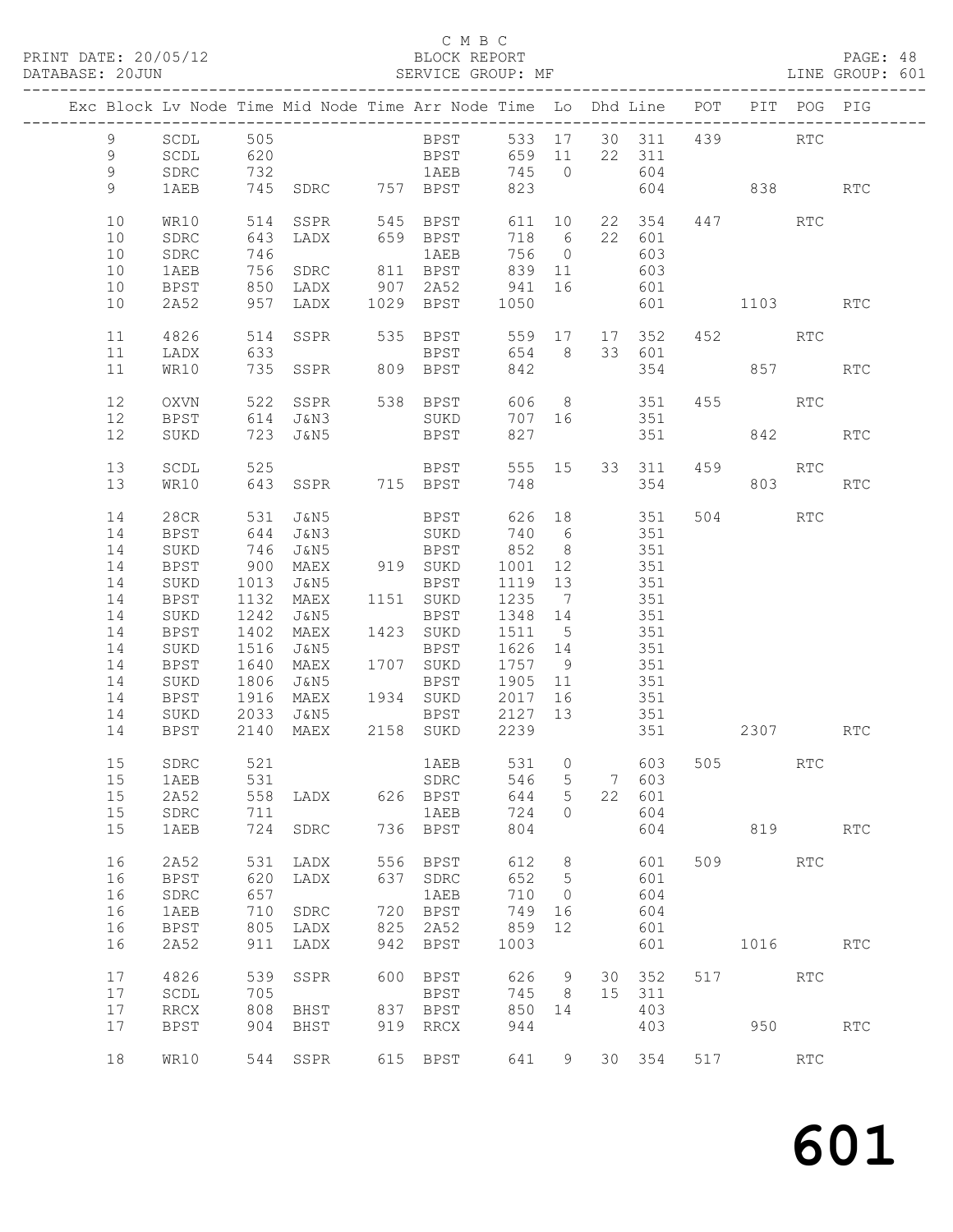#### C M B C<br>BLOCK REPORT

#### SERVICE GROUP: MF

|    |             |            |                                                    |     | Exc Block Lv Node Time Mid Node Time Arr Node Time Lo Dhd Line POT             |           |                |           |               |              | PIT POG PIG |                      |
|----|-------------|------------|----------------------------------------------------|-----|--------------------------------------------------------------------------------|-----------|----------------|-----------|---------------|--------------|-------------|----------------------|
| 18 | SCDL 720    |            |                                                    |     | BPST 802 311 817 RTC                                                           |           |                |           |               |              |             |                      |
| 19 | 2A52        |            |                                                    |     | 543 SDRC 556 BPST                                                              |           |                |           | 618 17 602    | 521 RTC      |             |                      |
| 19 | BPST        | 635        |                                                    |     | 1A67                                                                           | 716 7 601 |                |           |               |              |             |                      |
| 19 | 1A67        |            |                                                    |     |                                                                                | 813 5     |                |           | 34 601        |              |             |                      |
| 19 | 2A52        |            | 723 LADX      750  BPST<br>852  SDRC     905  BPST |     |                                                                                | 928       |                |           | 602           | 941 — 10     |             | $\operatorname{RTC}$ |
| 20 | 2A52        |            |                                                    |     | 543 LADX 611 BPST                                                              | 629 10    |                |           | 32 601        | 521 RTC      |             |                      |
| 20 |             |            |                                                    |     |                                                                                | 746       |                |           | 602           |              |             |                      |
|    | 2A52        |            | 711 SDRC 724 BPST                                  |     |                                                                                |           |                |           |               |              | 801 12      | RTC                  |
| 21 | LADX        | 535        |                                                    |     | 46RR                                                                           |           |                |           | 550 0 608     | 523 RTC      |             |                      |
| 21 | 46RR        | 550        |                                                    |     | LADX                                                                           |           |                | 558 7 608 |               |              |             |                      |
| 21 | LADX        | 605        |                                                    |     | 46RR                                                                           | 620       | $\overline{0}$ |           | 608           |              |             |                      |
| 21 | 46RR        | 620        |                                                    |     | LADX                                                                           | 628 11    |                |           | 608           |              |             |                      |
| 21 |             | 639        |                                                    |     | 46RR                                                                           | 654 0     |                |           | 608           |              |             |                      |
|    | LADX        |            |                                                    |     |                                                                                |           |                |           |               |              |             |                      |
| 21 | 46RR        | 654        |                                                    |     | LADX                                                                           | 702 5     |                |           | 608           |              |             |                      |
| 21 | LADX        | 707<br>701 |                                                    |     | BPST                                                                           | 728 6     |                |           | 601           |              |             |                      |
| 21 | BPST        |            |                                                    |     | $\begin{array}{c}\n\cdot & \cdot & \cdot \\ \text{ULP} \\ \cdots\n\end{array}$ | 814 7     |                |           | 33 480        |              |             |                      |
| 21 | BPST        | 854        |                                                    |     | ULP 936 14                                                                     |           |                |           | 480           |              |             |                      |
| 21 | ULP         | 950        |                                                    |     | <b>BPST</b>                                                                    | 1026      |                |           |               | 480 1039 RTC |             |                      |
| 22 | 28CR        | 551        | J&N5                                               |     |                                                                                |           |                |           |               | 524 RTC      |             |                      |
| 22 | <b>BPST</b> |            |                                                    |     | BPST 648 11 351<br>OXVN 746 32 351<br>659 MAEX 717 OXVN                        |           |                |           |               |              |             |                      |
| 22 |             | 818        |                                                    |     | SSPR 836 BPST 910 6 351                                                        |           |                |           |               |              |             |                      |
|    | OXVN        |            |                                                    |     |                                                                                |           |                |           |               |              |             |                      |
| 22 | BPST        |            | 916 MAEX                                           |     | 935 WRC1 1002                                                                  |           |                |           |               | 351 1032     |             | <b>RTC</b>           |
| 23 | 28CR        |            |                                                    |     | 603 J&N5 BPST                                                                  |           |                |           | 701 13 351    | 536 RTC      |             |                      |
| 23 | BPST        |            |                                                    |     | 714 J&N3 SUKD                                                                  |           |                |           | 814 7 351     |              |             |                      |
| 23 | SUKD        |            | 821 J&N5                                           |     | <b>BPST</b>                                                                    | 928       |                |           |               | 351 941 RTC  |             |                      |
|    |             |            |                                                    |     |                                                                                |           |                |           |               |              |             |                      |
| 24 | SDRC        | 556        |                                                    |     | 1AEB                                                                           |           |                | 606 0     | 603           | 540 540      | RTC         |                      |
| 24 | 1AEB        | 606        |                                                    |     | SDRC 622 BPST                                                                  | 644 11    |                |           | 22 603        |              |             |                      |
| 24 | SDRC        | 717        |                                                    |     | 1AEB                                                                           | 727 0     |                |           | 603           |              |             |                      |
| 24 | 1AEB        |            | 727 SDRC                                           |     | 743 BPST                                                                       | 811       |                |           | 603           | 826 18       |             | RTC                  |
| 25 | WR10        |            | 609 SSPR                                           |     | 640 BPST                                                                       |           |                |           | 710 15 22 354 | 542 RTC      |             |                      |
| 25 | SDRC        | 747        |                                                    |     | 1AEB                                                                           |           |                |           | 800 0 604     |              |             |                      |
| 25 | 1AEB        |            | 800 SDRC 812 BPST                                  |     |                                                                                | 838       |                |           |               | 604 853      |             | RTC                  |
|    |             |            |                                                    |     |                                                                                |           |                |           |               |              |             |                      |
| 26 | 4826        |            |                                                    |     |                                                                                |           |                |           | 700 5 352     | 546          | RTC         |                      |
| 26 | BPST        |            | 705 LADX                                           |     | 724 2A52                                                                       | 755 13    |                |           | 601           |              |             |                      |
| 26 | 2A52        |            | 808 SDRC                                           |     | 821 BPST                                                                       | 846       |                |           | 602           | 859          |             | <b>RTC</b>           |
| 27 | WR10        | 617        | SSPR                                               | 648 | BPST                                                                           | 718 17    |                |           | 354           | 550 000      | RTC         |                      |
|    |             |            |                                                    |     |                                                                                |           |                |           |               |              |             |                      |
| 27 | BPST        | 735        | LADX                                               |     | 754 2A52                                                                       | 828       | 8 <sup>8</sup> |           | 601           |              |             |                      |
| 27 | 2A52        | 836        | SDRC                                               | 849 | BPST                                                                           | 914       |                |           | 602           |              | 927         | RTC                  |
| 28 | 28CR        | 623        | J&N5                                               |     | BPST                                                                           | 721       | 12             |           | 39 351        | 556 RTC      |             |                      |
| 28 | SUKD        | 812        | J&N5                                               |     | BPST                                                                           | 919       | 13             |           | 351           |              |             |                      |
| 28 | <b>BPST</b> | 932        | MAEX                                               |     | 951 SUKD                                                                       | 1034      | 9              |           | 351           |              |             |                      |
| 28 | SUKD        | 1043       | J&N5                                               |     | BPST                                                                           | 1149 13   |                |           | 351           |              |             |                      |
| 28 | <b>BPST</b> | 1202       | MAEX                                               |     | 1221 SUKD                                                                      | 1306      | 6              |           | 351           |              |             |                      |
|    |             |            |                                                    |     |                                                                                |           |                |           |               |              |             |                      |
| 28 | SUKD        | 1312       | J&N5                                               |     | BPST                                                                           | 1418 14   |                |           | 351           |              |             |                      |
| 28 | <b>BPST</b> | 1432       | MAEX                                               |     | 1455 SUKD                                                                      | 1545 12   |                |           | 351           |              |             |                      |
| 28 | SUKD        | 1557       | J&N5                                               |     | BPST                                                                           | 1705 5    |                |           | 351           |              |             |                      |
| 28 | <b>BPST</b> | 1710       | MAEX                                               |     | 1735 SUKD                                                                      | 1823      |                |           | 351           | 1855         |             | RTC                  |
| 29 | WR10        |            | 624 SSPR                                           |     | 655 BPST 725 10                                                                |           |                |           | 30 354        | 557          | RTC         |                      |
|    |             |            |                                                    |     |                                                                                |           |                |           |               |              |             |                      |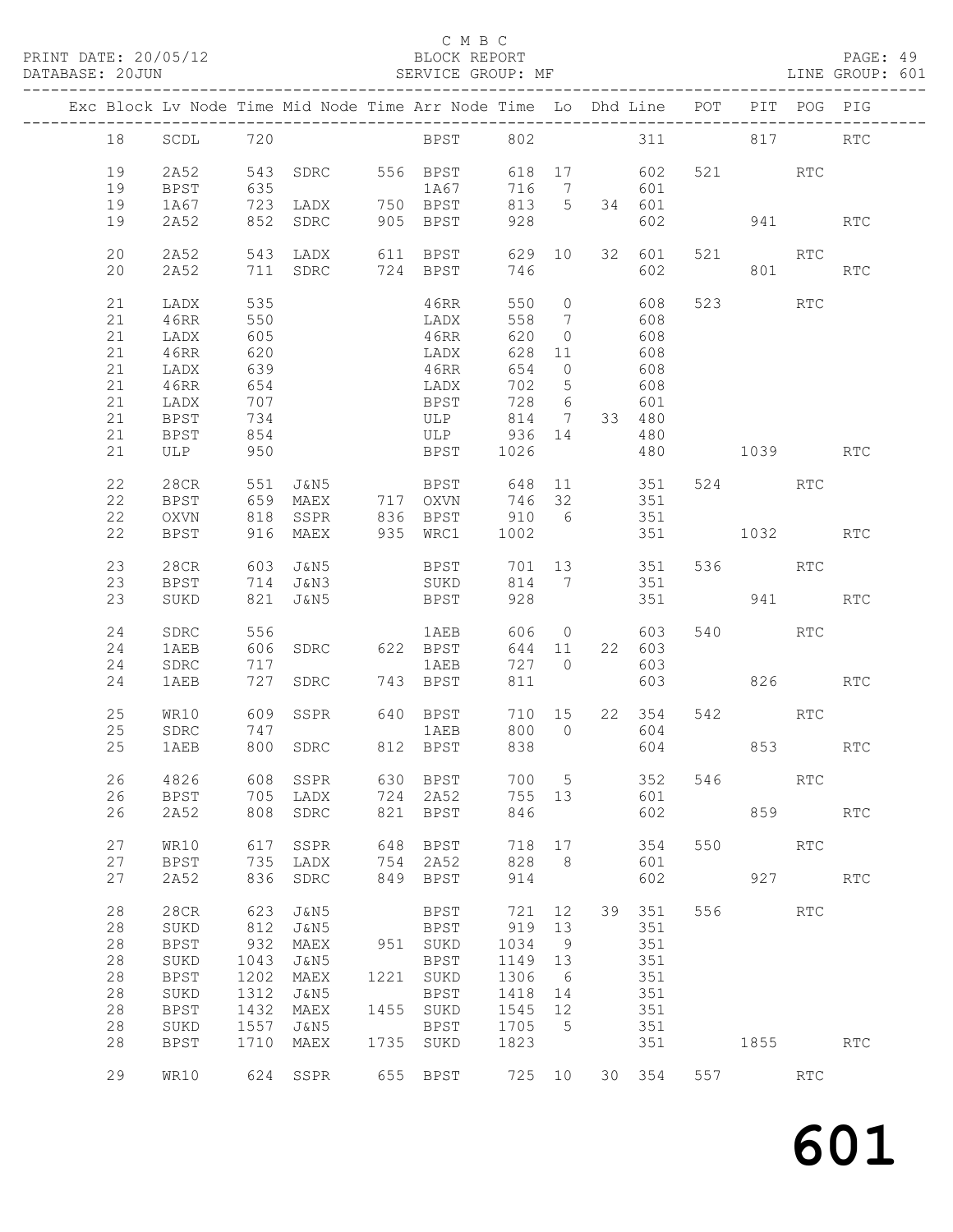#### C M B C<br>BLOCK REPORT

#### SERVICE GROUP: MF

|  |          |                     |              |                   |      | Exc Block Lv Node Time Mid Node Time Arr Node Time Lo Dhd Line POT |              |                  |               |     |            | PIT POG PIG |                             |
|--|----------|---------------------|--------------|-------------------|------|--------------------------------------------------------------------|--------------|------------------|---------------|-----|------------|-------------|-----------------------------|
|  | 29       | SCDL                | 805          |                   |      | BPST 845                                                           |              |                  |               |     | 311 858    |             | <b>RTC</b>                  |
|  |          |                     |              |                   |      |                                                                    |              |                  |               |     |            |             |                             |
|  | 30<br>30 | 2A52<br>SCDL        | 735          |                   |      | 623 SDRC 636 BPST 658 7 30 602<br><b>BPST</b>                      | 817          |                  | 311           | 601 | <b>RTC</b> | 832         | RTC                         |
|  |          |                     |              |                   |      |                                                                    |              |                  |               |     |            |             |                             |
|  | 31<br>31 | 4826<br>2A52        | 628          | SSPR<br>758 LADX  |      | 650 BPST<br>830 BPST                                               | 720<br>854   | 6                | 32 352<br>601 | 606 | 907        | RTC         | <b>RTC</b>                  |
|  |          |                     |              |                   |      |                                                                    |              |                  |               |     |            |             |                             |
|  | 32<br>32 | SDRC<br>2A52        |              |                   |      |                                                                    | 658 7<br>817 |                  | 32 601<br>602 |     | 607 RTC    |             | RTC                         |
|  |          |                     |              |                   |      |                                                                    |              |                  |               |     |            |             |                             |
|  | 33<br>33 | SCDL<br>SCDL        | 635<br>750   |                   |      | <b>BPST</b><br>BPST                                                | 714<br>832   | 6                | 30 311<br>311 | 607 | RTC        | 847         | RTC                         |
|  |          |                     |              |                   |      |                                                                    |              |                  |               |     |            |             |                             |
|  | 34<br>34 | WR10<br>SDRC        | 634<br>805   | SSPR              |      | 705 BPST<br>1 AEB                                                  | 735 8<br>815 | $\overline{0}$   | 22 354<br>603 |     | 607        | RTC         |                             |
|  | 34       | 1AEB                |              | 815 SDRC 830 BPST |      |                                                                    | 855 10       |                  | 603           |     |            |             |                             |
|  | 34       | BPST                |              | 905 LADX 922 2A52 |      |                                                                    | 956          |                  | 601           |     | 1020 RTC   |             |                             |
|  | 35       | LADX                | 623          |                   |      | 46RR                                                               | 638          |                  | 0 608         |     | 608 RTC    |             |                             |
|  | 35       | 46RR                | 638          |                   |      | LADX                                                               | 646          | 6                | 608           |     |            |             |                             |
|  | 35       | LADX                | 652          |                   |      | BPST                                                               | 713          | $\overline{7}$   | 601           |     |            |             |                             |
|  | 35       | BPST                | 720          | LADX 739 2A52     |      |                                                                    | 811 16       |                  | 601           |     |            |             |                             |
|  | 35       | 2A52                |              | 827 LADX          |      | 859 BPST                                                           | 923          |                  | 601           |     | 936 — 10   |             | <b>RTC</b>                  |
|  | 36       | BPST                |              | 629 J&N3          |      | SUKD                                                               |              |                  | 725 12 351    | 609 | <b>RTC</b> |             |                             |
|  | 36       | SUKD                |              | 737 J&N5          |      | <b>BPST</b>                                                        | 841          |                  | 351           |     |            | 856 8       | RTC                         |
|  | 37       | 28CR                |              | 643 J&N5          |      | <b>BPST</b>                                                        | 745 5        |                  | 30 351        | 616 | <b>RTC</b> |             |                             |
|  | 37       | KG52                | 820          |                   |      | BPST                                                               | 901          |                  | 351           |     |            | 914         | RTC                         |
|  | 38       | SCDL                | 650          |                   |      | BPST                                                               | 729 11       |                  | 35 311        | 622 |            | RTC         |                             |
|  | 38       | 1A67                |              | 815 LADX 846 BPST |      |                                                                    | 908          |                  | 601           |     |            | 921 72      | <b>RTC</b>                  |
|  | 39       | 28CR                | 650          | J&N5              |      | <b>BPST</b>                                                        | 752 16       |                  | 39 351        |     | 623 RTC    |             |                             |
|  | 39       | SUKD                | 847          | J&N5              |      | <b>BPST</b>                                                        | 952 10       |                  | 351           |     |            |             |                             |
|  | 39       | BPST                | 1002         | MAEX 1022 SUKD    |      |                                                                    | 1104         | 9                | 351           |     |            |             |                             |
|  | 39       | SUKD                | 1113         | J&N5              |      | BPST                                                               | 1219 13      |                  | 351<br>351    |     |            |             |                             |
|  | 39       | <b>BPST</b>         |              | 1232 MAEX         |      | 1251 SUKD                                                          | 1336 6       |                  |               |     |            |             |                             |
|  | 39       |                     |              |                   |      | SUKD 1342 J&N5 BPST 1449 10 351                                    |              |                  |               |     |            |             |                             |
|  | 39<br>39 | <b>BPST</b><br>SUKD | 1459<br>1618 | MAEX<br>J&N5      |      | 1522 SUKD<br>BPST                                                  | 1612<br>1725 | 6<br>$5^{\circ}$ | 351<br>351    |     |            |             |                             |
|  | 39       | <b>BPST</b>         | 1730         | MAEX              |      | 1753 SUKD                                                          | 1839         | 13               | 351           |     |            |             |                             |
|  | 39       | SUKD                | 1852         | J&N5              |      | BPST                                                               | 1949         | 9                | 351           |     |            |             |                             |
|  | 39       | BPST                | 1958         | MAEX              | 2016 | SUKD                                                               | 2059         |                  | 351           |     | 2129       |             | RTC                         |
|  | 40       | BPST                | 650          | LADX              |      | 709 2A52                                                           | 737          | 6                | 601           | 630 |            | RTC         |                             |
|  | 40       | 2A52                |              | 743 LADX          |      | 813 BPST                                                           | 837          |                  | 601           |     | 852        |             | $\mathop{\rm RTC}\nolimits$ |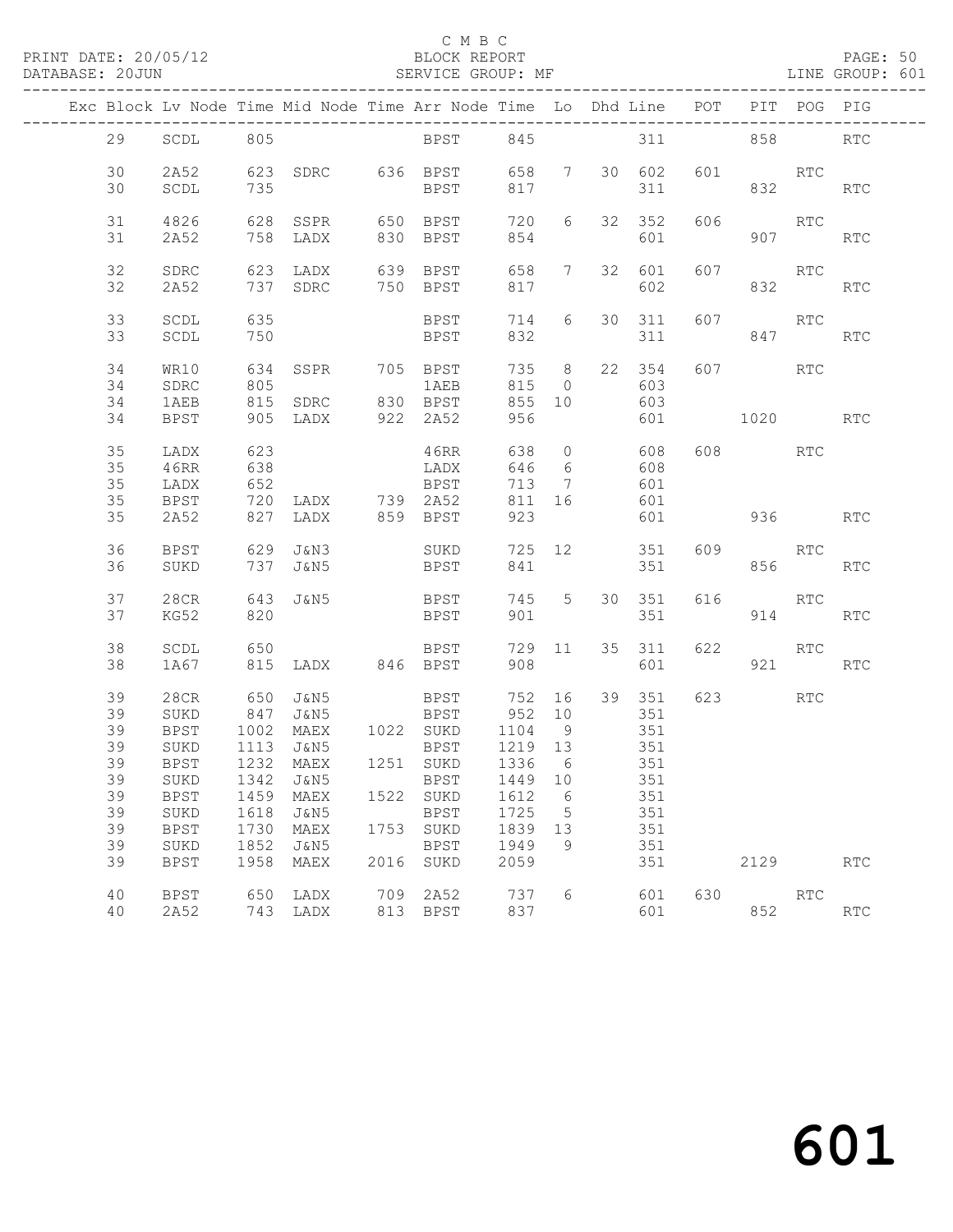### C M B C

| DATABASE: 20JUN |    |             |                   | SERVICE GROUP: MF                                                              |      |                             |         |                 |     |        |              |             |             | LINE GROUP: 601 |
|-----------------|----|-------------|-------------------|--------------------------------------------------------------------------------|------|-----------------------------|---------|-----------------|-----|--------|--------------|-------------|-------------|-----------------|
|                 |    |             |                   | Exc Block Lv Node Time Mid Node Time Arr Node Time Lo Dhd Line POT PIT POG PIG |      |                             |         |                 |     |        |              |             |             |                 |
|                 | 41 |             |                   | SUKD 702 J&N5 BPST 806 8 351 633 RTC                                           |      |                             |         |                 |     |        |              |             |             |                 |
|                 | 41 | BPST        |                   | 814 J&N3 SUKD 915 15 351                                                       |      |                             |         |                 |     |        |              |             |             |                 |
|                 | 41 | SUKD        |                   |                                                                                |      |                             |         |                 | 351 |        |              |             |             |                 |
|                 | 41 | BPST        |                   |                                                                                |      |                             |         |                 |     | 351    |              |             |             |                 |
|                 | 41 | OXVN        |                   | 1047 MAEX 1107 OXVN<br>1145 SSPR 1205 BPST                                     |      | 1205 BPST                   | 1234    | 13              |     | 351    |              |             |             |                 |
|                 | 41 | BPST        |                   | 1247 MAEX                                                                      |      | 1306 OXVN                   | 1335    | 9               | 351 |        |              |             |             |                 |
|                 | 41 | OXVN        | 1344              | SSPR                                                                           |      | 1404 BPST                   | 1434    | 13              |     | 351    |              |             |             |                 |
|                 | 41 | BPST        |                   | 1447 MAEX                                                                      |      | 1510 SUKD                   | 1600    | $\overline{7}$  |     | 351    |              |             |             |                 |
|                 | 41 | SUKD        |                   | 1607 J&N5                                                                      |      | BPST                        | 1715    | $5\overline{)}$ |     | 351    |              |             |             |                 |
|                 | 41 | BPST        |                   | 1720 MAEX                                                                      |      | 1744 WRC1  1811  8  33  351 |         |                 |     |        |              |             |             |                 |
|                 | 41 | BPST        | 1852              | MAEX                                                                           |      | 1911 SUKD                   | 1955    |                 |     |        |              | 2027 — 2027 |             | <b>RTC</b>      |
|                 | 42 | 4826        | 700               |                                                                                |      | SSPR 722 BPST               | 755 14  |                 |     | 32 352 |              | 638 8       | RTC         |                 |
|                 | 42 | 2A52        |                   | 841 LADX                                                                       |      | 913 BPST                    | 937     |                 |     | 601    |              | 950         |             | RTC             |
|                 | 43 | LADX        | 657<br>712<br>730 |                                                                                |      | 46RR                        | 712     | $\overline{0}$  |     | 608    | 640          |             | RTC         |                 |
|                 | 43 | 46RR        |                   |                                                                                |      | LADX                        | 720 10  |                 |     | 608    |              |             |             |                 |
|                 | 43 | LADX        |                   |                                                                                |      | BPST                        | 753     |                 |     | 601    |              | 808         |             | <b>RTC</b>      |
|                 | 44 | WR10        | 717               | SSPR 751 BPST                                                                  |      |                             | 824     |                 |     | 354    | 648          |             | 839 RTC RTC |                 |
|                 | 45 | 28CR        | 719               | J&N5                                                                           |      | BPST                        |         | 820 5           |     | 30 351 | 652          |             | RTC         |                 |
|                 | 45 | KG52        | 855               |                                                                                |      | BPST                        | 934     |                 |     | 351    |              | 947         |             | <b>RTC</b>      |
|                 | 46 | 28CR        |                   |                                                                                |      |                             | 832 12  |                 |     | 351    |              | 704 RTC     |             |                 |
|                 | 46 | BPST        |                   |                                                                                |      |                             | 944 14  |                 |     | 351    |              |             |             |                 |
|                 | 46 | SUKD        |                   | 958 J&N5                                                                       |      | BPST                        | 1104 13 |                 |     | 351    |              |             |             |                 |
|                 | 46 | <b>BPST</b> |                   | 1117 MAEX                                                                      |      | 1137 OXVN                   | 1203    | 12              |     | 351    |              |             |             |                 |
|                 | 46 | OXVN        | 1215              | SSPR                                                                           |      | 1235 BPST                   | 1304    | 13              |     | 351    |              |             |             |                 |
|                 | 46 | <b>BPST</b> |                   | 1317 MAEX                                                                      |      | 1336 OXVN                   | 1405    | 10              |     | 351    |              |             |             |                 |
|                 | 46 | OXVN        | 1415              | SSPR                                                                           |      | 1435 BPST                   | 1505    | 14              | 351 |        |              |             |             |                 |
|                 | 46 | BPST        |                   | 1519 MAEX                                                                      |      | 1543 SUKD                   | 1633    | $5\overline{)}$ |     | 351    |              |             |             |                 |
|                 | 46 | SUKD        | 1638              | J&N5                                                                           |      | BPST                        | 1745    | $5\overline{)}$ |     | 351    |              |             |             |                 |
|                 | 46 | <b>BPST</b> |                   | 1750 MAEX                                                                      |      | 1813 SUKD                   | 1859    | 9               |     | 351    |              |             |             |                 |
|                 | 46 | SUKD        | 1908              | J&N5                                                                           |      | BPST 2003 10                |         |                 |     | 351    |              |             |             |                 |
|                 | 46 | BPST        | 2013              | MAEX                                                                           |      | 2031 SUKD                   | 2112    |                 |     |        | 351          | 2142        |             | <b>RTC</b>      |
|                 | 47 | BPST        |                   | 1350 LADX                                                                      |      | 1410 2A52 1448 6            |         |                 |     |        | 601 1330     |             | RTC         |                 |
|                 | 47 |             |                   | 2A52 1454 LADX 1534 BPST 1558 5 601                                            |      |                             |         |                 |     |        |              |             |             |                 |
|                 | 47 | BPST        | 1603              |                                                                                |      | SCDL                        | 1649    | 5               |     | 36 311 |              |             |             |                 |
|                 | 47 | BPST        |                   | 1730 SDRC                                                                      |      | 1756 1AEB                   | 1813    | $\overline{0}$  |     | 604    |              |             |             |                 |
|                 | 47 | 1AEB        | 1813              | SDRC                                                                           |      | 1824 SDRC                   | 1824    | 14              |     | 27 604 |              |             |             |                 |
|                 | 47 | <b>BPST</b> | 1905              |                                                                                |      | SCDL                        | 1940    |                 |     | 311    |              |             | 2005        | RTC             |
|                 | 48 | 2A52        | 1415              | LADX                                                                           |      | 1449 BPST                   | 1509 15 |                 |     |        | 601 1349 RTC |             |             |                 |
|                 | 48 | <b>BPST</b> | 1524              | LADX                                                                           |      | 1545 SDRC                   | 1607 11 |                 |     | 22 601 |              |             |             |                 |
|                 | 48 | <b>BPST</b> | 1640              |                                                                                |      | 2A52                        | 1721    | 14              | 30  | 602    |              |             |             |                 |
|                 | 48 | <b>BPST</b> | 1805              |                                                                                |      | 2A52                        | 1846    | - 9             |     | 602    |              |             |             |                 |
|                 | 48 | 2A52        | 1855              | LADX                                                                           |      | 1923 BPST                   | 1941    |                 |     | 601    |              | 1954        |             | RTC             |
|                 | 49 | <b>BPST</b> | 1416              | LADX                                                                           | 1437 | 2A52                        | 1515 13 |                 |     |        | 601 1356     |             | <b>RTC</b>  |                 |
|                 | 49 | 2A52        | 1528              | LADX                                                                           |      | 1601 BPST                   | 1624 19 |                 |     | 601    |              |             |             |                 |
|                 | 49 | <b>BPST</b> | 1643              |                                                                                |      | SCDL                        | 1729    |                 |     | 311    |              |             | 1759        | RTC             |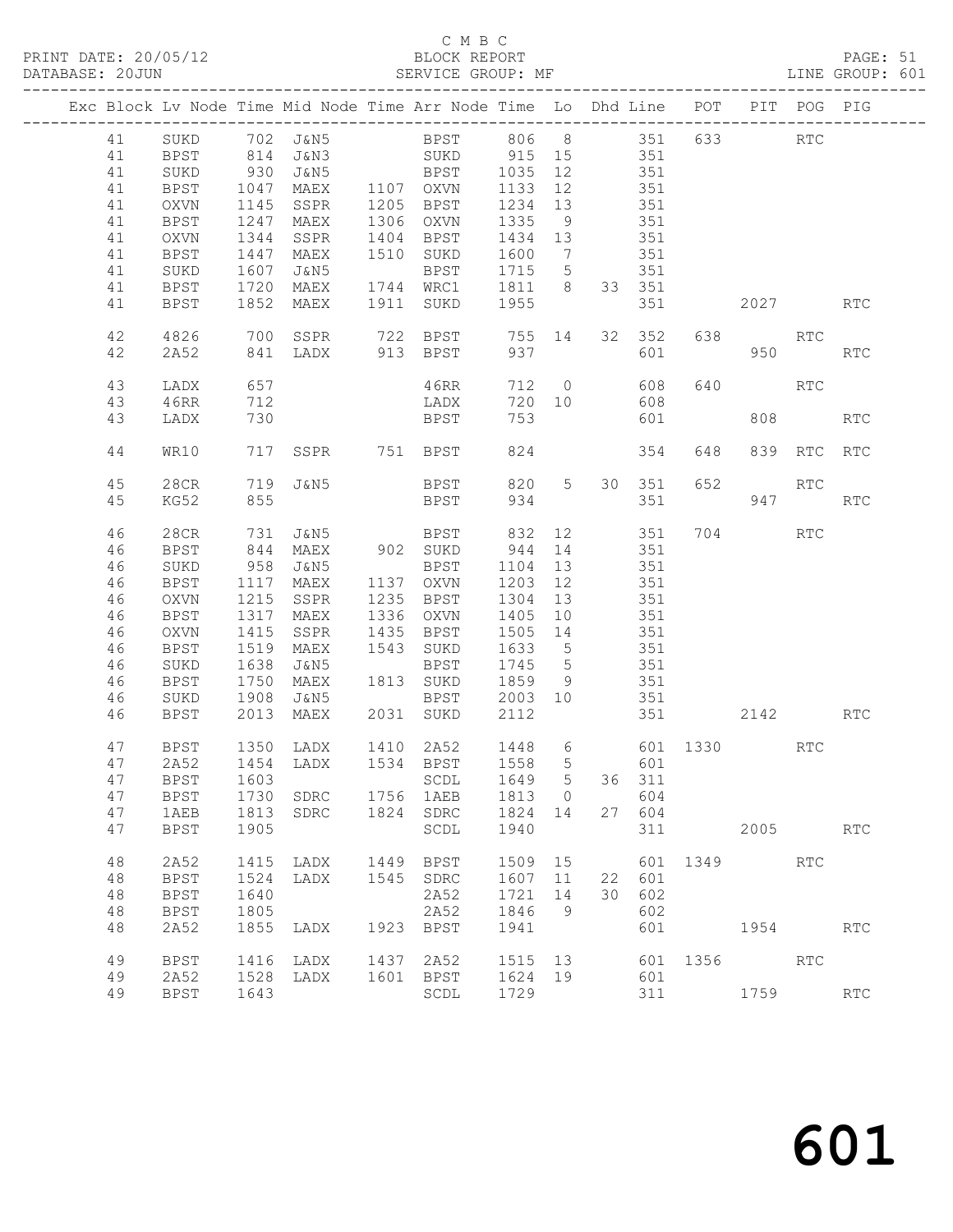PRINT DATE: 20/05/12 BLOCK REPORT BATABASE: 20JUN

#### C M B C<br>BLOCK REPORT

PAGE: 52<br>LINE GROUP: 601

|  |    |             |      |                                                         | Exc Block Lv Node Time Mid Node Time Arr Node Time Lo Dhd Line POT PIT POG PIG |                     |                |     |                        |             |                      |     |            |
|--|----|-------------|------|---------------------------------------------------------|--------------------------------------------------------------------------------|---------------------|----------------|-----|------------------------|-------------|----------------------|-----|------------|
|  | 50 | BPST 1420   |      |                                                         | 2A52 1458 12 602 1400 RTC                                                      |                     |                |     |                        |             |                      |     |            |
|  | 50 | 2A52        |      |                                                         | 1120<br>1510 LADX 1546 BPST 1609 7 601                                         |                     |                |     |                        |             |                      |     |            |
|  | 50 | <b>BPST</b> | 1616 |                                                         | 1A67 1709 17                                                                   |                     |                | 601 |                        |             |                      |     |            |
|  | 50 | 1A67        |      |                                                         | 1816<br>1726 LADX 1758 BPST 1819 11                                            |                     |                | 601 |                        |             |                      |     |            |
|  | 50 | <b>BPST</b> |      |                                                         |                                                                                |                     |                |     |                        |             |                      |     |            |
|  | 50 | 1AEB        | 1903 |                                                         | SDRC                                                                           | 1916                |                |     |                        |             |                      |     | <b>RTC</b> |
|  |    |             |      |                                                         |                                                                                |                     |                |     |                        |             |                      |     |            |
|  | 51 | 2A52        |      |                                                         | 1427 LADX 1504 BPST 1526 12 601 1401 RTC                                       |                     |                |     |                        |             |                      |     |            |
|  | 51 | BPST        | 1538 |                                                         |                                                                                |                     |                |     | 33 601                 |             |                      |     |            |
|  | 51 | BPST        | 1725 |                                                         | LADX 1559 2A52 1635 17<br>SCDL 1809 21                                         |                     |                |     | 30 311                 |             |                      |     |            |
|  | 51 | BPST        |      |                                                         | 1900 SDRC 1921 1AEB 1932 0                                                     |                     |                |     | 603                    |             |                      |     |            |
|  | 51 | 1AEB        | 1932 |                                                         | SDRC 1945 14                                                                   |                     |                |     | 22 603                 |             |                      |     |            |
|  |    |             |      |                                                         |                                                                                |                     |                |     |                        |             |                      |     |            |
|  | 51 | BPST        |      |                                                         |                                                                                | 2109                |                |     |                        |             | 601 2129             |     | RTC        |
|  | 52 | SUKD        | 1440 |                                                         | J&N5 BPST 1554 16 351 1411 RTC                                                 |                     |                |     |                        |             |                      |     |            |
|  | 52 | BPST        |      | 1610 MAEX                                               | 1637 SUKD                                                                      | 1727                |                |     |                        | 351 1800    |                      |     | <b>RTC</b> |
|  | 53 | BPST        |      |                                                         | 1434 LADX 1455 2A52 1533 10 601 1414 RTC                                       |                     |                |     |                        |             |                      |     |            |
|  |    |             |      |                                                         | 1543 LADX 1616 BPST 1639 16 601                                                |                     |                |     |                        |             |                      |     |            |
|  | 53 | 2A52        |      |                                                         |                                                                                |                     |                |     |                        |             |                      |     |            |
|  | 53 | BPST        | 1655 |                                                         | 4826 1755                                                                      |                     |                |     |                        |             | 352 1820 RTC         |     |            |
|  | 54 | SUKD        |      | 1501 J&N5                                               | <b>BPST</b>                                                                    |                     |                |     |                        |             | 1614 16 351 1432 RTC |     |            |
|  | 54 | <b>BPST</b> | 1630 | MAEX                                                    | 1657 SUKD                                                                      | 1747 9 40 351       |                |     |                        |             |                      |     |            |
|  | 54 | <b>BPST</b> | 1836 | MAEX                                                    | 1855 SUKD 1939 14                                                              |                     |                | 351 |                        |             |                      |     |            |
|  | 54 |             |      |                                                         |                                                                                |                     |                |     |                        |             |                      |     |            |
|  |    | SUKD        |      |                                                         |                                                                                |                     |                |     | 351                    |             |                      |     |            |
|  | 54 | BPST        |      | 1953 J&N5 BPST<br>2058 MAEX 2116 SUKD<br>2203 J&N5 BPST |                                                                                | $2048$ 10<br>2157 6 |                |     | 351<br>$rac{351}{351}$ |             |                      |     |            |
|  | 54 | SUKD        |      |                                                         | BPST 2256 6                                                                    |                     |                |     |                        |             |                      |     |            |
|  | 54 | <b>BPST</b> |      |                                                         | 2302 MAEX 2320 SUKD 2359 6 351                                                 |                     |                |     |                        |             |                      |     |            |
|  | 54 | SUKD        | 2405 | J&N5                                                    | BPST 2456                                                                      |                     | 8 <sup>8</sup> |     | 351                    |             |                      |     |            |
|  | 54 | BPST        |      | 2504 J&N3                                               | SUKD 2600                                                                      |                     |                |     |                        |             | 351 2626 RTC         |     |            |
|  | 55 | BPST        |      |                                                         | 1452 LADX 1513 2A52 1551 7 601 1432                                            |                     |                |     |                        |             |                      | RTC |            |
|  |    |             |      |                                                         |                                                                                |                     |                |     |                        |             |                      |     |            |
|  | 55 | 2A52        |      |                                                         | 1558 LADX 1630 BPST 1653 12                                                    |                     |                |     | 601                    |             |                      |     |            |
|  | 55 | BPST        |      | 1705 SDRC 1730 1AEB                                     |                                                                                | 1741 0              |                |     | 603                    |             |                      |     |            |
|  | 55 | 1AEB        | 1741 |                                                         | SDRC                                                                           | 1757                |                |     |                        |             | 603 1814 RTC         |     |            |
|  | 56 | BPST        |      |                                                         | 1550 MAEX 1615 SUKD 1705 14 351 1530 RTC                                       |                     |                |     |                        |             |                      |     |            |
|  | 56 | SUKD        |      |                                                         |                                                                                |                     |                |     | $35\overline{1}$       |             |                      |     |            |
|  | 56 | BPST        |      |                                                         |                                                                                |                     |                |     |                        |             | $351$ 2005 RTC       |     |            |
|  |    |             |      |                                                         |                                                                                |                     |                |     |                        |             |                      |     |            |
|  | 57 | <b>BPST</b> | 1605 |                                                         | WRC1                                                                           | 1717 10             |                |     |                        | 33 354 1545 |                      | RTC |            |
|  | 57 | BPST        | 1800 |                                                         | WRC1                                                                           | 1901                |                |     | 354                    |             | 1928                 |     | RTC        |
|  |    |             |      |                                                         |                                                                                |                     |                |     |                        |             |                      |     |            |
|  | 58 | <b>BPST</b> | 1502 |                                                         | SCDL                                                                           | 1545                | 5              |     | 30 311                 |             | 1442                 | RTC |            |
|  | 58 | <b>BPST</b> | 1620 |                                                         | WRC1                                                                           | 1732                |                |     | 354                    |             | 1802                 |     | <b>RTC</b> |
|  |    |             |      |                                                         |                                                                                |                     |                |     |                        |             |                      |     |            |
|  | 59 | <b>BPST</b> | 1509 | MAEX                                                    | 1533 SUKD                                                                      | 1623                | 5              |     |                        | 351 1449    | <b>RTC</b>           |     |            |
|  | 59 | SUKD        | 1628 | J&N5                                                    | BPST                                                                           | 1735                | 5              |     | 351                    |             |                      |     |            |
|  | 59 |             | 1740 |                                                         |                                                                                |                     |                |     | 351                    |             | 1921 RTC             |     |            |
|  |    | <b>BPST</b> |      | MAEX                                                    | 1803 SUKD                                                                      | 1849                |                |     |                        |             |                      |     |            |
|  | 60 | BPST        | 1510 | LADX                                                    | 1531 2A52                                                                      | 1607                | $5^{\circ}$    |     |                        |             | 601 1450 RTC         |     |            |
|  | 60 | 2A52        | 1612 | LADX                                                    | 1644 BPST                                                                      | 1707                | 13             |     | 601                    |             |                      |     |            |
|  | 60 | <b>BPST</b> | 1720 |                                                         | 2A52                                                                           | 1801                |                |     | 602                    |             | 1827                 |     | <b>RTC</b> |
|  |    |             |      |                                                         |                                                                                |                     |                |     |                        |             |                      |     |            |
|  |    |             |      |                                                         |                                                                                |                     |                |     |                        |             |                      |     |            |
|  | 61 | BPST        | 1515 |                                                         | 2A52                                                                           | 1555 12             |                |     |                        | 33 602 1455 | <b>RTC</b>           |     |            |
|  | 61 | BPST        | 1640 |                                                         | 4826                                                                           | 1740                |                |     | 352                    |             | 1805                 |     | RTC        |
|  |    |             |      |                                                         |                                                                                |                     |                |     |                        |             |                      |     |            |
|  | 62 | SUKD        |      | 1526 J&N5                                               | <b>BPST</b>                                                                    | 1635 15             |                |     |                        |             | 351 1457 RTC         |     |            |
|  |    |             |      |                                                         |                                                                                |                     |                |     |                        |             |                      |     |            |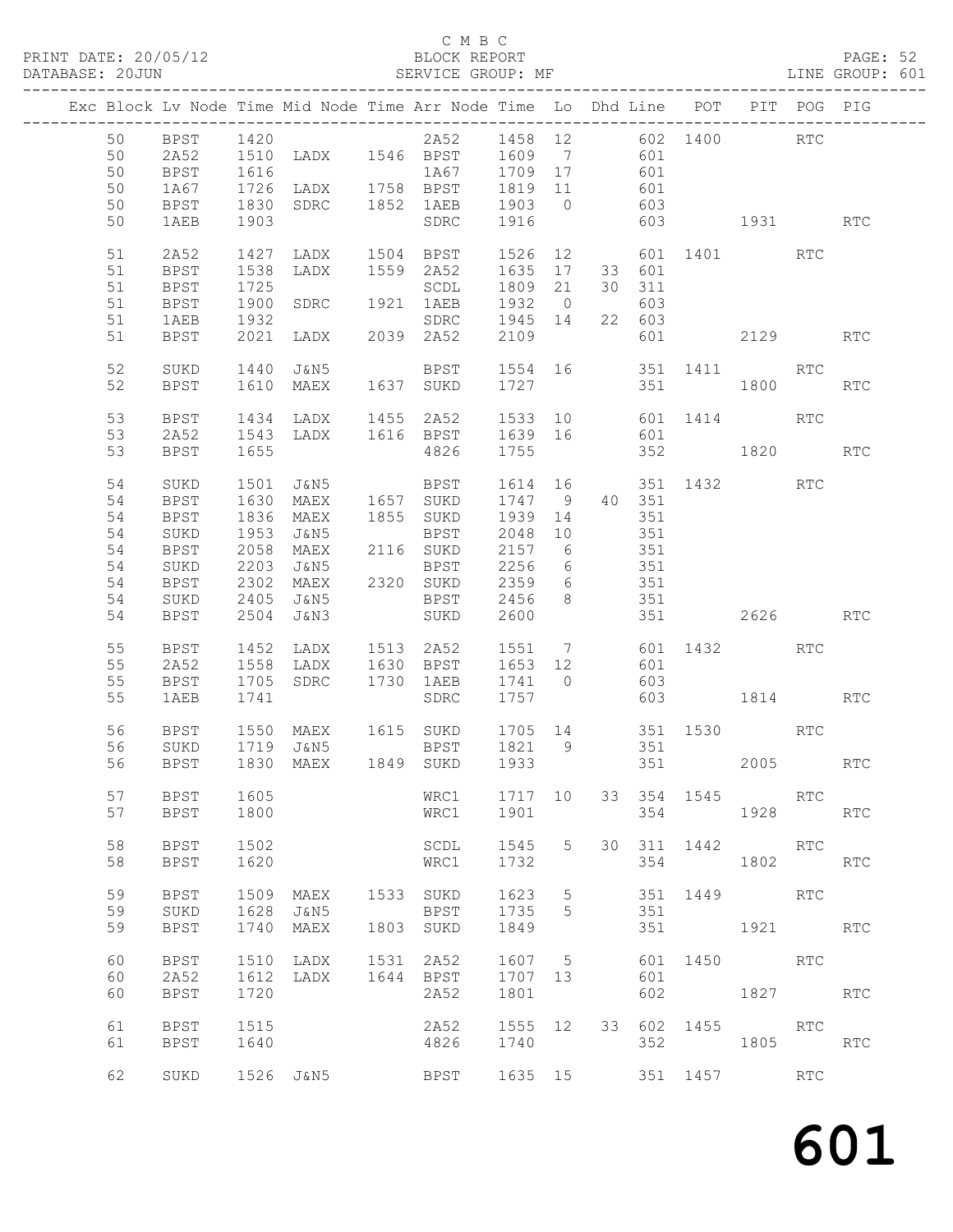PRINT DATE: 20/05/12 BLOCK REPORT BATABASE: 20JUN

#### C M B C<br>BLOCK REPORT

|  |    |             |      | Exc Block Lv Node Time Mid Node Time Arr Node Time Lo Dhd Line POT PIT POG PIG |                                                                          |         |                 |     |        |                        |          |     |            |
|--|----|-------------|------|--------------------------------------------------------------------------------|--------------------------------------------------------------------------|---------|-----------------|-----|--------|------------------------|----------|-----|------------|
|  | 62 | BPST 1650   |      |                                                                                | WRC1 1801 354 1831 RTC                                                   |         |                 |     |        |                        |          |     |            |
|  | 63 | BPST        | 1522 |                                                                                | SCDL 1608 22                                                             |         |                 |     |        | 30 311 1502 RTC        |          |     |            |
|  | 63 | BPST        | 1700 |                                                                                |                                                                          | 1743 0  |                 |     | 604    |                        |          |     |            |
|  | 63 | 1AEB        | 1743 |                                                                                |                                                                          | 1754 19 |                 |     | 27 604 |                        |          |     |            |
|  | 63 | <b>BPST</b> | 1840 |                                                                                | SDRC 1726 1AEB 1743 0<br>SDRC 1754 SDRC 1754 19<br>LADX 1858 2A52 1928 5 |         |                 |     | 601    |                        |          |     |            |
|  | 63 | 2A52        |      | 1933 LADX 2000 BPST                                                            |                                                                          | 2018    |                 |     |        | 601 2031               |          |     | <b>RTC</b> |
|  |    |             |      |                                                                                |                                                                          |         |                 |     |        |                        |          |     |            |
|  | 64 | BPST        |      |                                                                                |                                                                          |         |                 |     |        |                        |          |     |            |
|  |    |             |      |                                                                                |                                                                          |         |                 |     |        |                        |          |     |            |
|  | 64 | 2A52        |      | LADX 1744 LADX                                                                 |                                                                          |         |                 | 601 |        |                        |          |     |            |
|  | 64 | BPST        | 1722 |                                                                                |                                                                          | 1744 6  |                 |     |        |                        |          |     |            |
|  | 64 | LADX        | 1750 |                                                                                | 46RR                                                                     | 1757 0  |                 | 606 |        |                        |          |     |            |
|  | 64 | 46RR        | 1757 |                                                                                | LADX                                                                     | 1818    |                 |     |        | 606 1830               |          |     | RTC        |
|  |    |             |      |                                                                                |                                                                          |         |                 |     |        |                        |          |     |            |
|  | 65 | SUKD        | 1546 |                                                                                | J&N5 BPST 1655 5 351 1517                                                |         |                 |     |        |                        |          | RTC |            |
|  | 65 | <b>BPST</b> | 1700 | MAEX                                                                           | 1725 SUKD                                                                | 1813 24 |                 |     | 351    |                        |          |     |            |
|  | 65 | SUKD        | 1837 |                                                                                |                                                                          | 1934 9  |                 |     | 351    |                        |          |     |            |
|  | 65 | BPST        | 1943 |                                                                                |                                                                          | 2044 19 |                 |     | 351    |                        |          |     |            |
|  | 65 | SUKD        | 2103 | J&N5                                                                           | <b>BPST</b>                                                              | 2157 5  |                 |     | 351    |                        |          |     |            |
|  | 65 | BPST        | 2202 |                                                                                | MAEX 2220 SUKD                                                           | 2301 5  |                 | 351 |        |                        |          |     |            |
|  | 65 | SUKD        | 2306 | J&N5                                                                           | <b>BPST</b>                                                              | 2359 5  |                 |     | 351    |                        |          |     |            |
|  | 65 | <b>BPST</b> | 2404 | J&N3                                                                           | SUKD                                                                     | 2500 5  |                 |     | 351    |                        |          |     |            |
|  | 65 | SUKD        | 2505 | J&N5                                                                           | <b>BPST</b>                                                              | 2556 8  |                 |     | 351    |                        |          |     |            |
|  | 65 | BPST        | 2604 | J&N3                                                                           | SUKD                                                                     | 2700    |                 |     |        |                        | 2726     |     | <b>RTC</b> |
|  |    |             |      |                                                                                |                                                                          |         |                 |     |        |                        |          |     |            |
|  | 66 | BPST        |      | 1539 MAEX 1603 SUKD 1653 11 351 1519 RTC                                       |                                                                          |         |                 |     |        |                        |          |     |            |
|  | 66 | SUKD        |      | 1704 J&N5                                                                      | <b>BPST</b>                                                              | 1808 12 |                 |     | 351    |                        |          |     |            |
|  | 66 | BPST        |      | 1820 MAEX 1841 WRC1                                                            |                                                                          | 1906    |                 |     |        | 351 1933 RTC           |          |     |            |
|  |    |             |      |                                                                                |                                                                          |         |                 |     |        |                        |          |     |            |
|  | 67 | <b>BPST</b> | 1542 |                                                                                | SCDL                                                                     |         |                 |     |        | 1628 6 36 311 1522 RTC |          |     |            |
|  | 67 | <b>BPST</b> | 1710 |                                                                                | 4826                                                                     | 1810    |                 |     | 352    |                        | 1835     |     | <b>RTC</b> |
|  |    |             |      |                                                                                |                                                                          |         |                 |     |        |                        |          |     |            |
|  | 68 | BPST        | 1545 |                                                                                | 2A52                                                                     |         |                 |     |        | 1625 12 602 1525       |          | RTC |            |
|  | 68 | 2A52        | 1637 | LADX 1709 BPST                                                                 |                                                                          | 1731 19 |                 |     | 601    |                        |          |     |            |
|  | 68 | BPST        | 1750 |                                                                                | 4826                                                                     | 1850    |                 |     |        | 352 1915 RTC           |          |     |            |
|  |    |             |      |                                                                                |                                                                          |         |                 |     |        |                        |          |     |            |
|  | 69 | SDRC        | 1606 |                                                                                | 1AEB 1621 0 604 1536 RTC                                                 |         |                 |     |        |                        |          |     |            |
|  | 69 | 1AEB        | 1621 |                                                                                | SDRC 1632 SDRC 1632 8 27 604<br>1A67 1800 20 601                         |         |                 |     |        |                        |          |     |            |
|  | 69 | <b>BPST</b> | 1707 |                                                                                |                                                                          |         |                 |     |        |                        |          |     |            |
|  |    |             |      | 69 1A67 1820 LADX 1849 BPST 1908 601 1921                                      |                                                                          |         |                 |     |        |                        |          |     | RTC        |
|  |    |             |      |                                                                                |                                                                          |         |                 |     |        |                        |          |     |            |
|  | 70 | BPST        | 1556 |                                                                                | 4826                                                                     | 1659 7  |                 |     |        | 34 352 1536            |          | RTC |            |
|  | 70 | BPST        | 1740 |                                                                                | WRC1                                                                     | 1848    |                 |     |        | 354                    | 1918     |     | RTC        |
|  |    |             |      |                                                                                |                                                                          |         |                 |     |        |                        |          |     |            |
|  | 71 | BPST        | 1604 | LADX                                                                           | 1626 LADX                                                                | 1626    | 14              |     | 601    | 1544                   |          | RTC |            |
|  | 71 | LADX        | 1640 |                                                                                | 46RR                                                                     | 1648    | $\overline{0}$  |     | 606    |                        |          |     |            |
|  | 71 | 46RR        | 1648 |                                                                                | LADX                                                                     | 1708    | 19              |     | 17 606 |                        |          |     |            |
|  | 71 | <b>BPST</b> | 1744 | SDRC                                                                           | 1809 1AEB                                                                | 1820    | $\overline{0}$  |     | 603    |                        |          |     |            |
|  | 71 | 1AEB        | 1820 |                                                                                | SDRC                                                                     | 1835    |                 |     | 603    |                        | 1852 RTC |     |            |
|  |    |             |      |                                                                                |                                                                          |         |                 |     |        |                        |          |     |            |
|  | 72 | <b>BPST</b> | 1610 |                                                                                | 4826                                                                     | 1714    | 12              |     |        | 34 352 1550 RTC        |          |     |            |
|  | 72 | <b>BPST</b> | 1800 | MAEX                                                                           | 1821 SUKD                                                                | 1907    | 16              |     | 351    |                        |          |     |            |
|  | 72 | SUKD        | 1923 | J&N5                                                                           | BPST                                                                     | 2018    | 10              |     | 351    |                        |          |     |            |
|  | 72 | <b>BPST</b> | 2028 | MAEX                                                                           | 2046 SUKD                                                                | 2127    | - 6             |     | 351    |                        |          |     |            |
|  | 72 | $\rm SUKD$  | 2133 | J&N5                                                                           | BPST                                                                     | 2227    | $5\overline{)}$ |     | 351    |                        |          |     |            |
|  | 72 | <b>BPST</b> | 2232 | MAEX                                                                           | 2250 SUKD                                                                | 2331    |                 |     | 351    |                        | 2359     |     | RTC        |
|  |    |             |      |                                                                                |                                                                          |         |                 |     |        |                        |          |     |            |
|  | 73 | BPST        |      | 1615 SDRC                                                                      | 1641 1AEB                                                                | 1658    | $\overline{0}$  |     |        | 604 1555 RTC           |          |     |            |
|  |    |             |      |                                                                                |                                                                          |         |                 |     |        |                        |          |     |            |
|  |    |             |      |                                                                                |                                                                          |         |                 |     |        |                        |          |     |            |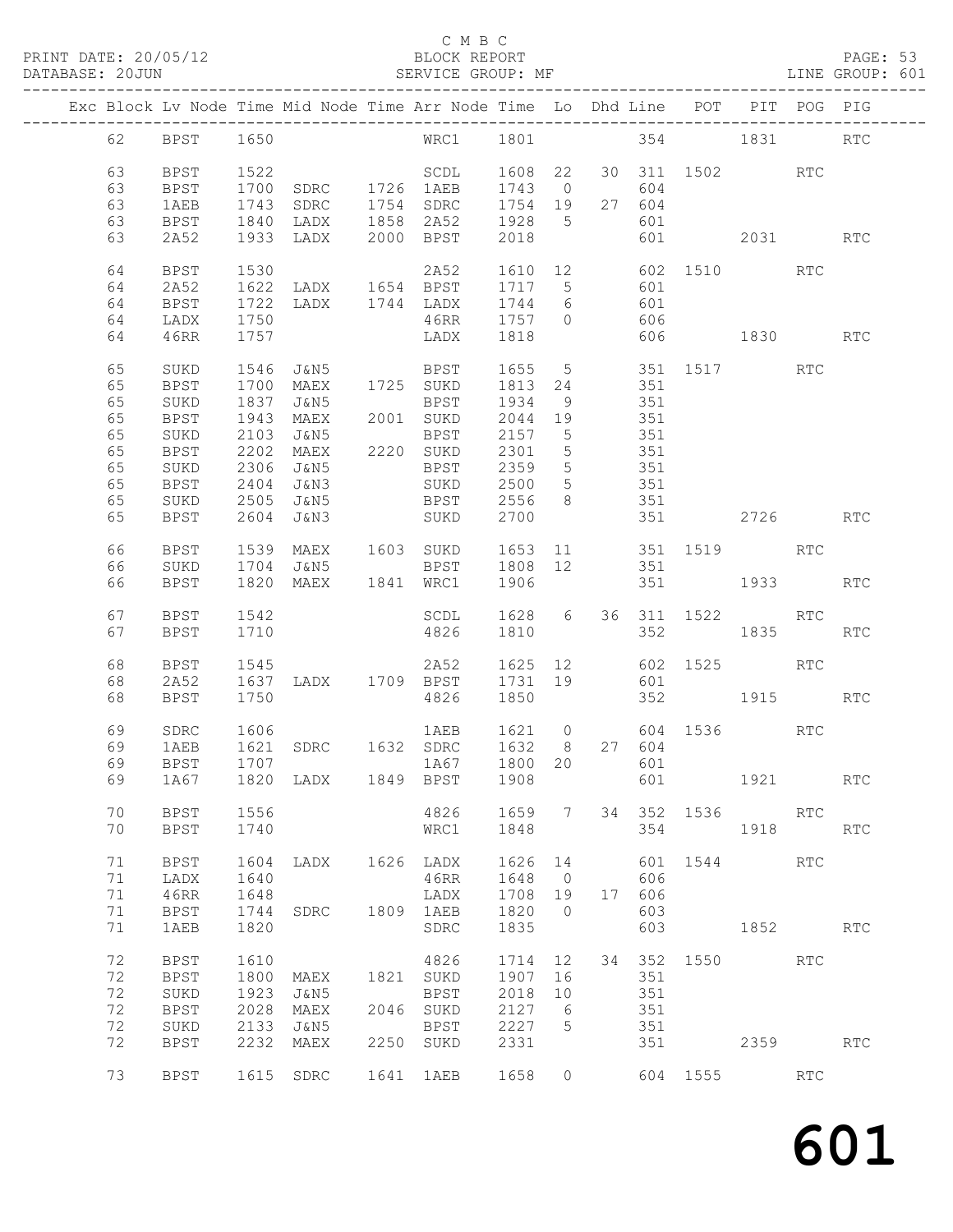#### C M B C<br>BLOCK REPORT

#### SERVICE GROUP: MF

|  |          |              |                          |                                  | Exc Block Lv Node Time Mid Node Time Arr Node Time Lo Dhd Line POT PIT POG PIG |                                                     |                 |            |             |                       |            |            |
|--|----------|--------------|--------------------------|----------------------------------|--------------------------------------------------------------------------------|-----------------------------------------------------|-----------------|------------|-------------|-----------------------|------------|------------|
|  |          |              |                          |                                  | 73 1AEB 1658 SDRC 1709 SDRC 1709                                               |                                                     |                 |            | 604         | 1726                  |            | <b>RTC</b> |
|  | 74       | BPST         | 1622                     |                                  | SCDL 1708 5                                                                    |                                                     |                 |            | 36 311 1602 |                       | RTC        |            |
|  | 74       | <b>BPST</b>  | 1749                     |                                  | SCDL                                                                           | 1828                                                |                 | 311        |             | 1853                  |            | <b>RTC</b> |
|  |          |              |                          |                                  |                                                                                |                                                     |                 |            |             |                       |            |            |
|  | 75       | <b>BPST</b>  | 1625<br>$1620$<br>$1810$ | 4020<br>LADX 1830 2A52           | 4826                                                                           | $1725$ $11$<br>1900 10                              |                 |            |             | 34 352 1605           | RTC        |            |
|  | 75<br>75 | BPST<br>2A52 | 1913                     | LADX                             | 1940 BPST                                                                      | 1900 13<br>1958                                     |                 | 601<br>601 |             | 2011 2012             |            | RTC        |
|  |          |              |                          |                                  |                                                                                |                                                     |                 |            |             |                       |            |            |
|  | 76       | <b>BPST</b>  | 1628                     | LADX                             | 1650 2A52                                                                      | 1724 23                                             |                 |            | 601 1608    |                       | <b>RTC</b> |            |
|  | 76       | 2A52         | 1747                     | LADX                             | 1815 BPST                                                                      | 1836 9<br>1923 0                                    |                 | 601        |             |                       |            |            |
|  | 76       | <b>BPST</b>  | 1845                     | SDRC                             | 1908 1AEB                                                                      |                                                     |                 | 604        |             |                       |            |            |
|  | 76       | 1AEB         | 1923                     | SDRC                             | 1932 SDRC                                                                      | 1932 7                                              |                 | 22 604     |             |                       |            |            |
|  | 76       | BPST         | 2001                     | LADX                             | 2019 2A52                                                                      | 2049 18                                             |                 | 601        |             |                       |            |            |
|  | 76       | 2A52         | 2107                     | LADX                             | 2133 BPST 2151                                                                 |                                                     | 17              | 601        |             |                       |            |            |
|  | 76       | <b>BPST</b>  | 2208                     | LADX                             | 2225 2A52                                                                      | 2256 6<br>2343 27                                   |                 | 601<br>601 |             |                       |            |            |
|  | 76<br>76 | 2A52<br>BPST | 2302<br>2410             | LADX<br>LADX                     | 2326 BPST                                                                      |                                                     | 9               | 601        |             |                       |            |            |
|  | 76       | 2A52         | 2501                     | LADX                             | 2426 2A52<br>2524 BPST                                                         | 2452<br>2541 5                                      |                 | 601        |             |                       |            |            |
|  | 76       | <b>BPST</b>  | 2546                     | LADX                             | 2602 2A52                                                                      | 2628 5                                              |                 | 601        |             |                       |            |            |
|  | 76       | 2A52         | 2633                     | SDRC                             | 2641 99SN                                                                      | 2653                                                |                 | 601        |             | 2657                  |            | RTC        |
|  |          |              |                          |                                  |                                                                                |                                                     |                 |            |             |                       |            |            |
|  | 77       | BPST         | 1630                     |                                  | SDRC 1656 1AEB 1707 0<br>SDRC 1722 16                                          |                                                     |                 |            |             | 603 1610              | <b>RTC</b> |            |
|  | 77       | 1AEB         | 1707                     |                                  |                                                                                |                                                     |                 | 27 603     |             |                       |            |            |
|  | 77       | <b>BPST</b>  | 1805                     |                                  | SCDL                                                                           | 1844                                                |                 |            |             | 311 1909              |            | <b>RTC</b> |
|  | 78       | BPST         | 1635                     |                                  | WRC1 1746 11                                                                   |                                                     |                 |            | 33 354 1615 |                       | RTC        |            |
|  | 78       | BPST         | 1830                     |                                  | SCDL                                                                           | 1907                                                |                 |            | 311 7       | 1932                  |            | RTC        |
|  | 79       | <b>BPST</b>  | 1640                     | LADX 1702 2A52<br>LADX 1832 BPST |                                                                                | $\begin{matrix} 1737 & 27 \\ 1852 & 2 \end{matrix}$ |                 |            | 601 1620    |                       | RTC        |            |
|  | 79       | 2A52         | 1804                     |                                  | 1832 BPST                                                                      | 1852 8                                              |                 | 601        |             |                       |            |            |
|  | 79       | <b>BPST</b>  | 1900                     | LADX                             | 1918 2A52                                                                      | 1948                                                | $5\overline{)}$ | 601        |             |                       |            |            |
|  | 79       | 2A52         | 1953                     | LADX                             | 2020 BPST                                                                      | 2038 5                                              |                 | 601        |             |                       |            |            |
|  | 79       | BPST         | 2043                     | LADX                             | 2101  2A52  2131  5                                                            |                                                     |                 | 601        |             |                       |            |            |
|  | 79       | 2A52         | 2136                     | LADX                             | 2202 BPST                                                                      | 2219                                                |                 | 601        |             | 2232                  |            | <b>RTC</b> |
|  | 80       | BPST         | 1652                     | LADX                             | 1714 LADX                                                                      | 1714 6                                              |                 |            | $601$ 1632  |                       | RTC        |            |
|  | 80       | LADX         | 1720                     |                                  | 46RR                                                                           | 1728 0                                              |                 | 606        |             |                       |            |            |
|  | 80       | 46RR         | 1728                     |                                  | LADX                                                                           | 1747 21                                             |                 | 17 606     |             |                       |            |            |
|  | 80       | BPST         |                          | 1825 LADX 1845 2A52              |                                                                                | 1915                                                |                 |            |             | 601 1937              |            | <b>RTC</b> |
|  | 81       | BPST         | 1704                     |                                  | SCDL                                                                           | 1748                                                |                 |            |             | 311 1644 1818 RTC     |            | <b>RTC</b> |
|  | 82       | BPST         | 1705                     |                                  | WRC1 1815                                                                      |                                                     |                 |            |             | 354 1645 1845 RTC RTC |            |            |
|  |          |              |                          |                                  |                                                                                |                                                     |                 |            |             |                       |            |            |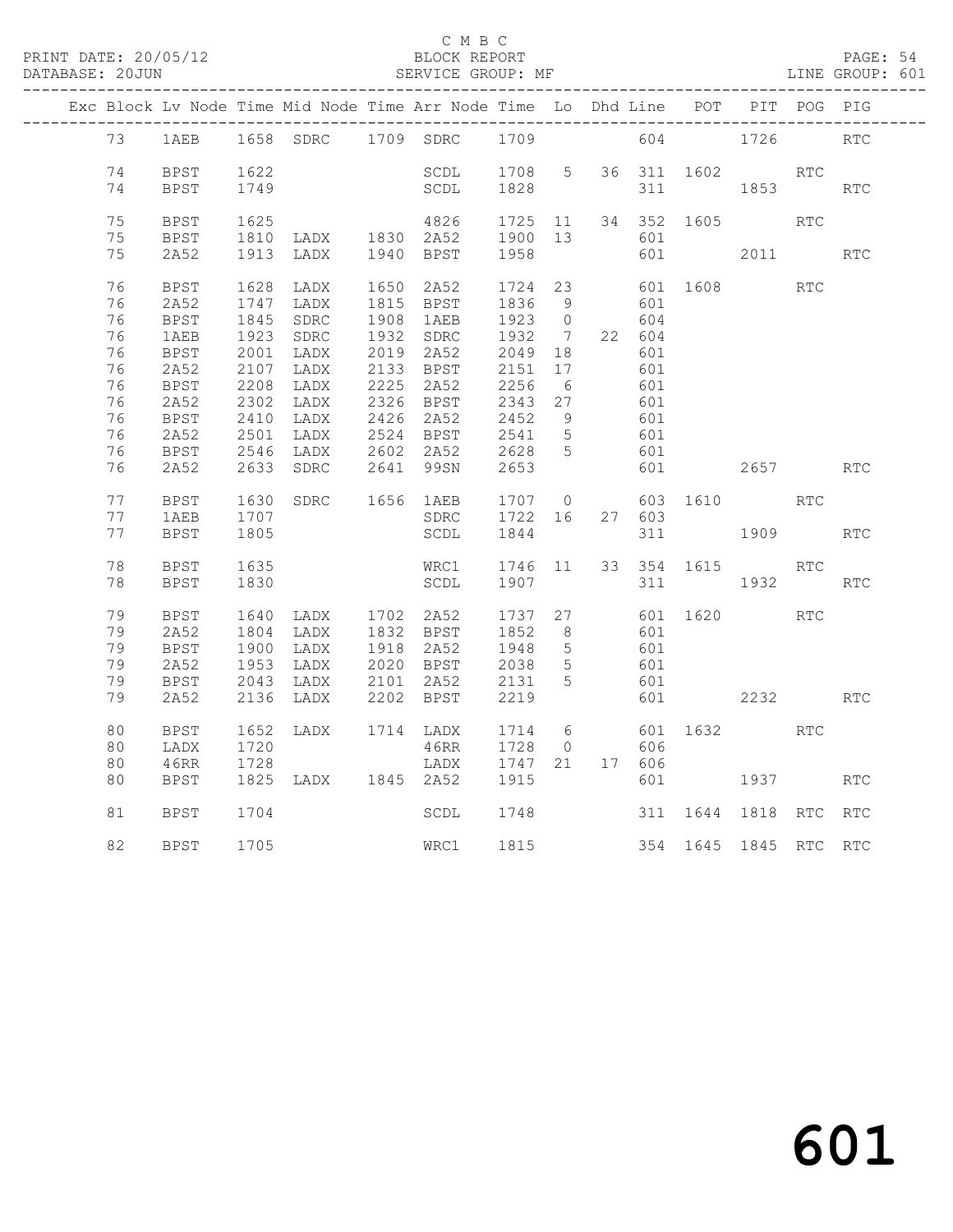|  |  |                |             |                                                    |                                                                    |      | C M B C                                            |              |    |                                                                                     |     |      |            |            |  |
|--|--|----------------|-------------|----------------------------------------------------|--------------------------------------------------------------------|------|----------------------------------------------------|--------------|----|-------------------------------------------------------------------------------------|-----|------|------------|------------|--|
|  |  |                |             |                                                    |                                                                    |      |                                                    |              |    |                                                                                     |     |      |            |            |  |
|  |  |                |             |                                                    |                                                                    |      |                                                    |              |    | Exc Block Lv Node Time Mid Node Time Arr Node Time Lo Dhd Line POT PIT POG PIG      |     |      |            |            |  |
|  |  | $\mathbf{1}$   |             |                                                    |                                                                    |      |                                                    |              |    | BPST 600 LADX 617 TSFE 633 27 620 540 RTC<br>TSFE 700 LADX 716 BPST 737 23 620      |     |      |            |            |  |
|  |  | $\mathbf{1}$   | TSFE        |                                                    |                                                                    |      |                                                    |              |    |                                                                                     |     |      |            |            |  |
|  |  | $\mathbf{1}$   | <b>BPST</b> |                                                    |                                                                    |      |                                                    |              |    | 800 LADX 817 TSFE 833 27 620                                                        |     |      |            |            |  |
|  |  | $\mathbf{1}$   | TSFE        | $\begin{array}{c} 900 \\ 1000 \\ 1100 \end{array}$ | 12001 1016 116 116<br>12018 1019 1116 1036<br>1202 1116 1116 11116 |      |                                                    |              |    |                                                                                     |     |      |            |            |  |
|  |  | $\mathbf{1}$   | BPST        |                                                    |                                                                    |      |                                                    |              |    | $\begin{array}{ccc} 23 & \phantom{00} & 620 \\ 24 & \phantom{00} & 620 \end{array}$ |     |      |            |            |  |
|  |  | $\mathbf{1}$   | TSFE        |                                                    |                                                                    |      |                                                    |              |    | $24$ 620                                                                            |     |      |            |            |  |
|  |  | $\mathbf{1}$   | BPST        | 1200                                               | LADX                                                               |      |                                                    |              |    | 1218 TSFE 1235 25 620                                                               |     |      |            |            |  |
|  |  | $\mathbf{1}$   | TSFE        | 1300                                               | LADX                                                               |      |                                                    |              |    | 23 620                                                                              |     |      |            |            |  |
|  |  | $\mathbf{1}$   | BPST        |                                                    | LADX                                                               |      | 1316 BPST 1337<br>1419 TSFE 1438<br>1521 BPST 1543 |              |    | 27<br>620                                                                           |     |      |            |            |  |
|  |  | $\mathbf{1}$   | TSFE        | 1400<br>1505                                       | LADX                                                               |      |                                                    |              |    | $\frac{27}{17}$ 620                                                                 |     |      |            |            |  |
|  |  | $\mathbf{1}$   | BPST        | 1600                                               | LADX                                                               |      |                                                    |              |    | 1620 TSFE 1637 28 620                                                               |     |      |            |            |  |
|  |  | $\mathbf{1}$   | TSFE        | 1705                                               | LADX                                                               |      |                                                    |              |    |                                                                                     |     |      |            |            |  |
|  |  | $\mathbf{1}$   | BPST        |                                                    | LADX                                                               |      |                                                    |              |    | 1720 BPST 1741 9 620<br>1810 TSFE 1827 33 620<br>1915 BPST 1935 22 620              |     |      |            |            |  |
|  |  | $\mathbf{1}$   | TSFE        | 1750<br>1900                                       | LADX                                                               |      |                                                    |              |    |                                                                                     |     |      |            |            |  |
|  |  | $\mathbf{1}$   | BPST        | 1957                                               | LADX                                                               | 2015 | TSFE 2031                                          |              |    | 29 620                                                                              |     |      |            |            |  |
|  |  | $\mathbf{1}$   | TSFE        | 2100                                               | LADX                                                               |      |                                                    |              |    |                                                                                     |     |      |            |            |  |
|  |  | $\mathbf{1}$   | BPST        | 2155                                               | LADX                                                               |      |                                                    |              |    |                                                                                     |     |      |            |            |  |
|  |  | $\mathbf{1}$   | TSFE        | 2300                                               | LADX                                                               |      |                                                    |              |    | 2114 BPST 2132 23 620<br>2210 TSFE 2226 34 620<br>2314 BPST 2332 620                |     |      | 2345       | <b>RTC</b> |  |
|  |  | $\mathbf{2}$   | BPST        | 645                                                | LADX 702 TSFE 718                                                  |      |                                                    |              |    | 27 620                                                                              |     | 625  | <b>RTC</b> |            |  |
|  |  | $\mathbf{2}$   | TSFE        |                                                    | LADX                                                               |      |                                                    |              |    |                                                                                     |     |      |            |            |  |
|  |  | $\mathbf{2}$   | BPST        | 745<br>900                                         | LADX 801 BPST 822<br>LADX 919 TSFE 936                             |      |                                                    |              |    | 38 620<br>29 620                                                                    |     |      |            |            |  |
|  |  | $\mathbf{2}$   | TSFE        | 1005                                               | LADX 1021 BPST 1041                                                |      |                                                    |              |    | 19 620                                                                              |     |      |            |            |  |
|  |  | $\mathbf{2}$   | BPST        | 1100                                               | LADX                                                               |      | 1119 TSFE 1136                                     |              |    | 24 620                                                                              |     |      |            |            |  |
|  |  | $\mathbf{2}$   | TSFE        |                                                    | LADX                                                               |      | 1216 BPST                                          |              |    | $24$ 620                                                                            |     |      |            |            |  |
|  |  | $\mathbf{2}$   | BPST        | 1200<br>1300                                       | LADX                                                               |      | 1318 TSFE                                          | 1236<br>1335 |    | 25<br>620                                                                           |     |      |            |            |  |
|  |  | 2              | TSFE        | 1400                                               | LADX                                                               |      | 1416 BPST 1437                                     |              |    | $\begin{array}{ccc}\n 18 & 620\n \end{array}$                                       |     |      |            |            |  |
|  |  | $\mathbf{2}$   | BPST        | 1455                                               | LADX                                                               |      | 1514 TSFE                                          | 1533         |    | 27 620                                                                              |     |      |            |            |  |
|  |  | $\mathbf{2}$   | TSFE        |                                                    | LADX                                                               |      |                                                    |              | 22 | 620                                                                                 |     |      |            |            |  |
|  |  | $\mathbf{2}$   | BPST        | 1600<br>1700<br>1800                               | LADX                                                               |      | 1616 BPST 1638<br>1720 TSFE 1737<br>1815 BPST 1835 |              |    | 23<br>620                                                                           |     |      |            |            |  |
|  |  | $\mathbf{2}$   | TSFE        |                                                    | LADX                                                               |      |                                                    |              |    | $25$ 620                                                                            |     |      |            |            |  |
|  |  | $\mathbf{2}$   | BPST        | 1900                                               |                                                                    |      |                                                    |              |    | LADX 1918 TSFE 1934 36 620                                                          |     |      |            |            |  |
|  |  | $\overline{2}$ | TSFE        | 2010                                               | LADX                                                               |      | 2025 BPST 2044                                     |              |    | 620 2057                                                                            |     |      |            | <b>RTC</b> |  |
|  |  | 3              | <b>BPST</b> | 700                                                | LADX                                                               | 717  | TSFE                                               | 733          | 27 | 620                                                                                 | 640 |      | <b>RTC</b> |            |  |
|  |  | 3              | TSFE        | 800                                                | LADX                                                               | 816  | <b>BPST</b>                                        | 837          | 8  | 620                                                                                 |     |      |            |            |  |
|  |  | 3              | <b>BPST</b> | 845                                                | LADX                                                               | 904  | TSFE                                               | 920          | 35 | 620                                                                                 |     |      |            |            |  |
|  |  | 3              | TSFE        | 955                                                | LADX                                                               | 1011 | <b>BPST</b>                                        | 1031         | 14 | 620                                                                                 |     |      |            |            |  |
|  |  | 3              | <b>BPST</b> | 1045                                               | LADX                                                               | 1104 | TSFE                                               | 1121         | 34 | 620                                                                                 |     |      |            |            |  |
|  |  | 3              | TSFE        | 1155                                               | LADX                                                               | 1211 | <b>BPST</b>                                        | 1231         | 14 | 620                                                                                 |     |      |            |            |  |
|  |  | 3              | <b>BPST</b> | 1245                                               | LADX                                                               | 1303 | TSFE                                               | 1320         | 35 | 620                                                                                 |     |      |            |            |  |
|  |  | $\mathsf 3$    | TSFE        | 1355                                               | LADX                                                               | 1411 | <b>BPST</b>                                        | 1432         | 13 | 620                                                                                 |     |      |            |            |  |
|  |  | $\mathsf S$    | <b>BPST</b> | 1445                                               | LADX                                                               | 1504 | TSFE                                               | 1523         | 32 | 620                                                                                 |     |      |            |            |  |
|  |  | 3              | TSFE        | 1555                                               | LADX                                                               | 1611 | <b>BPST</b>                                        | 1633         | 32 | 620                                                                                 |     |      |            |            |  |
|  |  | 3              | <b>BPST</b> | 1705                                               | LADX                                                               | 1725 | TSFE                                               | 1742         | 23 | 620                                                                                 |     |      |            |            |  |
|  |  | $\mathsf 3$    | TSFE        | 1805                                               | LADX                                                               | 1820 | <b>BPST</b>                                        | 1840         | 5  | 620                                                                                 |     |      |            |            |  |
|  |  | 3              | <b>BPST</b> | 1845                                               | LADX                                                               | 1905 | TSFE                                               | 1922         | 33 | 620                                                                                 |     |      |            |            |  |
|  |  | 3              | TSFE        | 1955                                               | LADX                                                               | 2010 | <b>BPST</b>                                        | 2029         | 16 | 620                                                                                 |     |      |            |            |  |
|  |  | 3              | <b>BPST</b> | 2045                                               | LADX                                                               | 2102 | TSFE                                               | 2118         | 37 | 620                                                                                 |     |      |            |            |  |
|  |  | 3              | TSFE        | 2155                                               | LADX                                                               | 2209 | $_{\rm BPST}$                                      | 2227         |    | 620                                                                                 |     | 2240 |            | RTC        |  |
|  |  |                |             |                                                    |                                                                    |      |                                                    |              |    |                                                                                     |     |      |            |            |  |